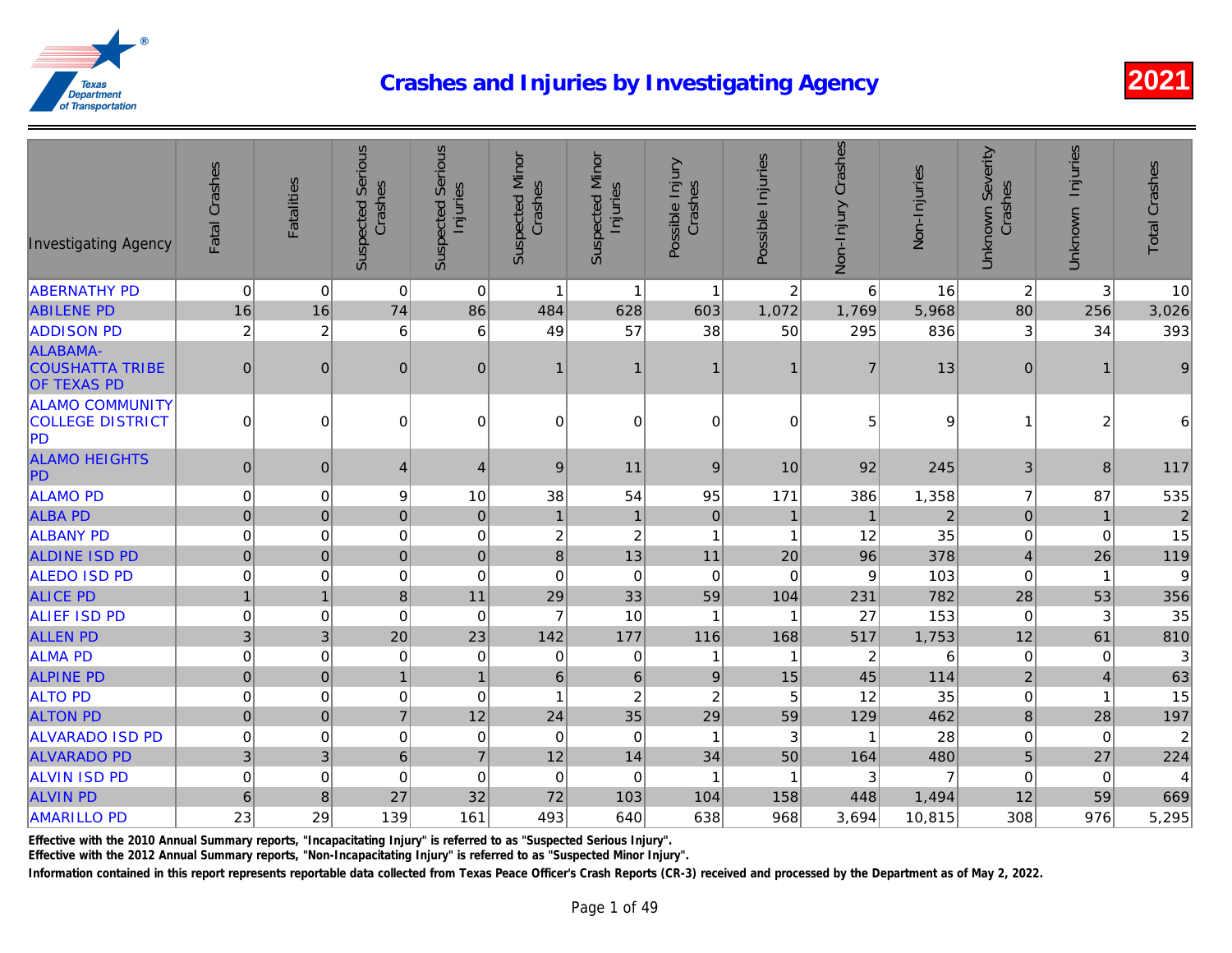| <b>Investigating Agency</b>                  | Fatal Crashes  | <b>Fatalities</b> | <b>Suspected Serious</b><br>Crashes | <b>Suspected Serious</b><br>Injuries | <b>Suspected Minor</b><br>Crashes | <b>Suspected Minor</b><br>Injuries | Possible Injury<br>Crashes | Possible Injuries | Non-Injury Crashes | Non-Injuries |
|----------------------------------------------|----------------|-------------------|-------------------------------------|--------------------------------------|-----------------------------------|------------------------------------|----------------------------|-------------------|--------------------|--------------|
| <b>ANDREWS PD</b>                            | $\overline{2}$ | $\overline{2}$    | $\overline{2}$                      | $\mathfrak{B}$                       | $6\phantom{1}$                    | 9                                  | 19                         | 24                | 124                | 329          |
| <b>ANGLETON PD</b>                           | $\mathsf 3$    | 3                 | 12                                  | 14                                   | 25                                | 34                                 | 25                         | 30                | 252                | 657          |
| <b>ANNA PD</b>                               | $\overline{5}$ | 5                 | 15                                  | 19                                   | 35                                | 49                                 | 33                         | 57                | 222                | 658          |
| <b>ANTHONY PD</b>                            | $\mathbf 0$    | $\mathbf 0$       | $\overline{c}$                      | $\overline{c}$                       | 9                                 | 11                                 | $\overline{7}$             | 9                 | 55                 | 145          |
| <b>ARANSAS PASS PD</b>                       | $\overline{2}$ | $\overline{2}$    | 11                                  | 15                                   | 21                                | 28                                 | 16                         | 24                | 119                | 364          |
| <b>ARCHER CITY PD</b>                        | $\mathbf{1}$   | $\overline{1}$    | $\mathbf 0$                         | $\mathbf 0$                          | 0                                 | $\overline{1}$                     | $\mathbf 0$                | $\mathbf 0$       | 4                  |              |
| <b>ARCOLA PD</b>                             | $\pmb{0}$      | $\mathbf 0$       | 8                                   | 10                                   | 12                                | 16                                 | 14                         | 15                | 89                 | 295          |
| <b>ARGYLE PD</b>                             | $\pmb{0}$      | $\mathbf 0$       | $\overline{c}$                      | 3                                    | 13                                | 15                                 | 15                         | 23                | 98                 | 283          |
| <b>ARLINGTON PD</b>                          | 51             | 54                | 173                                 | 203                                  | 1,170                             | 1,579                              | 1,601                      | 2,517             | 2,967              | 10,429       |
| <b>ARP PD</b>                                | $\mathbf 0$    | $\mathbf 0$       | 0                                   | $\Omega$                             | 2                                 | $\overline{2}$                     | $\mathbf 0$                | 1                 | 9                  | 29           |
| <b>ATHENS PD</b>                             | $\sqrt{5}$     | 5                 | 5                                   | 6                                    | 41                                | 53                                 | 68                         | 120               | 176                | 628          |
| <b>ATLANTA PD</b>                            | $\overline{c}$ | $\overline{c}$    | 5                                   | $\overline{7}$                       | 11                                | 14                                 | 12                         | 17                | 51                 | 170          |
| <b>AUBREY PD</b>                             | $\mathbf 0$    | $\mathbf 0$       | $\overline{4}$                      | $\overline{4}$                       | 16                                | 18                                 | $\vert 4 \vert$            | $5\phantom{1}$    | 80                 | 218          |
| <b>AUSTIN COUNTY</b><br>lso                  | $\overline{0}$ | $\mathbf 0$       | 5                                   | 5                                    | 33                                | 42                                 | 12                         | 17                | 118                | 285          |
| <b>AUSTIN ISD PD</b>                         | $\mathbf 0$    | $\mathbf 0$       | $\overline{0}$                      | $\mathbf{0}$                         | $\overline{4}$                    | 5                                  | $\overline{2}$             | $\overline{2}$    | 28                 | 130          |
| <b>AUSTIN PD</b>                             | 107            | 116               | 442                                 | 508                                  | 2,426                             | 3,261                              | 3,011                      | 4,894             | 5,573              | 19,986       |
| <b>AZLE PD</b>                               | $\overline{2}$ | $\overline{2}$    | 14                                  | 15                                   | 31                                | 41                                 | 32                         | 46                | 151                | 475          |
| <b>BAILEY COUNTY SO</b>                      | $\mathbf 0$    | 0                 | 0                                   | 0                                    | 0                                 | $\mathbf 0$                        | 0                          | $\mathbf 0$       | 3                  |              |
| <b>BAIRD CITY</b><br><b>MARSHAL'S OFFICE</b> | $\mathbf 0$    | $\mathbf 0$       | $\pmb{0}$                           | $\mathbf{0}$                         | $\overline{0}$                    | $\mathbf{0}$                       | $\pmb{0}$                  | $\overline{0}$    | 12                 | 30           |
| <b>BALCH SPRINGS PD</b>                      | 4              | 5                 | 17                                  | 18                                   | 65                                | 85                                 | 59                         | 77                | 581                | 1,594        |
| <b>BALCONES</b><br><b>HEIGHTS PD</b>         | 0              | $\mathbf{0}$      | $\overline{c}$                      | $\overline{2}$                       | 16                                | 20                                 | 22                         | 30                | 119                | 350          |
| <b>BANDERA COUNTY</b><br> SO                 | $\mathbf 0$    | 0                 | 3                                   | 3                                    | 10                                | 10                                 | 5                          | 6                 | 40                 | 75           |
| <b>BANGS PD</b>                              | $\pmb{0}$      | $\mathbf{0}$      | 0                                   | $\mathbf{0}$                         | $\mathbf{1}$                      | $\mathbf{1}$                       | $\overline{2}$             | $\overline{c}$    | $\sqrt{2}$         |              |
| <b>BARTONVILLE PD</b>                        | 0              | $\mathbf 0$       | 3                                   | 3                                    | 3 <sup>1</sup>                    | 4                                  | $\mathbf{1}$               | 1                 | 16                 | 40           |

Effective with the 2010 Annual Summary reports, "Incapacitating Injury" is referred to as "Suspected Serious Injury".

Effective with the 2012 Annual Summary reports, "Non-Incapacitating Injury" is referred to as "Suspected Minor Injury".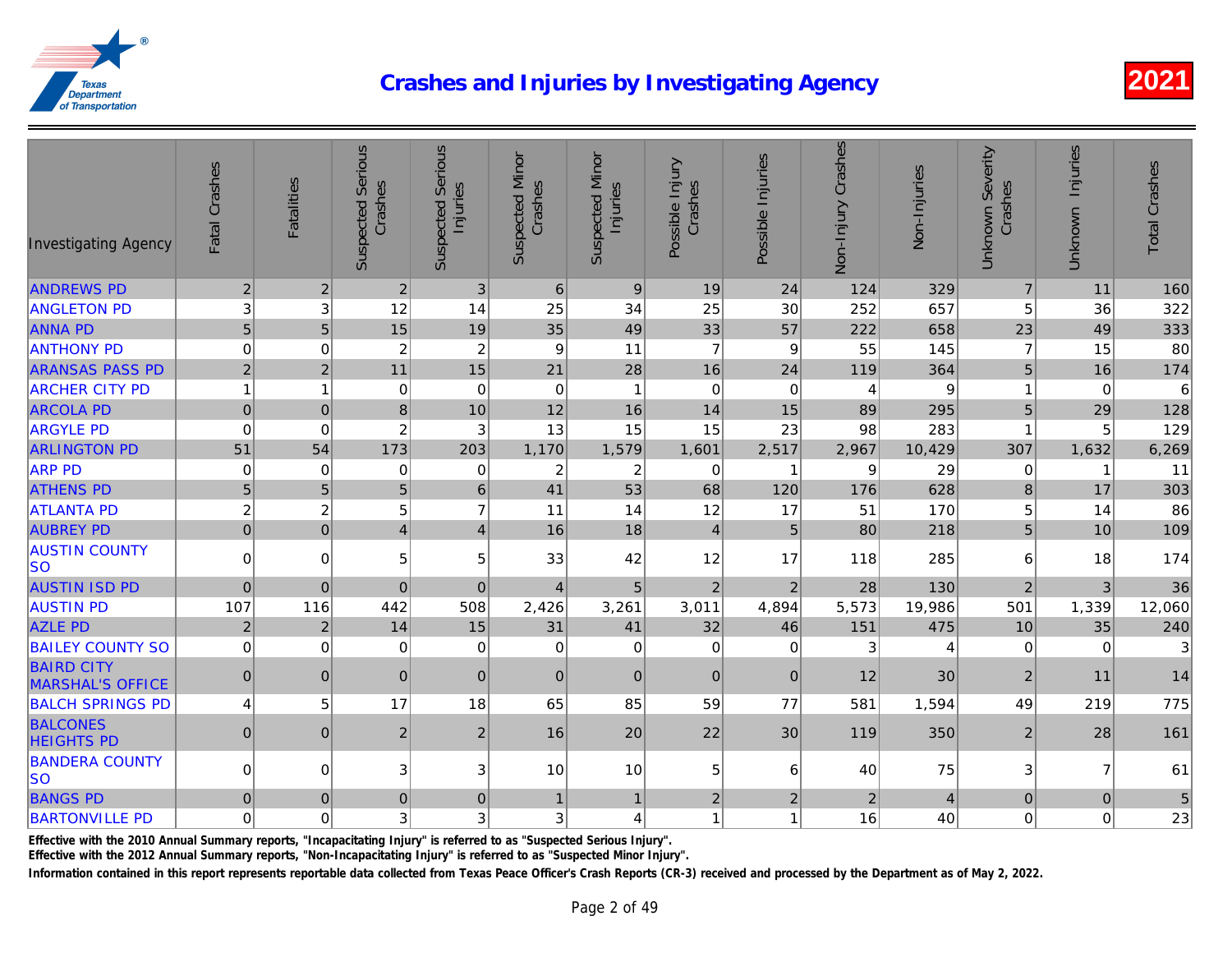| <b>Investigating Agency</b>                   | Fatal Crashes    | <b>Fatalities</b> | <b>Suspected Serious</b><br>Crashes | <b>Suspected Serious</b><br>Injuries | <b>Suspected Minor</b><br>Crashes | <b>Suspected Minor</b><br>Injuries | Possible Injury<br>Crashes | Possible Injuries | Non-Injury Crashes | Non-Injuries |
|-----------------------------------------------|------------------|-------------------|-------------------------------------|--------------------------------------|-----------------------------------|------------------------------------|----------------------------|-------------------|--------------------|--------------|
| <b>BASTROP COUNTY</b><br><b>SO</b>            | $\mathbf 0$      | $\mathbf 0$       | 21                                  | 26                                   | 77                                | 103                                | 114                        | 181               | 384                | 1,109        |
| <b>BASTROP PD</b>                             | $\overline{c}$   | $\overline{c}$    | 13                                  | 14                                   | 40                                | 47                                 | 52                         | 82                | 306                | 1,047        |
| <b>BAY CITY ISD PD</b>                        | $\mathbf 0$      | $\mathbf 0$       | $\boldsymbol{0}$                    | $\mathbf{0}$                         | $\mathbf 1$                       | $\overline{2}$                     | $\mathbf{0}$               | $\overline{0}$    | $\mathbf{0}$       |              |
| <b>BAY CITY PD</b>                            | $\overline{1}$   | $\overline{2}$    | 17                                  | 23                                   | 64                                | 88                                 | 37                         | 54                | 236                | 715          |
| <b>BAYOU VISTA PD</b>                         | $\pmb{0}$        | $\pmb{0}$         | $\mathbf 0$                         | $\mathbf 0$                          | $\pmb{0}$                         | 0                                  | $\pmb{0}$                  | $\mathbf 0$       | $\overline{2}$     |              |
| <b>BAYTOWN PD</b>                             | $\boldsymbol{9}$ | 12                | 52                                  | 63                                   | 154                               | 192                                | 210                        | 310               | 1,506              | 4,474        |
| <b>BEAUMONT ISD PD</b>                        | $\mathbf 0$      | $\pmb{0}$         | $\mathbf 0$                         | $\mathbf{0}$                         | $\boldsymbol{2}$                  | $\mathbf{3}$                       | $\overline{1}$             | $\sqrt{5}$        | $\overline{4}$     | 71           |
| <b>BEAUMONT PD</b>                            | 21               | 25                | 99                                  | 116                                  | 330                               | 463                                | 609                        | 992               | 1,830              | 6,200        |
| <b>BEDFORD PD</b>                             | $\mathbf{1}$     | $\overline{1}$    | 34                                  | 41                                   | 145                               | 170                                | 175                        | 248               | 419                | 1,293        |
| <b>BEE CAVE PD</b>                            | $\overline{1}$   | $\mathbf{1}$      | 11                                  | 13                                   | 20                                | 29                                 | 18                         | 24                | 215                | 691          |
| <b>BEEVILLE ISD PD</b>                        | $\pmb{0}$        | $\mathbf 0$       | $\mathbf 0$                         | $\mathbf 0$                          | $\pmb{0}$                         | 0                                  | $\mathbf 0$                | $\mathbf 0$       | $\mathbf 2$        |              |
| <b>BEEVILLE PD</b>                            | $\mathbf 0$      | $\mathbf 0$       | 5                                   | 5                                    | 15                                | 22                                 | 27                         | 43                | 144                | 408          |
| <b>BELL COUNTY SO</b>                         | $\mathbf 0$      | $\mathbf 0$       | $\overline{1}$                      | 3                                    | 17                                | 22                                 | $\mathfrak{B}$             | $\overline{4}$    | 55                 | 82           |
| <b>BELLAIRE PD</b>                            | $\overline{c}$   | $\overline{c}$    | 17                                  | 21                                   | 31                                | 38                                 | 125                        | 184               | 310                | 1,120        |
| <b>BELLMEAD PD</b>                            | $\overline{5}$   | $\overline{5}$    | $\overline{7}$                      | $\boldsymbol{9}$                     | 30                                | 39                                 | 32                         | 51                | 212                | 690          |
| <b>BELLS ISD PD</b>                           | $\mathbf 0$      | $\mathbf 0$       | 0                                   | 0                                    | 0                                 | 0                                  | $\mathbf 0$                | $\mathbf 0$       | $\mathbf 1$        |              |
| <b>BELLS PD</b>                               | $\pmb{0}$        | $\mathbf 0$       | $\mathbf 2$                         | $\overline{4}$                       | 3 <sup>1</sup>                    | $\overline{4}$                     | $\overline{7}$             | 13                | 23                 | 66           |
| <b>BELLVILLE PD</b>                           | $\overline{1}$   | $\mathbf{1}$      | $\overline{c}$                      | $\overline{\mathbf{c}}$              | 3                                 | $\overline{4}$                     | $\boldsymbol{2}$           | 3                 | 42                 | 121          |
| <b>BELTON PD</b>                              | $\pmb{0}$        | $\mathbf 0$       | 14                                  | 14                                   | 58                                | 74                                 | 70                         | 105               | 319                | 992          |
| <b>BENBROOK PD</b>                            | $\mathbf 0$      | 0                 | 9                                   | 9                                    | 77                                | 97                                 | 24                         | 44                | 172                | 559          |
| <b>BERTRAM PD</b>                             | $\mathbf 0$      | $\mathbf 0$       | $\mathbf 0$                         | $\mathbf{0}$                         | $\overline{1}$                    | $\mathbf{1}$                       | $\mathbf{1}$               | $\overline{1}$    | 14                 | 32           |
| <b>BEVERLY HILLS PD</b>                       | 1                | 1                 | 3                                   | 3                                    | 9                                 | 14                                 | $\boldsymbol{9}$           | 12                | 69                 | 208          |
| <b>BEXAR COUNTY</b><br><b>LAW ENFORCEMENT</b> | 35               | 35                | 91                                  | 105                                  | 340                               | 442                                | 388                        | 618               | 2,813              | 7,414        |
| <b>BIG SANDY PD</b>                           | $\mathbf 0$      | $\mathbf 0$       | $\mathbf 1$                         | 1                                    | 5                                 | 10                                 |                            | $\overline{7}$    | 5                  | 32           |
| <b>BIG SPRING PD</b>                          | $\mathbf 2$      | $\overline{2}$    | $\overline{7}$                      | 8                                    | 38                                | 55                                 | 30                         | 37                | 315                | 890          |

Effective with the 2010 Annual Summary reports, "Incapacitating Injury" is referred to as "Suspected Serious Injury".

Effective with the 2012 Annual Summary reports, "Non-Incapacitating Injury" is referred to as "Suspected Minor Injury".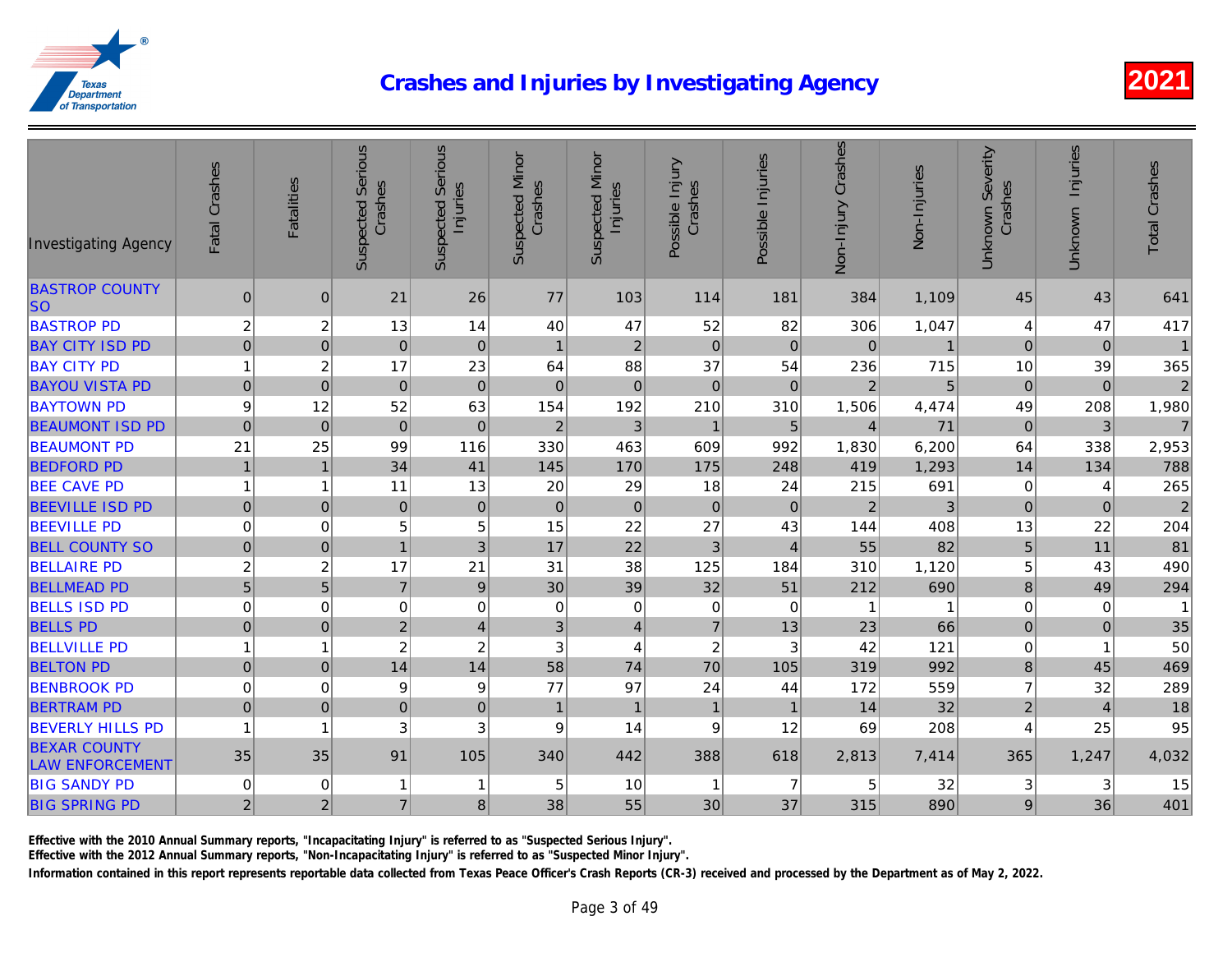| <b>BLANCO COUNTY</b><br>$\overline{7}$<br>$\pmb{0}$<br>$\pmb{0}$<br>3<br>15<br>18<br>9<br>90<br>189<br>4<br><b>SO</b><br>77<br>$\mathbf 0$<br>$\sqrt{2}$<br>$\sqrt{5}$<br><b>BLANCO PD</b><br>$\pmb{0}$<br>$\overline{0}$<br>$\mathfrak{B}$<br>28<br>$\pmb{0}$<br>4<br><b>BLINN COLLEGE PD</b><br>$\mathbf 0$<br>$\pmb{0}$<br>$\mathbf 0$<br>11<br>$\overline{0}$<br>$\mathbf 0$<br>0<br>$\mathbf 0$<br>$\mathbf 0$<br>4<br>32<br>$\overline{2}$<br>15<br><b>BLUE MOUND PD</b><br>$\mathbf 0$<br>$\mathbf 0$<br>$\overline{c}$<br>5<br>$\overline{1}$<br>$\mathbf{1}$<br>$\overline{1}$<br><b>BOERNE PD</b><br>3<br>3<br>8<br>42<br>1,228<br>8<br>39<br>51<br>428<br>55<br>20<br>$\pmb{0}$<br>$\overline{5}$<br><b>BOGATA PD</b><br>$\boldsymbol{0}$<br>$\sqrt{2}$<br>$\overline{2}$<br>$\sqrt{2}$<br>$\,6$<br>$\mathbf{1}$<br>$\mathbf{1}$<br>319<br>$\mathbf 0$<br>10<br>16<br>13<br>102<br><b>BONHAM PD</b><br>$\mathbf 0$<br>10<br>26<br>21<br><b>BORDEN COUNTY</b><br>$\pmb{0}$<br>$\pmb{0}$<br> 0 <br>$\pmb{0}$<br>$\mathbf 2$<br> 0 <br>$\mathbf 0$<br>$\mathbf{1}$<br>$\mathbf{1}$<br><b>SO</b><br>5<br>5<br>87<br><b>BORGER PD</b><br>$\mathbf{1}$<br>10<br>13<br>217<br>$\mathbf{1}$<br>$\overline{1}$<br>4<br>18<br>$\mathbf 0$<br>$\pmb{0}$<br>$\boldsymbol{9}$<br><b>BOVINA PD</b><br>$\mathbf 0$<br>$\mathbf 0$<br>$\mathbf 0$<br>$\mathbf 0$<br>$\mathbf 0$<br>$\pmb{0}$<br>$\overline{7}$<br>$\mathbf 0$<br>$\mathbf 0$<br>$\overline{c}$<br>10<br>61<br>179<br><b>BOWIE PD</b><br>$\mathbf{1}$<br>3<br>1<br>41<br>$\overline{5}$<br>$\mathbf 0$<br>$\overline{1}$<br>3<br>16<br><b>BOYD PD</b><br>$\pmb{0}$<br>10<br>$\mathbf{1}$<br>$\overline{\mathbf{4}}$<br>5<br>3<br>29<br>91<br><b>BRADY PD</b><br>$\mathbf{1}$<br>5<br>5<br>5<br>$\overline{1}$<br>4<br><b>BRAZORIA COUNTY</b><br>11<br>$\pmb{0}$<br>$\pmb{0}$<br>$\overline{0}$<br>$\mathbf 2$<br> 0 <br>$\pmb{0}$<br>$\mathbf 0$<br>$\,6\,$<br>$\overline{4}$<br>CP <sub>1</sub><br><b>BRAZORIA COUNTY</b><br>$\pmb{0}$<br>$\overline{0}$<br>$\pmb{0}$<br>$\mathbf 0$<br>0<br>0<br>$\overline{0}$<br>0<br>$\mathbf{1}$<br>CP <sub>2</sub><br><b>BRAZORIA COUNTY</b><br>$\mathbf 0$<br>$\pmb{0}$<br>$\pmb{0}$<br>$\mathfrak{B}$<br>$\pmb{0}$<br> 0 <br>$\mathbf 0$<br>$\pmb{0}$<br>$\overline{0}$<br>6<br>CP <sub>3</sub><br><b>BRAZORIA COUNTY</b><br>$\mathbf 0$<br>41<br>$\mathsf 0$<br>0<br>0<br>$\overline{c}$<br>$\overline{c}$<br>$\mathbf 0$<br>$\mathbf 0$<br>9<br>CP 4<br><b>BRAZORIA COUNTY</b><br>$\mathbf 0$<br>$\mathbf 0$<br>29<br>93<br>424<br>956<br>24<br>79<br>46<br>56<br><b>SO</b><br><b>BRAZORIA PD</b><br>$\pmb{0}$<br>$\boldsymbol{0}$<br>$\sqrt{2}$<br>$\ensuremath{\mathsf{3}}$<br>96<br>3<br>6<br>36<br>4<br>4<br>127<br>12<br>43<br>$\mathbf 0$<br>$\overline{4}$<br>18<br><b>BRECKENRIDGE PD</b><br>$\mathbf 0$<br>$\overline{2}$<br>$\mathbf{1}$<br>$\overline{4}$<br><b>BREMOND PD</b><br>$\mathbf 0$<br>0<br>$\pmb{0}$<br>5<br>$\mathbf 0$<br>$\mathbf 0$<br>1<br>$\mathbf 0$<br>1 | <b>Investigating Agency</b> | Fatal Crashes | <b>Fatalities</b> | <b>Suspected Serious</b><br>Crashes | <b>Suspected Serious</b><br>Injuries | <b>Suspected Minor</b><br>Crashes | <b>Suspected Minor</b><br>Injuries | Possible Injury<br>Crashes | Possible Injuries | Non-Injury Crashes | Non-Injuries |
|---------------------------------------------------------------------------------------------------------------------------------------------------------------------------------------------------------------------------------------------------------------------------------------------------------------------------------------------------------------------------------------------------------------------------------------------------------------------------------------------------------------------------------------------------------------------------------------------------------------------------------------------------------------------------------------------------------------------------------------------------------------------------------------------------------------------------------------------------------------------------------------------------------------------------------------------------------------------------------------------------------------------------------------------------------------------------------------------------------------------------------------------------------------------------------------------------------------------------------------------------------------------------------------------------------------------------------------------------------------------------------------------------------------------------------------------------------------------------------------------------------------------------------------------------------------------------------------------------------------------------------------------------------------------------------------------------------------------------------------------------------------------------------------------------------------------------------------------------------------------------------------------------------------------------------------------------------------------------------------------------------------------------------------------------------------------------------------------------------------------------------------------------------------------------------------------------------------------------------------------------------------------------------------------------------------------------------------------------------------------------------------------------------------------------------------------------------------------------------------------------------------------------------------------------------------------------------------------------------------------------------------------------------------------------------------------------------------------------------------------------------------------------------------------------------------------------------------------------------------------------------------------------------------------------------------------------------------------------------------------|-----------------------------|---------------|-------------------|-------------------------------------|--------------------------------------|-----------------------------------|------------------------------------|----------------------------|-------------------|--------------------|--------------|
|                                                                                                                                                                                                                                                                                                                                                                                                                                                                                                                                                                                                                                                                                                                                                                                                                                                                                                                                                                                                                                                                                                                                                                                                                                                                                                                                                                                                                                                                                                                                                                                                                                                                                                                                                                                                                                                                                                                                                                                                                                                                                                                                                                                                                                                                                                                                                                                                                                                                                                                                                                                                                                                                                                                                                                                                                                                                                                                                                                                             |                             |               |                   |                                     |                                      |                                   |                                    |                            |                   |                    |              |
|                                                                                                                                                                                                                                                                                                                                                                                                                                                                                                                                                                                                                                                                                                                                                                                                                                                                                                                                                                                                                                                                                                                                                                                                                                                                                                                                                                                                                                                                                                                                                                                                                                                                                                                                                                                                                                                                                                                                                                                                                                                                                                                                                                                                                                                                                                                                                                                                                                                                                                                                                                                                                                                                                                                                                                                                                                                                                                                                                                                             |                             |               |                   |                                     |                                      |                                   |                                    |                            |                   |                    |              |
|                                                                                                                                                                                                                                                                                                                                                                                                                                                                                                                                                                                                                                                                                                                                                                                                                                                                                                                                                                                                                                                                                                                                                                                                                                                                                                                                                                                                                                                                                                                                                                                                                                                                                                                                                                                                                                                                                                                                                                                                                                                                                                                                                                                                                                                                                                                                                                                                                                                                                                                                                                                                                                                                                                                                                                                                                                                                                                                                                                                             |                             |               |                   |                                     |                                      |                                   |                                    |                            |                   |                    |              |
|                                                                                                                                                                                                                                                                                                                                                                                                                                                                                                                                                                                                                                                                                                                                                                                                                                                                                                                                                                                                                                                                                                                                                                                                                                                                                                                                                                                                                                                                                                                                                                                                                                                                                                                                                                                                                                                                                                                                                                                                                                                                                                                                                                                                                                                                                                                                                                                                                                                                                                                                                                                                                                                                                                                                                                                                                                                                                                                                                                                             |                             |               |                   |                                     |                                      |                                   |                                    |                            |                   |                    |              |
|                                                                                                                                                                                                                                                                                                                                                                                                                                                                                                                                                                                                                                                                                                                                                                                                                                                                                                                                                                                                                                                                                                                                                                                                                                                                                                                                                                                                                                                                                                                                                                                                                                                                                                                                                                                                                                                                                                                                                                                                                                                                                                                                                                                                                                                                                                                                                                                                                                                                                                                                                                                                                                                                                                                                                                                                                                                                                                                                                                                             |                             |               |                   |                                     |                                      |                                   |                                    |                            |                   |                    |              |
|                                                                                                                                                                                                                                                                                                                                                                                                                                                                                                                                                                                                                                                                                                                                                                                                                                                                                                                                                                                                                                                                                                                                                                                                                                                                                                                                                                                                                                                                                                                                                                                                                                                                                                                                                                                                                                                                                                                                                                                                                                                                                                                                                                                                                                                                                                                                                                                                                                                                                                                                                                                                                                                                                                                                                                                                                                                                                                                                                                                             |                             |               |                   |                                     |                                      |                                   |                                    |                            |                   |                    |              |
|                                                                                                                                                                                                                                                                                                                                                                                                                                                                                                                                                                                                                                                                                                                                                                                                                                                                                                                                                                                                                                                                                                                                                                                                                                                                                                                                                                                                                                                                                                                                                                                                                                                                                                                                                                                                                                                                                                                                                                                                                                                                                                                                                                                                                                                                                                                                                                                                                                                                                                                                                                                                                                                                                                                                                                                                                                                                                                                                                                                             |                             |               |                   |                                     |                                      |                                   |                                    |                            |                   |                    |              |
|                                                                                                                                                                                                                                                                                                                                                                                                                                                                                                                                                                                                                                                                                                                                                                                                                                                                                                                                                                                                                                                                                                                                                                                                                                                                                                                                                                                                                                                                                                                                                                                                                                                                                                                                                                                                                                                                                                                                                                                                                                                                                                                                                                                                                                                                                                                                                                                                                                                                                                                                                                                                                                                                                                                                                                                                                                                                                                                                                                                             |                             |               |                   |                                     |                                      |                                   |                                    |                            |                   |                    |              |
|                                                                                                                                                                                                                                                                                                                                                                                                                                                                                                                                                                                                                                                                                                                                                                                                                                                                                                                                                                                                                                                                                                                                                                                                                                                                                                                                                                                                                                                                                                                                                                                                                                                                                                                                                                                                                                                                                                                                                                                                                                                                                                                                                                                                                                                                                                                                                                                                                                                                                                                                                                                                                                                                                                                                                                                                                                                                                                                                                                                             |                             |               |                   |                                     |                                      |                                   |                                    |                            |                   |                    |              |
|                                                                                                                                                                                                                                                                                                                                                                                                                                                                                                                                                                                                                                                                                                                                                                                                                                                                                                                                                                                                                                                                                                                                                                                                                                                                                                                                                                                                                                                                                                                                                                                                                                                                                                                                                                                                                                                                                                                                                                                                                                                                                                                                                                                                                                                                                                                                                                                                                                                                                                                                                                                                                                                                                                                                                                                                                                                                                                                                                                                             |                             |               |                   |                                     |                                      |                                   |                                    |                            |                   |                    |              |
|                                                                                                                                                                                                                                                                                                                                                                                                                                                                                                                                                                                                                                                                                                                                                                                                                                                                                                                                                                                                                                                                                                                                                                                                                                                                                                                                                                                                                                                                                                                                                                                                                                                                                                                                                                                                                                                                                                                                                                                                                                                                                                                                                                                                                                                                                                                                                                                                                                                                                                                                                                                                                                                                                                                                                                                                                                                                                                                                                                                             |                             |               |                   |                                     |                                      |                                   |                                    |                            |                   |                    |              |
|                                                                                                                                                                                                                                                                                                                                                                                                                                                                                                                                                                                                                                                                                                                                                                                                                                                                                                                                                                                                                                                                                                                                                                                                                                                                                                                                                                                                                                                                                                                                                                                                                                                                                                                                                                                                                                                                                                                                                                                                                                                                                                                                                                                                                                                                                                                                                                                                                                                                                                                                                                                                                                                                                                                                                                                                                                                                                                                                                                                             |                             |               |                   |                                     |                                      |                                   |                                    |                            |                   |                    |              |
|                                                                                                                                                                                                                                                                                                                                                                                                                                                                                                                                                                                                                                                                                                                                                                                                                                                                                                                                                                                                                                                                                                                                                                                                                                                                                                                                                                                                                                                                                                                                                                                                                                                                                                                                                                                                                                                                                                                                                                                                                                                                                                                                                                                                                                                                                                                                                                                                                                                                                                                                                                                                                                                                                                                                                                                                                                                                                                                                                                                             |                             |               |                   |                                     |                                      |                                   |                                    |                            |                   |                    |              |
|                                                                                                                                                                                                                                                                                                                                                                                                                                                                                                                                                                                                                                                                                                                                                                                                                                                                                                                                                                                                                                                                                                                                                                                                                                                                                                                                                                                                                                                                                                                                                                                                                                                                                                                                                                                                                                                                                                                                                                                                                                                                                                                                                                                                                                                                                                                                                                                                                                                                                                                                                                                                                                                                                                                                                                                                                                                                                                                                                                                             |                             |               |                   |                                     |                                      |                                   |                                    |                            |                   |                    |              |
|                                                                                                                                                                                                                                                                                                                                                                                                                                                                                                                                                                                                                                                                                                                                                                                                                                                                                                                                                                                                                                                                                                                                                                                                                                                                                                                                                                                                                                                                                                                                                                                                                                                                                                                                                                                                                                                                                                                                                                                                                                                                                                                                                                                                                                                                                                                                                                                                                                                                                                                                                                                                                                                                                                                                                                                                                                                                                                                                                                                             |                             |               |                   |                                     |                                      |                                   |                                    |                            |                   |                    |              |
|                                                                                                                                                                                                                                                                                                                                                                                                                                                                                                                                                                                                                                                                                                                                                                                                                                                                                                                                                                                                                                                                                                                                                                                                                                                                                                                                                                                                                                                                                                                                                                                                                                                                                                                                                                                                                                                                                                                                                                                                                                                                                                                                                                                                                                                                                                                                                                                                                                                                                                                                                                                                                                                                                                                                                                                                                                                                                                                                                                                             |                             |               |                   |                                     |                                      |                                   |                                    |                            |                   |                    |              |
|                                                                                                                                                                                                                                                                                                                                                                                                                                                                                                                                                                                                                                                                                                                                                                                                                                                                                                                                                                                                                                                                                                                                                                                                                                                                                                                                                                                                                                                                                                                                                                                                                                                                                                                                                                                                                                                                                                                                                                                                                                                                                                                                                                                                                                                                                                                                                                                                                                                                                                                                                                                                                                                                                                                                                                                                                                                                                                                                                                                             |                             |               |                   |                                     |                                      |                                   |                                    |                            |                   |                    |              |
|                                                                                                                                                                                                                                                                                                                                                                                                                                                                                                                                                                                                                                                                                                                                                                                                                                                                                                                                                                                                                                                                                                                                                                                                                                                                                                                                                                                                                                                                                                                                                                                                                                                                                                                                                                                                                                                                                                                                                                                                                                                                                                                                                                                                                                                                                                                                                                                                                                                                                                                                                                                                                                                                                                                                                                                                                                                                                                                                                                                             |                             |               |                   |                                     |                                      |                                   |                                    |                            |                   |                    |              |
|                                                                                                                                                                                                                                                                                                                                                                                                                                                                                                                                                                                                                                                                                                                                                                                                                                                                                                                                                                                                                                                                                                                                                                                                                                                                                                                                                                                                                                                                                                                                                                                                                                                                                                                                                                                                                                                                                                                                                                                                                                                                                                                                                                                                                                                                                                                                                                                                                                                                                                                                                                                                                                                                                                                                                                                                                                                                                                                                                                                             |                             |               |                   |                                     |                                      |                                   |                                    |                            |                   |                    |              |
|                                                                                                                                                                                                                                                                                                                                                                                                                                                                                                                                                                                                                                                                                                                                                                                                                                                                                                                                                                                                                                                                                                                                                                                                                                                                                                                                                                                                                                                                                                                                                                                                                                                                                                                                                                                                                                                                                                                                                                                                                                                                                                                                                                                                                                                                                                                                                                                                                                                                                                                                                                                                                                                                                                                                                                                                                                                                                                                                                                                             |                             |               |                   |                                     |                                      |                                   |                                    |                            |                   |                    |              |
|                                                                                                                                                                                                                                                                                                                                                                                                                                                                                                                                                                                                                                                                                                                                                                                                                                                                                                                                                                                                                                                                                                                                                                                                                                                                                                                                                                                                                                                                                                                                                                                                                                                                                                                                                                                                                                                                                                                                                                                                                                                                                                                                                                                                                                                                                                                                                                                                                                                                                                                                                                                                                                                                                                                                                                                                                                                                                                                                                                                             |                             |               |                   |                                     |                                      |                                   |                                    |                            |                   |                    |              |

Effective with the 2010 Annual Summary reports, "Incapacitating Injury" is referred to as "Suspected Serious Injury".

Effective with the 2012 Annual Summary reports, "Non-Incapacitating Injury" is referred to as "Suspected Minor Injury".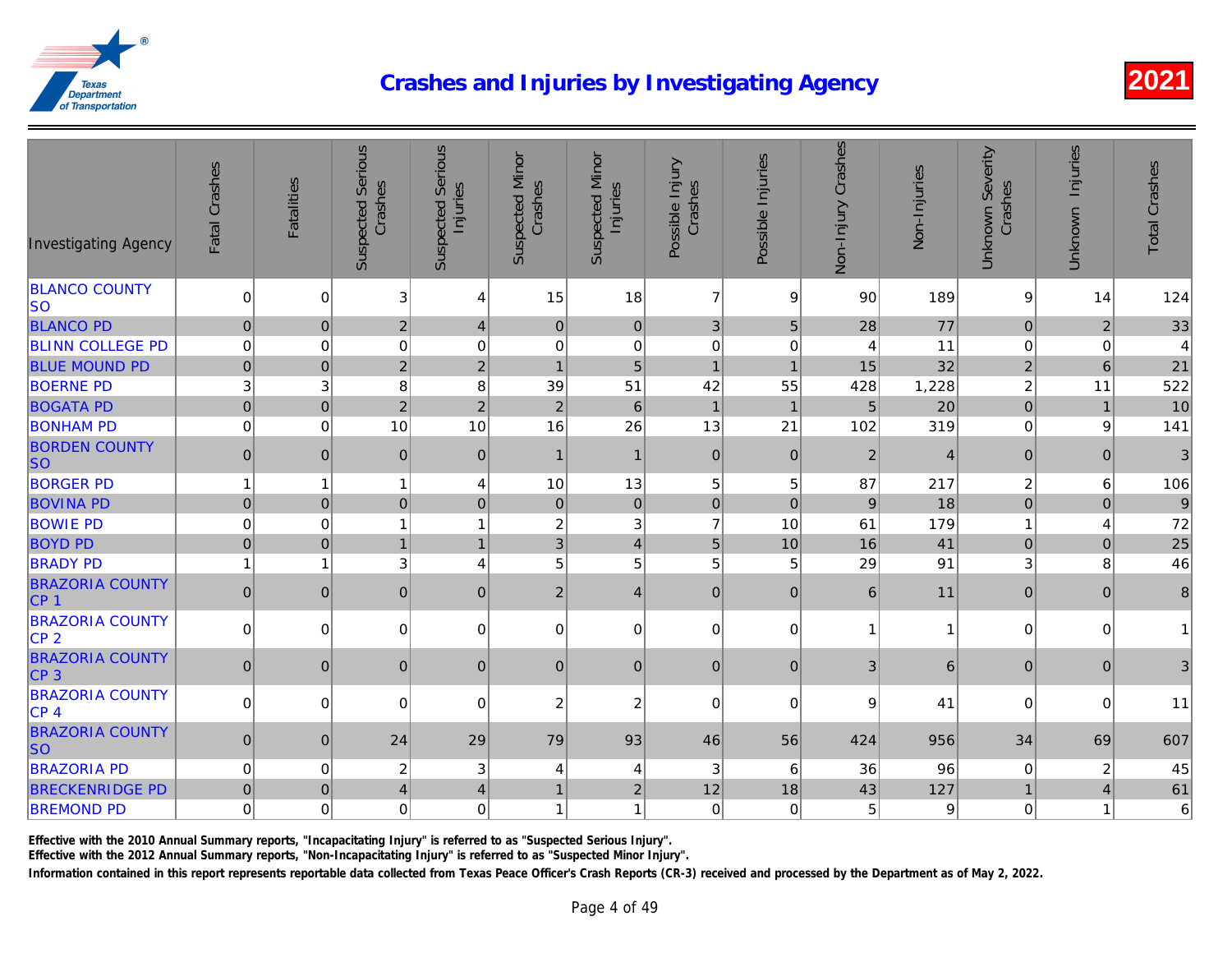| <b>Investigating Agency</b>             | Fatal Crashes  | <b>Fatalities</b> | <b>Suspected Serious</b><br>Crashes | <b>Suspected Serious</b><br>Injuries | <b>Suspected Minor</b><br>Crashes | <b>Suspected Minor</b><br>Injuries | Possible Injury<br>Crashes | Possible Injuries | Non-Injury Crashes | Non-Injuries |
|-----------------------------------------|----------------|-------------------|-------------------------------------|--------------------------------------|-----------------------------------|------------------------------------|----------------------------|-------------------|--------------------|--------------|
| <b>BRENHAM PD</b>                       | $\overline{2}$ | $\overline{2}$    | $\overline{7}$                      | 10                                   | 34                                | 45                                 | 27                         | 39                | 339                | 931          |
| <b>BREWSTER COUNTY</b><br>lso           | $\mathbf 0$    | $\Omega$          | 12                                  | 16                                   | 5                                 | 13                                 | $\overline{c}$             | $\overline{4}$    | 36                 | 78           |
| <b>BRIDGE CITY PD</b>                   | $\overline{1}$ | $\mathbf{1}$      | $9\,$                               | 10                                   | 16                                | 19                                 | 26                         | 40                | 157                | 473          |
| <b>BRIDGEPORT PD</b>                    | $\overline{1}$ | 1                 | $\overline{c}$                      | $\overline{2}$                       | 4                                 | $\overline{7}$                     | 8                          | 15                | 39                 | 111          |
| <b>BROOKSHIRE PD</b>                    | $\mathfrak{S}$ | 3 <sup>1</sup>    | $\overline{\mathbf{4}}$             | $6\phantom{1}$                       | 5                                 | 5 <sup>1</sup>                     | 23                         | 28                | 100                | 297          |
| <b>BROOKSIDE</b><br><b>VILLAGE PD</b>   | $\mathbf 0$    | $\mathbf 0$       | 0                                   | $\Omega$                             | 0                                 | $\Omega$                           | $\overline{1}$             | $\mathbf{1}$      | 6                  | 14           |
| <b>BROWNFIELD PD</b>                    | $\pmb{0}$      | $\pmb{0}$         | $\mathbf{1}$                        | $\mathbf{1}$                         | $\mathbf 2$                       | $\overline{2}$                     | 12                         | 14                | 69                 | 175          |
| <b>BROWNSBORO PD</b>                    | $\mathbf 0$    | $\Omega$          | 0                                   | 0                                    | $\mathbf 0$                       | $\Omega$                           | $\mathbf 0$                | $\mathbf 0$       | $\mathbf{1}$       |              |
| <b>BROWNSVILLE ISD</b><br>PD            | $\mathbf 0$    | $\mathbf 0$       | $\mathbf 0$                         | $\mathbf{0}$                         | 1                                 | $\mathbf{1}$                       | $\mathbf{0}$               | $\mathbf{0}$      | $\pmb{0}$          |              |
| <b>BROWNSVILLE PD</b>                   | 10             | 10                | 71                                  | 85                                   | 362                               | 478                                | 841                        | 1,339             | 1,960              | 7,323        |
| <b>BROWNWOOD PD</b>                     | $\mathbf{3}$   | $\mathbf{3}$      | 13                                  | 15                                   | 45                                | 64                                 | 46                         | 61                | 275                | 861          |
| <b>BRUCEVILLE-EDDY</b><br><b>PD</b>     | $\mathbf 0$    | $\mathbf 0$       | 0                                   | 0                                    | $\overline{c}$                    | 2                                  | 8                          | 8                 | 37                 | 60           |
| <b>BRYAN PD</b>                         | $\,$ 6 $\,$    | 6                 | 42                                  | 49                                   | 192                               | 273                                | 196                        | 316               | 1,171              | 3,887        |
| <b>BUDA PD</b>                          | 3              | 4                 | 10                                  | 12                                   | 24                                | 25                                 | 38                         | 50                | 243                | 827          |
| <b>BUFFALO PD</b>                       | $\overline{2}$ | $6\phantom{1}$    | $\mathbf{1}$                        | $\mathbf{1}$                         | 10                                | 11                                 | $\overline{3}$             | $6\phantom{1}$    | 42                 | 145          |
| <b>BULLARD PD</b>                       | $\mathbf 0$    | $\mathbf 0$       | $\pmb{0}$                           | $\mathbf 0$                          | $\mathbf 0$                       | $\mathbf 0$                        | $\mathbf 0$                | $\mathbf 0$       | $\boldsymbol{2}$   |              |
| <b>BULVERDE PD</b>                      | $\mathbf 0$    | $\mathbf 0$       | $\overline{7}$                      | $9$                                  | 21                                | 27                                 | 20                         | 31                | 158                | 430          |
| <b>BURKBURNETT PD</b>                   | $\mathbf 0$    | $\mathbf 0$       | 6                                   | 8                                    | 17                                | 19                                 | 5                          | 13                | 51                 | 118          |
| <b>BURLESON PD</b>                      | $\mathfrak{S}$ | 3 <sup>1</sup>    | 21                                  | 26                                   | 104                               | 138                                | 96                         | 140               | 525                | 1,711        |
| <b>BURNET COUNTY</b><br>CP <sub>4</sub> | $\mathbf 0$    | $\overline{0}$    | $\mathbf 0$                         | $\Omega$                             | $\mathbf 0$                       | $\Omega$                           | $\mathbf 0$                | $\mathbf 0$       | $\mathbf{1}$       |              |
| <b>BURNET COUNTY</b><br><b>SO</b>       | $\mathbf 0$    | $\mathbf{0}$      | 3                                   | 3                                    | 23                                | 29                                 | 22                         | 33                | 154                | 351          |
| <b>BURNET PD</b>                        | $\overline{1}$ | 1                 | 6                                   | 6                                    | 20                                | 25                                 | 10                         | 13                | 111                | 307          |

Effective with the 2010 Annual Summary reports, "Incapacitating Injury" is referred to as "Suspected Serious Injury".

Effective with the 2012 Annual Summary reports, "Non-Incapacitating Injury" is referred to as "Suspected Minor Injury".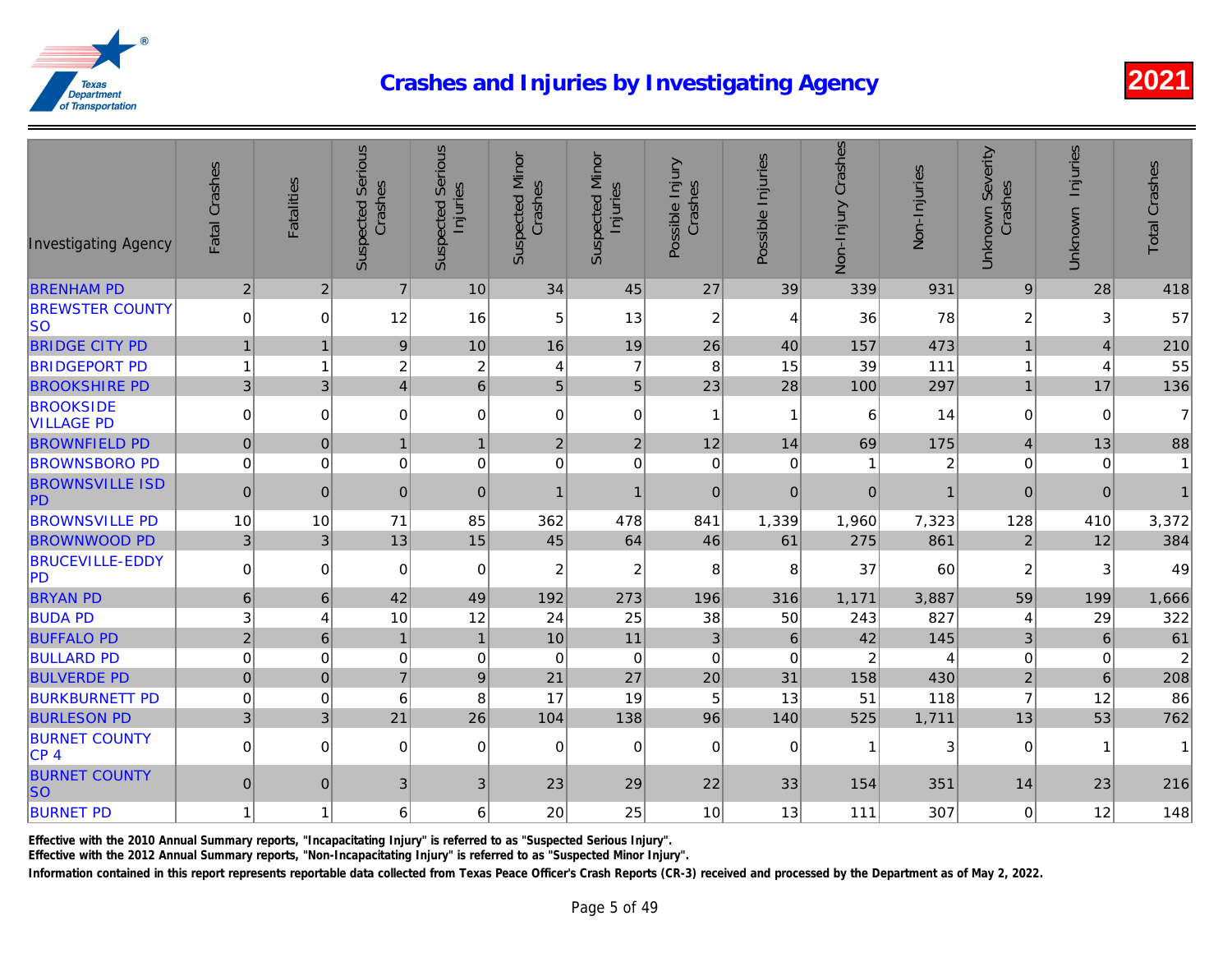| <b>Investigating Agency</b>                                     | Fatal Crashes  | <b>Fatalities</b> | <b>Suspected Serious</b><br>Crashes | <b>Suspected Serious</b><br>Injuries | <b>Suspected Minor</b><br>Crashes | <b>Suspected Minor</b><br>Injuries | Possible Injury<br>Crashes | Possible Injuries | Non-Injury Crashes | Non-Injuries   |
|-----------------------------------------------------------------|----------------|-------------------|-------------------------------------|--------------------------------------|-----------------------------------|------------------------------------|----------------------------|-------------------|--------------------|----------------|
| <b>CACTUS PD</b>                                                | $\mathbf 0$    | $\pmb{0}$         | $\mathbf{1}$                        | $\mathbf{1}$                         | $\overline{c}$                    | $\overline{2}$                     | $\sqrt{5}$                 | 8                 | 27                 | 97             |
| <b>CADDO MILLS PD</b>                                           | $\mathbf 0$    | $\overline{0}$    | $\overline{7}$                      | 9                                    | 8                                 | 14                                 | 6                          | 13                | 39                 | 135            |
| <b>CALDWELL COUNTY</b><br><b>SO</b>                             | $\pmb{0}$      | $\mathbf{0}$      | 0                                   | $\mathbf{0}$                         | 6                                 | 6                                  | $\mathbf 2$                | $\overline{2}$    | 40                 | 81             |
| <b>CALDWELL PD</b>                                              | $\mathbf 0$    | $\mathbf 0$       | $\overline{c}$                      | 3                                    | 8                                 | 10                                 | 6                          | 12                | 49                 | 134            |
| <b>CALHOUN COUNTY</b><br><b>SO</b>                              | $\pmb{0}$      | $\pmb{0}$         | $\pmb{0}$                           | $\mathbf 0$                          | 3                                 | $\sqrt{3}$                         | $\overline{4}$             | $9\,$             | 60                 | 133            |
| <b>CALVERT PD</b>                                               | $\mathbf{1}$   | $\mathbf{1}$      | 3 <sup>1</sup>                      | 3                                    | $\overline{c}$                    | 3                                  | $\mathbf 0$                | $\mathbf{1}$      | 9                  | 40             |
| <b>CAMERON COUNTY</b><br><b>PARK RANGER</b><br><b>DIVISION</b>  | $\bf 0$        | $\pmb{0}$         | $\overline{0}$                      | $\mathbf 0$                          | $\overline{c}$                    | $\sqrt{2}$                         | $\pmb{0}$                  | $\mathbf 0$       | $\mathfrak{B}$     |                |
| <b>CAMERON PD</b>                                               | $\mathbf{1}$   | $\overline{1}$    | $\mathbf{1}$                        | 1                                    | $\overline{7}$                    | 13                                 | 10                         | 16                | 41                 | 119            |
| <b>CANEY CITY PD</b>                                            | $\mathbf 0$    | $\mathbf 0$       | $\pmb{0}$                           | $\mathbf 0$                          | $\mathsf{O}\xspace$               | $\mathbf{0}$                       | $\pmb{0}$                  | $\mathbf 0$       | $\overline{1}$     |                |
| <b>CANTON PD</b>                                                | $\mathbf 0$    | $\Omega$          | $\mathbf{1}$                        | 1                                    | 1                                 | $\overline{c}$                     | 5                          | 9                 | 31                 | 82             |
| <b>CANUTILLO</b><br>INDEPENDENT<br><b>SCHOOL DISTRICT</b><br>PD | $\mathbf 0$    | $\mathbf 0$       | $\mathbf 0$                         | $\overline{0}$                       | $\pmb{0}$                         | $\overline{0}$                     | $\mathbf 0$                | $\mathbf{0}$      | $\mathbf 2$        |                |
| <b>CANYON PD</b>                                                | 3              | 3                 | 3                                   | 3                                    | 11                                | 14                                 | 11                         | 12                | 159                | 407            |
| <b>CARROLLTON PD</b>                                            | 10             | 10                | 22                                  | 33                                   | 146                               | 178                                | 319                        | 422               | 1,377              | 4,168          |
| <b>CARSON COUNTY</b><br><b>SO</b>                               | $\mathbf 0$    | $\mathbf 0$       | $\mathbf 0$                         | 0                                    | 0                                 | 0                                  | $\boldsymbol{2}$           | $\boldsymbol{2}$  | 12                 | 19             |
| <b>CARTHAGE PD</b>                                              | $\overline{1}$ | $\mathbf{1}$      | $6\phantom{1}6$                     | 6                                    | 15                                | 21                                 | 19                         | 27                | 156                | 465            |
| <b>CASTLE HILLS PD</b>                                          | $\overline{c}$ | $\overline{c}$    | $\overline{7}$                      | 8                                    | 41                                | 53                                 | 27                         | 34                | 174                | 586            |
| <b>CASTLEBERRY ISD</b><br>PD                                    | $\mathbf 0$    | $\mathbf 0$       | $\pmb{0}$                           | $\mathbf 0$                          | $\pmb{0}$                         | $\pmb{0}$                          | $\mathbf 0$                | $\pmb{0}$         | $\mathbf{1}$       | $\overline{a}$ |
| <b>CASTROVILLE PD</b>                                           | $\mathbf 0$    | $\mathbf 0$       | 0                                   | 0                                    | 0                                 | $\mathbf 0$                        | $\pmb{0}$                  | $\mathbf 0$       | 14                 | 37             |
| <b>CEDAR HILL PD</b>                                            | $\mathbf{1}$   | $\overline{1}$    | 15                                  | 16                                   | 56                                | 72                                 | 85                         | 113               | 294                | 860            |

Effective with the 2010 Annual Summary reports, "Incapacitating Injury" is referred to as "Suspected Serious Injury".

Effective with the 2012 Annual Summary reports, "Non-Incapacitating Injury" is referred to as "Suspected Minor Injury".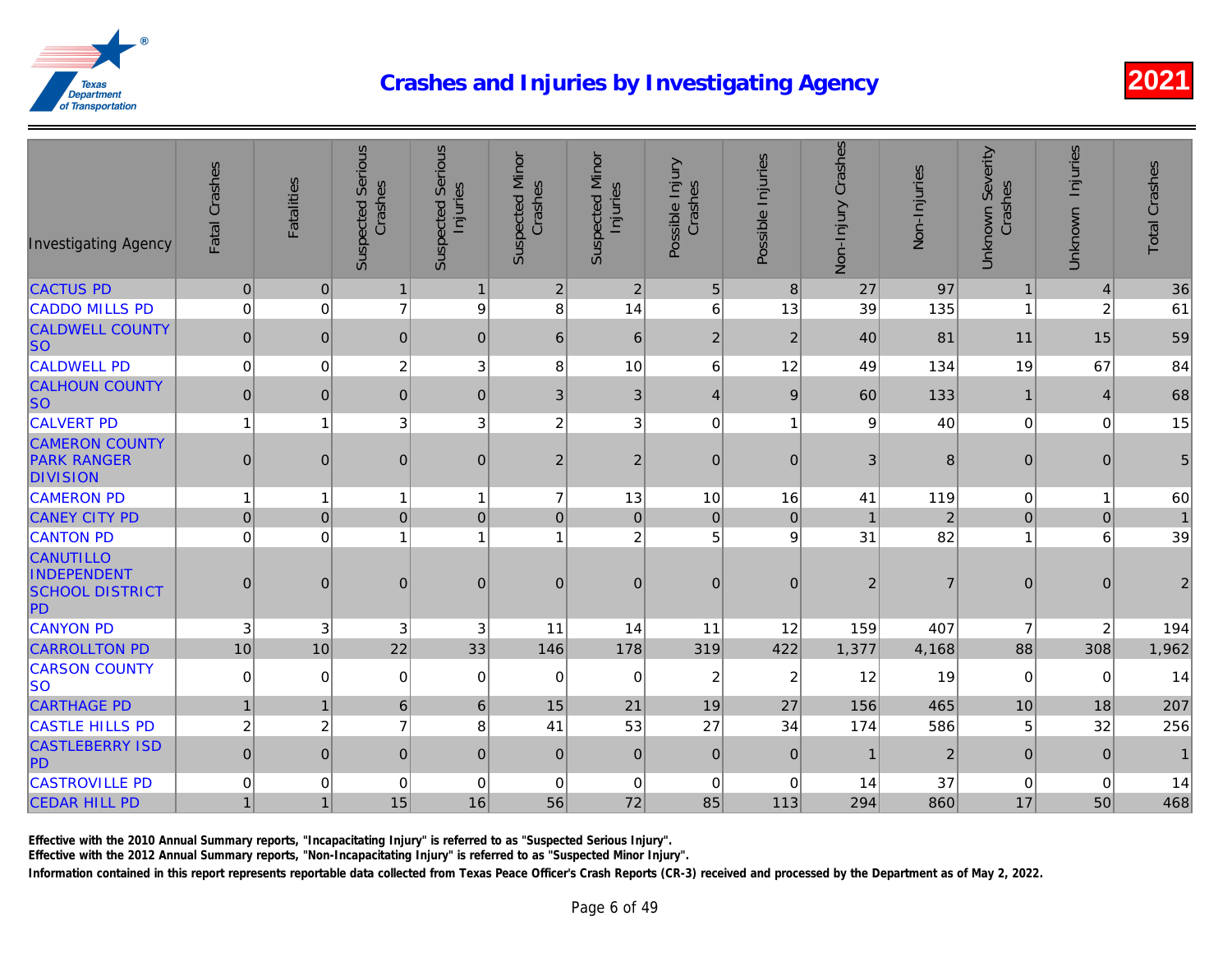| 9 <br>10<br>129<br>190<br>1,727<br><b>CEDAR PARK PD</b><br>$\overline{4}$<br>85<br>104<br>524<br>$\overline{4}$<br>$\overline{5}$<br>28<br>26<br>523<br>35<br><b>CELINA PD</b><br>$\mathbf{1}$<br>$\mathbf{1}$<br>$\,6\,$<br>33<br>187<br>5<br>$\overline{7}$<br>32<br>$\mathbf 0$<br>$\mathbf 0$<br>15<br>74<br>79<br><b>CENTER PD</b><br>11<br>220<br><b>CENTRAL TEXAS</b><br>$\mathbf 0$<br>$\mathbf 0$<br>$\mathfrak{B}$<br>$\pmb{0}$<br> 0 <br>$\mathbf 0$<br>$\overline{2}$<br>$\overline{2}$<br> 0 <br><b>COLLEGE PD</b><br>8<br>55<br><b>CHANDLER PD</b><br>$\mathbf 0$<br>$\mathbf 0$<br>12<br>13<br>12<br>155<br>$\mathbf{1}$<br>$\overline{1}$<br><b>CHILDRESS</b><br>$\pmb{0}$<br> 0 <br>$\mathbf 0$<br>$\mathbf{0}$<br> 0 <br>$\mathbf{0}$<br>$\pmb{0}$<br>$\overline{0}$<br>$\mathbf{1}$<br><b>COUNTY SO</b><br>$\boldsymbol{2}$<br>$\mathbf 0$<br>0<br>$\boldsymbol{2}$<br>30<br><b>CHILDRESS PD</b><br>$\mathbf 0$<br>$\mathbf 0$<br>88<br>1<br>$\mathbf{1}$<br>39<br>$\pmb{0}$<br>$\sqrt{2}$<br>3<br>$\overline{2}$<br><b>CHINA GROVE PD</b><br>$\mathbf 0$<br>$\overline{c}$<br>$\overline{1}$<br>13<br>$\overline{4}$<br>27<br>30<br>42<br>726<br><b>CIBOLO PD</b><br>$\mathbf 0$<br>$\mathbf 0$<br>11<br>13<br>39<br>276<br>82<br><b>CISCO PD</b><br>$\pmb{0}$<br>$\mathbf 0$<br>$\overline{2}$<br>$\overline{2}$<br>12<br>15<br>$\,6$<br>33<br>$\overline{4}$<br><b>CITY OF OAK RIDGE</b><br>44<br>$\overline{0}$<br>$\overline{c}$<br>$\pmb{0}$<br>$\boldsymbol{2}$<br>13<br>$\mathbf{1}$<br>$\overline{1}$<br>0<br>5<br><b>PD</b><br>32<br><b>CLARKSVILLE PD</b><br>$\pmb{0}$<br>$\mathbf 0$<br>$\mathbf{1}$<br>$\mathfrak{B}$<br>3<br>15<br>$\mathbf{1}$<br>$\mathbf{1}$<br>$\mathbf{1}$<br>79<br>$\mathsf 3$<br>$\boldsymbol{2}$<br>$\boldsymbol{2}$<br><b>CLAY COUNTY SO</b><br>$\mathbf 0$<br>3<br>8<br>12<br>33<br>$\overline{0}$<br><b>CLEAR LAKE</b><br>28<br>$\pmb{0}$<br>$\mathbf 0$<br>$\mathbf{0}$<br>$\mathbf 0$<br>$\overline{0}$<br>$\mathbf 0$<br>$\overline{1}$<br>11<br>$\mathbf{1}$<br><b>SHORES PD</b><br><b>CLEBURNE PD</b><br>$\overline{7}$<br>$\overline{7}$<br>25<br>29<br>93<br>55<br>75<br>122<br>455<br>1,381<br>$\overline{4}$<br>$\,6\,$<br>$6\phantom{1}$<br>45<br>47<br><b>CLEVELAND PD</b><br>$\overline{4}$<br>39<br>69<br>337<br>1,066<br>$\mathbf 0$<br>$\mathbf 0$<br>$\overline{\mathbf{c}}$<br><b>CLIFTON PD</b><br>$\overline{0}$<br>$\overline{c}$<br>21<br>45<br>0<br>0<br>0<br>30<br>$\mathbf 0$<br>$\mathbf 0$<br> 0 <br>11<br><b>CLINT PD</b><br>$\mathbf{0}$<br>$\overline{4}$<br>$\mathbf{1}$<br>$\mathbf{1}$<br>$\overline{4}$<br>22<br>422<br>18<br>$\overline{1}$<br>21<br>34<br>149<br><b>CLUTE PD</b><br>$\mathbf{1}$<br>$\overline{1}$<br>1<br>83<br>5<br>$\overline{2}$<br>$\overline{2}$<br>10<br>$\,6\,$<br>11<br>26<br><b>CLYDE PD</b><br>$\mathbf 0$<br>$\mathbf 0$<br><b>COCHRAN COUNTY</b><br>$\mathbf 0$<br>$\mathbf 0$<br>$\mathbf 0$<br>$\overline{0}$<br>$\mathbf 0$<br>$\mathbf 0$<br>1<br>4<br>c<br>1 | <b>Investigating Agency</b> | Fatal Crashes | <b>Fatalities</b> | <b>Suspected Serious</b><br>Crashes | <b>Suspected Serious</b><br>Injuries | <b>Suspected Minor</b><br>Crashes | <b>Suspected Minor</b><br>Injuries | Possible Injury<br>Crashes | Possible Injuries | Non-Injury Crashes | Non-Injuries |
|-----------------------------------------------------------------------------------------------------------------------------------------------------------------------------------------------------------------------------------------------------------------------------------------------------------------------------------------------------------------------------------------------------------------------------------------------------------------------------------------------------------------------------------------------------------------------------------------------------------------------------------------------------------------------------------------------------------------------------------------------------------------------------------------------------------------------------------------------------------------------------------------------------------------------------------------------------------------------------------------------------------------------------------------------------------------------------------------------------------------------------------------------------------------------------------------------------------------------------------------------------------------------------------------------------------------------------------------------------------------------------------------------------------------------------------------------------------------------------------------------------------------------------------------------------------------------------------------------------------------------------------------------------------------------------------------------------------------------------------------------------------------------------------------------------------------------------------------------------------------------------------------------------------------------------------------------------------------------------------------------------------------------------------------------------------------------------------------------------------------------------------------------------------------------------------------------------------------------------------------------------------------------------------------------------------------------------------------------------------------------------------------------------------------------------------------------------------------------------------------------------------------------------------------------------------------------------------------------------------------------------------------------------------------------------------------------------------------------------------------------------------------------------------------------------------------------------------------------------------------------------------------------------------------------------------------------------------------------------------------------|-----------------------------|---------------|-------------------|-------------------------------------|--------------------------------------|-----------------------------------|------------------------------------|----------------------------|-------------------|--------------------|--------------|
|                                                                                                                                                                                                                                                                                                                                                                                                                                                                                                                                                                                                                                                                                                                                                                                                                                                                                                                                                                                                                                                                                                                                                                                                                                                                                                                                                                                                                                                                                                                                                                                                                                                                                                                                                                                                                                                                                                                                                                                                                                                                                                                                                                                                                                                                                                                                                                                                                                                                                                                                                                                                                                                                                                                                                                                                                                                                                                                                                                                               |                             |               |                   |                                     |                                      |                                   |                                    |                            |                   |                    |              |
|                                                                                                                                                                                                                                                                                                                                                                                                                                                                                                                                                                                                                                                                                                                                                                                                                                                                                                                                                                                                                                                                                                                                                                                                                                                                                                                                                                                                                                                                                                                                                                                                                                                                                                                                                                                                                                                                                                                                                                                                                                                                                                                                                                                                                                                                                                                                                                                                                                                                                                                                                                                                                                                                                                                                                                                                                                                                                                                                                                                               |                             |               |                   |                                     |                                      |                                   |                                    |                            |                   |                    |              |
|                                                                                                                                                                                                                                                                                                                                                                                                                                                                                                                                                                                                                                                                                                                                                                                                                                                                                                                                                                                                                                                                                                                                                                                                                                                                                                                                                                                                                                                                                                                                                                                                                                                                                                                                                                                                                                                                                                                                                                                                                                                                                                                                                                                                                                                                                                                                                                                                                                                                                                                                                                                                                                                                                                                                                                                                                                                                                                                                                                                               |                             |               |                   |                                     |                                      |                                   |                                    |                            |                   |                    |              |
|                                                                                                                                                                                                                                                                                                                                                                                                                                                                                                                                                                                                                                                                                                                                                                                                                                                                                                                                                                                                                                                                                                                                                                                                                                                                                                                                                                                                                                                                                                                                                                                                                                                                                                                                                                                                                                                                                                                                                                                                                                                                                                                                                                                                                                                                                                                                                                                                                                                                                                                                                                                                                                                                                                                                                                                                                                                                                                                                                                                               |                             |               |                   |                                     |                                      |                                   |                                    |                            |                   |                    |              |
|                                                                                                                                                                                                                                                                                                                                                                                                                                                                                                                                                                                                                                                                                                                                                                                                                                                                                                                                                                                                                                                                                                                                                                                                                                                                                                                                                                                                                                                                                                                                                                                                                                                                                                                                                                                                                                                                                                                                                                                                                                                                                                                                                                                                                                                                                                                                                                                                                                                                                                                                                                                                                                                                                                                                                                                                                                                                                                                                                                                               |                             |               |                   |                                     |                                      |                                   |                                    |                            |                   |                    |              |
|                                                                                                                                                                                                                                                                                                                                                                                                                                                                                                                                                                                                                                                                                                                                                                                                                                                                                                                                                                                                                                                                                                                                                                                                                                                                                                                                                                                                                                                                                                                                                                                                                                                                                                                                                                                                                                                                                                                                                                                                                                                                                                                                                                                                                                                                                                                                                                                                                                                                                                                                                                                                                                                                                                                                                                                                                                                                                                                                                                                               |                             |               |                   |                                     |                                      |                                   |                                    |                            |                   |                    |              |
|                                                                                                                                                                                                                                                                                                                                                                                                                                                                                                                                                                                                                                                                                                                                                                                                                                                                                                                                                                                                                                                                                                                                                                                                                                                                                                                                                                                                                                                                                                                                                                                                                                                                                                                                                                                                                                                                                                                                                                                                                                                                                                                                                                                                                                                                                                                                                                                                                                                                                                                                                                                                                                                                                                                                                                                                                                                                                                                                                                                               |                             |               |                   |                                     |                                      |                                   |                                    |                            |                   |                    |              |
|                                                                                                                                                                                                                                                                                                                                                                                                                                                                                                                                                                                                                                                                                                                                                                                                                                                                                                                                                                                                                                                                                                                                                                                                                                                                                                                                                                                                                                                                                                                                                                                                                                                                                                                                                                                                                                                                                                                                                                                                                                                                                                                                                                                                                                                                                                                                                                                                                                                                                                                                                                                                                                                                                                                                                                                                                                                                                                                                                                                               |                             |               |                   |                                     |                                      |                                   |                                    |                            |                   |                    |              |
|                                                                                                                                                                                                                                                                                                                                                                                                                                                                                                                                                                                                                                                                                                                                                                                                                                                                                                                                                                                                                                                                                                                                                                                                                                                                                                                                                                                                                                                                                                                                                                                                                                                                                                                                                                                                                                                                                                                                                                                                                                                                                                                                                                                                                                                                                                                                                                                                                                                                                                                                                                                                                                                                                                                                                                                                                                                                                                                                                                                               |                             |               |                   |                                     |                                      |                                   |                                    |                            |                   |                    |              |
|                                                                                                                                                                                                                                                                                                                                                                                                                                                                                                                                                                                                                                                                                                                                                                                                                                                                                                                                                                                                                                                                                                                                                                                                                                                                                                                                                                                                                                                                                                                                                                                                                                                                                                                                                                                                                                                                                                                                                                                                                                                                                                                                                                                                                                                                                                                                                                                                                                                                                                                                                                                                                                                                                                                                                                                                                                                                                                                                                                                               |                             |               |                   |                                     |                                      |                                   |                                    |                            |                   |                    |              |
|                                                                                                                                                                                                                                                                                                                                                                                                                                                                                                                                                                                                                                                                                                                                                                                                                                                                                                                                                                                                                                                                                                                                                                                                                                                                                                                                                                                                                                                                                                                                                                                                                                                                                                                                                                                                                                                                                                                                                                                                                                                                                                                                                                                                                                                                                                                                                                                                                                                                                                                                                                                                                                                                                                                                                                                                                                                                                                                                                                                               |                             |               |                   |                                     |                                      |                                   |                                    |                            |                   |                    |              |
|                                                                                                                                                                                                                                                                                                                                                                                                                                                                                                                                                                                                                                                                                                                                                                                                                                                                                                                                                                                                                                                                                                                                                                                                                                                                                                                                                                                                                                                                                                                                                                                                                                                                                                                                                                                                                                                                                                                                                                                                                                                                                                                                                                                                                                                                                                                                                                                                                                                                                                                                                                                                                                                                                                                                                                                                                                                                                                                                                                                               |                             |               |                   |                                     |                                      |                                   |                                    |                            |                   |                    |              |
|                                                                                                                                                                                                                                                                                                                                                                                                                                                                                                                                                                                                                                                                                                                                                                                                                                                                                                                                                                                                                                                                                                                                                                                                                                                                                                                                                                                                                                                                                                                                                                                                                                                                                                                                                                                                                                                                                                                                                                                                                                                                                                                                                                                                                                                                                                                                                                                                                                                                                                                                                                                                                                                                                                                                                                                                                                                                                                                                                                                               |                             |               |                   |                                     |                                      |                                   |                                    |                            |                   |                    |              |
|                                                                                                                                                                                                                                                                                                                                                                                                                                                                                                                                                                                                                                                                                                                                                                                                                                                                                                                                                                                                                                                                                                                                                                                                                                                                                                                                                                                                                                                                                                                                                                                                                                                                                                                                                                                                                                                                                                                                                                                                                                                                                                                                                                                                                                                                                                                                                                                                                                                                                                                                                                                                                                                                                                                                                                                                                                                                                                                                                                                               |                             |               |                   |                                     |                                      |                                   |                                    |                            |                   |                    |              |
|                                                                                                                                                                                                                                                                                                                                                                                                                                                                                                                                                                                                                                                                                                                                                                                                                                                                                                                                                                                                                                                                                                                                                                                                                                                                                                                                                                                                                                                                                                                                                                                                                                                                                                                                                                                                                                                                                                                                                                                                                                                                                                                                                                                                                                                                                                                                                                                                                                                                                                                                                                                                                                                                                                                                                                                                                                                                                                                                                                                               |                             |               |                   |                                     |                                      |                                   |                                    |                            |                   |                    |              |
|                                                                                                                                                                                                                                                                                                                                                                                                                                                                                                                                                                                                                                                                                                                                                                                                                                                                                                                                                                                                                                                                                                                                                                                                                                                                                                                                                                                                                                                                                                                                                                                                                                                                                                                                                                                                                                                                                                                                                                                                                                                                                                                                                                                                                                                                                                                                                                                                                                                                                                                                                                                                                                                                                                                                                                                                                                                                                                                                                                                               |                             |               |                   |                                     |                                      |                                   |                                    |                            |                   |                    |              |
|                                                                                                                                                                                                                                                                                                                                                                                                                                                                                                                                                                                                                                                                                                                                                                                                                                                                                                                                                                                                                                                                                                                                                                                                                                                                                                                                                                                                                                                                                                                                                                                                                                                                                                                                                                                                                                                                                                                                                                                                                                                                                                                                                                                                                                                                                                                                                                                                                                                                                                                                                                                                                                                                                                                                                                                                                                                                                                                                                                                               |                             |               |                   |                                     |                                      |                                   |                                    |                            |                   |                    |              |
|                                                                                                                                                                                                                                                                                                                                                                                                                                                                                                                                                                                                                                                                                                                                                                                                                                                                                                                                                                                                                                                                                                                                                                                                                                                                                                                                                                                                                                                                                                                                                                                                                                                                                                                                                                                                                                                                                                                                                                                                                                                                                                                                                                                                                                                                                                                                                                                                                                                                                                                                                                                                                                                                                                                                                                                                                                                                                                                                                                                               |                             |               |                   |                                     |                                      |                                   |                                    |                            |                   |                    |              |
|                                                                                                                                                                                                                                                                                                                                                                                                                                                                                                                                                                                                                                                                                                                                                                                                                                                                                                                                                                                                                                                                                                                                                                                                                                                                                                                                                                                                                                                                                                                                                                                                                                                                                                                                                                                                                                                                                                                                                                                                                                                                                                                                                                                                                                                                                                                                                                                                                                                                                                                                                                                                                                                                                                                                                                                                                                                                                                                                                                                               |                             |               |                   |                                     |                                      |                                   |                                    |                            |                   |                    |              |
|                                                                                                                                                                                                                                                                                                                                                                                                                                                                                                                                                                                                                                                                                                                                                                                                                                                                                                                                                                                                                                                                                                                                                                                                                                                                                                                                                                                                                                                                                                                                                                                                                                                                                                                                                                                                                                                                                                                                                                                                                                                                                                                                                                                                                                                                                                                                                                                                                                                                                                                                                                                                                                                                                                                                                                                                                                                                                                                                                                                               |                             |               |                   |                                     |                                      |                                   |                                    |                            |                   |                    |              |
|                                                                                                                                                                                                                                                                                                                                                                                                                                                                                                                                                                                                                                                                                                                                                                                                                                                                                                                                                                                                                                                                                                                                                                                                                                                                                                                                                                                                                                                                                                                                                                                                                                                                                                                                                                                                                                                                                                                                                                                                                                                                                                                                                                                                                                                                                                                                                                                                                                                                                                                                                                                                                                                                                                                                                                                                                                                                                                                                                                                               | <b>SO</b>                   |               |                   |                                     |                                      |                                   |                                    |                            |                   |                    |              |

Effective with the 2010 Annual Summary reports, "Incapacitating Injury" is referred to as "Suspected Serious Injury".

Effective with the 2012 Annual Summary reports, "Non-Incapacitating Injury" is referred to as "Suspected Minor Injury".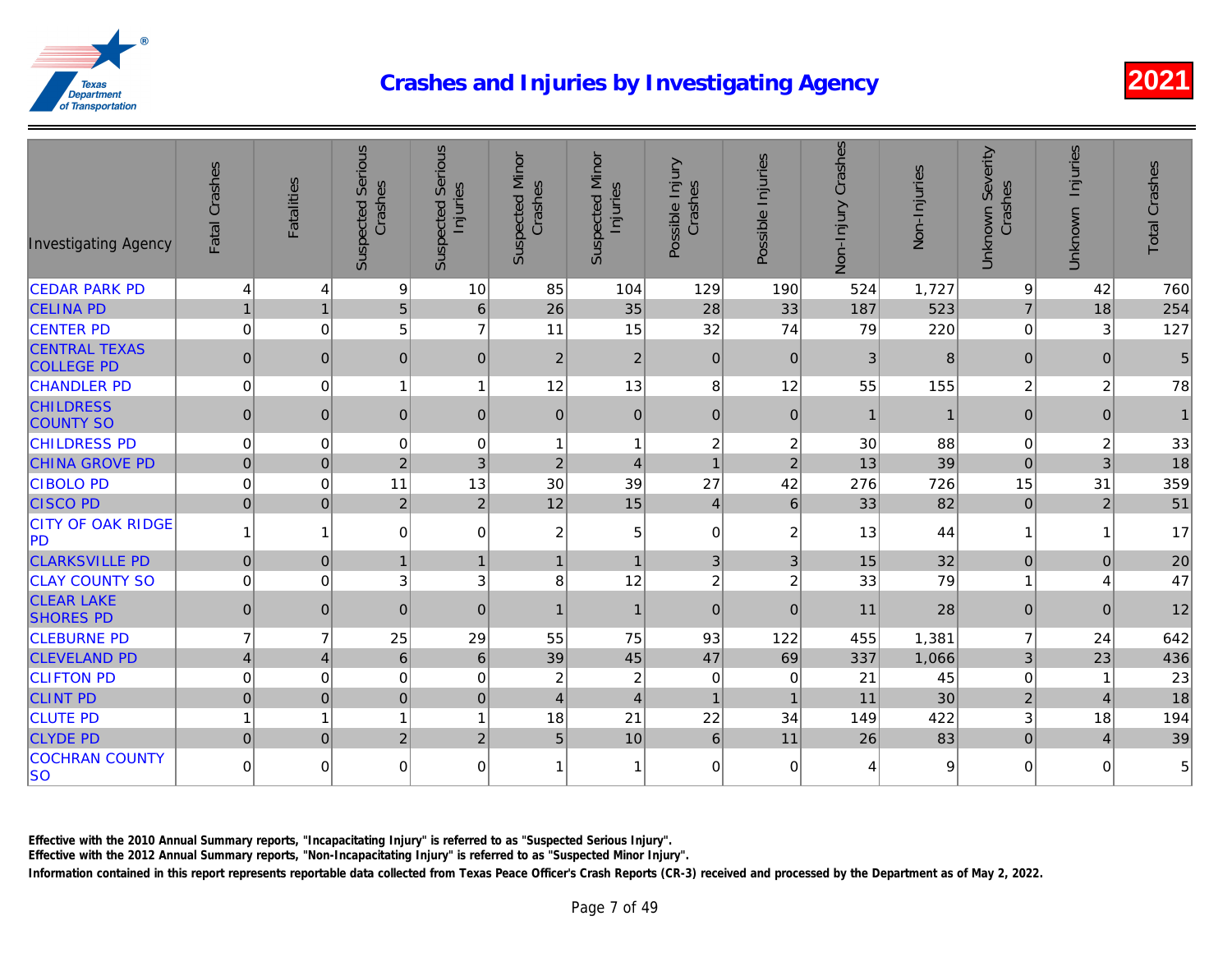| <b>Investigating Agency</b>                                    | Fatal Crashes  | <b>Fatalities</b> | <b>Suspected Serious</b><br>Crashes | <b>Suspected Serious</b><br>Injuries | <b>Suspected Minor</b><br>Crashes | <b>Suspected Minor</b><br>Injuries | Possible Injury<br>Crashes | Possible Injuries | Non-Injury Crashes | Non-Injuries |
|----------------------------------------------------------------|----------------|-------------------|-------------------------------------|--------------------------------------|-----------------------------------|------------------------------------|----------------------------|-------------------|--------------------|--------------|
| <b>COCKRELL HILL</b><br><b>CITY MARSHAL'S</b><br><b>OFFICE</b> | $\mathbf 0$    | $\mathbf 0$       | $\mathbf 0$                         | $\mathbf{0}$                         | $\mathbf{0}$                      | $\mathbf{0}$                       | $\mathbf{0}$               | $\mathbf 0$       | $\mathbf 1$        | 6            |
| <b>COCKRELL HILL PD</b>                                        | $\mathbf 0$    | $\mathbf 0$       | $\mathbf{1}$                        | $\overline{c}$                       | 3                                 | 4                                  | 3                          | $\overline{7}$    | 37                 | 90           |
| <b>COFFEE CITY PD</b>                                          | $\mathbf 0$    | $\boldsymbol{0}$  | 3                                   | 3                                    | $\pmb{0}$                         | $\mathbf 1$                        | $\mathbf 0$                | $\overline{0}$    | $\overline{4}$     |              |
| <b>COLEMAN PD</b>                                              | $\mathbf{1}$   | 1                 | 1                                   | 3                                    | 9                                 | 10                                 | 9                          | 11                | 44                 | 96           |
| <b>COLLEGE STATION</b><br>PD                                   | $\overline{2}$ | 2                 | 35                                  | 40                                   | 327                               | 428                                | 300                        | 468               | 763                | 2,953        |
| <b>COLLEYVILLE PD</b>                                          | $\mathbf 0$    | $\mathbf 0$       | 0                                   | 0                                    | 15                                | 16                                 | 27                         | 35                | 70                 | 238          |
| <b>COLLIN COUNTY</b><br><b>COMMUNITY</b><br><b>DISTRICT PD</b> | $\mathbf 0$    | $\mathbf 0$       | $\mathbf 0$                         | 0                                    | $\mathbf 0$                       | $\overline{0}$                     | $\mathbf 0$                | $\boldsymbol{0}$  | $\overline{1}$     |              |
| <b>COLLIN COUNTY CP</b><br>4                                   | $\pmb{0}$      | 0                 | 0                                   | 0                                    | 1                                 | 1                                  | 0                          | 0                 | 1                  |              |
| <b>COLLIN COUNTY SO</b>                                        | $\pmb{0}$      | $\mathbf 0$       | 30                                  | 44                                   | 114                               | 164                                | 79                         | 113               | 338                | 1,003        |
| <b>COLLINGSWORTH</b><br><b>COUNTY SO</b>                       | $\mathbf 0$    | 0                 | $\Omega$                            | $\mathbf 0$                          | 0                                 | $\overline{0}$                     | $\pmb{0}$                  | 0                 | $\overline{7}$     | 12           |
| <b>COLLINSVILLE PD</b>                                         | $\pmb{0}$      | $\mathbf 0$       | $\sqrt{2}$                          | 3                                    | $\mathbf{1}$                      | $\mathbf{1}$                       | $\mathfrak{B}$             | $\vert 4 \vert$   | $\overline{4}$     | 15           |
| COLORADO CITY PD                                               | $\mathbf 0$    | $\mathbf 0$       | $\mathbf{1}$                        | 1                                    | 4                                 | 4                                  | $\overline{1}$             | $\mathbf{1}$      | 30                 | 78           |
| <b>COLORADO</b><br><b>COUNTY SO</b>                            | $\pmb{0}$      | $\mathbf 0$       | $\overline{7}$                      | $\overline{7}$                       | 27                                | 35                                 | 10                         | 15                | 112                | 295          |
| <b>COLUMBUS PD</b>                                             | $\mathbf 0$    | $\mathbf 0$       | $\overline{2}$                      | $\ensuremath{\mathsf{3}}$            | $\overline{\mathbf{c}}$           | 5                                  | 8                          | 12                | 39                 | 124          |
| <b>COMAL COUNTY SO</b>                                         | $\mathbf 0$    | $\mathbf 0$       | 33                                  | 35                                   | 93                                | 125                                | 100                        | 138               | 536                | 1,412        |
| <b>COMANCHE</b><br><b>COUNTY SO</b>                            | $\pmb{0}$      | 0                 | $\Omega$                            | 0                                    | 4                                 | 4                                  | $\mathbf 0$                | $\Omega$          | 16                 | 26           |
| <b>COMANCHE PD</b>                                             | $\mathbf 0$    | $\overline{0}$    | 5                                   | 5                                    | 13                                | 16                                 | $5\phantom{.0}$            | $\overline{7}$    | 66                 | 187          |
| <b>COMBES PD</b>                                               | $\mathbf 0$    | $\overline{0}$    | $\overline{c}$                      | $\overline{c}$                       | $\overline{\mathbf{c}}$           | $\boldsymbol{2}$                   | 3                          | 6                 | 17                 | 40           |
| <b>COMBINE PD</b>                                              | $\pmb{0}$      | $\overline{0}$    | $\overline{0}$                      | $\mathbf 0$                          | $\mathsf{O}\xspace$               | $\overline{0}$                     | 0                          | $\pmb{0}$         | 3 <sup>2</sup>     |              |

Effective with the 2010 Annual Summary reports, "Incapacitating Injury" is referred to as "Suspected Serious Injury".

Effective with the 2012 Annual Summary reports, "Non-Incapacitating Injury" is referred to as "Suspected Minor Injury".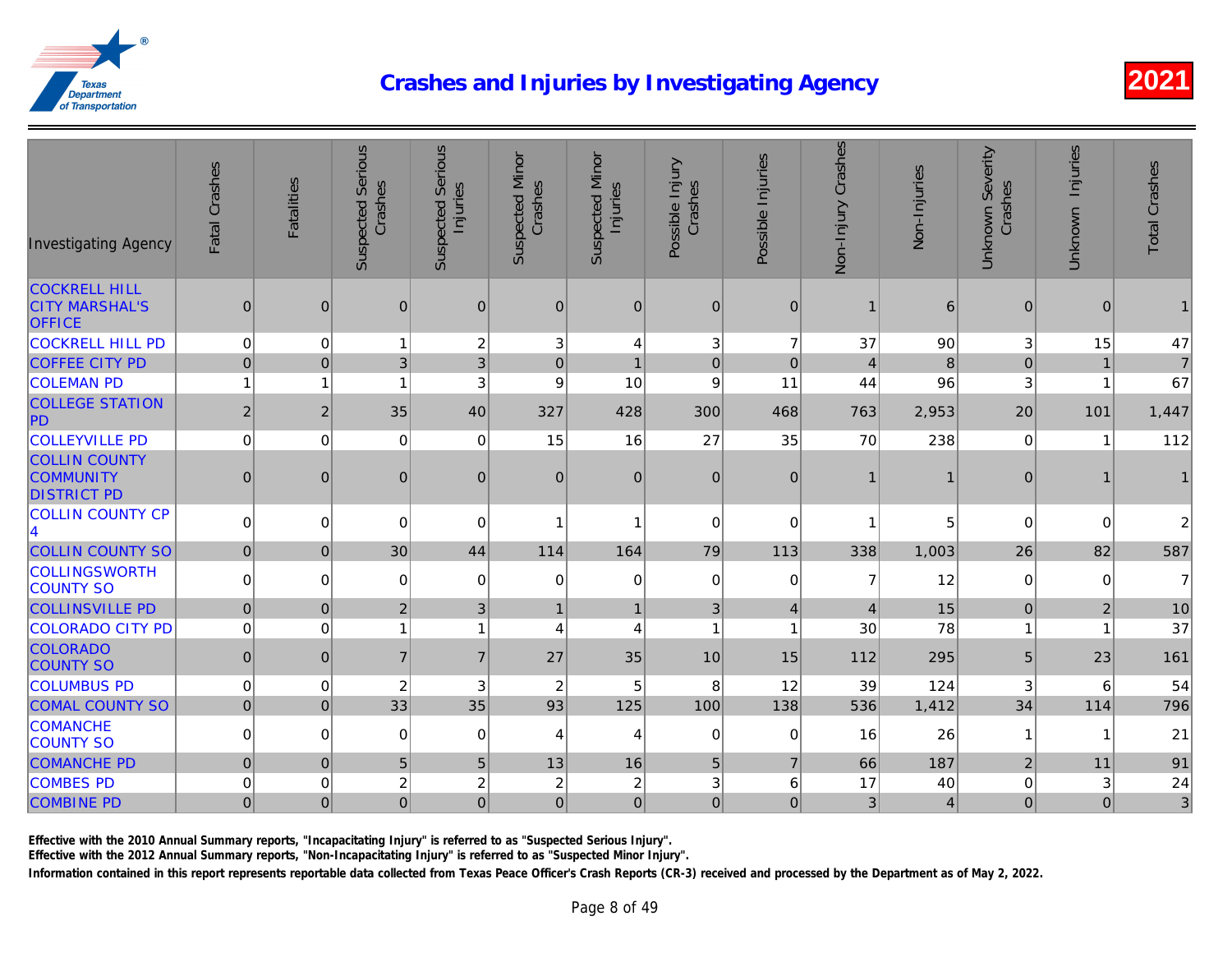| <b>Investigating Agency</b>                                                      | Fatal Crashes  | <b>Fatalities</b> | <b>Suspected Serious</b><br>Crashes | <b>Suspected Serious</b><br>Injuries | <b>Suspected Minor</b><br>Crashes | <b>Suspected Minor</b><br>Injuries | Possible Injury<br>Crashes | Possible Injuries | Non-Injury Crashes        | Non-Injuries   |
|----------------------------------------------------------------------------------|----------------|-------------------|-------------------------------------|--------------------------------------|-----------------------------------|------------------------------------|----------------------------|-------------------|---------------------------|----------------|
| <b>COMMERCE PD</b>                                                               | $\overline{c}$ | $\overline{c}$    | 5 <sup>5</sup>                      | 5                                    | 5                                 | 5 <sup>1</sup>                     | $\overline{7}$             | 15                | 70                        | 183            |
| <b>CONCHO COUNTY</b><br><b>SO</b>                                                | $\pmb{0}$      | $\mathbf{0}$      | $\mathbf{1}$                        | $\mathbf 1$                          | $\mathbf 1$                       | $\mathbf 1$                        | 12                         | 21                | 24                        | 48             |
| <b>CONNALLY ISD PD</b>                                                           | $\mathbf 0$    | $\mathbf 0$       | $\pmb{0}$                           | $\mathbf 0$                          | 0                                 | $\mathbf 0$                        | $\pmb{0}$                  | $\mathbf 0$       | $\ensuremath{\mathsf{3}}$ | 33             |
| <b>CONROE ISD PD</b>                                                             | $\mathbf 0$    | $\mathbf 0$       | $\pmb{0}$                           | $\mathbf 0$                          | $\overline{2}$                    | $\overline{4}$                     | $\mathbf 2$                | $\overline{2}$    | 26                        | 379            |
| <b>CONROE PD</b>                                                                 | 11             | 11                | 52                                  | 61                                   | 241                               | 350                                | 427                        | 678               | 1,851                     | 5,846          |
| <b>CONVERSE PD</b>                                                               | $\mathbf{1}$   | $\overline{1}$    | 13                                  | 16                                   | 72                                | 95                                 | 56                         | 82                | 327                       | 1,018          |
| <b>COPPELL PD</b>                                                                | $\mathbf 0$    | $\Omega$          | 9                                   | 9                                    | 36                                | 43                                 | 52                         | 87                | 163                       | 519            |
| <b>COPPERAS COVE</b><br>PD                                                       | $\vert$ 2      | $\overline{2}$    | 12                                  | 12                                   | 95                                | 135                                | 44                         | 72                | 289                       | 869            |
| <b>CORINTH PD</b>                                                                | 3              | $\overline{4}$    | 6                                   | 8                                    | 31                                | 36                                 | 20                         | 32                | 240                       | 700            |
| <b>CORPUS CHRISTI</b><br>INTERNATIONAL<br><b>AIRPORT PUBLIC</b><br><b>SAFETY</b> | $\mathbf 0$    | $\boldsymbol{0}$  | $\mathbf 0$                         | $\overline{0}$                       | $\pmb{0}$                         | $\overline{0}$                     | $\mathbf 0$                | $\mathbf{0}$      | $\mathbf{1}$              |                |
| <b>CORPUS CHRISTI</b><br><b>ISD PD</b>                                           | $\Omega$       | $\Omega$          | 0                                   | $\Omega$                             | 1                                 | 2                                  | $\mathbf 0$                | 3                 | 6                         | 72             |
| <b>CORPUS CHRISTI</b><br>PD                                                      | 41             | 41                | 117                                 | 155                                  | 789                               | 1,006                              | 1,174                      | 1,787             | 5,453                     | 16,609         |
| <b>CORRIGAN PD</b>                                                               | $\mathbf 0$    | $\mathbf 0$       | 6                                   | 9                                    | 4                                 | 6                                  | 5                          | $\overline{7}$    | 41                        | 122            |
| <b>CORSICANA PD</b>                                                              | $\mathbf{3}$   | $\mathbf{3}$      | 20                                  | 23                                   | 55                                | 69                                 | 97                         | 139               | 507                       | 1,728          |
| COTTONWOOD<br><b>SHORES PD</b>                                                   | $\mathbf 0$    | $\mathbf 0$       | $\mathbf{1}$                        | 1                                    | $\Omega$                          | $\Omega$                           | $\mathbf 0$                | $\Omega$          | $\boldsymbol{2}$          |                |
| <b>CRANDALL PD</b>                                                               | $\mathbf 0$    | $\mathbf 0$       | 2                                   | $\overline{2}$                       | 10                                | 10                                 | 6                          | $\overline{7}$    | 74                        | 153            |
| <b>CRANE PD</b>                                                                  | $\mathbf 0$    | $\Omega$          | $\mathbf 0$                         | 0                                    | 1                                 | $\overline{c}$                     | $\overline{c}$             | $\overline{c}$    | 8                         | 26             |
| <b>CRAWFORD PD</b>                                                               | $\mathbf 0$    | $\mathbf 0$       | $\mathbf{1}$                        | $\overline{1}$                       | $\mathbf 0$                       | $\Omega$                           | 0                          | $\mathbf 0$       | $\overline{4}$            | $\overline{8}$ |
| <b>CROCKETT COUNTY</b><br><b>SO</b>                                              | $\mathbf 0$    | $\Omega$          | $\mathbf{1}$                        | 1                                    | 6                                 | 14                                 | 3                          | $\lvert 3 \rvert$ | 38                        | 78             |
|                                                                                  |                |                   |                                     |                                      |                                   |                                    |                            |                   |                           |                |

Effective with the 2010 Annual Summary reports, "Incapacitating Injury" is referred to as "Suspected Serious Injury".

Effective with the 2012 Annual Summary reports, "Non-Incapacitating Injury" is referred to as "Suspected Minor Injury".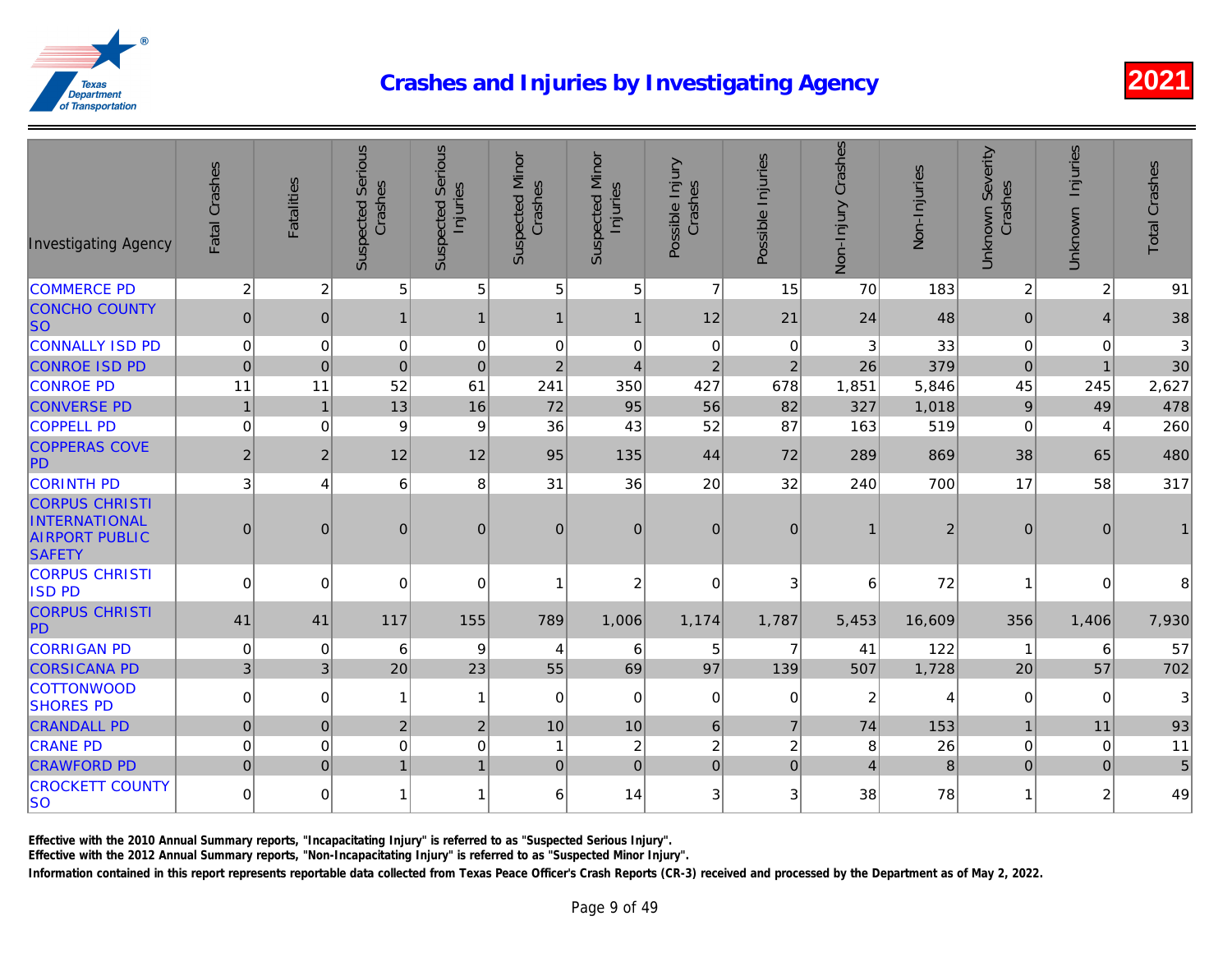| <b>Investigating Agency</b>                                   | Fatal Crashes  | <b>Fatalities</b> | <b>Suspected Serious</b><br>Crashes | <b>Suspected Serious</b><br>Injuries | <b>Suspected Minor</b><br>Crashes | <b>Suspected Minor</b><br>Injuries | Possible Injury<br>Crashes | Possible Injuries | Non-Injury Crashes | Non-Injuries |
|---------------------------------------------------------------|----------------|-------------------|-------------------------------------|--------------------------------------|-----------------------------------|------------------------------------|----------------------------|-------------------|--------------------|--------------|
| <b>CROCKETT PD</b>                                            | $\mathbf 0$    | $\mathbf{0}$      | 3 <sup>1</sup>                      | $\mathfrak{B}$                       | 14                                | 22                                 | 9                          | 16                | 77                 | 217          |
| <b>CROSBY COUNTY</b><br><b>SO</b>                             | $\mathbf 0$    | $\mathbf 0$       | $\overline{2}$                      | 2                                    | 5                                 | 5                                  | $\overline{4}$             | 5                 | 21                 | 34           |
| <b>CROSBYTON PD</b>                                           | $\overline{0}$ | $\mathbf{0}$      | 0                                   | $\overline{0}$                       | $\mathbf{1}$                      | 5 <sup>1</sup>                     | 0                          | $\mathbf{0}$      | $\mathbf 0$        | C            |
| <b>CROSS PLAINS PD</b>                                        | $\mathbf 0$    | $\overline{0}$    | $\mathbf{1}$                        | 1                                    | 0                                 | $\mathbf 0$                        | $\mathbf 0$                | $\mathbf 0$       | 3                  |              |
| <b>CROSS ROADS PD</b>                                         | $\overline{1}$ | $\overline{1}$    | 0                                   | $\overline{0}$                       | 3                                 | 3                                  | 9                          | 9                 | 21                 | 79           |
| <b>CROWLEY ISD PD</b>                                         | $\mathbf 0$    | $\mathbf 0$       | $\pmb{0}$                           | $\mathbf 0$                          | 1                                 | 1                                  | $\mathbf 0$                | $\mathbf 0$       | $\mathbf 0$        |              |
| <b>CROWLEY PD</b>                                             | $\mathbf{1}$   | $\overline{1}$    | 6                                   | 6                                    | 24                                | 35                                 | 43                         | 62                | 132                | 430          |
| <b>CRYSTAL CITY PD</b>                                        | $\mathbf 0$    | $\overline{0}$    | $\overline{1}$                      | 1                                    | 1                                 | 1                                  | -1                         | $\overline{c}$    | 5                  | 13           |
| <b>CUERO PD</b>                                               | $\overline{2}$ | $\overline{2}$    | $\overline{2}$                      | $\overline{2}$                       | $\overline{4}$                    | $\vert$                            | 11                         | 14                | 72                 | 201          |
| <b>CULBERSON</b><br><b>COUNTY SO</b>                          | $\mathbf{1}$   | $\mathbf{1}$      | $\overline{0}$                      | $\mathbf 0$                          | 4                                 | 5                                  | $\mathbf 0$                | $\mathbf 0$       | 11                 | 30           |
| <b>CUNEY PD</b>                                               | $\mathbf 0$    | $\mathbf 0$       | $\mathbf{1}$                        | $\overline{1}$                       | $\pmb{0}$                         | $\overline{0}$                     | 0                          | $\pmb{0}$         | $\overline{2}$     |              |
| <b>CUT AND SHOOT</b><br>PD                                    | $\Omega$       | $\mathbf 0$       | $\Omega$                            | $\Omega$                             | 1                                 | $\mathbf{1}$                       | 3                          | 5                 | 30                 | 74           |
| <b>CYPRESS-</b><br><b>FAIRBANKS ISD PD</b>                    | $\overline{0}$ | $\mathbf 0$       | 3                                   | 4                                    | 22                                | 31                                 | 20                         | 38                | 163                | 1,204        |
| <b>DAINGERFIELD PD</b>                                        | $\mathbf 0$    | $\overline{0}$    | 3                                   | 4                                    | 3                                 | 5                                  | 9                          | 14                | 41                 | 112          |
| <b>DALHART PD</b>                                             | $\overline{1}$ | $\overline{1}$    | $\overline{1}$                      | $\overline{1}$                       | 18                                | 20                                 | $\,6\,$                    | $\overline{7}$    | 116                | 324          |
| <b>DALLAS AREA</b><br><b>RAPID TRANSIT PD</b>                 | $\mathbf{1}$   | $\overline{1}$    | 15                                  | 18                                   | 47                                | 63                                 | 79                         | 148               | 287                | 802          |
| <b>DALLAS COUNTY</b><br><b>COMMUNITY</b><br><b>COLLEGE PD</b> | $\mathbf 0$    | $\mathbf 0$       | $\pmb{0}$                           | 0                                    | $\pmb{0}$                         | $\mathbf{0}$                       | $\mathbf 0$                | $\boldsymbol{0}$  | 5                  | 10           |
| <b>DALLAS COUNTY</b><br><b>SO</b>                             | 57             | 62                | 152                                 | 186                                  | 540                               | 659                                | 1,221                      | 1,746             | 5,172              | 15,319       |
| <b>DALLAS FT WORTH</b><br><b>AIRPORT PD</b>                   | $\overline{2}$ | $\overline{2}$    | 9                                   | 9                                    | 35                                | 44                                 | 31                         | 47                | 134                | 420          |

Effective with the 2010 Annual Summary reports, "Incapacitating Injury" is referred to as "Suspected Serious Injury".

Effective with the 2012 Annual Summary reports, "Non-Incapacitating Injury" is referred to as "Suspected Minor Injury".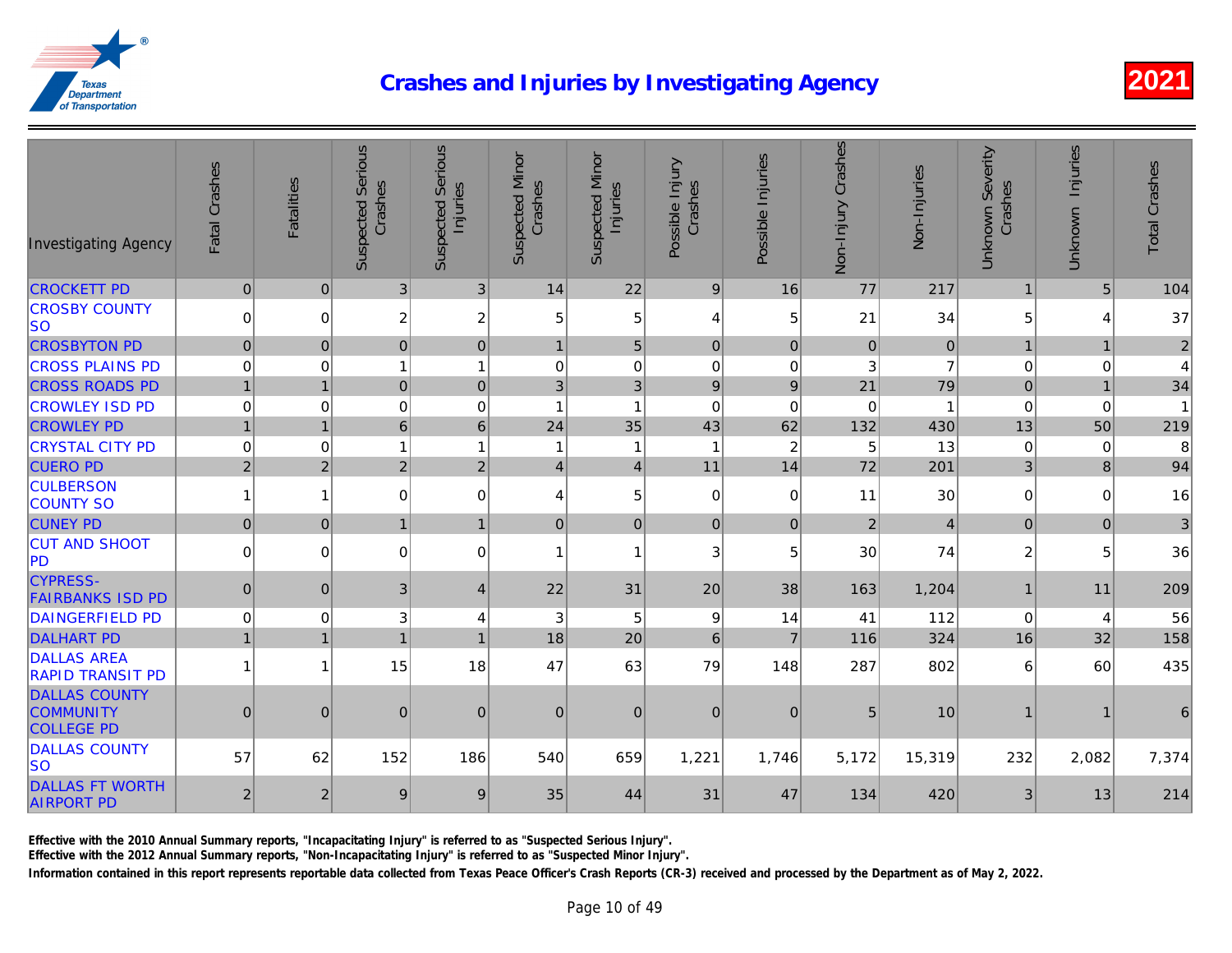| <b>Investigating Agency</b>                         | Fatal Crashes    | Fatalities     | <b>Suspected Serious</b><br>Crashes | <b>Suspected Serious</b><br>Injuries | <b>Suspected Minor</b><br>Crashes | <b>Suspected Minor</b><br>Injuries | Possible Injury<br>Crashes | Possible Injuries | Non-Injury Crashes | Non-Injuries |
|-----------------------------------------------------|------------------|----------------|-------------------------------------|--------------------------------------|-----------------------------------|------------------------------------|----------------------------|-------------------|--------------------|--------------|
| <b>DALLAS ISD PD</b>                                | $\mathbf 0$      | $\overline{0}$ | $\boldsymbol{2}$                    | 3 <sup>1</sup>                       | $\overline{7}$                    | 9                                  | $\overline{4}$             | 4                 | 107                | 587          |
| <b>DALLAS PD</b>                                    | 147              | 163            | 887                                 | 1,056                                | 3,299                             | 4,559                              | 4,517                      | 7,689             | 15,518             | 43,263       |
| <b>DALWORTHINGTON</b><br><b>GARDENS PD</b>          | $\mathbf 0$      | $\mathbf 0$    | 2                                   | $\overline{c}$                       | 4                                 | 4                                  | 6                          | 10                | 28                 | 77           |
| <b>DAWSON PD</b>                                    | $\mathbf 0$      | $\mathbf{0}$   | $\overline{0}$                      | $\mathbf{0}$                         | $\mathbf{0}$                      | $\Omega$                           | $\Omega$                   | $\Omega$          | $\overline{2}$     |              |
| <b>DAYTON PD</b>                                    | $\overline{1}$   | 1              | 11                                  | 13                                   | 28                                | 38                                 | 56                         | 80                | 283                | 944          |
| <b>DE LEON PD</b>                                   | $\mathbf 0$      | $\mathbf 0$    | $\mathbf{1}$                        | $\mathbf{1}$                         | $\mathfrak{B}$                    | $\mathbf{3}$                       | $\mathbf{1}$               | $\overline{2}$    | 20                 | 45           |
| <b>DECATUR PD</b>                                   | $\overline{1}$   | 1              | 3                                   | $\overline{\mathbf{4}}$              | $\overline{7}$                    | 11                                 | 30                         | 35                | 211                | 643          |
| <b>DEER PARK PD</b>                                 | $\overline{1}$   | $\overline{1}$ | $\mathbf{1}$                        | $\overline{2}$                       | 33                                | 44                                 | 43                         | 59                | 237                | 752          |
| <b>DEKALB PD</b>                                    | $\overline{1}$   | $\overline{c}$ | $\overline{1}$                      | 1                                    | $\overline{\phantom{a}}$          | $\overline{2}$                     | 5                          | 12                | 6                  | 23           |
| <b>DEL RIO PD</b>                                   | $\overline{2}$   | $\overline{2}$ | 12                                  | 18                                   | 51                                | 63                                 | 99                         | 137               | 461                | 1,529        |
| <b>DELTA COUNTY SO</b>                              | $\mathbf 0$      | 0              | 3                                   | 3                                    | 4                                 | 5                                  | 3                          | 5                 | 40                 | 73           |
| <b>DENISON PD</b>                                   | $\overline{3}$   | $\mathbf{3}$   | 22                                  | 23                                   | 61                                | 78                                 | 39                         | 62                | 193                | 659          |
| <b>DENTON COUNTY</b><br><b>SO</b>                   | $\mathbf 0$      | $\overline{0}$ | $\overline{1}$                      | $\overline{c}$                       | 3                                 | 8                                  | $\mathbf 0$                | $\mathbf 0$       | 14                 | 28           |
| <b>DENTON COUNTY</b><br><b>WATER DISTRICT</b><br>PD | $\mathbf 0$      | $\mathbf{0}$   | $\overline{2}$                      | $\overline{2}$                       | $\overline{2}$                    | 3                                  |                            | 3                 | 14                 | 30           |
| <b>DENTON PD</b>                                    | 16               | 19             | 78                                  | 88                                   | 341                               | 433                                | 422                        | 584               | 2,178              | 6,854        |
| <b>DENVER CITY PD</b>                               | $\mathbf 0$      | 0              | $\overline{1}$                      | $\overline{1}$                       | 5                                 | 8                                  | $\overline{1}$             | $\overline{1}$    | 32                 | 74           |
| <b>DESOTO PD</b>                                    | $\overline{4}$   | 4              | 20                                  | 26                                   | 56                                | 67                                 | 69                         | 96                | 325                | 986          |
| <b>DEVINE PD</b>                                    | $\mathbf{1}$     | $\overline{2}$ | $\overline{2}$                      | 3                                    | $\overline{7}$                    | 9                                  | 11                         | 19                | 53                 | 174          |
| <b>DEWITT COUNTY</b><br>lso                         | $\mathbf 0$      | $\overline{0}$ | 4                                   | 4                                    | 12                                | 12                                 | 5                          | $6\phantom{1}6$   | 60                 | 100          |
| <b>DIBOLL PD</b>                                    | $\mathbf 0$      | $\mathbf 0$    | $\boldsymbol{2}$                    | $\overline{2}$                       | 8                                 | 10                                 | $\overline{7}$             | 11                | 69                 | 197          |
| <b>DICKINSON PD</b>                                 | $\mathbf 0$      | 0              | 11                                  | 12                                   | 36                                | 49                                 | 65                         | 105               | 300                | 950          |
| <b>DIMMIT COUNTY</b><br><b>SO</b>                   | $\boldsymbol{0}$ | $\mathbf 0$    | $\mathbf 0$                         | $\mathbf{0}$                         | 14                                | 19                                 | $\overline{4}$             | $\overline{7}$    | 38                 | 103          |

Effective with the 2010 Annual Summary reports, "Incapacitating Injury" is referred to as "Suspected Serious Injury".

Effective with the 2012 Annual Summary reports, "Non-Incapacitating Injury" is referred to as "Suspected Minor Injury".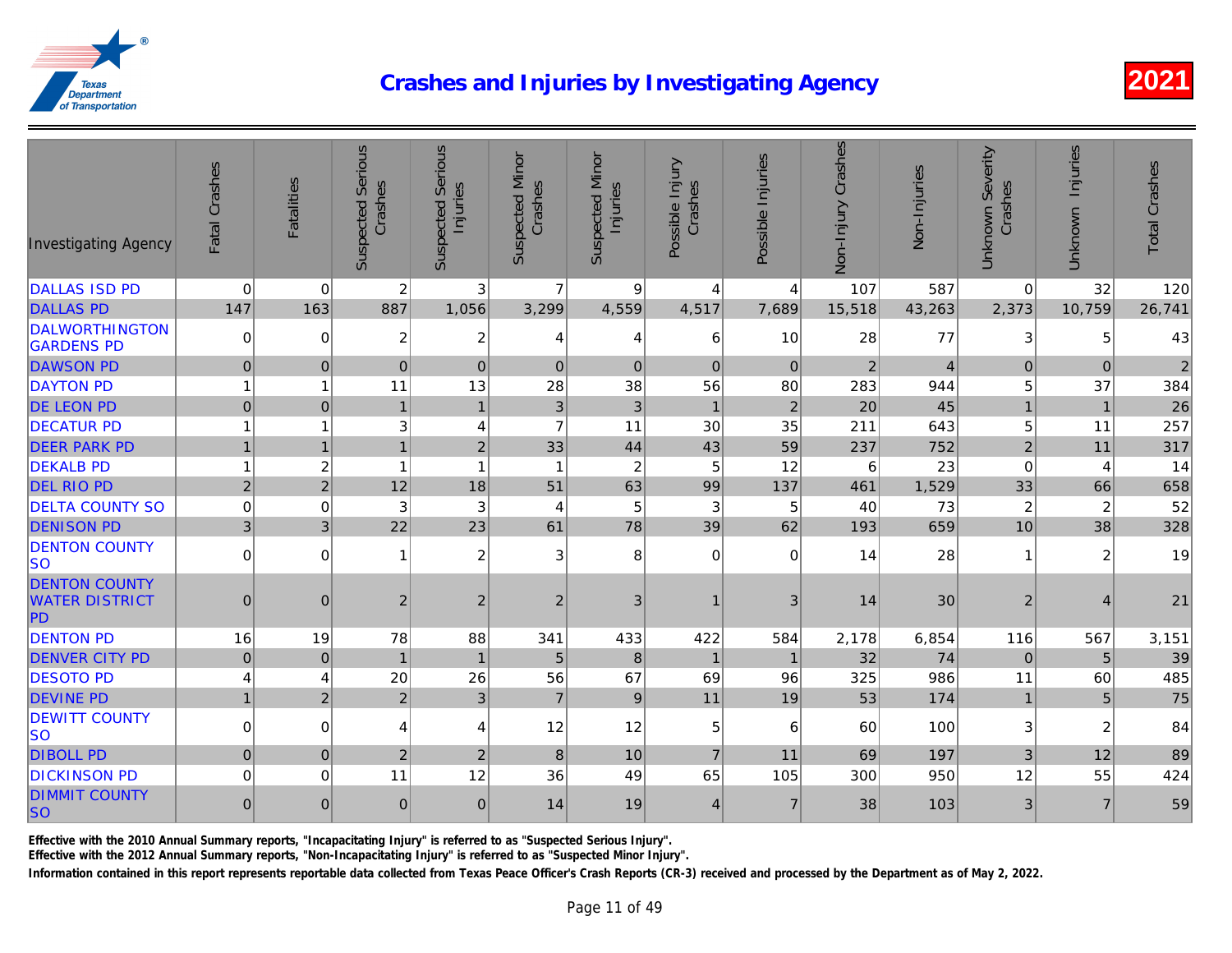| <b>Investigating Agency</b>          | Fatal Crashes    | Fatalities     | <b>Suspected Serious</b><br>Crashes | <b>Suspected Serious</b><br>Injuries | <b>Suspected Minor</b><br>Crashes | <b>Suspected Minor</b><br>Injuries | Possible Injury<br>Crashes | Possible Injuries       | Non-Injury Crashes | Non-Injuries   |
|--------------------------------------|------------------|----------------|-------------------------------------|--------------------------------------|-----------------------------------|------------------------------------|----------------------------|-------------------------|--------------------|----------------|
| <b>DIMMITT PD</b>                    | $\pmb{0}$        | $\Omega$       | $\mathbf 0$                         | $\mathbf 0$                          | $\mathbf{1}$                      | $\mathbf{1}$                       | $\mathbf{1}$               | $\mathbf{1}$            | 19                 | 41             |
| <b>DONNA PD</b>                      | $\mathbf 0$      | $\pmb{0}$      | 22                                  | 31                                   | 38                                | 61                                 | 111                        | 199                     | 335                | 1,144          |
| <b>DOUBLE OAK PD</b>                 | $\Omega$         | $\mathbf 0$    | 0                                   | $\Omega$                             | 0                                 | $\Omega$                           |                            | $\overline{1}$          | 5                  | 10             |
| <b>DPS, STATE OF</b><br><b>TEXAS</b> | 1,588            | 1,824          | 4,212                               | 5,678                                | 8,012                             | 11,878                             | 7,766                      | 13,097                  | 43,172             | 113,572        |
| <b>DRISCOLL PD</b>                   | 0                | 0              | 0                                   | 0                                    | 0                                 | $\overline{0}$                     | 1                          | 1                       | 2                  |                |
| <b>DUBLIN PD</b>                     | $\pmb{0}$        | $\mathbf 0$    | $\mathbf{1}$                        | $\overline{1}$                       | $\mathbf{1}$                      | $\mathbf{1}$                       | $\mathbf{0}$               | $\mathbf{1}$            | 6                  | 19             |
| <b>DUMAS ISD PD</b>                  | $\pmb{0}$        | 0              | 0                                   | 0                                    | 0                                 | 0                                  | $\mathbf 0$                | $\mathbf 0$             | 1                  |                |
| <b>DUMAS PD</b>                      | $\mathbf{1}$     | $\overline{1}$ | $\mathbf{1}$                        | $\overline{2}$                       | 11                                | 15                                 | 18                         | 26                      | 201                | 598            |
| <b>DUNCANVILLE ISD</b><br>PD         | 0                | $\overline{0}$ | $\mathbf{1}$                        | $\mathbf{1}$                         | 0                                 | $\mathbf{1}$                       | 0                          | $\mathbf 0$             | 4                  |                |
| <b>DUNCANVILLE PD</b>                | $\overline{4}$   | $\overline{4}$ | 27                                  | 35                                   | 94                                | 132                                | 113                        | 201                     | 314                | 1,051          |
| <b>EAGLE LAKE PD</b>                 | $\mathbf 0$      | $\mathbf 0$    | $\pmb{0}$                           | $\mathbf 0$                          | 4                                 | 5                                  | -1                         | $\overline{c}$          | 23                 | 40             |
| <b>EAGLE PASS PD</b>                 | $\mathbf 0$      | $\pmb{0}$      | $\mathsf g$                         | 10                                   | 29                                | 39                                 | 157                        | 293                     | 514                | 1,866          |
| <b>EARLY PD</b>                      | $\mathbf 0$      | $\mathbf 0$    | $\ensuremath{\mathsf{3}}$           | 3                                    | $\boldsymbol{9}$                  | 10                                 | $\boldsymbol{2}$           | 3                       | 49                 | 158            |
| <b>EARTH PD</b>                      | $\pmb{0}$        | 0              | $\mathbf 0$                         | $\mathbf 0$                          | $\overline{0}$                    | 0                                  | $\overline{0}$             | $\overline{0}$          | $\overline{1}$     | $\overline{c}$ |
| <b>EAST CENTRAL ISD</b><br><b>PD</b> | $\pmb{0}$        | $\overline{0}$ | $\mathbf 0$                         | 0                                    | $\mathbf{1}$                      | $\mathbf{1}$                       | $\overline{c}$             | 13                      | 13                 | 187            |
| <b>EAST MOUNTAIN</b><br>PD           | $\pmb{0}$        | 0              | $\mathbf{1}$                        | 1                                    | $\overline{0}$                    | 0                                  | $\mathbf{1}$               | $\mathbf{1}$            | $\mathbf{1}$       |                |
| <b>EAST TAWAKONI</b><br><b>PD</b>    | $\mathbf 0$      | $\overline{0}$ | 0                                   | 0                                    | $\overline{1}$                    | 1                                  | $\mathbf 0$                | $\mathbf 0$             | $\mathbf{1}$       | R              |
| <b>EASTLAND PD</b>                   | $\mathbf 0$      | $\mathbf{0}$   | $\overline{2}$                      | $\overline{2}$                       | 5                                 | 8                                  | $\overline{4}$             | $\overline{\mathbf{4}}$ | 47                 | 155            |
| <b>ECTOR PD</b>                      | $\mathbf 0$      | 0              | $\pmb{0}$                           | 0                                    | $\mathbf 0$                       | 0                                  | $\pmb{0}$                  | $\mathbf 0$             | $\boldsymbol{2}$   |                |
| <b>EDCOUCH PD</b>                    | $\pmb{0}$        | $\mathbf 0$    | $\mathbf 0$                         | $\mathbf 0$                          | $6\phantom{1}$                    | 8                                  | $\overline{2}$             | 3                       | 10                 | 34             |
| <b>EDGEWOOD ISD PD</b>               | $\mathbf 0$      | $\mathbf 0$    | $\mathbf 0$                         | $\mathbf 0$                          | $\Omega$                          | $\Omega$                           | $\mathbf 0$                | $\mathbf 0$             | $\overline{1}$     |                |
| <b>EDINBURG PD</b>                   | $\boldsymbol{9}$ | 10             | 46                                  | 65                                   | 147                               | 213                                | 635                        | 1,194                   | 1,609              | 5,289          |
| <b>EDNA PD</b>                       | $\mathbf 0$      | $\Omega$       | 3                                   | 3                                    | 5                                 | $\overline{7}$                     | $\overline{4}$             | 6                       | 31                 | 93             |
|                                      |                  |                |                                     |                                      |                                   |                                    |                            |                         |                    |                |

Effective with the 2010 Annual Summary reports, "Incapacitating Injury" is referred to as "Suspected Serious Injury".

Effective with the 2012 Annual Summary reports, "Non-Incapacitating Injury" is referred to as "Suspected Minor Injury".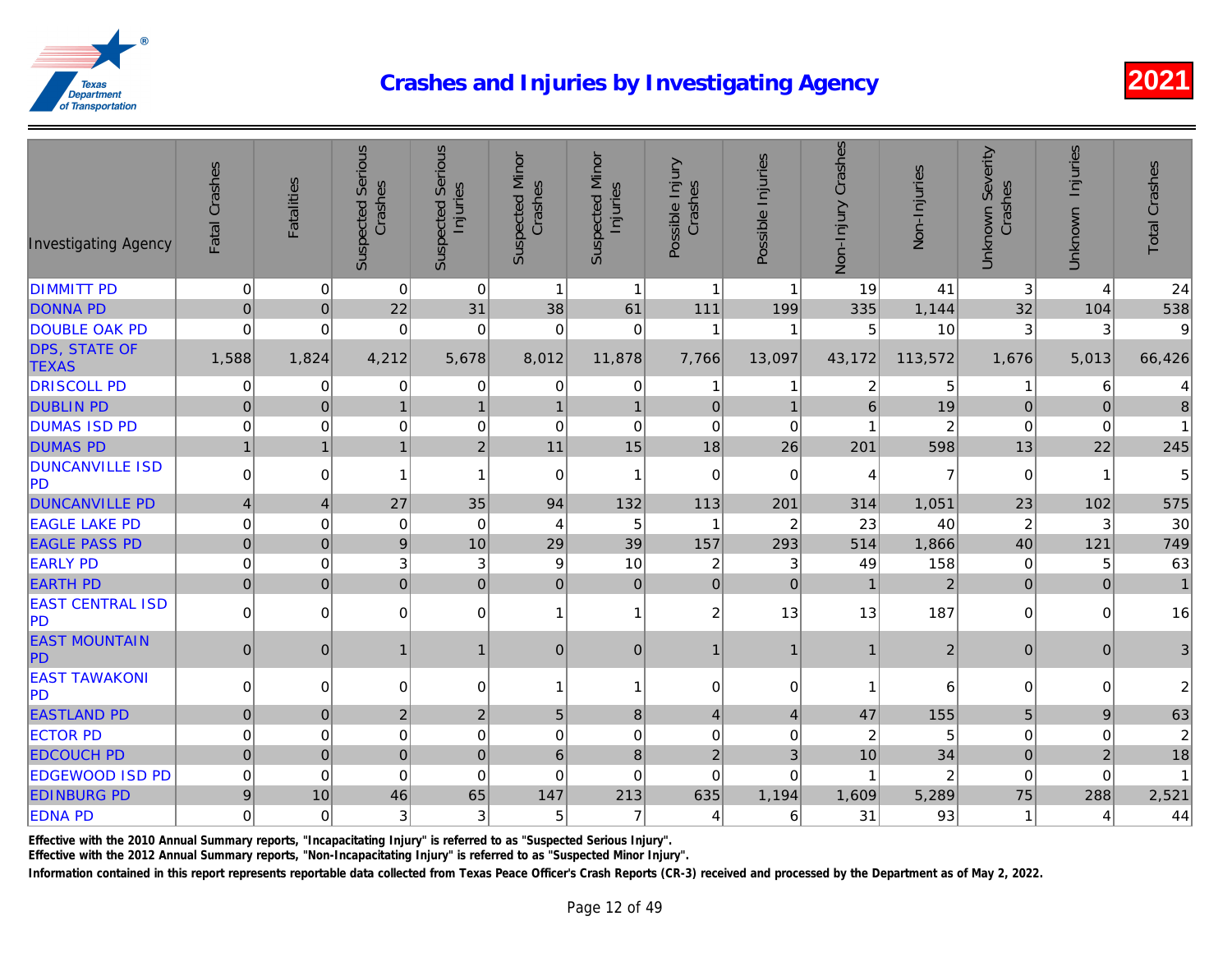| <b>Investigating Agency</b>                             | Fatal Crashes  | Fatalities     | <b>Suspected Serious</b><br>Crashes | <b>Suspected Serious</b><br>Injuries | <b>Suspected Minor</b><br>Crashes | <b>Suspected Minor</b><br>Injuries | Possible Injury<br>Crashes | Possible Injuries | Non-Injury Crashes      | Non-Injuries |
|---------------------------------------------------------|----------------|----------------|-------------------------------------|--------------------------------------|-----------------------------------|------------------------------------|----------------------------|-------------------|-------------------------|--------------|
| <b>EDWARDS COUNTY</b><br><b>SO</b>                      | $\pmb{0}$      | $\mathbf 0$    | $\mathbf 0$                         | 0                                    | $\overline{0}$                    | 0                                  | 0                          | $\mathbf 0$       | $\overline{7}$          | 15           |
| <b>EL CAMPO PD</b>                                      | $\mathbf{1}$   | $\mathbf{1}$   | 4                                   | 5                                    | 25                                | 32                                 | 31                         | 46                | 166                     | 505          |
| <b>EL PASO</b><br><b>COMMUNITY</b><br><b>COLLEGE PD</b> | $\pmb{0}$      | $\mathbf 0$    | 0                                   | $\pmb{0}$                            | $\mathbf{0}$                      | 0                                  | $\mathbf 0$                | $\pmb{0}$         | $\mathbf{1}$            |              |
| <b>EL PASO COUNTY</b><br>CP <sub>1</sub>                | $\pmb{0}$      | $\mathbf 0$    | $\overline{1}$                      | 1                                    | $\mathbf{1}$                      | $\mathbf{1}$                       | $\mathbf{1}$               | $\mathbf{1}$      | 11                      | 27           |
| <b>EL PASO COUNTY</b><br>CP <sub>2</sub>                | $\mathbf 0$    | $\mathbf 0$    | $\mathbf{0}$                        | $\mathbf 0$                          | $\overline{0}$                    | 0                                  | $\mathbf 0$                | $\mathbf 0$       | $\overline{2}$          |              |
| <b>EL PASO COUNTY</b><br>CP <sub>3</sub>                | $\mathbf 0$    | 0              | 0                                   | $\Omega$                             | 0                                 | $\Omega$                           | $\mathbf 0$                | $\mathbf 0$       | 6                       |              |
| <b>EL PASO COUNTY</b><br>CP <sub>4</sub>                | $\mathbf 0$    | 0              | $\mathbf{0}$                        | $\mathbf{0}$                         | $\mathbf{1}$                      | 2 <sup>1</sup>                     | $\mathbf{1}$               | $\mathbf{1}$      | $\overline{7}$          | 23           |
| <b>EL PASO COUNTY</b><br>CP <sub>5</sub>                | 0              | 0              | 0                                   | 0                                    | $\mathbf 0$                       | 0                                  | $\mathbf{1}$               | $\mathbf{1}$      | $\mathsf 0$             | $\Omega$     |
| <b>EL PASO COUNTY</b><br>CP <sub>6</sub>                | $\mathbf 0$    | 0              | $\mathbf{0}$                        | $\mathbf 0$                          | $\mathbf 1$                       | $\mathbf{1}$                       | $\mathbf{1}$               | 1                 | $\overline{4}$          | 22           |
| <b>EL PASO COUNTY</b><br>CP 7                           | $\pmb{0}$      | $\Omega$       | 0                                   | 0                                    | $\overline{1}$                    | $\overline{c}$                     | 0                          | $\pmb{0}$         | $\overline{\mathbf{c}}$ |              |
| <b>EL PASO COUNTY</b><br><b>SO</b>                      | 22             | 22             | 30                                  | 36                                   | 204                               | 293                                | 141                        | 204               | 1,147                   | 3,226        |
| <b>EL PASO ISD PD</b>                                   | $\mathbf 0$    | $\pmb{0}$      | $\pmb{0}$                           | 0                                    | 5                                 | 6                                  | $\boldsymbol{2}$           | $\overline{c}$    | 25                      | 69           |
| <b>EL PASO PD</b>                                       | 70             | 74             | 189                                 | 219                                  | 1,738                             | 2,351                              | 1,941                      | 3,025             | 10,357                  | 28,912       |
| <b>ELECTRA PD</b>                                       | $\pmb{0}$      | $\mathbf 0$    | 0                                   | 0                                    | $\boldsymbol{2}$                  | $\overline{c}$                     | $\boldsymbol{2}$           | $\overline{c}$    | 15                      | 30           |
| <b>ELGIN PD</b>                                         | $\overline{1}$ | $\overline{2}$ | 5                                   | 5                                    | 14                                | 21                                 | 34                         | 56                | 161                     | 543          |
| <b>ELLIS COUNTY SO</b>                                  | $\pmb{0}$      | $\pmb{0}$      | $\overline{c}$                      | $\overline{c}$                       | 5                                 | 6                                  | 8                          | 12                | 51                      | 114          |
| <b>ELMENDORF PD</b>                                     | $\pmb{0}$      | $\pmb{0}$      | $\pmb{0}$                           | $\pmb{0}$                            | $\pmb{0}$                         | 0                                  | $\pmb{0}$                  | $\mathbf 0$       | $\sqrt{5}$              | 18           |
| <b>ELSA PD</b>                                          | $\pmb{0}$      | $\overline{0}$ | $\ensuremath{\mathsf{3}}$           | $\overline{4}$                       | $\overline{7}$                    | 9                                  | 13                         | 22                | 48                      | 130          |

Effective with the 2010 Annual Summary reports, "Incapacitating Injury" is referred to as "Suspected Serious Injury".

Effective with the 2012 Annual Summary reports, "Non-Incapacitating Injury" is referred to as "Suspected Minor Injury".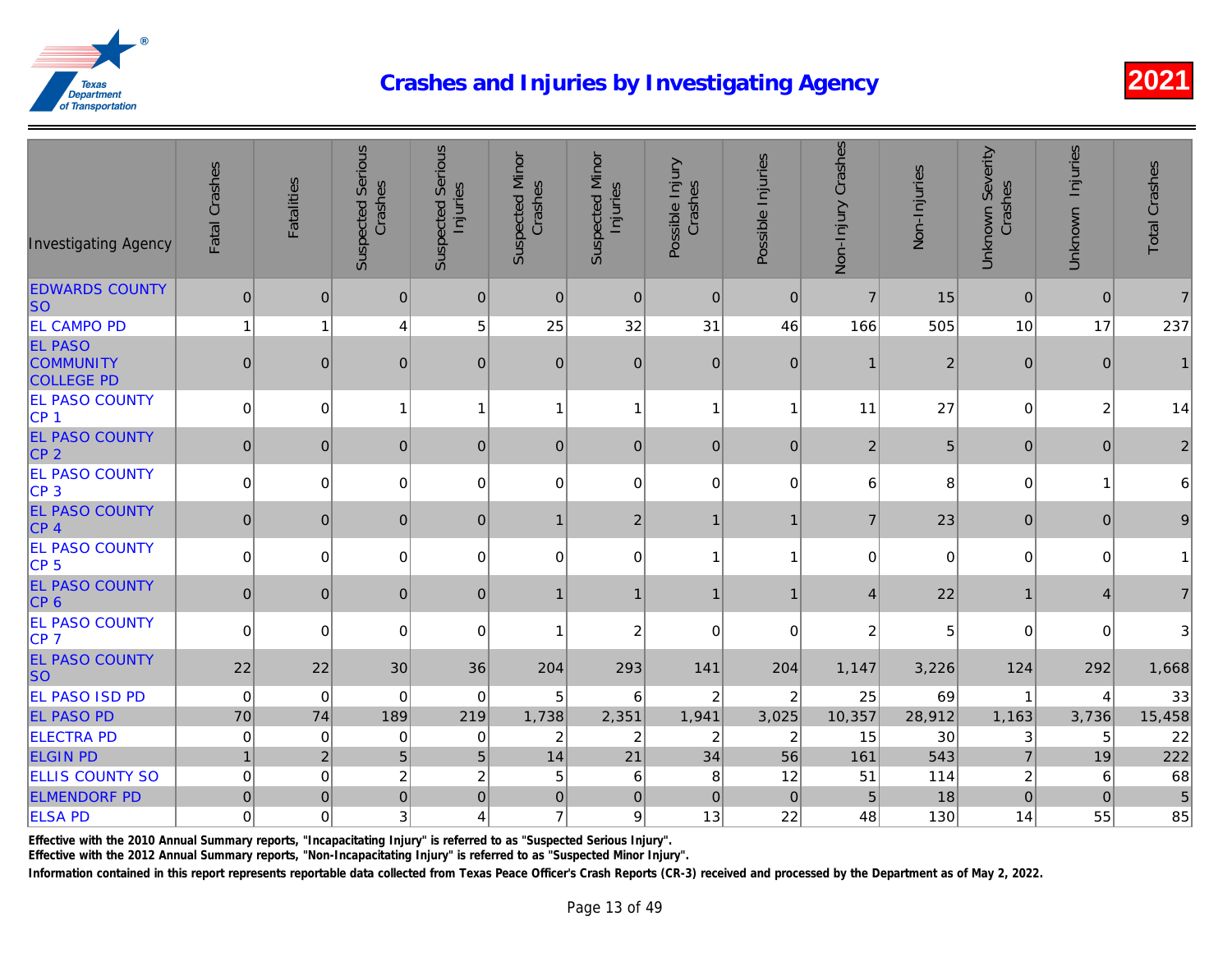| <b>Investigating Agency</b>         | Fatal Crashes    | <b>Fatalities</b> | <b>Suspected Serious</b><br>Crashes | <b>Suspected Serious</b><br>Injuries | <b>Suspected Minor</b><br>Crashes | <b>Suspected Minor</b><br>Injuries | Possible Injury<br>Crashes | Possible Injuries | Non-Injury Crashes | Non-Injuries   |
|-------------------------------------|------------------|-------------------|-------------------------------------|--------------------------------------|-----------------------------------|------------------------------------|----------------------------|-------------------|--------------------|----------------|
| <b>EMORY PD</b>                     | $\bf 0$          | $\pmb{0}$         | $\pmb{0}$                           | $\mathbf 0$                          | 5                                 | $\overline{7}$                     | $\mathbf{1}$               | $\overline{7}$    | 37                 | 117            |
| <b>ENNIS PD</b>                     | $\overline{4}$   | $\overline{4}$    | 11                                  | 11                                   | 23                                | 26                                 | 53                         | 83                | 354                | 1,033          |
| <b>ERATH COUNTY SO</b>              | $\mathbf 0$      | $\mathbf 0$       | $\mathbf{1}$                        | $\mathbf{1}$                         | $\pmb{0}$                         | $\pmb{0}$                          | $\pmb{0}$                  | $\mathbf{1}$      | 11                 | 21             |
| <b>ESCOBARES PD</b>                 | $\mathbf 0$      | $\mathbf 0$       | $\overline{1}$                      | $\boldsymbol{2}$                     | 3                                 | 4                                  | 4                          | $\boldsymbol{9}$  | 12                 | 40             |
| <b>EULESS PD</b>                    | $\mathsf 3$      | 3                 | 21                                  | 26                                   | $70\,$                            | 88                                 | 79                         | 132               | 320                | 917            |
| <b>EUSTACE PD</b>                   | $\mathbf{1}$     | $\overline{c}$    | $\overline{c}$                      | $\overline{c}$                       | $\overline{\mathbf{c}}$           | 5                                  | $\overline{c}$             | 3                 | 16                 | 42             |
| <b>EVERMAN PD</b>                   | $\mathbf 0$      | $\mathbf 0$       | $\overline{2}$                      | 3                                    | $6\phantom{1}$                    | 10                                 | 11                         | 14                | 28                 | 77             |
| <b>FAIR OAKS RANCH</b><br><b>PD</b> | $\mathbf{1}$     | $\mathbf{1}$      | $\mathbf{1}$                        | $\mathbf{1}$                         | 8                                 | 9                                  | $\mathbf{1}$               | $\boldsymbol{2}$  | 34                 | 59             |
| <b>FAIRFIELD PD</b>                 | $\boldsymbol{0}$ | $\pmb{0}$         | $\overline{\mathbf{4}}$             | 5                                    | $\overline{\mathbf{4}}$           | $\,6\,$                            | $\bf 8$                    | 14                | 64                 | 161            |
| <b>FAIRVIEW PD</b>                  | $\mathbf 0$      | $\mathbf 0$       | $\mathbf{1}$                        | $\overline{1}$                       | 11                                | 16                                 | 25                         | 32                | 91                 | 262            |
| <b>FALFURRIAS PD</b>                | $\mathbf 0$      | $\mathbf 0$       | 5                                   | 6                                    | 5                                 | $6\phantom{1}$                     | $\bf{8}$                   | 10                | 43                 | 119            |
| <b>FANNIN COUNTY</b><br><b>SO</b>   | $\mathbf 0$      | $\mathbf 0$       | 17                                  | 19                                   | 32                                | 44                                 | 5                          | 6                 | 147                | 265            |
| <b>FARMERS BRANCH</b><br>PD         | $\sqrt{5}$       | $5\phantom{.0}$   | 12                                  | 14                                   | 73                                | 91                                 | 74                         | 106               | 539                | 1,410          |
| <b>FARMERSVILLE PD</b>              | $\mathbf{1}$     | $\overline{1}$    | $\boldsymbol{9}$                    | 14                                   | 18                                | 22                                 | 14                         | 27                | 55                 | 184            |
| <b>FARWELL PD</b>                   | $\pmb{0}$        | $\pmb{0}$         | $\pmb{0}$                           | $\mathbf{0}$                         | $\pmb{0}$                         | $\pmb{0}$                          | $\pmb{0}$                  | $\boldsymbol{0}$  | $\mathfrak{B}$     | 6              |
| <b>FATE DPS</b>                     | $\mathbf 0$      | $\mathbf 0$       | 6                                   | 6                                    | 20                                | 25                                 | 22                         | 39                | 140                | 457            |
| <b>FAYETTE COUNTY</b><br><b>SO</b>  | $\pmb{0}$        | $\pmb{0}$         | $\mathbf{1}$                        | $\mathbf{1}$                         | $\mathbf{1}$                      | $\mathbf{1}$                       | $\mathbf{1}$               | $\mathbf{1}$      | $\boldsymbol{9}$   | 14             |
| <b>FERRIS PD</b>                    | $\mathbf{1}$     | $\overline{1}$    | $\overline{c}$                      | 2                                    | 5                                 | $\overline{7}$                     | $\overline{7}$             | 10                | 46                 | 117            |
| <b>FLATONIA PD</b>                  | $\bf 0$          | $\pmb{0}$         | $\mathbf{1}$                        | $\mathbf{1}$                         | 3                                 | 3 <sup>1</sup>                     | $\ensuremath{\mathsf{3}}$  | $\sqrt{3}$        | 20                 | 85             |
| <b>FLORENCE PD</b>                  | $\mathbf 0$      | $\Omega$          | $\mathbf 0$                         | $\mathbf 0$                          | $\overline{c}$                    | $\overline{c}$                     | $\overline{1}$             | $\overline{c}$    | 8                  | 20             |
| <b>FLORESVILLE ISD</b><br>PD        | $\mathbf 0$      | $\mathbf 0$       | 0                                   | $\mathbf{0}$                         | $\pmb{0}$                         | $\overline{0}$                     | $\mathbf 0$                | $\mathbf 0$       | $\overline{2}$     | $\overline{c}$ |
| <b>FLORESVILLE PD</b>               | $\mathbf 0$      | $\mathbf 0$       | 4                                   | 4                                    | 14                                | 17                                 | 15                         | 32                | 95                 | 269            |
| <b>FLOWER MOUND PD</b>              | 2                | $\overline{2}$    | $\overline{7}$                      | 8                                    | 51                                | 60                                 | 73                         | 106               | 347                | 1,083          |

Effective with the 2010 Annual Summary reports, "Incapacitating Injury" is referred to as "Suspected Serious Injury".

Effective with the 2012 Annual Summary reports, "Non-Incapacitating Injury" is referred to as "Suspected Minor Injury".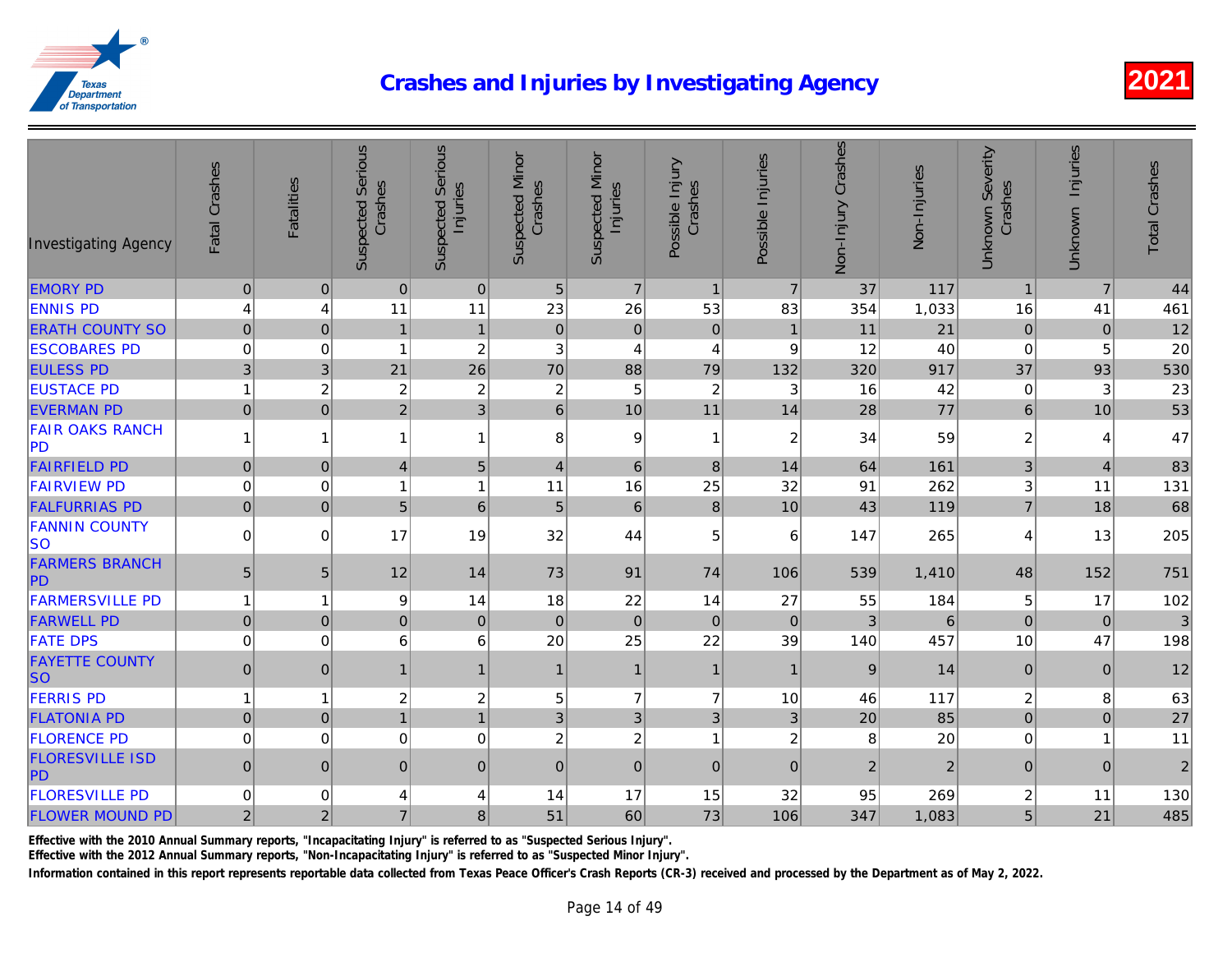| <b>FLOYD COUNTY SO</b><br>$\overline{2}$<br>5<br>3<br>3 <br>4<br>$\mathbf{1}$<br>27<br>51<br>4<br>$\mathbf{1}$<br>22<br>$\overline{7}$<br>$\mathbf 0$<br>$\overline{2}$<br>$\overline{2}$<br>$\mathbf 0$<br><b>FLOYDADA PD</b><br>$\overline{0}$<br>$\overline{2}$<br>$\overline{c}$<br>$\mathbf 0$<br><b>FOREST HILL PD</b><br>$\sqrt{2}$<br>$\overline{c}$<br>13<br>47<br>52<br>15<br>56<br>69<br>321<br>950<br><b>FORNEY ISD PD</b><br>$\pmb{0}$<br>$\overline{7}$<br>$\,6$<br>140<br>$\boldsymbol{0}$<br>$\mathbf{1}$<br>$\mathbf{1}$<br>$\pmb{0}$<br>$\mathbf 0$<br>$\mathbf{1}$<br>$\overline{c}$<br>$\overline{c}$<br>12<br>20<br>25<br>58<br>583<br><b>FORNEY PD</b><br>12<br>78<br>218<br><b>FORT BEND</b><br>16<br> 0 <br>$\mathbf{0}$<br>$\mathbf{0}$<br>$\mathbf{0}$<br>$\overline{7}$<br>$\mathbf{1}$<br>$\mathbf{1}$<br>$\mathbf{1}$<br>$\mathbf{1}$<br><b>COUNTY CP 1</b><br><b>FORT BEND</b><br>$\overline{0}$<br>0<br> 0 <br>$\Omega$<br>$\Omega$<br>$\mathbf 0$<br>$\Omega$<br>$\Omega$<br>4<br>COUNTY CP 2<br><b>FORT BEND</b><br>5<br>$5\phantom{.0}$<br>845<br> 0 <br>$\mathbf{0}$<br>41<br>52<br>43<br>71<br>250<br><b>COUNTY CP 3</b><br><b>FORT BEND</b><br>$\overline{2}$<br>$\overline{2}$<br>11<br>10<br>73<br>206<br>1<br>4<br>$\overline{4}$<br>f<br><b>COUNTY CP 4</b><br><b>FORT BEND</b><br>23<br>28<br>114<br>142<br>356<br>477<br>514<br>817<br>2,606<br>7,636<br><b>COUNTY SO</b><br><b>FORT BEND ISD PD</b><br>62<br>$\mathbf 0$<br>$\mathbf 0$<br>0<br>$\mathbf 0$<br>0<br>$\mathbf 0$<br>0<br>$\mathbf 0$<br>$\overline{7}$<br><b>FORT STOCKTON</b><br>21<br>10<br>214<br>$\overline{4}$<br>17<br>13<br>75<br>4<br>1<br>PD<br><b>FORT WORTH PD</b><br>117<br>2,492<br>128<br>431<br>530<br>1,829<br>2,972<br>4,436<br>8,643<br>28,628<br><b>FRANKLIN COUNTY</b><br>87<br>$\pmb{0}$<br>$\sqrt{3}$<br>5<br>$\mathbf{0}$<br>$\mathbf 0$<br>$\mathbf{0}$<br>$6 \mid$<br>6<br>41<br><b>SO</b><br><b>FRANKLIN PD</b><br>$\boldsymbol{2}$<br>32<br>$\mathbf 0$<br>$\mathbf 0$<br>0<br>0<br>3<br>$\overline{c}$<br>14<br>4<br>26<br>$\overline{0}$<br>2 <sup>1</sup><br>$\overline{2}$<br>3 <sup>1</sup><br>8<br>10<br><b>FRANKSTON PD</b><br>$\Omega$<br>$\Omega$<br>$\Omega$<br><b>FREDERICKSBURG</b><br>$\mathbf{1}$<br>$\overline{c}$<br>10<br>24<br>22<br>526<br>14<br>16<br>32<br>165<br> PD <br><b>FREEPORT PD</b><br>$\overline{0}$<br>12<br>368<br>$\mathbf{0}$<br>10<br>16<br>25<br>19<br>29<br>139<br><b>FRIENDSWOOD PD</b><br>$\Omega$<br>33<br>37<br>40<br>61<br>347<br>991<br>0<br>4<br>4 | <b>Investigating Agency</b> | Fatal Crashes  | <b>Fatalities</b> | <b>Suspected Serious</b><br>Crashes | <b>Suspected Serious</b><br>Injuries | Suspected Minor<br>Crashes | <b>Suspected Minor</b><br>Injuries | Possible Injury<br>Crashes | Possible Injuries | Non-Injury Crashes | Non-Injuries |
|---------------------------------------------------------------------------------------------------------------------------------------------------------------------------------------------------------------------------------------------------------------------------------------------------------------------------------------------------------------------------------------------------------------------------------------------------------------------------------------------------------------------------------------------------------------------------------------------------------------------------------------------------------------------------------------------------------------------------------------------------------------------------------------------------------------------------------------------------------------------------------------------------------------------------------------------------------------------------------------------------------------------------------------------------------------------------------------------------------------------------------------------------------------------------------------------------------------------------------------------------------------------------------------------------------------------------------------------------------------------------------------------------------------------------------------------------------------------------------------------------------------------------------------------------------------------------------------------------------------------------------------------------------------------------------------------------------------------------------------------------------------------------------------------------------------------------------------------------------------------------------------------------------------------------------------------------------------------------------------------------------------------------------------------------------------------------------------------------------------------------------------------------------------------------------------------------------------------------------------------------------------------------------------------------------------------------------------------------------------------------------------------------------------------------------------------------------------------------------------------------------------------------------------|-----------------------------|----------------|-------------------|-------------------------------------|--------------------------------------|----------------------------|------------------------------------|----------------------------|-------------------|--------------------|--------------|
|                                                                                                                                                                                                                                                                                                                                                                                                                                                                                                                                                                                                                                                                                                                                                                                                                                                                                                                                                                                                                                                                                                                                                                                                                                                                                                                                                                                                                                                                                                                                                                                                                                                                                                                                                                                                                                                                                                                                                                                                                                                                                                                                                                                                                                                                                                                                                                                                                                                                                                                                       |                             |                |                   |                                     |                                      |                            |                                    |                            |                   |                    |              |
|                                                                                                                                                                                                                                                                                                                                                                                                                                                                                                                                                                                                                                                                                                                                                                                                                                                                                                                                                                                                                                                                                                                                                                                                                                                                                                                                                                                                                                                                                                                                                                                                                                                                                                                                                                                                                                                                                                                                                                                                                                                                                                                                                                                                                                                                                                                                                                                                                                                                                                                                       |                             |                |                   |                                     |                                      |                            |                                    |                            |                   |                    |              |
|                                                                                                                                                                                                                                                                                                                                                                                                                                                                                                                                                                                                                                                                                                                                                                                                                                                                                                                                                                                                                                                                                                                                                                                                                                                                                                                                                                                                                                                                                                                                                                                                                                                                                                                                                                                                                                                                                                                                                                                                                                                                                                                                                                                                                                                                                                                                                                                                                                                                                                                                       |                             |                |                   |                                     |                                      |                            |                                    |                            |                   |                    |              |
|                                                                                                                                                                                                                                                                                                                                                                                                                                                                                                                                                                                                                                                                                                                                                                                                                                                                                                                                                                                                                                                                                                                                                                                                                                                                                                                                                                                                                                                                                                                                                                                                                                                                                                                                                                                                                                                                                                                                                                                                                                                                                                                                                                                                                                                                                                                                                                                                                                                                                                                                       |                             |                |                   |                                     |                                      |                            |                                    |                            |                   |                    |              |
|                                                                                                                                                                                                                                                                                                                                                                                                                                                                                                                                                                                                                                                                                                                                                                                                                                                                                                                                                                                                                                                                                                                                                                                                                                                                                                                                                                                                                                                                                                                                                                                                                                                                                                                                                                                                                                                                                                                                                                                                                                                                                                                                                                                                                                                                                                                                                                                                                                                                                                                                       |                             |                |                   |                                     |                                      |                            |                                    |                            |                   |                    |              |
|                                                                                                                                                                                                                                                                                                                                                                                                                                                                                                                                                                                                                                                                                                                                                                                                                                                                                                                                                                                                                                                                                                                                                                                                                                                                                                                                                                                                                                                                                                                                                                                                                                                                                                                                                                                                                                                                                                                                                                                                                                                                                                                                                                                                                                                                                                                                                                                                                                                                                                                                       |                             |                |                   |                                     |                                      |                            |                                    |                            |                   |                    |              |
|                                                                                                                                                                                                                                                                                                                                                                                                                                                                                                                                                                                                                                                                                                                                                                                                                                                                                                                                                                                                                                                                                                                                                                                                                                                                                                                                                                                                                                                                                                                                                                                                                                                                                                                                                                                                                                                                                                                                                                                                                                                                                                                                                                                                                                                                                                                                                                                                                                                                                                                                       |                             |                |                   |                                     |                                      |                            |                                    |                            |                   |                    |              |
|                                                                                                                                                                                                                                                                                                                                                                                                                                                                                                                                                                                                                                                                                                                                                                                                                                                                                                                                                                                                                                                                                                                                                                                                                                                                                                                                                                                                                                                                                                                                                                                                                                                                                                                                                                                                                                                                                                                                                                                                                                                                                                                                                                                                                                                                                                                                                                                                                                                                                                                                       |                             |                |                   |                                     |                                      |                            |                                    |                            |                   |                    |              |
|                                                                                                                                                                                                                                                                                                                                                                                                                                                                                                                                                                                                                                                                                                                                                                                                                                                                                                                                                                                                                                                                                                                                                                                                                                                                                                                                                                                                                                                                                                                                                                                                                                                                                                                                                                                                                                                                                                                                                                                                                                                                                                                                                                                                                                                                                                                                                                                                                                                                                                                                       |                             |                |                   |                                     |                                      |                            |                                    |                            |                   |                    |              |
|                                                                                                                                                                                                                                                                                                                                                                                                                                                                                                                                                                                                                                                                                                                                                                                                                                                                                                                                                                                                                                                                                                                                                                                                                                                                                                                                                                                                                                                                                                                                                                                                                                                                                                                                                                                                                                                                                                                                                                                                                                                                                                                                                                                                                                                                                                                                                                                                                                                                                                                                       |                             |                |                   |                                     |                                      |                            |                                    |                            |                   |                    |              |
|                                                                                                                                                                                                                                                                                                                                                                                                                                                                                                                                                                                                                                                                                                                                                                                                                                                                                                                                                                                                                                                                                                                                                                                                                                                                                                                                                                                                                                                                                                                                                                                                                                                                                                                                                                                                                                                                                                                                                                                                                                                                                                                                                                                                                                                                                                                                                                                                                                                                                                                                       |                             |                |                   |                                     |                                      |                            |                                    |                            |                   |                    |              |
|                                                                                                                                                                                                                                                                                                                                                                                                                                                                                                                                                                                                                                                                                                                                                                                                                                                                                                                                                                                                                                                                                                                                                                                                                                                                                                                                                                                                                                                                                                                                                                                                                                                                                                                                                                                                                                                                                                                                                                                                                                                                                                                                                                                                                                                                                                                                                                                                                                                                                                                                       |                             |                |                   |                                     |                                      |                            |                                    |                            |                   |                    |              |
|                                                                                                                                                                                                                                                                                                                                                                                                                                                                                                                                                                                                                                                                                                                                                                                                                                                                                                                                                                                                                                                                                                                                                                                                                                                                                                                                                                                                                                                                                                                                                                                                                                                                                                                                                                                                                                                                                                                                                                                                                                                                                                                                                                                                                                                                                                                                                                                                                                                                                                                                       |                             |                |                   |                                     |                                      |                            |                                    |                            |                   |                    |              |
|                                                                                                                                                                                                                                                                                                                                                                                                                                                                                                                                                                                                                                                                                                                                                                                                                                                                                                                                                                                                                                                                                                                                                                                                                                                                                                                                                                                                                                                                                                                                                                                                                                                                                                                                                                                                                                                                                                                                                                                                                                                                                                                                                                                                                                                                                                                                                                                                                                                                                                                                       |                             |                |                   |                                     |                                      |                            |                                    |                            |                   |                    |              |
|                                                                                                                                                                                                                                                                                                                                                                                                                                                                                                                                                                                                                                                                                                                                                                                                                                                                                                                                                                                                                                                                                                                                                                                                                                                                                                                                                                                                                                                                                                                                                                                                                                                                                                                                                                                                                                                                                                                                                                                                                                                                                                                                                                                                                                                                                                                                                                                                                                                                                                                                       |                             |                |                   |                                     |                                      |                            |                                    |                            |                   |                    |              |
|                                                                                                                                                                                                                                                                                                                                                                                                                                                                                                                                                                                                                                                                                                                                                                                                                                                                                                                                                                                                                                                                                                                                                                                                                                                                                                                                                                                                                                                                                                                                                                                                                                                                                                                                                                                                                                                                                                                                                                                                                                                                                                                                                                                                                                                                                                                                                                                                                                                                                                                                       |                             |                |                   |                                     |                                      |                            |                                    |                            |                   |                    |              |
|                                                                                                                                                                                                                                                                                                                                                                                                                                                                                                                                                                                                                                                                                                                                                                                                                                                                                                                                                                                                                                                                                                                                                                                                                                                                                                                                                                                                                                                                                                                                                                                                                                                                                                                                                                                                                                                                                                                                                                                                                                                                                                                                                                                                                                                                                                                                                                                                                                                                                                                                       |                             |                |                   |                                     |                                      |                            |                                    |                            |                   |                    |              |
|                                                                                                                                                                                                                                                                                                                                                                                                                                                                                                                                                                                                                                                                                                                                                                                                                                                                                                                                                                                                                                                                                                                                                                                                                                                                                                                                                                                                                                                                                                                                                                                                                                                                                                                                                                                                                                                                                                                                                                                                                                                                                                                                                                                                                                                                                                                                                                                                                                                                                                                                       |                             |                |                   |                                     |                                      |                            |                                    |                            |                   |                    |              |
|                                                                                                                                                                                                                                                                                                                                                                                                                                                                                                                                                                                                                                                                                                                                                                                                                                                                                                                                                                                                                                                                                                                                                                                                                                                                                                                                                                                                                                                                                                                                                                                                                                                                                                                                                                                                                                                                                                                                                                                                                                                                                                                                                                                                                                                                                                                                                                                                                                                                                                                                       |                             |                |                   |                                     |                                      |                            |                                    |                            |                   |                    |              |
|                                                                                                                                                                                                                                                                                                                                                                                                                                                                                                                                                                                                                                                                                                                                                                                                                                                                                                                                                                                                                                                                                                                                                                                                                                                                                                                                                                                                                                                                                                                                                                                                                                                                                                                                                                                                                                                                                                                                                                                                                                                                                                                                                                                                                                                                                                                                                                                                                                                                                                                                       | <b>FRIO COUNTY SO</b>       | $\overline{0}$ | $\mathbf 0$       | $\pmb{0}$                           | $\mathbf{0}$                         | 0                          | $\mathbf{0}$                       | $\pmb{0}$                  | $\mathbf{0}$      | $\overline{2}$     |              |

Effective with the 2010 Annual Summary reports, "Incapacitating Injury" is referred to as "Suspected Serious Injury".

Effective with the 2012 Annual Summary reports, "Non-Incapacitating Injury" is referred to as "Suspected Minor Injury".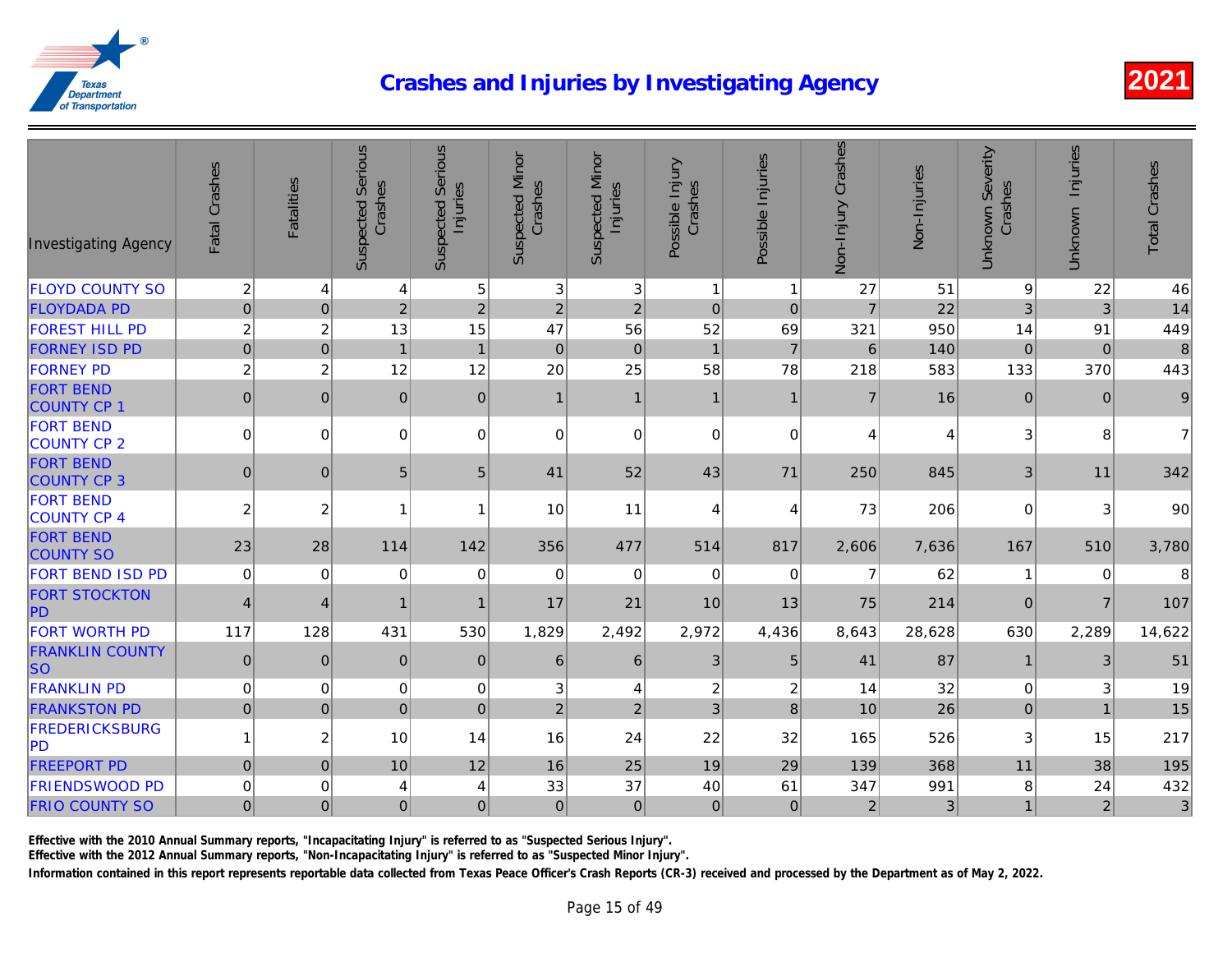| <b>Investigating Agency</b>          | Fatal Crashes    | Fatalities       | <b>Suspected Serious</b><br>Crashes | <b>Suspected Serious</b><br>Injuries | Suspected Minor<br>Crashes | <b>Suspected Minor</b><br>Injuries | Possible Injury<br>Crashes | Possible Injuries | Non-Injury Crashes | Non-Injuries |
|--------------------------------------|------------------|------------------|-------------------------------------|--------------------------------------|----------------------------|------------------------------------|----------------------------|-------------------|--------------------|--------------|
| <b>FRIONA PD</b>                     | $\mathbf 0$      | $\mathbf 0$      | $\mathbf 1$                         | 1                                    | 5 <sup>1</sup>             | 6                                  | 4                          | 6                 | 19                 | 54           |
| <b>FRISCO PD</b>                     | 10               | 11               | 41                                  | 53                                   | 321                        | 440                                | 434                        | 728               | 986                | 3,791        |
| <b>FRITCH PD</b>                     | $\pmb{0}$        | $\mathbf 0$      | $\mathsf 0$                         | $\mathbf 0$                          | $\overline{\mathbf{c}}$    | $\overline{c}$                     | $\mathbf 0$                | $\mathbf 0$       | 6                  | 15           |
| <b>FULSHEAR PD</b>                   | $\overline{0}$   | $\mathbf 0$      | $\overline{2}$                      | $\overline{2}$                       | 9                          | 12                                 | 5                          | $\overline{7}$    | 85                 | 242          |
| <b>GAINESVILLE PD</b>                | $\sqrt{2}$       | $\boldsymbol{2}$ | $\boldsymbol{9}$                    | 12                                   | 38                         | 42                                 | 23                         | 32                | 148                | 498          |
| <b>GALENA PARK PD</b>                | $\mathbf 0$      | $\mathbf 0$      | $\overline{2}$                      | $\overline{2}$                       | $\overline{5}$             | $\bf 8$                            | 10                         | 14                | 35                 | 135          |
| <b>GALVESTON</b><br><b>COUNTY SO</b> | 11               | 12               | 29                                  | 31                                   | 108                        | 143                                | 72                         | 108               | 482                | 1,411        |
| <b>GALVESTON ISD PD</b>              | $\pmb{0}$        | $\mathbf{0}$     | $\pmb{0}$                           | $\mathbf{0}$                         | $\Omega$                   | $\mathbf{0}$                       | $\mathbf{1}$               | $\mathbf{3}$      | $\overline{7}$     | 51           |
| <b>GALVESTON PD</b>                  | $\boldsymbol{9}$ | 9                | 38                                  | 45                                   | 151                        | 212                                | 223                        | 314               | 1,322              | 4,553        |
| <b>GANADO PD</b>                     | $\mathbf 0$      | $\mathbf 0$      | $\pmb{0}$                           | $\mathbf{0}$                         | $\mathbf{1}$               | $\overline{1}$                     | $\mathbf{1}$               | $\mathfrak{Z}$    | 15                 | 39           |
| <b>GARDEN RIDGE PD</b>               | $\pmb{0}$        | $\mathbf 0$      | $\sqrt{2}$                          | $\overline{c}$                       | 8                          | 13                                 | $\overline{7}$             | 12                | 18                 | 57           |
| <b>GARLAND PD</b>                    | 14               | 15               | 105                                 | 121                                  | 731                        | 1,020                              | 547                        | 909               | 1,175              | 4,367        |
| <b>GARRETT PD</b>                    | $\pmb{0}$        | $\mathbf 0$      | 0                                   | $\mathbf 0$                          | 3                          | 3                                  | $\mathbf 0$                | $\mathbf 0$       | 3                  |              |
| <b>GARRISON PD</b>                   | $\overline{0}$   | $\mathbf{0}$     | $\pmb{0}$                           | $\mathbf{0}$                         | $\overline{0}$             | $\mathbf{0}$                       | $\mathbf{1}$               | $\overline{2}$    | $\vert 4 \vert$    |              |
| <b>GARZA COUNTY SO</b>               | $\mathbf{1}$     | $\overline{1}$   | 3                                   | 3                                    | 5                          | 11                                 | $\overline{7}$             | $\overline{7}$    | 77                 | 149          |
| <b>GATESVILLE PD</b>                 | $\mathfrak{3}$   | 3                | $\mathsf g$                         | 10                                   | 35                         | 45                                 | $\boldsymbol{9}$           | 16                | 83                 | 273          |
| <b>GEORGE WEST PD</b>                | $\pmb{0}$        | $\mathbf 0$      | $\boldsymbol{2}$                    | $\overline{c}$                       | $\boldsymbol{2}$           | 3                                  | $\overline{7}$             | $\overline{7}$    | 30                 | 87           |
| <b>GEORGETOWN PD</b>                 | 5 <sup>1</sup>   | 5                | 39                                  | 41                                   | 145                        | 204                                | 177                        | 256               | 932                | 3,019        |
| <b>GIDDINGS PD</b>                   | $\pmb{0}$        | $\mathbf 0$      | 6                                   | 6                                    | 8                          | 13                                 | $\overline{7}$             | 10                | 86                 | 274          |
| <b>GILLESPIE COUNTY</b><br><b>SO</b> | 1                | $\mathbf{1}$     | 5                                   | 6                                    | 14                         | 18                                 | 8                          | 9                 | 81                 | 168          |
| <b>GILMER PD</b>                     | $\mathbf 0$      | $\mathbf 0$      | $\overline{\mathbf{c}}$             | $\overline{c}$                       | 14                         | 18                                 | 11                         | 20                | 128                | 337          |
| <b>GLADEWATER PD</b>                 | $\overline{0}$   | $\mathbf 0$      | 8                                   | 14                                   | 15                         | 24                                 | $\boldsymbol{9}$           | 27                | 66                 | 199          |
| <b>GLEN ROSE PD</b>                  | $\pmb{0}$        | $\mathbf 0$      | $\mathbf 0$                         | $\mathbf 0$                          | 0                          | $\mathbf 0$                        | $\mathbf{1}$               | 1                 | 14                 | 51           |
| <b>GLENN HEIGHTS PD</b>              | $\mathbf 0$      | $\mathbf 0$      | $\overline{2}$                      | $\overline{2}$                       | $\overline{7}$             | 11                                 | 10                         | 11                | 96                 | 229          |
| <b>GODLEY PD</b>                     | $\mathbf{1}$     | 1                | $\overline{1}$                      | 1                                    | 8 <sub>1</sub>             | 11                                 | 5                          | 5                 | 25                 | 68           |

Effective with the 2010 Annual Summary reports, "Incapacitating Injury" is referred to as "Suspected Serious Injury".

Effective with the 2012 Annual Summary reports, "Non-Incapacitating Injury" is referred to as "Suspected Minor Injury".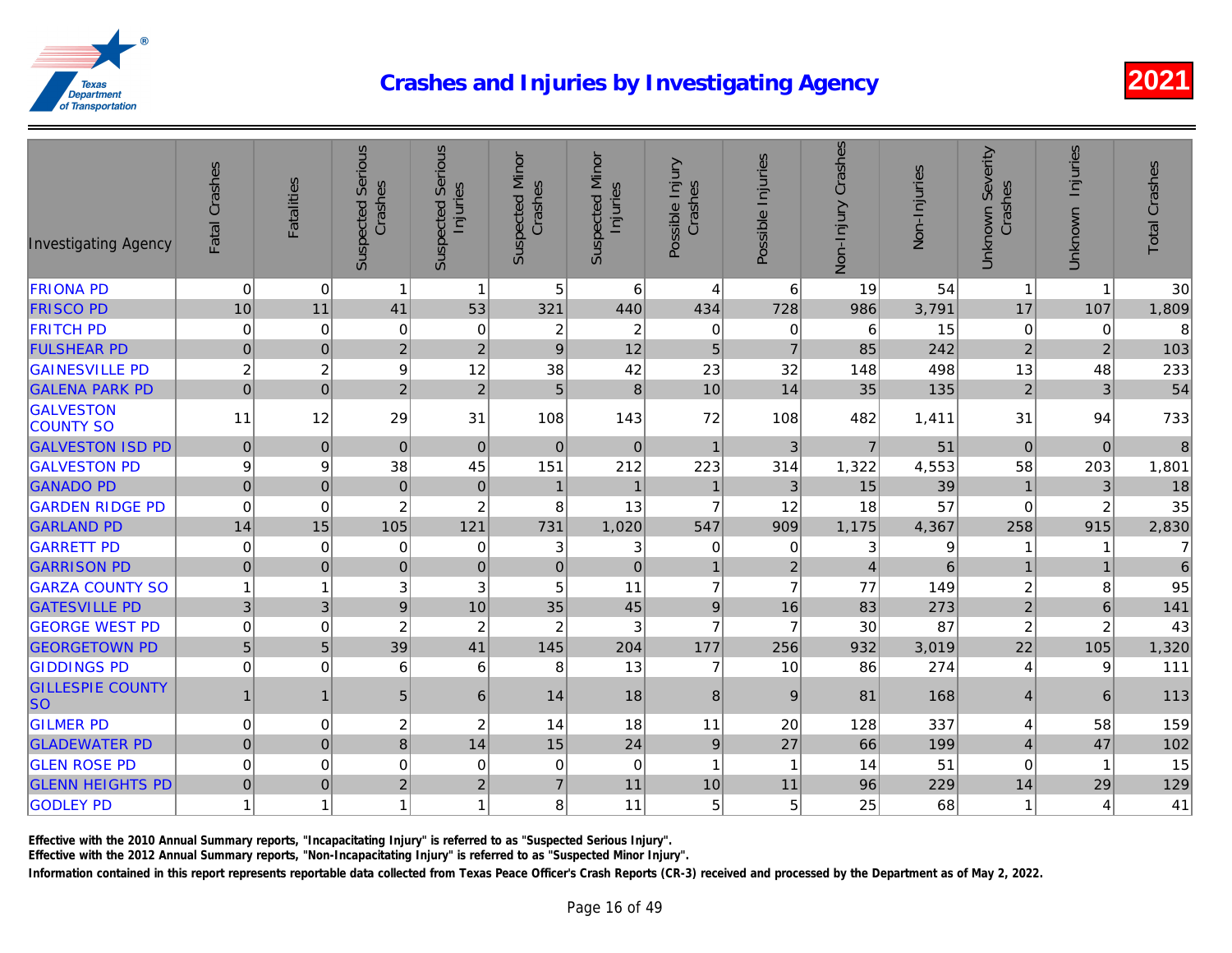| <b>Investigating Agency</b>                                | Fatal Crashes    | Fatalities     | <b>Suspected Serious</b><br>Crashes | <b>Suspected Serious</b><br>Injuries | <b>Suspected Minor</b><br>Crashes | <b>Suspected Minor</b><br>Injuries | Possible Injury<br>Crashes | Possible Injuries | Non-Injury Crashes | Non-Injuries |
|------------------------------------------------------------|------------------|----------------|-------------------------------------|--------------------------------------|-----------------------------------|------------------------------------|----------------------------|-------------------|--------------------|--------------|
|                                                            |                  |                |                                     |                                      |                                   |                                    |                            |                   |                    |              |
| <b>GOLIAD COUNTY</b><br><b>SO</b>                          | $\mathbf 0$      | 0              | 6                                   | $6\phantom{1}6$                      | 8                                 | 12                                 | 9                          | 14                | 46                 | 95           |
| <b>GONZALES COUNTY</b><br>lso                              | $\pmb{0}$        | $\Omega$       | 1                                   | 1                                    | 1                                 | $\overline{c}$                     | 4                          | 4                 | 8                  | 16           |
| <b>GONZALES PD</b>                                         | $\mathbf{0}$     | 0              | $\overline{2}$                      | $\overline{2}$                       | 11                                | 17                                 | 13                         | 16                | 72                 | 232          |
| <b>GOOSE CREEK</b><br><b>CONSOLIDATED</b><br><b>ISD PD</b> | $\mathbf 0$      | $\mathbf 0$    | 1                                   | 1                                    | $\boldsymbol{2}$                  | 5                                  | $\boldsymbol{2}$           | 2                 | 23                 | 138          |
| <b>GORMAN PD</b>                                           | $\mathbf 0$      | $\mathbf 0$    | $\boldsymbol{0}$                    | $\pmb{0}$                            | $\mathbf 0$                       | 0                                  | $\mathbf 0$                | $\mathbf 0$       | $\overline{5}$     | 10           |
| <b>GRAHAM PD</b>                                           | $\mathbf 0$      | $\mathbf 0$    | 3                                   | 3                                    | 10                                | 15                                 | 10                         | 10                | 74                 | 240          |
| <b>GRANBURY PD</b>                                         | $\overline{7}$   | $\overline{7}$ | 13                                  | 16                                   | 44                                | 62                                 | 124                        | 177               | 182                | 747          |
| <b>GRAND PRAIRIE PD</b>                                    | 15               | 16             | 73                                  | 86                                   | 355                               | 477                                | 467                        | 732               | 2,176              | 6,490        |
| <b>GRAND SALINE PD</b>                                     | $\mathbf 0$      | $\pmb{0}$      | $\pmb{0}$                           | $\pmb{0}$                            | 3                                 | $\overline{4}$                     | $\mathfrak{B}$             | 3 <sup>1</sup>    | 18                 | 37           |
| <b>GRANDVIEW PD</b>                                        | $\mathbf 0$      | $\mathbf 0$    | $\pmb{0}$                           | 0                                    | $\boldsymbol{2}$                  | $\overline{c}$                     | 5 <sup>1</sup>             | $\overline{7}$    | 36                 | 80           |
| <b>GRANGER PD</b>                                          | $\mathbf 0$      | $\mathbf 0$    | $\overline{0}$                      | $\mathbf 0$                          | $\mathbf{1}$                      | $\mathbf{1}$                       | $\overline{0}$             | $\mathbf 0$       | $5\overline{)}$    | 12           |
| <b>GRANITE SHOALS</b><br><b>PD</b>                         | $\mathbf 0$      | $\Omega$       | 3                                   | 3                                    | 5                                 | $\overline{7}$                     | 3                          | 6                 | 24                 | 59           |
| <b>GRAPELAND PD</b>                                        | $\mathbf{0}$     | $\mathbf{0}$   | $\mathbf{0}$                        | $\mathbf{0}$                         | $\mathbf{0}$                      | 0                                  | $\mathbf{1}$               | 3                 | 3                  |              |
| <b>GRAPEVINE PD</b>                                        | $\overline{4}$   | $\overline{4}$ | $\bf 8$                             | 12                                   | 140                               | 172                                | 188                        | 316               | 257                | 1,001        |
| <b>GRAY COUNTY SO</b>                                      | $\pmb{0}$        | $\overline{0}$ | $\mathbf 0$                         | $\mathbf 0$                          | $\overline{4}$                    | $\overline{4}$                     | $\mathbf 0$                | $\mathbf 0$       | 20                 | 44           |
| <b>GREENVILLE PD</b>                                       | 4                | $\overline{4}$ | 32                                  | 38                                   | 68                                | 96                                 | 107                        | 161               | 301                | 1,034        |
| <b>GREY FOREST PD</b>                                      | $\pmb{0}$        | $\pmb{0}$      | $\mathbf 0$                         | $\mathbf 0$                          | $\pmb{0}$                         | $\overline{0}$                     | $\pmb{0}$                  | $\mathbf 0$       | $\overline{2}$     |              |
| <b>GRIMES COUNTY</b><br><b>SO</b>                          | $\mathbf 0$      | $\mathbf 0$    | 10                                  | 11                                   | 37                                | 40                                 | 18                         | 28                | 118                | 264          |
| <b>GROESBECK PD</b>                                        | $\pmb{0}$        | $\mathbf 0$    | $\overline{2}$                      | $\overline{2}$                       | $\overline{2}$                    | $\overline{2}$                     | $\overline{5}$             | $\,6\,$           | 34                 | 104          |
| <b>GROVES PD</b>                                           | $\pmb{0}$        | 0              | 5                                   | 5                                    | $\overline{7}$                    | 11                                 | 16                         | 20                | 109                | 279          |
| <b>GUADALUPE</b><br><b>COUNTY CP 1</b>                     | $\boldsymbol{0}$ | $\mathbf{0}$   | $\mathbf{0}$                        | $\mathbf{0}$                         | $\mathbf{0}$                      | $\overline{0}$                     | $\mathbf{1}$               | $\mathbf{1}$      | $\mathbf 0$        |              |

Effective with the 2010 Annual Summary reports, "Incapacitating Injury" is referred to as "Suspected Serious Injury".

Effective with the 2012 Annual Summary reports, "Non-Incapacitating Injury" is referred to as "Suspected Minor Injury".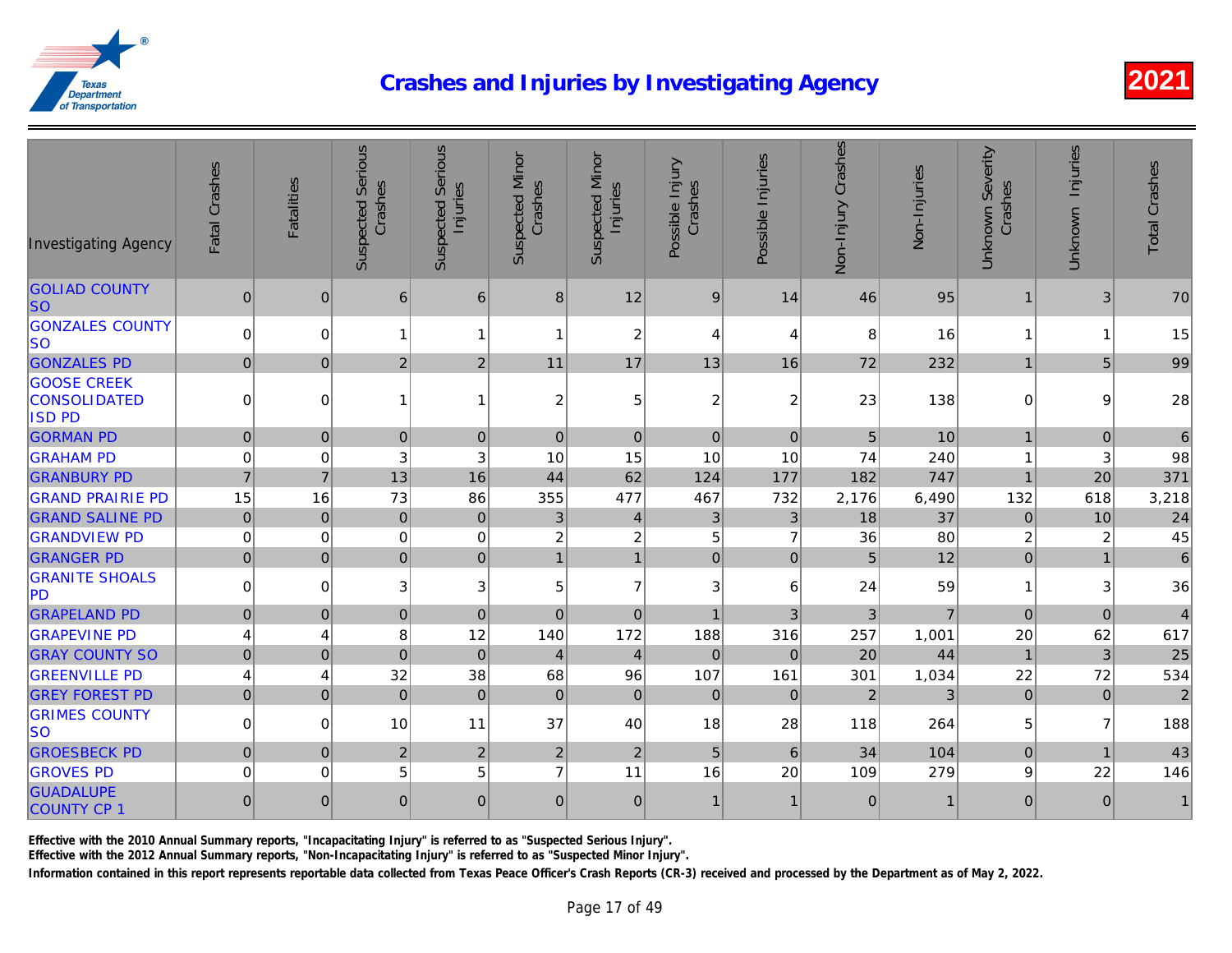| <b>GUADALUPE</b><br>$\overline{c}$<br>$\mathbf 0$<br>$\mathbf 0$<br>$\overline{c}$<br>0<br>0<br>$\mathbf 0$<br>0<br>$\Omega$<br><b>COUNTY SO</b><br><b>GUN BARREL CITY</b><br>$\mathbf{0}$<br>18<br>26<br>35<br>121<br>403<br>$\mathbf{0}$<br>9<br>11<br>11<br><b>PD</b><br><b>GUNTER PD</b><br>67<br>$\overline{1}$<br>$\boldsymbol{2}$<br>3<br>1<br>$\overline{1}$<br>1<br>$\overline{1}$<br>23<br>$\overline{1}$<br>12<br><b>HALL COUNTY SO</b><br>$\pmb{0}$<br>$\pmb{0}$<br>$\mathbf 0$<br>$\mathbf 2$<br>$\overline{2}$<br>$\overline{2}$<br>5<br>$\mathbf{0}$<br>$\overline{4}$<br>$\boldsymbol{2}$<br>$\overline{c}$<br>110<br><b>HALLETTSVILLE PD</b><br>$\mathbf 0$<br>0<br>8<br>8<br>9<br>16<br>32<br>47<br><b>HALLSVILLE PD</b><br>$\overline{7}$<br>202<br>$\pmb{0}$<br>$\pmb{0}$<br>$\mathbf 0$<br>$\overline{7}$<br>$\mathbf 0$<br>$\overline{4}$<br>8<br>$\overline{c}$<br>27<br>71<br><b>HALTOM CITY PD</b><br>$\overline{c}$<br>33<br>93<br>103<br>161<br>347<br>1,044<br><b>HAMILTON COUNTY</b><br>$\pmb{0}$<br>$\pmb{0}$<br>$\pmb{0}$<br>$\pmb{0}$<br>$\mathbf 0$<br>$\mathbf 0$<br>$\overline{2}$<br>$\mathbf 0$<br>$\mathbf{1}$<br><b>SO</b><br>24<br><b>HAMILTON PD</b><br>$\mathbf 0$<br>0<br>$\mathbf{1}$<br>$\mathbf{1}$<br>49<br>1<br>$\overline{1}$<br>$\mathbf{1}$<br>$\overline{1}$<br>$\overline{2}$<br>$\mathbf 0$<br>$\overline{0}$<br>$\mathbf 0$<br>$\overline{2}$<br><b>HAMLIN PD</b><br>$\overline{0}$<br>$\overline{0}$<br> 0 <br>$\overline{1}$<br><b>HANSFORD COUNTY</b><br>$\pmb{0}$<br>32<br>$\overline{0}$<br>$\mathbf 0$<br>0<br>3<br>3 <sup>1</sup><br>$\overline{4}$<br>6<br>23<br>lso<br><b>HARDEMAN</b><br>40<br>6<br>$\mathbf{0}$<br>11<br>$\mathbf 1$<br>1<br>$\mathbf 1$<br>1<br>$\mathbf{1}$<br>$\overline{4}$<br><b>COUNTY SO</b><br><b>HARKER HEIGHTS</b><br>12<br>12<br>71<br>986<br>50<br>77<br>122<br>339<br>$\overline{1}$<br>1<br><b>PD</b><br><b>HARLINGEN PD</b><br>$\overline{7}$<br>20<br>24<br>147<br>182<br>533<br>883<br>8<br>4,323<br>1,244<br><b>HARRIS COUNTY CP</b><br>$\pmb{0}$<br>16<br>104<br>1,749<br>$\mathbf 0$<br>18<br>82<br>71<br>117<br>612<br><b>HARRIS COUNTY CP</b><br>$\overline{7}$<br>$\mathbf 0$<br> 0 <br>5<br>25<br>34<br>55<br>81<br>271<br>807<br>$\overline{2}$<br><b>HARRIS COUNTY CP</b><br>18<br>87<br>73<br>125<br>547<br>1,523<br>$\overline{1}$<br>22<br>65<br>1<br>3<br><b>HARRIS COUNTY CP</b><br>21<br>26<br>108<br>127<br>614<br>858<br>552<br>4,993<br>13,527<br>844<br>$\vert$ 4 | <b>Investigating Agency</b> | Fatal Crashes | <b>Fatalities</b> | <b>Suspected Serious</b><br>Crashes | <b>Suspected Serious</b><br>Injuries | <b>Suspected Minor</b><br>Crashes | <b>Suspected Minor</b><br>Injuries | Possible Injury<br>Crashes | Possible Injuries | Non-Injury Crashes | Non-Injuries |
|-----------------------------------------------------------------------------------------------------------------------------------------------------------------------------------------------------------------------------------------------------------------------------------------------------------------------------------------------------------------------------------------------------------------------------------------------------------------------------------------------------------------------------------------------------------------------------------------------------------------------------------------------------------------------------------------------------------------------------------------------------------------------------------------------------------------------------------------------------------------------------------------------------------------------------------------------------------------------------------------------------------------------------------------------------------------------------------------------------------------------------------------------------------------------------------------------------------------------------------------------------------------------------------------------------------------------------------------------------------------------------------------------------------------------------------------------------------------------------------------------------------------------------------------------------------------------------------------------------------------------------------------------------------------------------------------------------------------------------------------------------------------------------------------------------------------------------------------------------------------------------------------------------------------------------------------------------------------------------------------------------------------------------------------------------------------------------------------------------------------------------------------------------------------------------------------------------------------------------------------------------------------------------------------------------------------------------------------------------------------------------------------------------------------------------------------------------------------------------------------|-----------------------------|---------------|-------------------|-------------------------------------|--------------------------------------|-----------------------------------|------------------------------------|----------------------------|-------------------|--------------------|--------------|
|                                                                                                                                                                                                                                                                                                                                                                                                                                                                                                                                                                                                                                                                                                                                                                                                                                                                                                                                                                                                                                                                                                                                                                                                                                                                                                                                                                                                                                                                                                                                                                                                                                                                                                                                                                                                                                                                                                                                                                                                                                                                                                                                                                                                                                                                                                                                                                                                                                                                                         |                             |               |                   |                                     |                                      |                                   |                                    |                            |                   |                    |              |
|                                                                                                                                                                                                                                                                                                                                                                                                                                                                                                                                                                                                                                                                                                                                                                                                                                                                                                                                                                                                                                                                                                                                                                                                                                                                                                                                                                                                                                                                                                                                                                                                                                                                                                                                                                                                                                                                                                                                                                                                                                                                                                                                                                                                                                                                                                                                                                                                                                                                                         |                             |               |                   |                                     |                                      |                                   |                                    |                            |                   |                    |              |
|                                                                                                                                                                                                                                                                                                                                                                                                                                                                                                                                                                                                                                                                                                                                                                                                                                                                                                                                                                                                                                                                                                                                                                                                                                                                                                                                                                                                                                                                                                                                                                                                                                                                                                                                                                                                                                                                                                                                                                                                                                                                                                                                                                                                                                                                                                                                                                                                                                                                                         |                             |               |                   |                                     |                                      |                                   |                                    |                            |                   |                    |              |
|                                                                                                                                                                                                                                                                                                                                                                                                                                                                                                                                                                                                                                                                                                                                                                                                                                                                                                                                                                                                                                                                                                                                                                                                                                                                                                                                                                                                                                                                                                                                                                                                                                                                                                                                                                                                                                                                                                                                                                                                                                                                                                                                                                                                                                                                                                                                                                                                                                                                                         |                             |               |                   |                                     |                                      |                                   |                                    |                            |                   |                    |              |
|                                                                                                                                                                                                                                                                                                                                                                                                                                                                                                                                                                                                                                                                                                                                                                                                                                                                                                                                                                                                                                                                                                                                                                                                                                                                                                                                                                                                                                                                                                                                                                                                                                                                                                                                                                                                                                                                                                                                                                                                                                                                                                                                                                                                                                                                                                                                                                                                                                                                                         |                             |               |                   |                                     |                                      |                                   |                                    |                            |                   |                    |              |
|                                                                                                                                                                                                                                                                                                                                                                                                                                                                                                                                                                                                                                                                                                                                                                                                                                                                                                                                                                                                                                                                                                                                                                                                                                                                                                                                                                                                                                                                                                                                                                                                                                                                                                                                                                                                                                                                                                                                                                                                                                                                                                                                                                                                                                                                                                                                                                                                                                                                                         |                             |               |                   |                                     |                                      |                                   |                                    |                            |                   |                    |              |
|                                                                                                                                                                                                                                                                                                                                                                                                                                                                                                                                                                                                                                                                                                                                                                                                                                                                                                                                                                                                                                                                                                                                                                                                                                                                                                                                                                                                                                                                                                                                                                                                                                                                                                                                                                                                                                                                                                                                                                                                                                                                                                                                                                                                                                                                                                                                                                                                                                                                                         |                             |               |                   |                                     |                                      |                                   |                                    |                            |                   |                    |              |
|                                                                                                                                                                                                                                                                                                                                                                                                                                                                                                                                                                                                                                                                                                                                                                                                                                                                                                                                                                                                                                                                                                                                                                                                                                                                                                                                                                                                                                                                                                                                                                                                                                                                                                                                                                                                                                                                                                                                                                                                                                                                                                                                                                                                                                                                                                                                                                                                                                                                                         |                             |               |                   |                                     |                                      |                                   |                                    |                            |                   |                    |              |
|                                                                                                                                                                                                                                                                                                                                                                                                                                                                                                                                                                                                                                                                                                                                                                                                                                                                                                                                                                                                                                                                                                                                                                                                                                                                                                                                                                                                                                                                                                                                                                                                                                                                                                                                                                                                                                                                                                                                                                                                                                                                                                                                                                                                                                                                                                                                                                                                                                                                                         |                             |               |                   |                                     |                                      |                                   |                                    |                            |                   |                    |              |
|                                                                                                                                                                                                                                                                                                                                                                                                                                                                                                                                                                                                                                                                                                                                                                                                                                                                                                                                                                                                                                                                                                                                                                                                                                                                                                                                                                                                                                                                                                                                                                                                                                                                                                                                                                                                                                                                                                                                                                                                                                                                                                                                                                                                                                                                                                                                                                                                                                                                                         |                             |               |                   |                                     |                                      |                                   |                                    |                            |                   |                    |              |
|                                                                                                                                                                                                                                                                                                                                                                                                                                                                                                                                                                                                                                                                                                                                                                                                                                                                                                                                                                                                                                                                                                                                                                                                                                                                                                                                                                                                                                                                                                                                                                                                                                                                                                                                                                                                                                                                                                                                                                                                                                                                                                                                                                                                                                                                                                                                                                                                                                                                                         |                             |               |                   |                                     |                                      |                                   |                                    |                            |                   |                    |              |
|                                                                                                                                                                                                                                                                                                                                                                                                                                                                                                                                                                                                                                                                                                                                                                                                                                                                                                                                                                                                                                                                                                                                                                                                                                                                                                                                                                                                                                                                                                                                                                                                                                                                                                                                                                                                                                                                                                                                                                                                                                                                                                                                                                                                                                                                                                                                                                                                                                                                                         |                             |               |                   |                                     |                                      |                                   |                                    |                            |                   |                    |              |
|                                                                                                                                                                                                                                                                                                                                                                                                                                                                                                                                                                                                                                                                                                                                                                                                                                                                                                                                                                                                                                                                                                                                                                                                                                                                                                                                                                                                                                                                                                                                                                                                                                                                                                                                                                                                                                                                                                                                                                                                                                                                                                                                                                                                                                                                                                                                                                                                                                                                                         |                             |               |                   |                                     |                                      |                                   |                                    |                            |                   |                    |              |
|                                                                                                                                                                                                                                                                                                                                                                                                                                                                                                                                                                                                                                                                                                                                                                                                                                                                                                                                                                                                                                                                                                                                                                                                                                                                                                                                                                                                                                                                                                                                                                                                                                                                                                                                                                                                                                                                                                                                                                                                                                                                                                                                                                                                                                                                                                                                                                                                                                                                                         |                             |               |                   |                                     |                                      |                                   |                                    |                            |                   |                    |              |
|                                                                                                                                                                                                                                                                                                                                                                                                                                                                                                                                                                                                                                                                                                                                                                                                                                                                                                                                                                                                                                                                                                                                                                                                                                                                                                                                                                                                                                                                                                                                                                                                                                                                                                                                                                                                                                                                                                                                                                                                                                                                                                                                                                                                                                                                                                                                                                                                                                                                                         |                             |               |                   |                                     |                                      |                                   |                                    |                            |                   |                    |              |
|                                                                                                                                                                                                                                                                                                                                                                                                                                                                                                                                                                                                                                                                                                                                                                                                                                                                                                                                                                                                                                                                                                                                                                                                                                                                                                                                                                                                                                                                                                                                                                                                                                                                                                                                                                                                                                                                                                                                                                                                                                                                                                                                                                                                                                                                                                                                                                                                                                                                                         |                             |               |                   |                                     |                                      |                                   |                                    |                            |                   |                    |              |
|                                                                                                                                                                                                                                                                                                                                                                                                                                                                                                                                                                                                                                                                                                                                                                                                                                                                                                                                                                                                                                                                                                                                                                                                                                                                                                                                                                                                                                                                                                                                                                                                                                                                                                                                                                                                                                                                                                                                                                                                                                                                                                                                                                                                                                                                                                                                                                                                                                                                                         |                             |               |                   |                                     |                                      |                                   |                                    |                            |                   |                    |              |
|                                                                                                                                                                                                                                                                                                                                                                                                                                                                                                                                                                                                                                                                                                                                                                                                                                                                                                                                                                                                                                                                                                                                                                                                                                                                                                                                                                                                                                                                                                                                                                                                                                                                                                                                                                                                                                                                                                                                                                                                                                                                                                                                                                                                                                                                                                                                                                                                                                                                                         |                             |               |                   |                                     |                                      |                                   |                                    |                            |                   |                    |              |

Effective with the 2010 Annual Summary reports, "Incapacitating Injury" is referred to as "Suspected Serious Injury".

Effective with the 2012 Annual Summary reports, "Non-Incapacitating Injury" is referred to as "Suspected Minor Injury".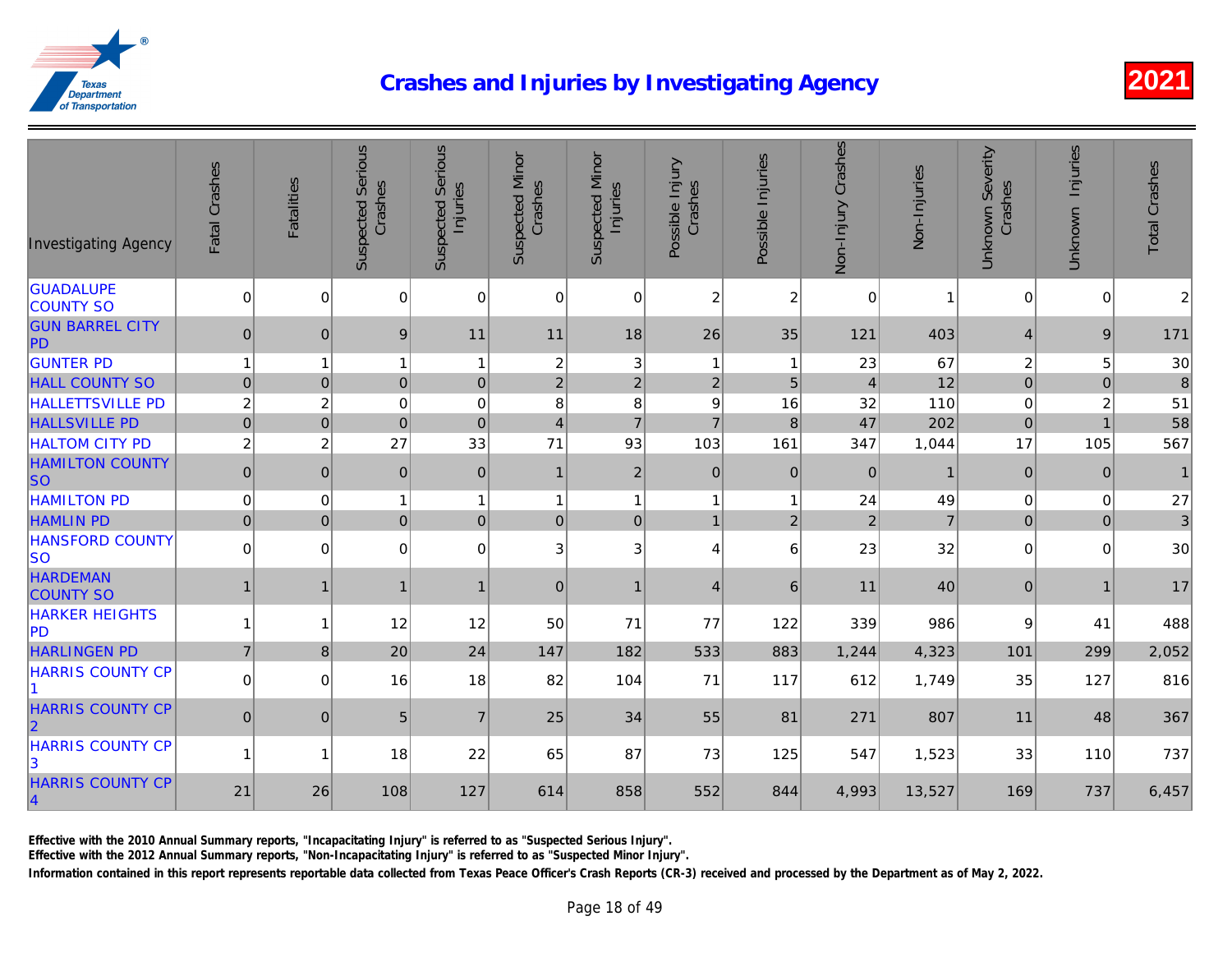| <b>Investigating Agency</b>                | Fatal Crashes    | <b>Fatalities</b> | <b>Suspected Serious</b><br>Crashes | <b>Suspected Serious</b><br>Injuries | <b>Suspected Minor</b><br>Crashes | <b>Suspected Minor</b><br>Injuries | Possible Injury<br>Crashes | Possible Injuries | Non-Injury Crashes | Non-Injuries |
|--------------------------------------------|------------------|-------------------|-------------------------------------|--------------------------------------|-----------------------------------|------------------------------------|----------------------------|-------------------|--------------------|--------------|
| <b>HARRIS COUNTY CP</b><br>5               | $\overline{4}$   | $\overline{4}$    | 55                                  | 67                                   | 354                               | 485                                | 412                        | 596               | 2,541              | 7,217        |
| <b>HARRIS COUNTY CP</b><br>$\vert 6 \vert$ | $\pmb{0}$        | $\mathbf 0$       | $\sqrt{2}$                          | 3                                    | 19                                | 24                                 | 20                         | 31                | 119                | 327          |
| <b>HARRIS COUNTY CP</b><br>17              | $\sqrt{3}$       | 3                 | 17                                  | 23                                   | 79                                | 116                                | 100                        | 160               | 458                | 1,271        |
| <b>HARRIS COUNTY CP</b><br>$\vert$ 8       | 3                | $\sqrt{3}$        | 18                                  | 18                                   | 87                                | 123                                | 88                         | 153               | 526                | 1,544        |
| <b>HARRIS COUNTY</b><br><b>SO</b>          | 166              | 179               | 684                                 | 851                                  | 1,890                             | 2,629                              | 2,987                      | 4,556             | 20,694             | 56,253       |
| <b>HAWKINS PD</b>                          | $\boldsymbol{0}$ | $\pmb{0}$         | 1                                   | $\mathbf{1}$                         | $\overline{c}$                    | $\overline{c}$                     | $\overline{c}$             | 4                 | $\overline{7}$     | 23           |
| <b>HAWLEY PD</b>                           | $\mathbf 0$      | $\mathbf 0$       | $\mathbf{1}$                        | $\overline{1}$                       | 0                                 | $\mathbf{1}$                       | $\pmb{0}$                  | $\mathbf 0$       | 1                  |              |
| <b>HAYS COUNTY CP 1</b>                    | $\mathbf 0$      | $\pmb{0}$         | $\overline{0}$                      | 0                                    | $\mathsf{O}\xspace$               | $\overline{0}$                     | $\pmb{0}$                  | $\mathbf 0$       | $\overline{1}$     |              |
| <b>HAYS COUNTY CP 4</b>                    | $\mathbf 0$      | $\mathbf 0$       | $\mathbf{1}$                        | $\overline{1}$                       | 5                                 | 6                                  | 6                          | 10                | 25                 | 100          |
| <b>HAYS COUNTY CP 5</b>                    | $\pmb{0}$        | $\pmb{0}$         | $\mathbf 0$                         | $\pmb{0}$                            | $\mathbf 0$                       | $\pmb{0}$                          | $\mathbf{1}$               | $\mathbf{1}$      | $\pmb{0}$          |              |
| <b>HAYS COUNTY SO</b>                      | $\mathbf 0$      | $\boldsymbol{0}$  | 11                                  | 11                                   | 84                                | 100                                | 49                         | 68                | 641                | 1,643        |
| <b>HEARNE PD</b>                           | $\mathbf 0$      | $\pmb{0}$         | $\,6\,$                             | $\overline{7}$                       | 13                                | 23                                 | $\sqrt{5}$                 | $\overline{7}$    | 81                 | 225          |
| <b>HEATH DPS</b>                           | $\mathbf 0$      | $\mathbf 0$       | $\mathbf{1}$                        | 1                                    | $\overline{7}$                    | $\overline{7}$                     | 23                         | 28                | 91                 | 300          |
| <b>HEDWIG VILLAGE</b><br>PD                | $\pmb{0}$        | $\mathbf 0$       | $\mathbf{1}$                        | 1                                    | 12                                | 14                                 | 20                         | 31                | 137                | 447          |
| <b>HELOTES PD</b>                          | $\overline{4}$   | 5                 | 3                                   | 5                                    | 18                                | 27                                 | 35                         | 52                | 207                | 627          |
| <b>HEMPHILL COUNTY</b><br><b>SO</b>        | $\pmb{0}$        | $\pmb{0}$         | 1                                   | $\mathbf{1}$                         | $\mathbf{1}$                      | $\mathbf{1}$                       | $\overline{4}$             | $\overline{4}$    | 44                 | 76           |
| <b>HEMPSTEAD PD</b>                        | $\mathbf{1}$     | 1                 | 9                                   | 11                                   | 13                                | 21                                 | 21                         | 29                | 115                | 322          |
| <b>HENDERSON PD</b>                        | $\overline{1}$   | $\overline{1}$    | 5                                   | $\,$ 6                               | 20                                | 29                                 | 52                         | 91                | 165                | 481          |
| <b>HEREFORD PD</b>                         | $\mathbf{1}$     | $\overline{1}$    | $\overline{c}$                      | $\overline{c}$                       | 22                                | 26                                 | 17                         | 30                | 158                | 471          |
| <b>HEWITT PD</b>                           | $\mathbf 0$      | $\mathbf 0$       | $6 \mid$                            | 6                                    | 16                                | 19                                 | 12                         | 18                | 109                | 327          |
| <b>HICKORY CREEK PD</b>                    | $\pmb{0}$        | $\mathbf 0$       | 1                                   | 1                                    | 21                                | 28                                 | 17                         | 21                | 158                | 455          |

Effective with the 2010 Annual Summary reports, "Incapacitating Injury" is referred to as "Suspected Serious Injury".

Effective with the 2012 Annual Summary reports, "Non-Incapacitating Injury" is referred to as "Suspected Minor Injury".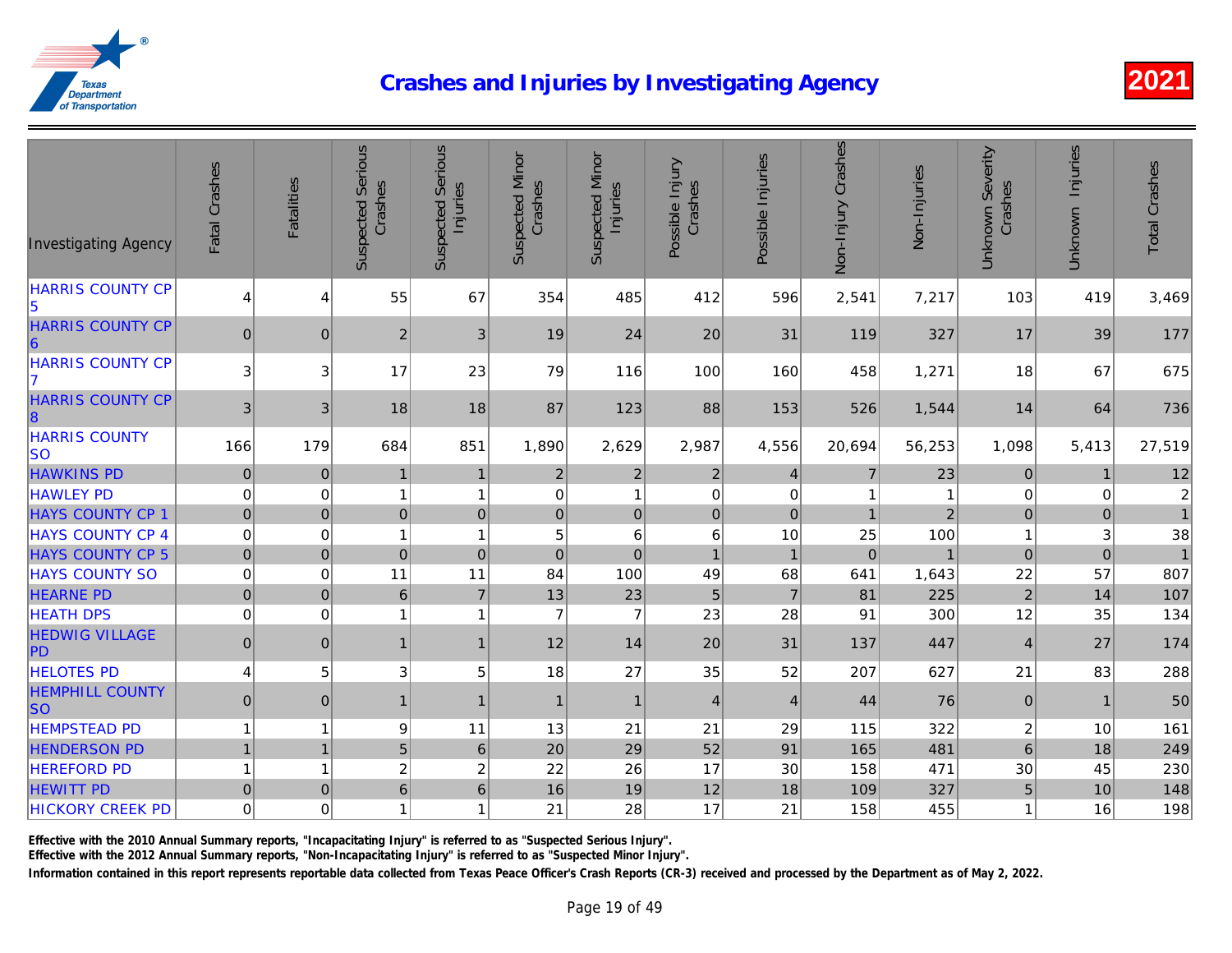| <b>Investigating Agency</b>                             | Fatal Crashes  | <b>Fatalities</b> | <b>Suspected Serious</b><br>Crashes | <b>Suspected Serious</b><br>Injuries | <b>Suspected Minor</b><br>Crashes | <b>Suspected Minor</b><br>Injuries | Possible Injury<br>Crashes | Possible Injuries | Non-Injury Crashes | Non-Injuries |
|---------------------------------------------------------|----------------|-------------------|-------------------------------------|--------------------------------------|-----------------------------------|------------------------------------|----------------------------|-------------------|--------------------|--------------|
| <b>HICO PD</b>                                          | $\pmb{0}$      | $\pmb{0}$         | $\overline{0}$                      | 0                                    | $\overline{2}$                    | $2\vert$                           | $\overline{0}$             | 0                 | $6 \mid$           | 13           |
| <b>HIDALGO PD</b>                                       | $\overline{c}$ | $\overline{2}$    | 3                                   | 4                                    | 13                                | 17                                 | 43                         | 73                | 106                | 424          |
| <b>HIGHLAND PARK</b><br><b>DPS</b>                      | 0              | $\mathbf 0$       | $\mathbf 0$                         | $\mathbf{0}$                         | $6 \mid$                          | 6                                  | 16                         | 17                | 45                 | 132          |
| <b>HIGHLAND VILLAGE</b><br>PD                           | $\overline{0}$ | $\mathbf 0$       | 1                                   | 1                                    | 20                                | 25                                 | 18                         | 20                | 59                 | 207          |
| <b>HILL COUNTRY</b><br><b>VILLAGE PD</b>                | 0              | $\mathbf{0}$      | $\mathbf 0$                         | $\mathbf{0}$                         | 0                                 | $\mathbf{0}$                       | $\pmb{0}$                  | $\mathbf 0$       | $\vert 4 \vert$    |              |
| HILL COUNTY CP 4                                        | $\mathbf 0$    | $\mathbf 0$       | $\mathbf 0$                         | $\mathbf 0$                          | $\mathbf{1}$                      | $\overline{1}$                     | $\boldsymbol{0}$           | $\mathbf 0$       | 6                  | 13           |
| <b>HILLSBORO PD</b>                                     | $\mathbf{1}$   | $\mathbf{1}$      | $6\phantom{1}$                      | $6\phantom{1}$                       | $\vert 9 \vert$                   | 11                                 | 13                         | 15                | 163                | 431          |
| <b>HITCHCOCK PD</b>                                     | $\overline{2}$ | $\overline{2}$    | 1                                   | 1                                    | 12                                | 21                                 | 10                         | 18                | 65                 | 148          |
| <b>HOLIDAY LAKES PD</b>                                 | $\overline{0}$ | $\mathbf 0$       | $\overline{1}$                      | $\overline{1}$                       | 0                                 | 0                                  | 0                          | $\mathbf 0$       | $\overline{0}$     |              |
| <b>HOLLYWOOD PARK</b><br>PD                             | $\overline{0}$ | $\mathbf 0$       | $\mathbf 0$                         | $\Omega$                             | $\mathbf{1}$                      | $\mathbf{1}$                       | $\overline{c}$             | $\overline{c}$    | $\overline{7}$     | 12           |
| <b>HONDO PD</b>                                         | $\overline{0}$ | $\mathbf 0$       | $\vert 4 \vert$                     | 5                                    | 19                                | 30                                 | 10                         | 25                | 67                 | 208          |
| <b>HONEY GROVE ISD</b><br> PD                           | $\overline{0}$ | $\mathbf 0$       | $\mathbf{1}$                        | 1                                    | $\overline{0}$                    | $\Omega$                           | $\mathbf 0$                | $\mathbf 0$       | $\overline{0}$     | 12           |
| <b>HONEY GROVE PD</b>                                   | 0              | $\overline{0}$    | $\mathbf 0$                         | $\mathbf{0}$                         | 3 <sup>1</sup>                    | 3                                  | $\overline{2}$             | 3                 | 16                 | 33           |
| <b>HOOKS PD</b>                                         | $\overline{c}$ | $\overline{c}$    | 1                                   | $\overline{c}$                       | 1                                 | -1                                 | $\mathbf 0$                | 3                 | 6                  | 16           |
| <b>HOPKINS COUNTY</b><br><b>SO</b>                      | 0              | $\mathbf{0}$      | $\overline{2}$                      | 2 <sub>1</sub>                       | 27                                | 33                                 | 11                         | 14                | 121                | 251          |
| <b>HORIZON CITY PD</b>                                  | $\overline{0}$ | $\mathbf 0$       | 1                                   |                                      | 33                                | 53                                 | 23                         | 32                | 243                | 716          |
| <b>HORSESHOE BAY</b><br>PD                              | 0              | $\mathbf{0}$      | $\mathbf{1}$                        |                                      | $\vert 4 \vert$                   | $\overline{4}$                     | $\vert 4 \vert$            | $\overline{4}$    | 34                 | 66           |
| <b>HOUSTON BAPTIST</b><br><b>UNIVERSITY PD</b>          | $\overline{0}$ | $\Omega$          | $\Omega$                            | $\Omega$                             | 0                                 | $\Omega$                           | $\Omega$                   | $\Omega$          | $\boldsymbol{2}$   |              |
| <b>HOUSTON</b><br><b>COMMUNITY</b><br><b>COLLEGE PD</b> | $\mathbf 0$    | $\overline{0}$    | $\mathbf 0$                         | $\mathbf{0}$                         | $\pmb{0}$                         | $\overline{0}$                     | $\overline{0}$             | $\overline{0}$    | $\pmb{0}$          |              |

Effective with the 2010 Annual Summary reports, "Incapacitating Injury" is referred to as "Suspected Serious Injury".

Effective with the 2012 Annual Summary reports, "Non-Incapacitating Injury" is referred to as "Suspected Minor Injury".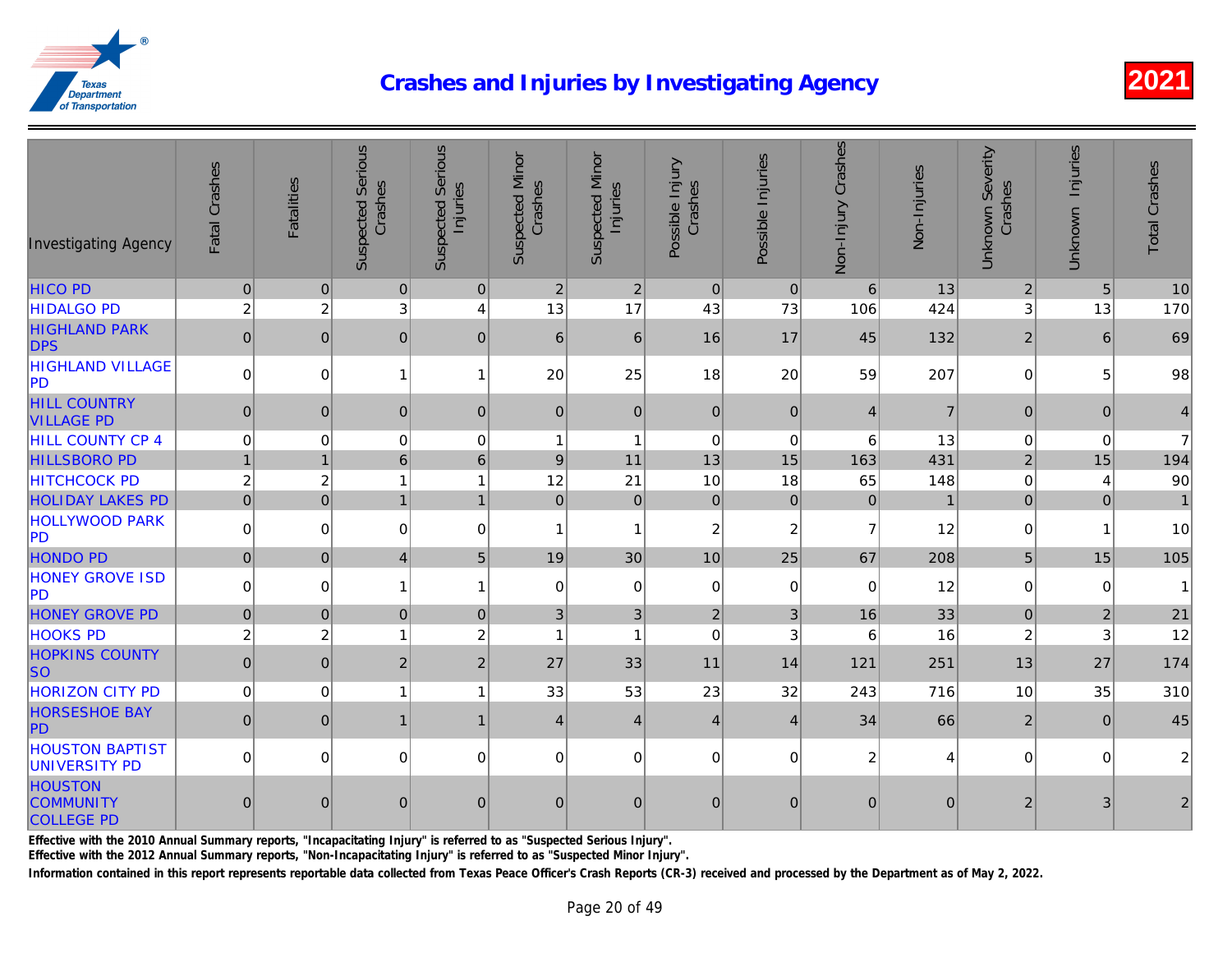| <b>Investigating Agency</b>           | Fatal Crashes  | <b>Fatalities</b> | <b>Suspected Serious</b><br>Crashes | <b>Suspected Serious</b><br>Injuries | <b>Suspected Minor</b><br>Crashes | <b>Suspected Minor</b><br>Injuries | Possible Injury<br>Crashes | Possible Injuries | Non-Injury Crashes | Non-Injuries |
|---------------------------------------|----------------|-------------------|-------------------------------------|--------------------------------------|-----------------------------------|------------------------------------|----------------------------|-------------------|--------------------|--------------|
| <b>HOUSTON ISD PD</b>                 | $\mathbf 0$    | $\pmb{0}$         | $\mathbf{3}$                        | 3                                    | 12                                | 16                                 | $\,6\,$                    | 8                 | 84                 | 377          |
| <b>HOUSTON PD</b>                     | 308            | 323               | 1,270                               | 1,444                                | 4,755                             | 6,435                              | 13,199                     | 20,175            | 37,852             | 112,591      |
| <b>HOWE PD</b>                        |                | 1                 | $\overline{c}$                      | 7                                    | 10                                | 19                                 | 6                          | 6                 | 43                 | 105          |
| <b>HUDSON OAKS PD</b>                 | $\mathbf{1}$   | $\mathbf{1}$      | $\mathfrak{B}$                      | $\overline{4}$                       | 15                                | 18                                 | 11                         | 17                | 73                 | 199          |
| <b>HUDSON PD</b>                      | $\mathbf 0$    | $\Omega$          | 4                                   | 6                                    | $\overline{7}$                    | 9                                  | $\overline{7}$             | 13                | 22                 | 110          |
| <b>HUGHES SPRINGS</b><br><b>PD</b>    | $\overline{2}$ | 4                 | 3                                   | $\overline{4}$                       | $\boldsymbol{2}$                  | $\overline{7}$                     | 6                          | 11                | 13                 | 42           |
| <b>HUMBLE ISD PD</b>                  | $\mathbf 0$    | 0                 | 0                                   | 0                                    | $\boldsymbol{2}$                  | $\overline{c}$                     | $\boldsymbol{2}$           | 3                 | 33                 | 180          |
| <b>HUMBLE PD</b>                      | $\mathbf{1}$   | $\mathbf{1}$      | 15                                  | 21                                   | 79                                | 103                                | 169                        | 271               | 830                | 2,780        |
| <b>HUNTINGTON PD</b>                  | $\mathbf 0$    | 0                 | -1                                  | 1                                    | 2                                 | 4                                  | 5                          | 8                 | 21                 | 56           |
| <b>HUNTSVILLE PD</b>                  | 3              | 3                 | 23                                  | 24                                   | 95                                | 136                                | 131                        | 238               | 580                | 1,878        |
| <b>HURST PD</b>                       | $\mathbf 3$    | 3                 | 25                                  | 27                                   | 156                               | 211                                | 159                        | 270               | 379                | 1,407        |
| <b>HUTCHINS PD</b>                    | $\overline{4}$ | $\vert 4 \vert$   | 14                                  | 17                                   | 16                                | 28                                 | 26                         | 40                | 153                | 393          |
| <b>HUTCHINSON</b><br><b>COUNTY SO</b> | $\pmb{0}$      | $\mathbf 0$       | 0                                   | 0                                    | $\mathbf 0$                       | $\Omega$                           | $\mathbf 0$                | $\mathbf 0$       | $\overline{c}$     |              |
| <b>HUTTO PD</b>                       | $\mathfrak{B}$ | $\mathbf{3}$      | 8                                   | 10                                   | 30                                | 39                                 | 32                         | 39                | 237                | 679          |
| <b>IDALOU PD</b>                      | $\mathbf 0$    | 0                 | $\boldsymbol{2}$                    | $\overline{c}$                       | -1                                | 3                                  | $\overline{c}$             | $\overline{c}$    | 8                  | 19           |
| <b>INGLESIDE PD</b>                   | $\mathbf{1}$   | $\mathbf{1}$      | $\overline{5}$                      | $6\phantom{1}$                       | 12                                | 17                                 | $\bf 8$                    | 15                | 89                 | 214          |
| <b>INGRAM PD</b>                      | $\mathbf 0$    | 0                 | $\mathbf 0$                         | 0                                    | 8                                 | 10                                 | -1                         | $\mathbf{1}$      | 35                 | 92           |
| <b>IOWA COLONY PD</b>                 | $\overline{2}$ | $\overline{2}$    | $\overline{2}$                      | $\overline{2}$                       | 18                                | 28                                 | 13                         | 24                | 62                 | 220          |
| <b>IOWA PARK PD</b>                   | $\mathbf 0$    | $\mathbf 0$       | $\pmb{0}$                           | 0                                    | $\boldsymbol{2}$                  | 3                                  | 5                          | 6                 | 35                 | 110          |
| <b>IRION COUNTY SO</b>                | $\mathbf 0$    | $\mathbf 0$       | $\pmb{0}$                           | $\mathbf 0$                          | $\mathbf 0$                       | $\overline{0}$                     | $\mathbf 0$                | $\Omega$          | 3                  |              |
| <b>IRVING PD</b>                      | 21             | 24                | 89                                  | 108                                  | 443                               | 547                                | 1,017                      | 1,596             | 2,352              | 7,186        |
| <b>ITALY PD</b>                       | $\pmb{0}$      | $\mathbf{0}$      | $\mathfrak{B}$                      | 3                                    | 3                                 | $\overline{4}$                     | 5                          | 5                 | 37                 | 79           |
| <b>JACINTO CITY PD</b>                | $\pmb{0}$      | $\mathbf 0$       | 4                                   | 4                                    | 6                                 | 8                                  | 4                          | 5                 | 60                 | 168          |
| <b>JACKSBORO PD</b>                   | 0              | 0                 | $\pmb{0}$                           | $\mathbf{0}$                         | 5 <sup>1</sup>                    | 5 <sup>1</sup>                     | $\overline{0}$             | $\mathbf 0$       | 25                 | 64           |

Effective with the 2010 Annual Summary reports, "Incapacitating Injury" is referred to as "Suspected Serious Injury".

Effective with the 2012 Annual Summary reports, "Non-Incapacitating Injury" is referred to as "Suspected Minor Injury".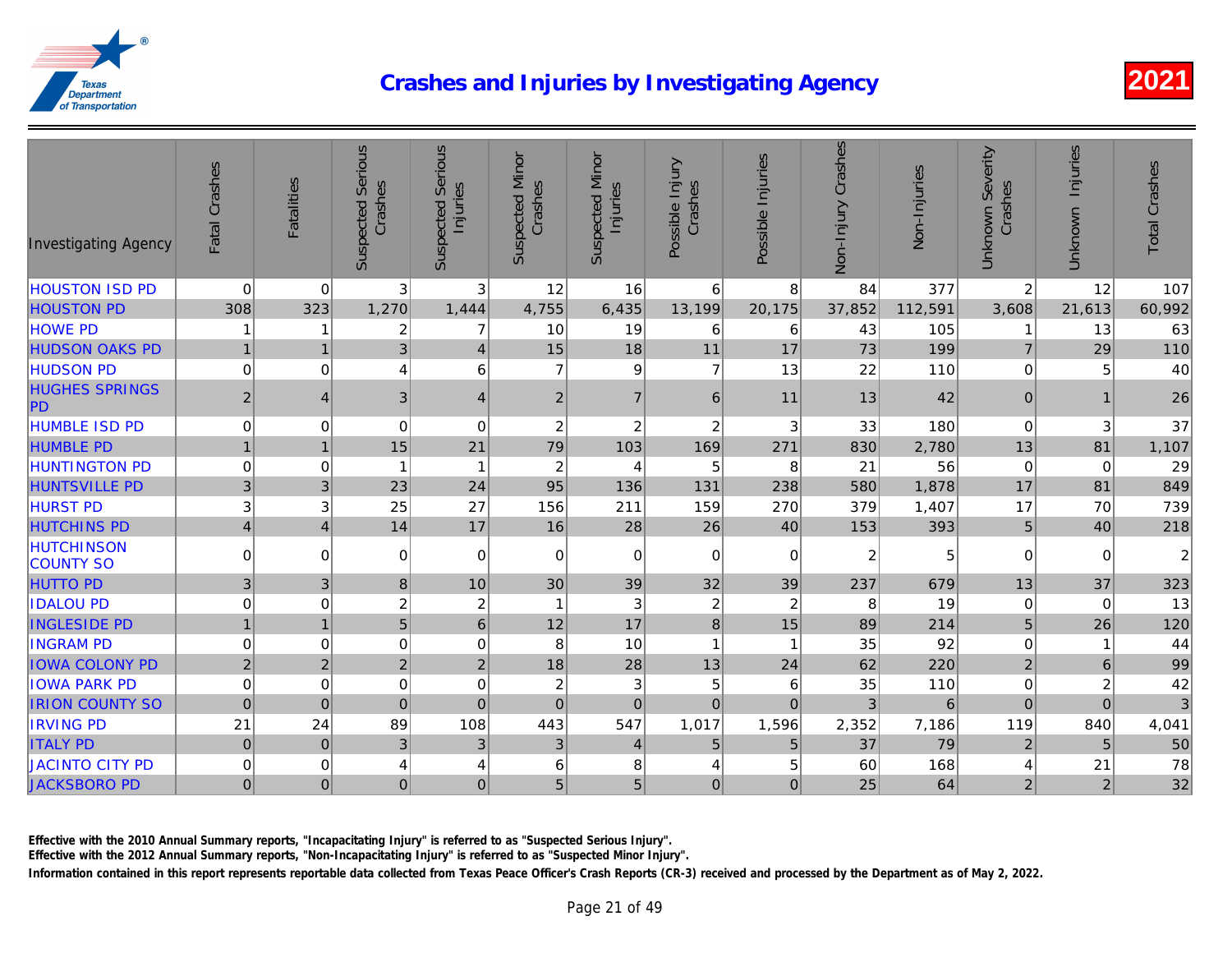| <b>Investigating Agency</b>        | Fatal Crashes    | Fatalities     | <b>Suspected Serious</b><br>Crashes | <b>Suspected Serious</b><br>Injuries | <b>Suspected Minor</b><br>Crashes | <b>Suspected Minor</b><br>Injuries | Possible Injury<br>Crashes | Possible Injuries | Non-Injury Crashes      | Non-Injuries    |
|------------------------------------|------------------|----------------|-------------------------------------|--------------------------------------|-----------------------------------|------------------------------------|----------------------------|-------------------|-------------------------|-----------------|
| <b>JACKSON COUNTY</b><br><b>SO</b> | $\mathbf 0$      | $\mathbf 0$    | $\mathbf 0$                         | 0                                    | $\mathbf 0$                       | $\overline{0}$                     | $\mathbf 0$                | $\mathbf 0$       | 20                      | 33              |
| <b>JACKSONVILLE PD</b>             | $\mathfrak{B}$   | $\sqrt{3}$     | 5                                   | 5                                    | 57                                | 72                                 | 26                         | 50                | 218                     | 743             |
| <b>JAMAICA BEACH PD</b>            | $\mathbf 0$      | 0              | $\mathbf 0$                         | $\mathbf 0$                          | $\overline{1}$                    | 3                                  | $\boldsymbol{0}$           | $\overline{c}$    | $\overline{7}$          | 20              |
| <b>JARRELL PD</b>                  | $\mathbf{1}$     | $\mathbf{1}$   | $\overline{4}$                      | 5                                    | $\bf 8$                           | 13                                 | $\mathbf 2$                | $\mathbf{3}$      | 54                      | 121             |
| <b>JASPER PD</b>                   | $\overline{4}$   | 5              | $\overline{7}$                      | 12                                   | 19                                | 35                                 | 18                         | 28                | 139                     | 453             |
| <b>JEFFERSON PD</b>                | $\mathbf{1}$     | $\overline{1}$ | $\mathbf{1}$                        | $\overline{2}$                       | $\overline{4}$                    | $\overline{4}$                     | $\overline{\mathbf{4}}$    | $6\phantom{1}6$   | 29                      | 80              |
| <b>JERSEY VILLAGE PD</b>           | $\mathbf 0$      | $\mathbf 0$    | $\bf 8$                             | 9                                    | 23                                | 33                                 | 50                         | 64                | 345                     | 1,010           |
| <b>JEWETT PD</b>                   | $\pmb{0}$        | 0              | $\mathbf 0$                         | $\mathbf 0$                          | $\overline{1}$                    | $\mathbf{1}$                       | $\pmb{0}$                  | $\pmb{0}$         | $\overline{4}$          | 13              |
| <b>JOHNSON CITY PD</b>             | $\pmb{0}$        | 0              | 3                                   | 3                                    | $\overline{c}$                    | 4                                  | 1                          | 3                 | 27                      | 101             |
| <b>JOHNSON COUNTY</b><br><b>SO</b> | $\mathbf 0$      | $\mathbf 0$    | 6                                   | 6                                    | 15                                | 19                                 | $\overline{7}$             | $\overline{7}$    | 89                      | 153             |
| <b>JONES COUNTY SO</b>             | $\pmb{0}$        | $\mathbf 0$    | 0                                   | 0                                    | $\mathbf 0$                       | $\overline{0}$                     | $\mathsf 0$                | $\mathbf 0$       | $\overline{\mathbf{4}}$ |                 |
| <b>JONES CREEK PD</b>              | $\pmb{0}$        | $\mathbf 0$    | $\pmb{0}$                           | $\mathbf{0}$                         | $\mathfrak{B}$                    | 3 <sup>1</sup>                     | $\pmb{0}$                  | $\mathbf 0$       | $\bf 8$                 | 18              |
| <b>JONESTOWN PD</b>                | $\pmb{0}$        | $\mathbf 0$    | $\ensuremath{\mathsf{3}}$           | 4                                    | 11                                | 18                                 | $\overline{7}$             | 14                | 24                      | 82              |
| <b>JOSEPHINE PD</b>                | $\mathbf 0$      | $\pmb{0}$      | $\overline{1}$                      | $\mathbf{1}$                         | $\mathbf{1}$                      | $\mathbf{1}$                       | $\mathbf{1}$               | $\mathbf{1}$      | 12                      | $\overline{47}$ |
| <b>JOSHUA ISD PD</b>               | $\mathbf 0$      | 0              | $\pmb{0}$                           | 0                                    | $\mathbf 0$                       | 0                                  | $\boldsymbol{0}$           | $\mathbf 0$       | $\overline{1}$          |                 |
| <b>JOSHUA PD</b>                   | $\overline{2}$   | 2 <sup>1</sup> | $\,$ 6 $\,$                         | $6\phantom{1}$                       | 35                                | 57                                 | 15                         | 22                | 34                      | 164             |
| <b>JOURDANTON PD</b>               | $\pmb{0}$        | $\pmb{0}$      | $\overline{c}$                      | 3                                    | $\overline{7}$                    | 11                                 | $\boldsymbol{2}$           | $\sqrt{2}$        | 27                      | 76              |
| <b>JUSTIN PD</b>                   | $\mathbf 0$      | $\overline{0}$ | $\mathbf{1}$                        | $\mathbf{1}$                         | $\mathbf{1}$                      | 3                                  | $\overline{4}$             | $\,6\,$           | 21                      | 51              |
| <b>KARNES COUNTY</b><br>lso        | $\pmb{0}$        | $\Omega$       | 0                                   | 0                                    | 0                                 | $\Omega$                           | $\overline{3}$             | 3                 | 30                      | 44              |
| <b>KATY ISD PD</b>                 | $\pmb{0}$        | $\mathbf 0$    | $\mathbf 0$                         | $\mathbf{0}$                         | $\mathbf 0$                       | 0                                  | $\overline{4}$             | $5\phantom{1}$    | 35                      | 295             |
| <b>KATY PD</b>                     | $\overline{c}$   | $\overline{c}$ | 12                                  | 13                                   | 24                                | 32                                 | 46                         | 72                | 605                     | 1,678           |
| <b>KAUFMAN ISD PD</b>              | $\mathbf 0$      | $\pmb{0}$      | $\mathbf 0$                         | $\mathbf 0$                          | $\pmb{0}$                         | 0                                  | $\pmb{0}$                  | $\pmb{0}$         | $\mathbf 2$             | 46              |
| <b>KAUFMAN PD</b>                  | $\boldsymbol{2}$ | $\overline{c}$ | 6                                   | $\overline{7}$                       | 16                                | 20                                 | 22                         | 33                | 204                     | 487             |
| <b>KEENE PD</b>                    | $\overline{2}$   | 3              | 3                                   | 3                                    | 20                                | 21                                 | 17                         | 34                | 74                      | 242             |

Effective with the 2010 Annual Summary reports, "Incapacitating Injury" is referred to as "Suspected Serious Injury".

Effective with the 2012 Annual Summary reports, "Non-Incapacitating Injury" is referred to as "Suspected Minor Injury".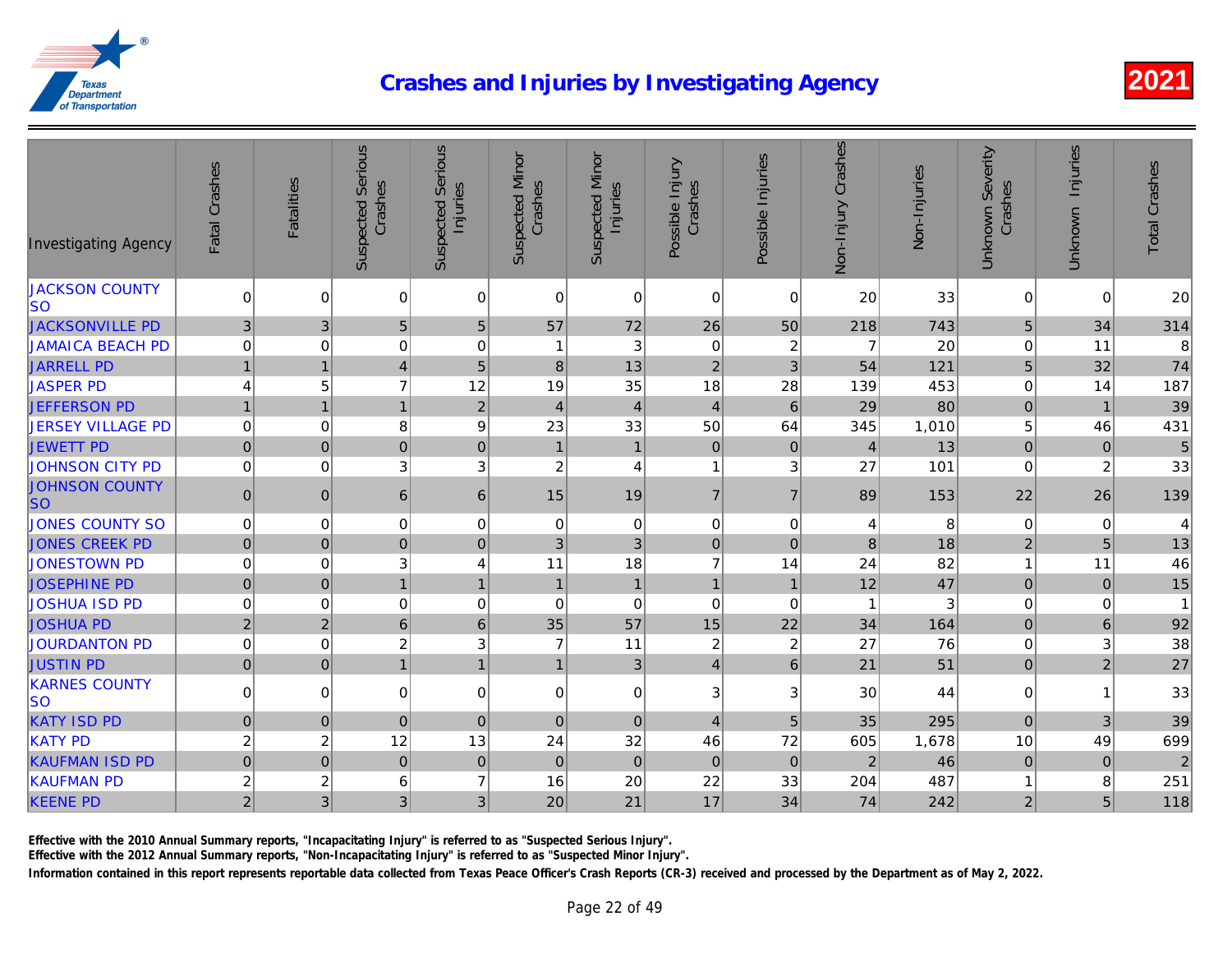| <b>KELLER PD</b><br>3<br>9<br>9<br>34<br>47<br>46<br>205<br>$\overline{4}$<br>59<br><b>KEMAH PD</b><br>16<br>$\boldsymbol{0}$<br>$\pmb{0}$<br>$\,6$<br>6<br>21<br>13<br>21<br>111<br>$\overline{7}$<br>3<br>16<br>23<br>$\overline{7}$<br>17<br><b>KEMP PD</b><br>4<br>21<br>28<br><b>KENDALL COUNTY</b><br>$\pmb{0}$<br>$\mathbf{0}$<br>6<br>6<br>17<br>$\overline{7}$<br>112<br>11<br>$\overline{4}$<br><b>SO</b><br><b>KENEDY COUNTY</b><br>$\pmb{0}$<br>0<br>$\mathbf 0$<br>$\overline{c}$<br>0<br>0<br>0<br>0<br>$\Omega$<br>lso<br><b>KENEDY PD</b><br>$\pmb{0}$<br>$\mathbf 0$<br>$\overline{2}$<br>9<br>39<br>$\overline{2}$<br>10<br>$\mathbf{1}$<br>$\overline{1}$<br>$\boldsymbol{2}$<br>18<br><b>KENNEDALE PD</b><br>$\pmb{0}$<br>$\pmb{0}$<br>$\overline{\mathbf{c}}$<br>$\boldsymbol{2}$<br>26<br>63<br>$\overline{\mathbf{c}}$<br><b>KENT COUNTY SO</b><br>$\pmb{0}$<br>$\mathbf{1}$<br>$\pmb{0}$<br>$\pmb{0}$<br>$\pmb{0}$<br>$\mathbf 0$<br>$\mathbf 0$<br>$\mathbf{1}$<br>$\mathbf{1}$<br>$\mathbf 0$<br>$\boldsymbol{2}$<br>$\mathbf 0$<br><b>KERENS PD</b><br>0<br>3<br>$\overline{0}$<br>$\boldsymbol{9}$<br>$\overline{1}$<br>1<br>$\pmb{0}$<br>$\boldsymbol{9}$<br>$\boldsymbol{9}$<br>41<br><b>KERMIT PD</b><br>$\mathbf 0$<br>$\mathbf{1}$<br>$\mathbf{1}$<br>$\mathbf{1}$<br>$\overline{1}$<br>8<br><b>KERR COUNTY SO</b><br>$\pmb{0}$<br>$\mathbf 0$<br>5<br>6<br>13<br>15<br>12<br>135<br>15<br>15<br><b>KERRVILLE PD</b><br>$\mathbf{1}$<br>52<br>67<br>90<br>$\mathbf{1}$<br>134<br>325<br>$\overline{c}$<br>$\overline{c}$<br><b>KILGORE PD</b><br>8<br>9<br>48<br>61<br>44<br>206<br>66<br>15<br>16<br><b>KILLEEN PD</b><br>73<br>97<br>451<br>656<br>353<br>579<br>1,498<br><b>KING COUNTY SO</b><br>$\mathbf 0$<br>$\mathbf 0$<br>0<br>0<br>0<br>0<br>$\mathbf 1$<br>4<br><b>KINGSVILLE PD</b><br>$\overline{2}$<br>$\overline{c}$<br>$\mathbf 2$<br>$\overline{c}$<br>26<br>34<br>29<br>37<br>181<br><b>KINNEY COUNTY SO</b><br>$\pmb{0}$<br>$\pmb{0}$<br>$\pmb{0}$<br>$\sqrt{2}$<br>$\sqrt{2}$<br>0<br>$\mathbf 0$<br>$\mathbf 0$<br>-1<br><b>KIRBY PD</b><br>$\mathbf{1}$<br>$\overline{5}$<br>13<br>13<br>22<br>56<br>$\mathbf{1}$<br>8<br>18<br>$\overline{7}$<br>$\mathbf 0$<br>5<br>5<br>27<br><b>KIRBYVILLE PD</b><br>0<br>$\overline{1}$<br>4<br>1<br><b>KLEBERG COUNTY</b><br>$\pmb{0}$<br>3 <sup>1</sup><br>$\sqrt{2}$<br>$\pmb{0}$<br>3 <sup>1</sup><br>$\mathbf{1}$<br>23<br>$\mathbf{1}$<br>$\mathbf{1}$<br><b>SO</b><br><b>KLEIN ISD PD</b><br>$\mathbf 0$<br>0<br>$\mathbf 0$<br>$\boldsymbol{2}$<br>$6 \mid$<br>25<br>0<br>$\mathbf{1}$<br>$\mathbf{1}$<br>$\overline{2}$<br>$\overline{c}$<br>$\mathbf{1}$<br>$\overline{c}$<br>$\mathbf 0$<br><b>KNOX CITY PD</b><br>$\pmb{0}$<br>$\pmb{0}$<br>$\pmb{0}$<br>$\overline{1}$<br>$\overline{c}$<br><b>KNOX COUNTY SO</b><br>$\mathbf 0$<br>$\mathbf 0$<br>0<br>0<br>$\mathbf 0$<br>0<br>0<br>0<br>$\overline{c}$<br>$\overline{2}$<br>$\overline{2}$<br>20<br><b>KOUNTZE PD</b><br>$\pmb{0}$<br>$\overline{0}$<br>$\mathbf 0$<br>$\overline{2}$<br>$\pmb{0}$ | <b>Investigating Agency</b> | Fatal Crashes | <b>Fatalities</b> | <b>Suspected Serious</b><br>Crashes | <b>Suspected Serious</b><br>Injuries | <b>Suspected Minor</b><br>Crashes | <b>Suspected Minor</b><br>Injuries | Possible Injury<br>Crashes | Possible Injuries | Non-Injury Crashes | Non-Injuries |
|----------------------------------------------------------------------------------------------------------------------------------------------------------------------------------------------------------------------------------------------------------------------------------------------------------------------------------------------------------------------------------------------------------------------------------------------------------------------------------------------------------------------------------------------------------------------------------------------------------------------------------------------------------------------------------------------------------------------------------------------------------------------------------------------------------------------------------------------------------------------------------------------------------------------------------------------------------------------------------------------------------------------------------------------------------------------------------------------------------------------------------------------------------------------------------------------------------------------------------------------------------------------------------------------------------------------------------------------------------------------------------------------------------------------------------------------------------------------------------------------------------------------------------------------------------------------------------------------------------------------------------------------------------------------------------------------------------------------------------------------------------------------------------------------------------------------------------------------------------------------------------------------------------------------------------------------------------------------------------------------------------------------------------------------------------------------------------------------------------------------------------------------------------------------------------------------------------------------------------------------------------------------------------------------------------------------------------------------------------------------------------------------------------------------------------------------------------------------------------------------------------------------------------------------------------------------------------------------------------------------------------------------------------------------------------------------------------------------------------------------------------------------------------------------------------------------------------------------------------------------------------------------------------------------------------------------------------------------------------------------------------------------------------------------------------------|-----------------------------|---------------|-------------------|-------------------------------------|--------------------------------------|-----------------------------------|------------------------------------|----------------------------|-------------------|--------------------|--------------|
|                                                                                                                                                                                                                                                                                                                                                                                                                                                                                                                                                                                                                                                                                                                                                                                                                                                                                                                                                                                                                                                                                                                                                                                                                                                                                                                                                                                                                                                                                                                                                                                                                                                                                                                                                                                                                                                                                                                                                                                                                                                                                                                                                                                                                                                                                                                                                                                                                                                                                                                                                                                                                                                                                                                                                                                                                                                                                                                                                                                                                                                                |                             |               |                   |                                     |                                      |                                   |                                    |                            |                   |                    | 664          |
|                                                                                                                                                                                                                                                                                                                                                                                                                                                                                                                                                                                                                                                                                                                                                                                                                                                                                                                                                                                                                                                                                                                                                                                                                                                                                                                                                                                                                                                                                                                                                                                                                                                                                                                                                                                                                                                                                                                                                                                                                                                                                                                                                                                                                                                                                                                                                                                                                                                                                                                                                                                                                                                                                                                                                                                                                                                                                                                                                                                                                                                                |                             |               |                   |                                     |                                      |                                   |                                    |                            |                   |                    | 403          |
|                                                                                                                                                                                                                                                                                                                                                                                                                                                                                                                                                                                                                                                                                                                                                                                                                                                                                                                                                                                                                                                                                                                                                                                                                                                                                                                                                                                                                                                                                                                                                                                                                                                                                                                                                                                                                                                                                                                                                                                                                                                                                                                                                                                                                                                                                                                                                                                                                                                                                                                                                                                                                                                                                                                                                                                                                                                                                                                                                                                                                                                                |                             |               |                   |                                     |                                      |                                   |                                    |                            |                   |                    | 90           |
|                                                                                                                                                                                                                                                                                                                                                                                                                                                                                                                                                                                                                                                                                                                                                                                                                                                                                                                                                                                                                                                                                                                                                                                                                                                                                                                                                                                                                                                                                                                                                                                                                                                                                                                                                                                                                                                                                                                                                                                                                                                                                                                                                                                                                                                                                                                                                                                                                                                                                                                                                                                                                                                                                                                                                                                                                                                                                                                                                                                                                                                                |                             |               |                   |                                     |                                      |                                   |                                    |                            |                   |                    | 236          |
|                                                                                                                                                                                                                                                                                                                                                                                                                                                                                                                                                                                                                                                                                                                                                                                                                                                                                                                                                                                                                                                                                                                                                                                                                                                                                                                                                                                                                                                                                                                                                                                                                                                                                                                                                                                                                                                                                                                                                                                                                                                                                                                                                                                                                                                                                                                                                                                                                                                                                                                                                                                                                                                                                                                                                                                                                                                                                                                                                                                                                                                                |                             |               |                   |                                     |                                      |                                   |                                    |                            |                   |                    | 2            |
|                                                                                                                                                                                                                                                                                                                                                                                                                                                                                                                                                                                                                                                                                                                                                                                                                                                                                                                                                                                                                                                                                                                                                                                                                                                                                                                                                                                                                                                                                                                                                                                                                                                                                                                                                                                                                                                                                                                                                                                                                                                                                                                                                                                                                                                                                                                                                                                                                                                                                                                                                                                                                                                                                                                                                                                                                                                                                                                                                                                                                                                                |                             |               |                   |                                     |                                      |                                   |                                    |                            |                   |                    | 109          |
|                                                                                                                                                                                                                                                                                                                                                                                                                                                                                                                                                                                                                                                                                                                                                                                                                                                                                                                                                                                                                                                                                                                                                                                                                                                                                                                                                                                                                                                                                                                                                                                                                                                                                                                                                                                                                                                                                                                                                                                                                                                                                                                                                                                                                                                                                                                                                                                                                                                                                                                                                                                                                                                                                                                                                                                                                                                                                                                                                                                                                                                                |                             |               |                   |                                     |                                      |                                   |                                    |                            |                   |                    | 161          |
|                                                                                                                                                                                                                                                                                                                                                                                                                                                                                                                                                                                                                                                                                                                                                                                                                                                                                                                                                                                                                                                                                                                                                                                                                                                                                                                                                                                                                                                                                                                                                                                                                                                                                                                                                                                                                                                                                                                                                                                                                                                                                                                                                                                                                                                                                                                                                                                                                                                                                                                                                                                                                                                                                                                                                                                                                                                                                                                                                                                                                                                                |                             |               |                   |                                     |                                      |                                   |                                    |                            |                   |                    | $\Omega$     |
|                                                                                                                                                                                                                                                                                                                                                                                                                                                                                                                                                                                                                                                                                                                                                                                                                                                                                                                                                                                                                                                                                                                                                                                                                                                                                                                                                                                                                                                                                                                                                                                                                                                                                                                                                                                                                                                                                                                                                                                                                                                                                                                                                                                                                                                                                                                                                                                                                                                                                                                                                                                                                                                                                                                                                                                                                                                                                                                                                                                                                                                                |                             |               |                   |                                     |                                      |                                   |                                    |                            |                   |                    | 28           |
|                                                                                                                                                                                                                                                                                                                                                                                                                                                                                                                                                                                                                                                                                                                                                                                                                                                                                                                                                                                                                                                                                                                                                                                                                                                                                                                                                                                                                                                                                                                                                                                                                                                                                                                                                                                                                                                                                                                                                                                                                                                                                                                                                                                                                                                                                                                                                                                                                                                                                                                                                                                                                                                                                                                                                                                                                                                                                                                                                                                                                                                                |                             |               |                   |                                     |                                      |                                   |                                    |                            |                   |                    | 90           |
|                                                                                                                                                                                                                                                                                                                                                                                                                                                                                                                                                                                                                                                                                                                                                                                                                                                                                                                                                                                                                                                                                                                                                                                                                                                                                                                                                                                                                                                                                                                                                                                                                                                                                                                                                                                                                                                                                                                                                                                                                                                                                                                                                                                                                                                                                                                                                                                                                                                                                                                                                                                                                                                                                                                                                                                                                                                                                                                                                                                                                                                                |                             |               |                   |                                     |                                      |                                   |                                    |                            |                   |                    | 241          |
|                                                                                                                                                                                                                                                                                                                                                                                                                                                                                                                                                                                                                                                                                                                                                                                                                                                                                                                                                                                                                                                                                                                                                                                                                                                                                                                                                                                                                                                                                                                                                                                                                                                                                                                                                                                                                                                                                                                                                                                                                                                                                                                                                                                                                                                                                                                                                                                                                                                                                                                                                                                                                                                                                                                                                                                                                                                                                                                                                                                                                                                                |                             |               |                   |                                     |                                      |                                   |                                    |                            |                   |                    | 1,009        |
|                                                                                                                                                                                                                                                                                                                                                                                                                                                                                                                                                                                                                                                                                                                                                                                                                                                                                                                                                                                                                                                                                                                                                                                                                                                                                                                                                                                                                                                                                                                                                                                                                                                                                                                                                                                                                                                                                                                                                                                                                                                                                                                                                                                                                                                                                                                                                                                                                                                                                                                                                                                                                                                                                                                                                                                                                                                                                                                                                                                                                                                                |                             |               |                   |                                     |                                      |                                   |                                    |                            |                   |                    | 620          |
|                                                                                                                                                                                                                                                                                                                                                                                                                                                                                                                                                                                                                                                                                                                                                                                                                                                                                                                                                                                                                                                                                                                                                                                                                                                                                                                                                                                                                                                                                                                                                                                                                                                                                                                                                                                                                                                                                                                                                                                                                                                                                                                                                                                                                                                                                                                                                                                                                                                                                                                                                                                                                                                                                                                                                                                                                                                                                                                                                                                                                                                                |                             |               |                   |                                     |                                      |                                   |                                    |                            |                   |                    | 4,794        |
|                                                                                                                                                                                                                                                                                                                                                                                                                                                                                                                                                                                                                                                                                                                                                                                                                                                                                                                                                                                                                                                                                                                                                                                                                                                                                                                                                                                                                                                                                                                                                                                                                                                                                                                                                                                                                                                                                                                                                                                                                                                                                                                                                                                                                                                                                                                                                                                                                                                                                                                                                                                                                                                                                                                                                                                                                                                                                                                                                                                                                                                                |                             |               |                   |                                     |                                      |                                   |                                    |                            |                   |                    |              |
|                                                                                                                                                                                                                                                                                                                                                                                                                                                                                                                                                                                                                                                                                                                                                                                                                                                                                                                                                                                                                                                                                                                                                                                                                                                                                                                                                                                                                                                                                                                                                                                                                                                                                                                                                                                                                                                                                                                                                                                                                                                                                                                                                                                                                                                                                                                                                                                                                                                                                                                                                                                                                                                                                                                                                                                                                                                                                                                                                                                                                                                                |                             |               |                   |                                     |                                      |                                   |                                    |                            |                   |                    | 545          |
|                                                                                                                                                                                                                                                                                                                                                                                                                                                                                                                                                                                                                                                                                                                                                                                                                                                                                                                                                                                                                                                                                                                                                                                                                                                                                                                                                                                                                                                                                                                                                                                                                                                                                                                                                                                                                                                                                                                                                                                                                                                                                                                                                                                                                                                                                                                                                                                                                                                                                                                                                                                                                                                                                                                                                                                                                                                                                                                                                                                                                                                                |                             |               |                   |                                     |                                      |                                   |                                    |                            |                   |                    |              |
|                                                                                                                                                                                                                                                                                                                                                                                                                                                                                                                                                                                                                                                                                                                                                                                                                                                                                                                                                                                                                                                                                                                                                                                                                                                                                                                                                                                                                                                                                                                                                                                                                                                                                                                                                                                                                                                                                                                                                                                                                                                                                                                                                                                                                                                                                                                                                                                                                                                                                                                                                                                                                                                                                                                                                                                                                                                                                                                                                                                                                                                                |                             |               |                   |                                     |                                      |                                   |                                    |                            |                   |                    | 147          |
|                                                                                                                                                                                                                                                                                                                                                                                                                                                                                                                                                                                                                                                                                                                                                                                                                                                                                                                                                                                                                                                                                                                                                                                                                                                                                                                                                                                                                                                                                                                                                                                                                                                                                                                                                                                                                                                                                                                                                                                                                                                                                                                                                                                                                                                                                                                                                                                                                                                                                                                                                                                                                                                                                                                                                                                                                                                                                                                                                                                                                                                                |                             |               |                   |                                     |                                      |                                   |                                    |                            |                   |                    | 82           |
|                                                                                                                                                                                                                                                                                                                                                                                                                                                                                                                                                                                                                                                                                                                                                                                                                                                                                                                                                                                                                                                                                                                                                                                                                                                                                                                                                                                                                                                                                                                                                                                                                                                                                                                                                                                                                                                                                                                                                                                                                                                                                                                                                                                                                                                                                                                                                                                                                                                                                                                                                                                                                                                                                                                                                                                                                                                                                                                                                                                                                                                                |                             |               |                   |                                     |                                      |                                   |                                    |                            |                   |                    | 45           |
|                                                                                                                                                                                                                                                                                                                                                                                                                                                                                                                                                                                                                                                                                                                                                                                                                                                                                                                                                                                                                                                                                                                                                                                                                                                                                                                                                                                                                                                                                                                                                                                                                                                                                                                                                                                                                                                                                                                                                                                                                                                                                                                                                                                                                                                                                                                                                                                                                                                                                                                                                                                                                                                                                                                                                                                                                                                                                                                                                                                                                                                                |                             |               |                   |                                     |                                      |                                   |                                    |                            |                   |                    | 169          |
|                                                                                                                                                                                                                                                                                                                                                                                                                                                                                                                                                                                                                                                                                                                                                                                                                                                                                                                                                                                                                                                                                                                                                                                                                                                                                                                                                                                                                                                                                                                                                                                                                                                                                                                                                                                                                                                                                                                                                                                                                                                                                                                                                                                                                                                                                                                                                                                                                                                                                                                                                                                                                                                                                                                                                                                                                                                                                                                                                                                                                                                                |                             |               |                   |                                     |                                      |                                   |                                    |                            |                   |                    |              |
|                                                                                                                                                                                                                                                                                                                                                                                                                                                                                                                                                                                                                                                                                                                                                                                                                                                                                                                                                                                                                                                                                                                                                                                                                                                                                                                                                                                                                                                                                                                                                                                                                                                                                                                                                                                                                                                                                                                                                                                                                                                                                                                                                                                                                                                                                                                                                                                                                                                                                                                                                                                                                                                                                                                                                                                                                                                                                                                                                                                                                                                                |                             |               |                   |                                     |                                      |                                   |                                    |                            |                   |                    |              |
|                                                                                                                                                                                                                                                                                                                                                                                                                                                                                                                                                                                                                                                                                                                                                                                                                                                                                                                                                                                                                                                                                                                                                                                                                                                                                                                                                                                                                                                                                                                                                                                                                                                                                                                                                                                                                                                                                                                                                                                                                                                                                                                                                                                                                                                                                                                                                                                                                                                                                                                                                                                                                                                                                                                                                                                                                                                                                                                                                                                                                                                                |                             |               |                   |                                     |                                      |                                   |                                    |                            |                   |                    | 46           |

Effective with the 2010 Annual Summary reports, "Incapacitating Injury" is referred to as "Suspected Serious Injury".

Effective with the 2012 Annual Summary reports, "Non-Incapacitating Injury" is referred to as "Suspected Minor Injury".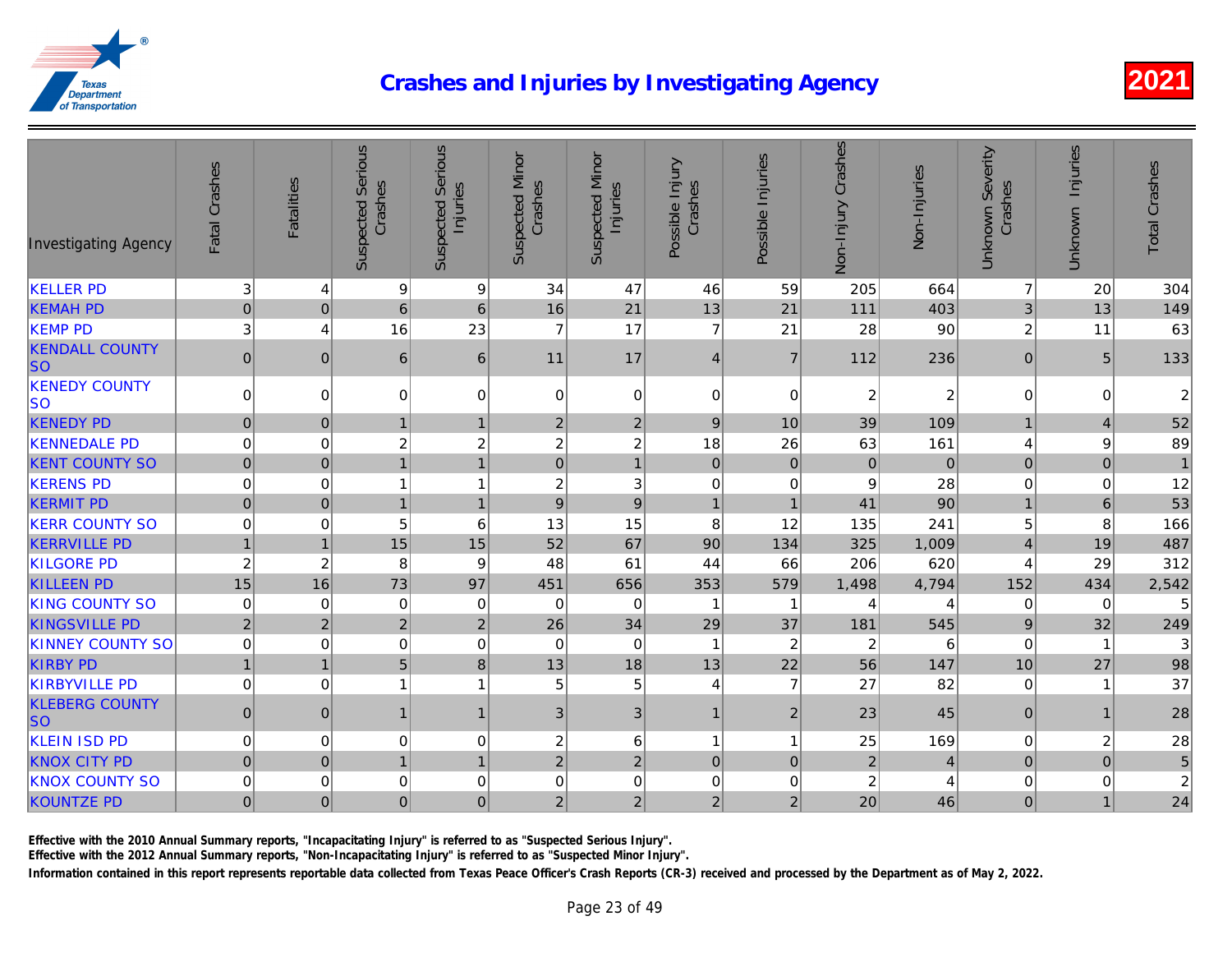| <b>Investigating Agency</b>         | Fatal Crashes   | Fatalities     | <b>Suspected Serious</b><br>Crashes | <b>Suspected Serious</b><br>Injuries | <b>Suspected Minor</b><br>Crashes | <b>Suspected Minor</b><br>Injuries | Possible Injury<br>Crashes | Possible Injuries | Non-Injury Crashes | Non-Injuries |
|-------------------------------------|-----------------|----------------|-------------------------------------|--------------------------------------|-----------------------------------|------------------------------------|----------------------------|-------------------|--------------------|--------------|
| <b>KRUGERVILLE PD</b>               | $\mathbf 0$     | $\mathbf 0$    | 0                                   | $\mathbf 0$                          | $\overline{0}$                    | $\mathbf 0$                        | $\mathbf{1}$               | $\mathbf{1}$      | $\mathbf{1}$       |              |
| <b>KRUM PD</b>                      | $\pmb{0}$       | $\pmb{0}$      | $\mathbf 0$                         | $\pmb{0}$                            | $\,6$                             | $6\phantom{1}$                     | $\overline{4}$             | $6\overline{6}$   | 29                 | 100          |
| <b>KYLE PD</b>                      | $\overline{c}$  | $\overline{c}$ | 21                                  | 22                                   | 54                                | 71                                 | 73                         | 111               | 205                | 675          |
| <b>LA FERIA PD</b>                  | $\vert 4 \vert$ | 4              | $\sqrt{2}$                          | $\overline{2}$                       | $\bf 8$                           | 10                                 | 24                         | 38                | 53                 | 155          |
| LA GRANGE PD                        | $\mathbf{1}$    | 1              | 4                                   | 4                                    | 5                                 | 9                                  | 13                         | 19                | 102                | 297          |
| <b>LA GRULLA PD</b>                 | $\overline{0}$  | $\mathbf 0$    | $\pmb{0}$                           | $\mathbf 0$                          | $\overline{0}$                    | $\mathbf 0$                        | $\overline{4}$             | 11                | 19                 | 57           |
| LA JOYA ISD PD                      | $\pmb{0}$       | $\mathbf 0$    | $\mathbf 0$                         | $\mathbf 0$                          | $\mathbf{1}$                      | $\overline{4}$                     | $\mathbf{1}$               | 31                | 6                  | 24           |
| <b>LA JOYA PD</b>                   | 0               | $\mathbf 0$    | $\mathbf{1}$                        | $\overline{1}$                       | $\overline{7}$                    | 11                                 | 13                         | 27                | 67                 | 238          |
| LA MARQUE PD                        | $\,6$           | 6              | 19                                  | 26                                   | 65                                | 89                                 | 43                         | 71                | 304                | 885          |
| <b>LA PORTE PD</b>                  | $\overline{3}$  | 3 <sup>1</sup> | 16                                  | 18                                   | 34                                | 44                                 | 47                         | 64                | 513                | 1,362        |
| <b>LA SALLE COUNTY</b><br><b>SO</b> | $\Omega$        | $\mathbf 0$    | 0                                   | 0                                    | $\mathbf{2}$                      | 5                                  | 4                          | 8                 | 5                  | 13           |
| <b>LA VERNIA PD</b>                 | $\overline{2}$  | 3              | $\pmb{0}$                           | 1                                    | $\overline{3}$                    | $\overline{4}$                     | $\vert 4 \vert$            | $\overline{4}$    | 30                 | 99           |
| <b>LA VILLA PD</b>                  | $\mathbf 0$     | $\mathbf 0$    | 1                                   | 1                                    | $\mathbf 0$                       | $\overline{1}$                     | $\mathbf 0$                | $\mathbf 0$       | $\boldsymbol{2}$   |              |
| <b>LACY LAKEVIEW PD</b>             | $\mathbf{1}$    | $\mathbf{1}$   | $\boldsymbol{9}$                    | $9\,$                                | 15                                | 21                                 | 25                         | 33                | 152                | 457          |
| LAGO VISTA PD                       | $\mathbf{1}$    | 1              | 6                                   | $\overline{7}$                       | 12                                | 15                                 | $\overline{7}$             | 12                | 54                 | 147          |
| <b>LAGUNA VISTA PD</b>              | $\overline{0}$  | $\mathbf 0$    | $\mathbf{1}$                        |                                      | $\overline{7}$                    | $\boldsymbol{8}$                   | $\sqrt{2}$                 | $\overline{2}$    | 10                 | 32           |
| <b>LAKE DALLAS PD</b>               | $\pmb{0}$       | 0              | 4                                   | 4                                    | 5                                 | 6                                  | 12                         | 16                | 113                | 292          |
| <b>LAKE JACKSON PD</b>              | $\mathbf{1}$    | $\mathbf{1}$   | 13                                  | 14                                   | 25                                | 33                                 | 58                         | 77                | 387                | 1,106        |
| <b>LAKE TRAVIS ISD</b><br> PD       | $\overline{0}$  | $\mathbf 0$    | 0                                   | $\mathbf 0$                          | $\Omega$                          | $\mathbf 0$                        | $\mathbf 0$                | $\mathbf 0$       | 3                  | 32           |
| <b>LAKE WORTH PD</b>                | $\overline{3}$  | 3              | $\overline{7}$                      | 12                                   | 18                                | 28                                 | 51                         | 62                | 292                | 959          |
| <b>LAKEPORT PD</b>                  | $\mathbf 0$     | $\mathbf 0$    | $\overline{c}$                      | $\overline{c}$                       | 5                                 | $\overline{7}$                     | $\,6$                      | 19                | 9                  | 43           |
| <b>LAKESIDE PD</b>                  | $\overline{0}$  | $\mathbf 0$    | $\mathbf{1}$                        |                                      | 5                                 | $\overline{7}$                     | 3                          | $\overline{4}$    | $\overline{7}$     | 39           |
| <b>LAKEVIEW PD</b>                  | $\pmb{0}$       | 0              | $\overline{1}$                      |                                      | 4                                 | 4                                  | $\ensuremath{\mathsf{3}}$  | $\boldsymbol{9}$  | 12                 | 42           |
| <b>LAKEWAY PD</b>                   | $\overline{0}$  | $\mathbf 0$    | $\overline{4}$                      | 4                                    | 38                                | 48                                 | 30                         | 42                | 169                | 532          |

Effective with the 2010 Annual Summary reports, "Incapacitating Injury" is referred to as "Suspected Serious Injury".

Effective with the 2012 Annual Summary reports, "Non-Incapacitating Injury" is referred to as "Suspected Minor Injury".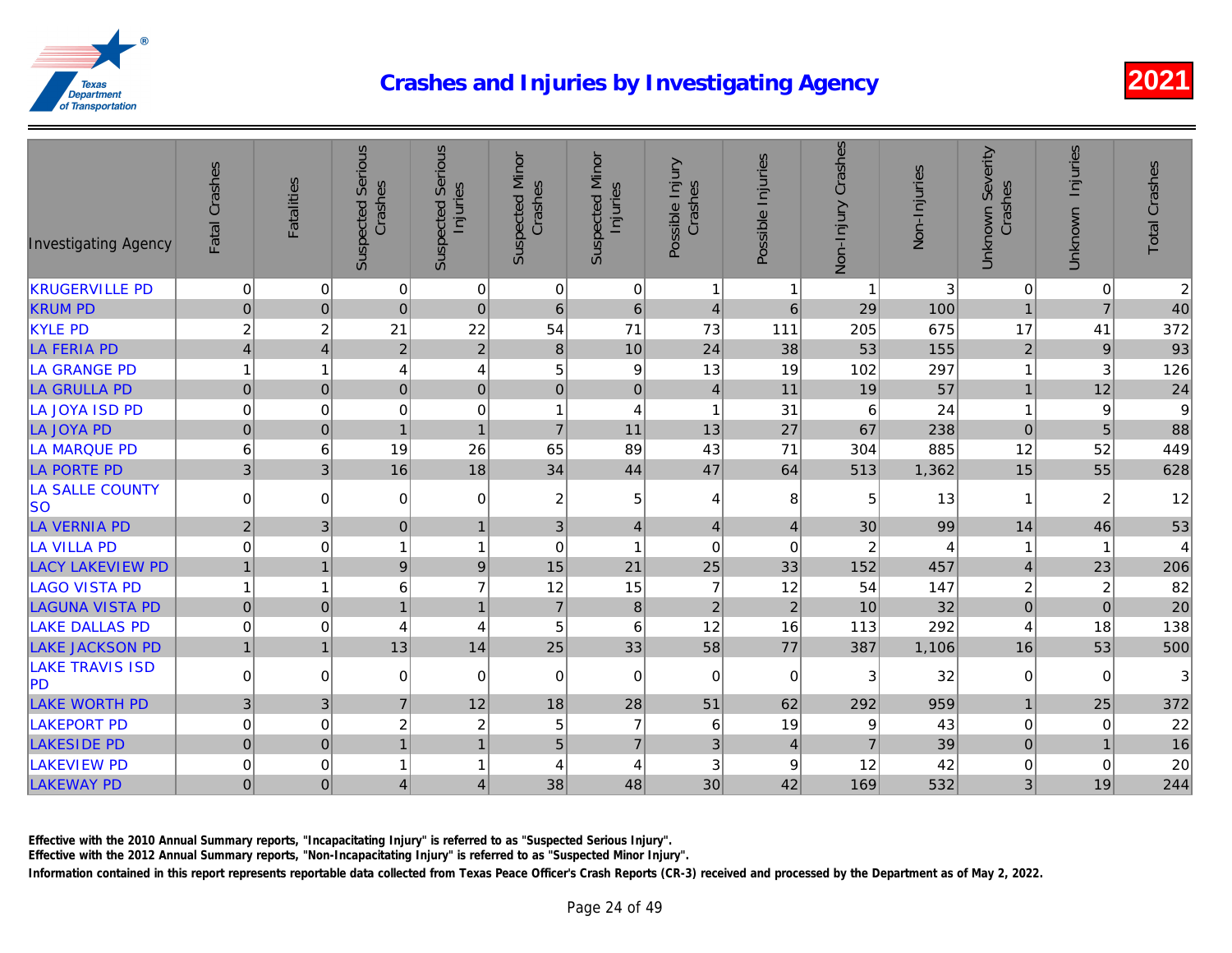| <b>Investigating Agency</b>                   | Fatal Crashes  | Fatalities     | <b>Suspected Serious</b><br>Crashes | <b>Suspected Serious</b><br>Injuries | <b>Suspected Minor</b><br>Crashes | <b>Suspected Minor</b><br>Injuries | Possible Injury<br>Crashes | Possible Injuries | Non-Injury Crashes | Non-Injuries |
|-----------------------------------------------|----------------|----------------|-------------------------------------|--------------------------------------|-----------------------------------|------------------------------------|----------------------------|-------------------|--------------------|--------------|
| LAMAR<br><b>CONSOLIDATED</b><br><b>ISD PD</b> | $\mathbf 0$    | 0              | $\mathbf 0$                         | $\Omega$                             | $\mathbf 0$                       | $\Omega$                           | $\Omega$                   | $\Omega$          | $\overline{c}$     |              |
| <b>LAMAR COUNTY CP</b><br> 3                  | $\mathbf 0$    | $\mathbf 0$    | $\mathbf{0}$                        | $\mathbf{0}$                         | $\mathbf{0}$                      | 0                                  | $\mathbf{1}$               | $\mathbf{1}$      | $\mathfrak{B}$     | 6            |
| <b>LAMAR COUNTY SO</b>                        | $\mathbf 0$    | $\overline{0}$ | $\overline{c}$                      | $\overline{c}$                       | 16                                | 24                                 | 9                          | 10                | 88                 | 172          |
| <b>LAMAR UNIVERSITY</b><br>PD                 | $\mathbf{0}$   | $\mathbf{0}$   | $\mathbf{0}$                        | $\mathbf{0}$                         | $\overline{0}$                    | 0                                  | $\mathbf{0}$               | $\mathbf{0}$      | 6                  |              |
| <b>LAMESA PD</b>                              | $\mathbf 0$    | $\mathbf 0$    | $\overline{c}$                      | $\overline{c}$                       | 6                                 | $6 \mid$                           | $\overline{4}$             | 4                 | 68                 | 168          |
| <b>LAMPASAS PD</b>                            | $\pmb{0}$      | $\mathbf 0$    | 3                                   | $\overline{4}$                       | 12                                | 17                                 | 15                         | 21                | 99                 | 333          |
| <b>LANCASTER ISD PD</b>                       | $\mathbf 0$    | 0              | $\overline{1}$                      | 1                                    | $\mathbf 0$                       | $\Omega$                           | $\mathbf 0$                | $\mathbf 0$       | 9                  | 74           |
| <b>LANCASTER PD</b>                           | $\overline{4}$ | $\vert$        | 38                                  | 45                                   | 58                                | 75                                 | 70                         | 90                | 580                | 1,660        |
| <b>LAREDO COLLEGE</b><br><b>PD</b>            | $\mathbf 0$    | $\overline{0}$ | $\mathbf 0$                         | 0                                    | $\mathbf 0$                       | $\Omega$                           | $\mathbf 0$                | $\mathbf 0$       | $\overline{c}$     |              |
| <b>LAREDO PD</b>                              | 14             | 16             | 60                                  | 84                                   | 633                               | 868                                | 735                        | 1,188             | 3,784              | 12,174       |
| <b>LAVACA COUNTY</b><br><b>SO</b>             | $\mathbf 0$    | $\mathbf 0$    | $\overline{c}$                      | $\overline{2}$                       | 4                                 | 4                                  | $\overline{7}$             | 9                 | 92                 | 179          |
| <b>LAVON PD</b>                               | $\mathbf{0}$   | $\mathbf{0}$   | 6                                   | 6                                    | 19                                | 23                                 | 16                         | 29                | 60                 | 188          |
| <b>LEAGUE CITY PD</b>                         | 3              | $\sqrt{3}$     | 36                                  | 42                                   | 194                               | 280                                | 256                        | 378               | 1,296              | 4,183        |
| <b>LEANDER PD</b>                             | $\overline{1}$ | $\overline{1}$ | 19                                  | 21                                   | 88                                | 115                                | 59                         | 80                | 412                | 1,320        |
| <b>LEE COUNTY SO</b>                          | $\mathbf{1}$   | 1              | $\overline{7}$                      | 9                                    | 18                                | 24                                 | $\overline{4}$             | 6                 | 61                 | $111$        |
| <b>LEON COUNTY SO</b>                         | $\mathbf 0$    | $\mathbf 0$    | $\overline{1}$                      | 1                                    | $\boldsymbol{9}$                  | 11                                 | $\overline{2}$             | 3                 | 31                 | 97           |
| <b>LEON VALLEY PD</b>                         | $\overline{1}$ | $\mathbf{1}$   | 3                                   | 3                                    | 71                                | 98                                 | 135                        | 198               | 408                | 1,338        |
| <b>LEONARD PD</b>                             | $\overline{1}$ | $\overline{2}$ | $\mathbf{1}$                        | $\mathbf{1}$                         | $\overline{1}$                    | $\mathbf{1}$                       | $\overline{4}$             | 5                 | 22                 | 35           |
| <b>LEVELLAND PD</b>                           | $\overline{c}$ | $\overline{c}$ | $\overline{1}$                      | $\overline{2}$                       | 17                                | 23                                 | 20                         | 30                | 103                | 301          |
| <b>LEWISVILLE PD</b>                          | $\overline{9}$ | 9              | 55                                  | 66                                   | 225                               | 288                                | 356                        | 547               | 1,417              | 4,491        |
| <b>LIBERTY COUNTY</b><br>CP <sub>6</sub>      | $\mathbf 0$    | $\Omega$       | $\mathbf 0$                         | 0                                    | 0                                 | $\Omega$                           | 0                          | 0                 | 4                  |              |

Effective with the 2010 Annual Summary reports, "Incapacitating Injury" is referred to as "Suspected Serious Injury".

Effective with the 2012 Annual Summary reports, "Non-Incapacitating Injury" is referred to as "Suspected Minor Injury".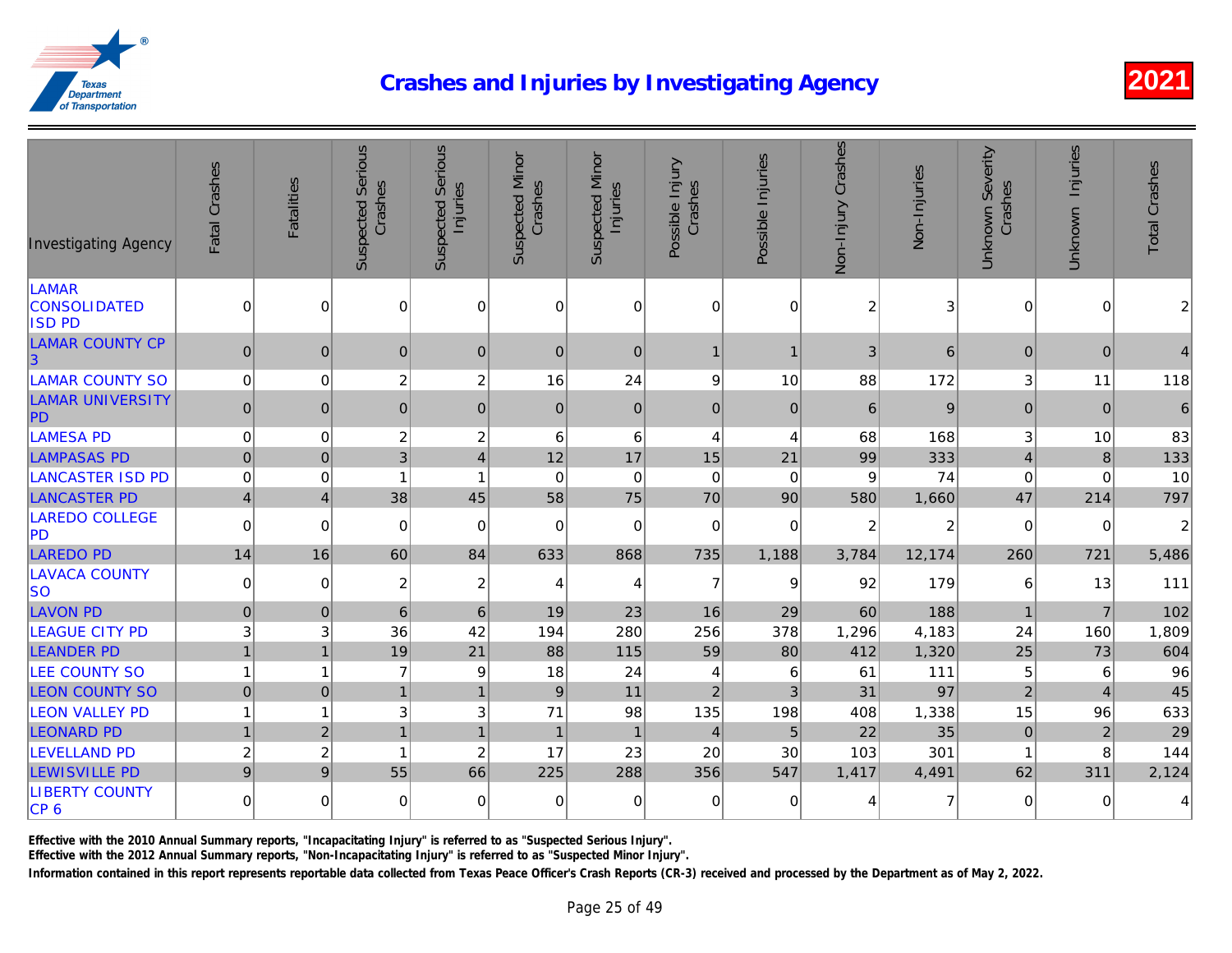| <b>Investigating Agency</b>                                     | Fatal Crashes           | Fatalities     | <b>Suspected Serious</b><br>Crashes | <b>Suspected Serious</b><br>Injuries | <b>Suspected Minor</b><br>Crashes | <b>Suspected Minor</b><br>Injuries | Possible Injury<br>Crashes | Possible Injuries | Non-Injury Crashes | Non-Injuries |
|-----------------------------------------------------------------|-------------------------|----------------|-------------------------------------|--------------------------------------|-----------------------------------|------------------------------------|----------------------------|-------------------|--------------------|--------------|
| <b>LIBERTY COUNTY</b><br><b>SO</b>                              | $\mathbf 0$             | $\mathbf{0}$   | 8                                   | 11                                   | 20                                | 26                                 | 11                         | 17                | 98                 | 234          |
| <b>LIBERTY HILL ISD</b><br> PD                                  | 0                       | 0              | 0                                   | $\Omega$                             | $\overline{0}$                    | $\Omega$                           | $\boldsymbol{2}$           | $\overline{c}$    | $\mathbf{1}$       | 52           |
| <b>LIBERTY HILL PD</b>                                          | $\overline{1}$          | $\mathbf{1}$   | 5                                   | 6                                    | 17                                | 21                                 | 13                         | 21                | 79                 | 249          |
| <b>LIBERTY PD</b>                                               | $\pmb{0}$               | $\mathbf 0$    | 5                                   | $\overline{7}$                       | 26                                | 39                                 | 15                         | 25                | 117                | 399          |
| <b>LINDALE PD</b>                                               | $\sqrt{2}$              | $\overline{2}$ | 8                                   | $9\,$                                | 21                                | 34                                 | 36                         | 56                | 192                | 600          |
| <b>LINDEN PD</b>                                                | $\pmb{0}$               | $\pmb{0}$      | $\mathbf{1}$                        | 1                                    | $\mathbf{1}$                      | -1                                 | $\mathbf 1$                | 1                 | 11                 | 25           |
| <b>LINDSAY PD</b>                                               | $\overline{0}$          | $\mathbf 0$    | $\pmb{0}$                           | $\pmb{0}$                            | 0                                 | 0                                  | $\overline{0}$             | $\pmb{0}$         | $\overline{2}$     |              |
| <b>LIPSCOMB COUNTY</b><br> so                                   | $\overline{0}$          | 0              | 1                                   | $\overline{1}$                       | 5                                 | 5                                  | 3                          | 3                 | 5                  | 10           |
| <b>LITTLE ELM PD</b>                                            | $\sqrt{3}$              | 3              | 10                                  | 11                                   | 64                                | 82                                 | 84                         | 126               | 298                | 1,027        |
| <b>LITTLEFIELD PD</b>                                           | $\overline{\mathbf{c}}$ | 3              | 5                                   | 6                                    | 10                                | 30                                 | 5                          | 10                | 37                 | 129          |
| <b>LIVE OAK PD</b>                                              | $\overline{1}$          | $\overline{1}$ | $\boldsymbol{9}$                    | 9                                    | 35                                | 38                                 | 72                         | 92                | 463                | 1,226        |
| <b>LIVERPOOL PD</b>                                             | $\pmb{0}$               | $\mathbf 0$    | $\mathbf 0$                         | $\mathbf 0$                          | 0                                 | $\mathbf 0$                        | $\overline{1}$             | $\mathbf{1}$      | $\overline{4}$     |              |
| <b>LIVINGSTON PD</b>                                            | $\overline{1}$          | $\mathbf{1}$   | 5                                   | 5                                    | 16                                | 17                                 | 35                         | 49                | 194                | 618          |
| <b>LLANO COUNTY SO</b>                                          | $\pmb{0}$               | 0              | $\boldsymbol{2}$                    | $\boldsymbol{2}$                     | $\boldsymbol{9}$                  | 10                                 | 5                          | $\overline{7}$    | 86                 | 191          |
| <b>LLANO PD</b>                                                 | $\overline{0}$          | $\pmb{0}$      | $\mathbf{3}$                        | $\overline{5}$                       | $\sqrt{3}$                        | $\overline{4}$                     | $\,6$                      | $\boldsymbol{9}$  | 37                 | 121          |
| <b>LOCKHART PD</b>                                              | $\mathbf{1}$            | $\mathbf{1}$   | 9                                   | 13                                   | 23                                | 35                                 | 13                         | 17                | 153                | 442          |
| <b>LOCKNEY PD</b>                                               | $\overline{0}$          | $\mathbf 0$    | $\pmb{0}$                           | $\mathbf{0}$                         | $\overline{0}$                    | $\mathbf 0$                        | $\mathbf{1}$               | $\mathbf{1}$      | $\sqrt{2}$         |              |
| <b>LOG CABIN PD</b>                                             | $\pmb{0}$               | $\mathbf 0$    | $\boldsymbol{0}$                    | $\mathbf 0$                          | $\mathbf{1}$                      | $\overline{1}$                     | $\mathbf 0$                | $\mathbf 0$       | $\mathbf 0$        |              |
| <b>LOMETA PD</b>                                                | $\mathbf 0$             | $\mathbf 0$    | $\mathbf 0$                         | $\mathbf 0$                          | $\overline{0}$                    | $\pmb{0}$                          | $\pmb{0}$                  | $\mathbf 0$       | $\mathbf{1}$       |              |
| <b>LONE OAK PD</b>                                              | $\mathbf 0$             | $\mathbf 0$    | 0                                   | $\mathbf 0$                          | $\Omega$                          | $\mathbf 0$                        | $\mathbf 0$                | $\mathbf 0$       | $\mathbf{1}$       |              |
| <b>LONE STAR</b><br><b>COLLEGE SYSTEM</b><br><b>DISTRICT PD</b> | $\mathbf 0$             | $\overline{0}$ | $\pmb{0}$                           | $\boldsymbol{0}$                     | $\mathbf{1}$                      |                                    | $\overline{2}$             | $\overline{4}$    | $\vert 4 \vert$    | 12           |
| <b>LONGVIEW PD</b>                                              | $\overline{7}$          | 7              | 55                                  | 59                                   | 258                               | 357                                | 443                        | 693               | 1,473              | 4,860        |
| <b>LORENA PD</b>                                                | $\overline{0}$          | $\mathbf 0$    | $\overline{c}$                      | $\overline{2}$                       | 5                                 | 8                                  | $\sqrt{5}$                 | 8                 | 57                 | 163          |

Effective with the 2010 Annual Summary reports, "Incapacitating Injury" is referred to as "Suspected Serious Injury".

Effective with the 2012 Annual Summary reports, "Non-Incapacitating Injury" is referred to as "Suspected Minor Injury".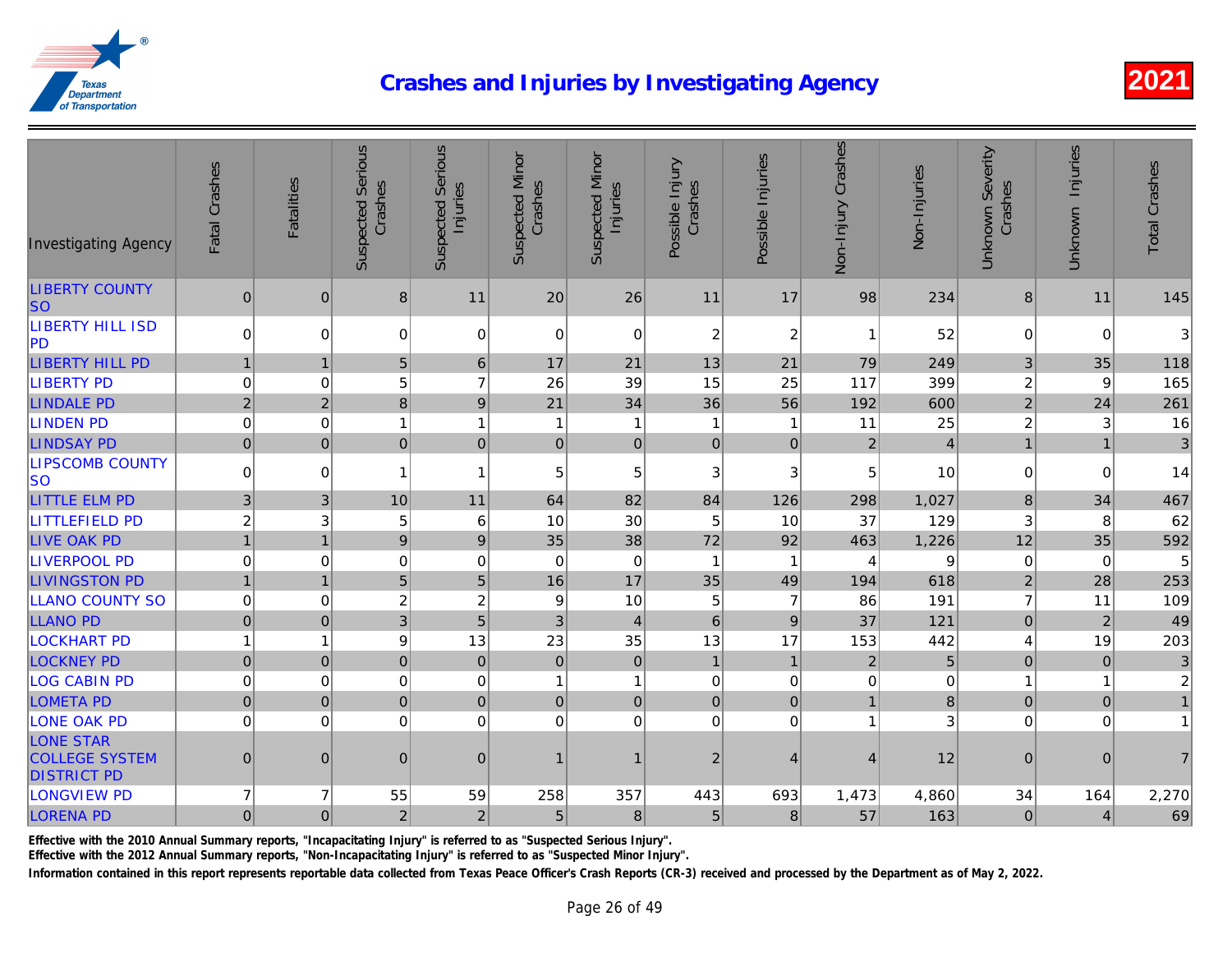| <b>Investigating Agency</b>                                                                      | Fatal Crashes           | <b>Fatalities</b> | <b>Suspected Serious</b><br>Crashes | <b>Suspected Serious</b><br>Injuries | <b>Suspected Minor</b><br>Crashes | <b>Suspected Minor</b><br>Injuries | Possible Injury<br>Crashes | Possible Injuries       | Non-Injury Crashes | Non-Injuries |
|--------------------------------------------------------------------------------------------------|-------------------------|-------------------|-------------------------------------|--------------------------------------|-----------------------------------|------------------------------------|----------------------------|-------------------------|--------------------|--------------|
| <b>LOS FRESNOS PD</b>                                                                            | $\mathbf 0$             | $\mathbf 0$       | $\mathbf{1}$                        | $\mathbf{1}$                         | 13                                | 20                                 | 8                          | 19                      | 158                | 601          |
| <b>LOWER COLORADO</b><br><b>RIVER AUTHORITY</b>                                                  | 0                       | $\mathbf{0}$      | $\mathbf{0}$                        | $\mathbf{0}$                         | $\overline{0}$                    | $\mathbf{0}$                       | $\mathbf{0}$               | $\mathbf 0$             | $\mathbf{1}$       |              |
| <b>LUBBOCK COUNTY</b><br><b>WATER CONTROL</b><br><b>AND IMPROVEMENT</b><br><b>DISTRICT #1 PD</b> | 0                       | 0                 | 1                                   | 1                                    | 3                                 | 6                                  | $\mathbf 0$                | 3                       | 6                  | 10           |
| <b>LUBBOCK</b><br><b>INTERNATIONAL</b><br><b>AIRPORT PD</b>                                      | $\mathbf 0$             | $\mathbf{0}$      | $\pmb{0}$                           | $\mathbf{0}$                         | $\overline{0}$                    | $\mathbf{0}$                       |                            | 1                       | $\pmb{0}$          |              |
| <b>LUBBOCK PD</b>                                                                                | 42                      | 45                | 71                                  | 85                                   | 661                               | 826                                | 2,067                      | 3,367                   | 4,112              | 13,379       |
| <b>LUFKIN PD</b>                                                                                 | 11                      | 11                | 32                                  | 43                                   | 142                               | 197                                | 151                        | 255                     | 846                | 2,547        |
| <b>LULING PD</b>                                                                                 | $\overline{c}$          | $\boldsymbol{2}$  | $\mathbf 1$                         | $\boldsymbol{2}$                     | 9                                 | 16                                 | 11                         | 16                      | 105                | 317          |
| <b>LUMBERTON PD</b>                                                                              | $\mathbf{1}$            | $\overline{1}$    | $\overline{\mathbf{4}}$             | $\overline{4}$                       | 23                                | 31                                 | 10                         | 11                      | 216                | 643          |
| <b>LYFORD PD</b>                                                                                 | $\mathbf 0$             | $\mathbf 0$       | 0                                   | $\mathbf 0$                          | $\Omega$                          | $\mathbf 0$                        | 1                          | $\overline{\mathbf{c}}$ | $\mathbf 0$        |              |
| <b>LYTLE PD</b>                                                                                  | $\mathbf{1}$            | $\mathbf{1}$      | $\overline{2}$                      | $\overline{2}$                       | 5 <sup>1</sup>                    | 6                                  | $\,6\,$                    | $\overline{7}$          | 44                 | 115          |
| <b>MABANK PD</b>                                                                                 | $\mathbf{1}$            | 1                 | 13                                  | 15                                   | $\overline{7}$                    | 11                                 | 15                         | 30                      | 104                | 286          |
| <b>MADISON COUNTY</b><br><b>SO</b>                                                               | $\mathbf{1}$            | 1                 | $\overline{7}$                      | 9                                    | 19                                | 28                                 | 13                         | 17                      | 95                 | 220          |
| <b>MADISONVILLE PD</b>                                                                           | $\mathbf{1}$            | $\mathbf{1}$      | $\mathbf{1}$                        | 1                                    | 22                                | 26                                 | $\overline{4}$             | 8                       | 87                 | 263          |
| <b>MAGNOLIA PD</b>                                                                               | $\overline{0}$          | $\pmb{0}$         | 5                                   | 5                                    | $\bf 8$                           | 10                                 | 26                         | 33                      | 123                | 382          |
| <b>MANOR ISD PD</b>                                                                              | $\pmb{0}$               | $\mathbf 0$       | $\boldsymbol{0}$                    | $\mathbf 0$                          | $\overline{0}$                    | $\mathbf 0$                        | $\mathbf 0$                | $\mathbf 0$             | $\overline{1}$     |              |
| <b>MANOR PD</b>                                                                                  | $\pmb{0}$               | $\mathbf 0$       | $9\,$                               | 13                                   | 36                                | 47                                 | 19                         | 29                      | 253                | 794          |
| <b>MANSFIELD ISD PD</b>                                                                          | $\pmb{0}$               | $\mathbf 0$       | $\mathsf 0$                         | $\mathbf 0$                          | 3                                 | 6                                  | 3                          | 11                      | 15                 | 202          |
| <b>MANSFIELD PD</b>                                                                              | 6 <sup>1</sup>          | $\overline{7}$    | 25                                  | 26                                   | 160                               | 217                                | 188                        | 316                     | 510                | 1,867        |
| <b>MANVEL PD</b>                                                                                 | $\overline{\mathbf{4}}$ | 4                 | 10                                  | 11                                   | 38                                | 63                                 | 33                         | 47                      | 295                | 804          |
| <b>MARBLE FALLS PD</b>                                                                           | $\vert 4 \vert$         | 4                 | 5                                   | 6                                    | 28                                | 37                                 | 20                         | 38                      | 192                | 647          |
| <b>MARFA PD</b>                                                                                  | $\overline{0}$          | $\mathbf 0$       | 0                                   | 0                                    | $\Omega$                          | $\mathbf 0$                        | $\mathbf 0$                | $\mathbf 0$             | 9                  | 27           |

Effective with the 2010 Annual Summary reports, "Incapacitating Injury" is referred to as "Suspected Serious Injury".

Effective with the 2012 Annual Summary reports, "Non-Incapacitating Injury" is referred to as "Suspected Minor Injury".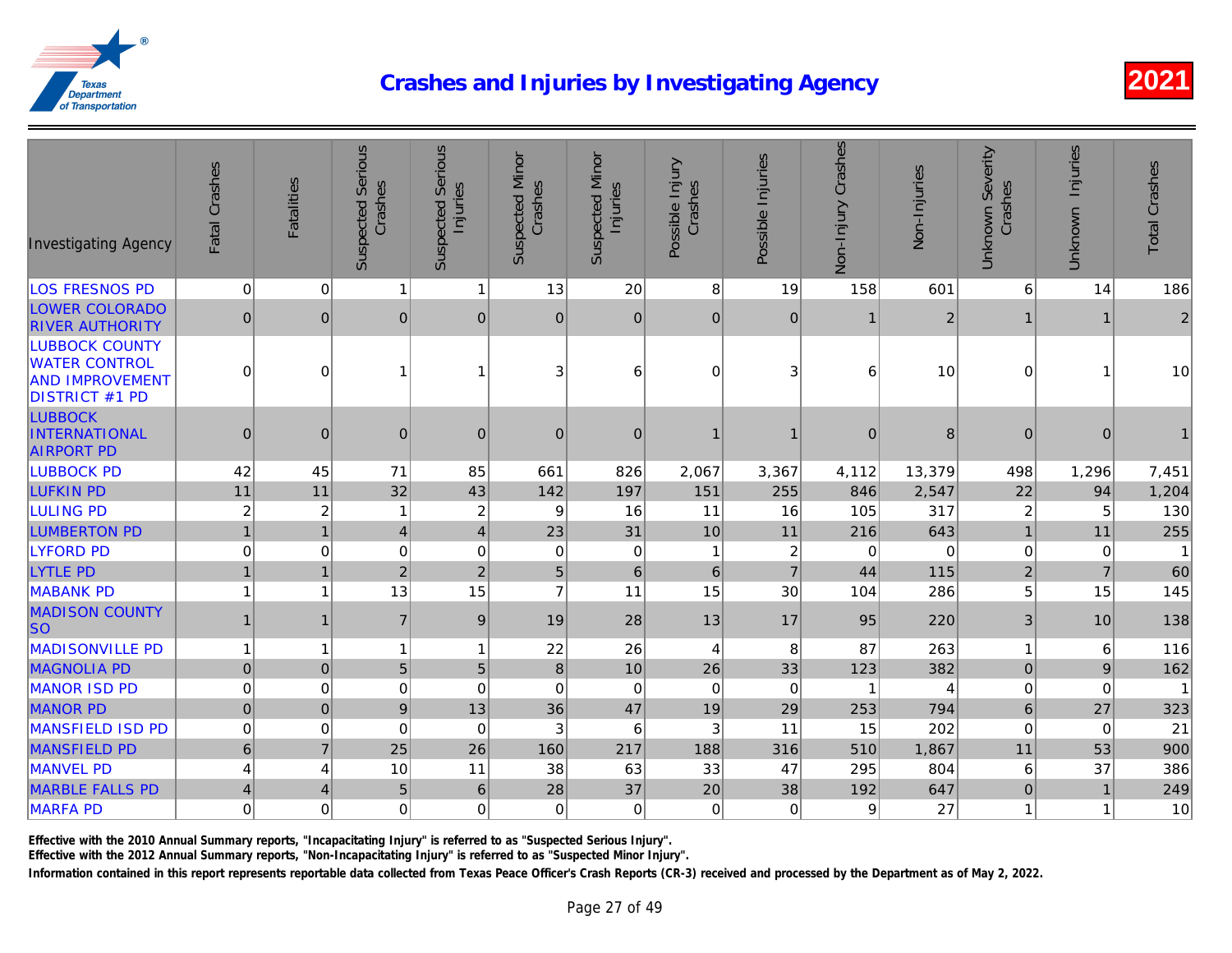| <b>Investigating Agency</b>                              | Fatal Crashes   | Fatalities       | <b>Suspected Serious</b><br>Crashes | <b>Suspected Serious</b><br>Injuries | <b>Suspected Minor</b><br>Crashes | <b>Suspected Minor</b><br>Injuries | Possible Injury<br>Crashes | Possible Injuries | Non-Injury Crashes | Non-Injuries |
|----------------------------------------------------------|-----------------|------------------|-------------------------------------|--------------------------------------|-----------------------------------|------------------------------------|----------------------------|-------------------|--------------------|--------------|
| <b>MARLIN PD</b>                                         | $\pmb{0}$       | $\mathbf 0$      | $\mathbf{1}$                        | $\overline{2}$                       | $\overline{0}$                    | $\pmb{0}$                          | $\mathbf{1}$               | $\mathbf{1}$      | 25                 | 46           |
| <b>MARSHALL PD</b>                                       | $\sqrt{5}$      | 5                | 24                                  | 36                                   | 59                                | 97                                 | 75                         | 120               | 344                | 1,119        |
| <b>MART PD</b>                                           | $\pmb{0}$       | $\mathbf 0$      | $\mathbf 0$                         | $\mathbf 0$                          | $\overline{0}$                    | $\boldsymbol{0}$                   | $\mathbf 0$                | $\pmb{0}$         | $\mathbf 2$        |              |
| <b>MASON COUNTY SO</b>                                   | $\mathbf 0$     | $\mathbf 0$      | 1                                   | 1                                    | $\mathbf{1}$                      | -1                                 | 6                          | 6                 | 19                 | 41           |
| <b>MATHIS PD</b>                                         | $\pmb{0}$       | $\mathbf 0$      | 3                                   | $\overline{4}$                       | $\vert 4 \vert$                   | 5                                  | $6\phantom{a}$             | $\overline{7}$    | 37                 | 119          |
| <b>MAVERICK COUNTY</b><br><b>SO</b>                      | $\Omega$        | 0                | $\mathbf{1}$                        | $\overline{c}$                       | $\overline{7}$                    | 14                                 | 20                         | 23                | 125                | 303          |
| <b>MCALLEN ISD PD</b>                                    | $\pmb{0}$       | $\overline{0}$   | $\pmb{0}$                           | $\mathbf{0}$                         | $\overline{0}$                    | $\mathbf{0}$                       | $\mathbf{1}$               | $\mathbf{1}$      | $\pmb{0}$          | 19           |
| <b>MCALLEN PD</b>                                        | 10              | 12               | 37                                  | 47                                   | 429                               | 627                                | 1,091                      | 2,011             | 792                | 4,067        |
| <b>MCCULLOCH</b><br><b>COUNTY SO</b>                     | $\mathbf 0$     | $\boldsymbol{0}$ | $\pmb{0}$                           | $\mathbf{0}$                         | 3 <sup>1</sup>                    | 3                                  | $\pmb{0}$                  | $\mathbf{0}$      | 10                 | 23           |
| <b>MCGREGOR PD</b>                                       | $\mathbf{1}$    | 1                | 3                                   | 3                                    | 9                                 | 12                                 | $\overline{7}$             | 13                | 50                 | 125          |
| <b>MCKINNEY PD</b>                                       | $\vert 4 \vert$ | $\overline{4}$   | 47                                  | 56                                   | 178                               | 254                                | 381                        | 563               | 947                | 3,183        |
| <b>MCLENNAN</b><br><b>COMMUNITY</b><br><b>COLLEGE PD</b> | $\mathbf 0$     | 0                | 0                                   | 0                                    | $\Omega$                          | $\mathbf 0$                        | -1                         | 1                 | $\mathbf 1$        |              |
| <b>MEADOWS PLACE</b><br>PD                               | 0               | $\mathbf{0}$     | 5                                   | 5                                    | 5 <sub>5</sub>                    | 8                                  | $\overline{2}$             | $\overline{4}$    | 65                 | 176          |
| <b>MELISSA PD</b>                                        | $\mathbf{1}$    | $\mathbf 1$      | 8                                   | 9                                    | 20                                | 23                                 | 26                         | 34                | 154                | 449          |
| <b>MEMORIAL</b><br><b>VILLAGES PD</b>                    | $\pmb{0}$       | $\boldsymbol{0}$ | $\overline{c}$                      | $\boldsymbol{2}$                     | $\vert 4 \vert$                   | $\overline{4}$                     | 16                         | 20                | 77                 | 204          |
| <b>MENARD COUNTY</b><br> so                              | 0               | 0                | $\overline{c}$                      | $\boldsymbol{2}$                     | $\overline{\mathbf{c}}$           | $\boldsymbol{2}$                   | 4                          | 6                 | 18                 | 36           |
| <b>MERCEDES PD</b>                                       | $\overline{1}$  | $\mathbf{1}$     | $\overline{7}$                      | $\overline{7}$                       | 20                                | 27                                 | 25                         | 36                | 149                | 398          |
| <b>MERKEL PD</b>                                         | $\mathbf 0$     | $\mathbf 0$      | $\boldsymbol{2}$                    | $\overline{c}$                       | 8                                 | 8                                  | 4                          | 6                 | 44                 | 117          |
| <b>MESQUITE PD</b>                                       | 11              | 11               | 50                                  | 56                                   | 282                               | 351                                | 348                        | 489               | 1,103              | 3,299        |
| <b>METRO TRANSIT PD</b>                                  | 4               | 4                | 27                                  | 29                                   | 89                                | 145                                | 166                        | 292               | 497                | 1,500        |
| <b>MEXIA PD</b>                                          | $\pmb{0}$       | $\overline{0}$   | $\sqrt{2}$                          | 6                                    | 10                                | 11                                 | $9\,$                      | 12                | 75                 | 201          |

Effective with the 2010 Annual Summary reports, "Incapacitating Injury" is referred to as "Suspected Serious Injury".

Effective with the 2012 Annual Summary reports, "Non-Incapacitating Injury" is referred to as "Suspected Minor Injury".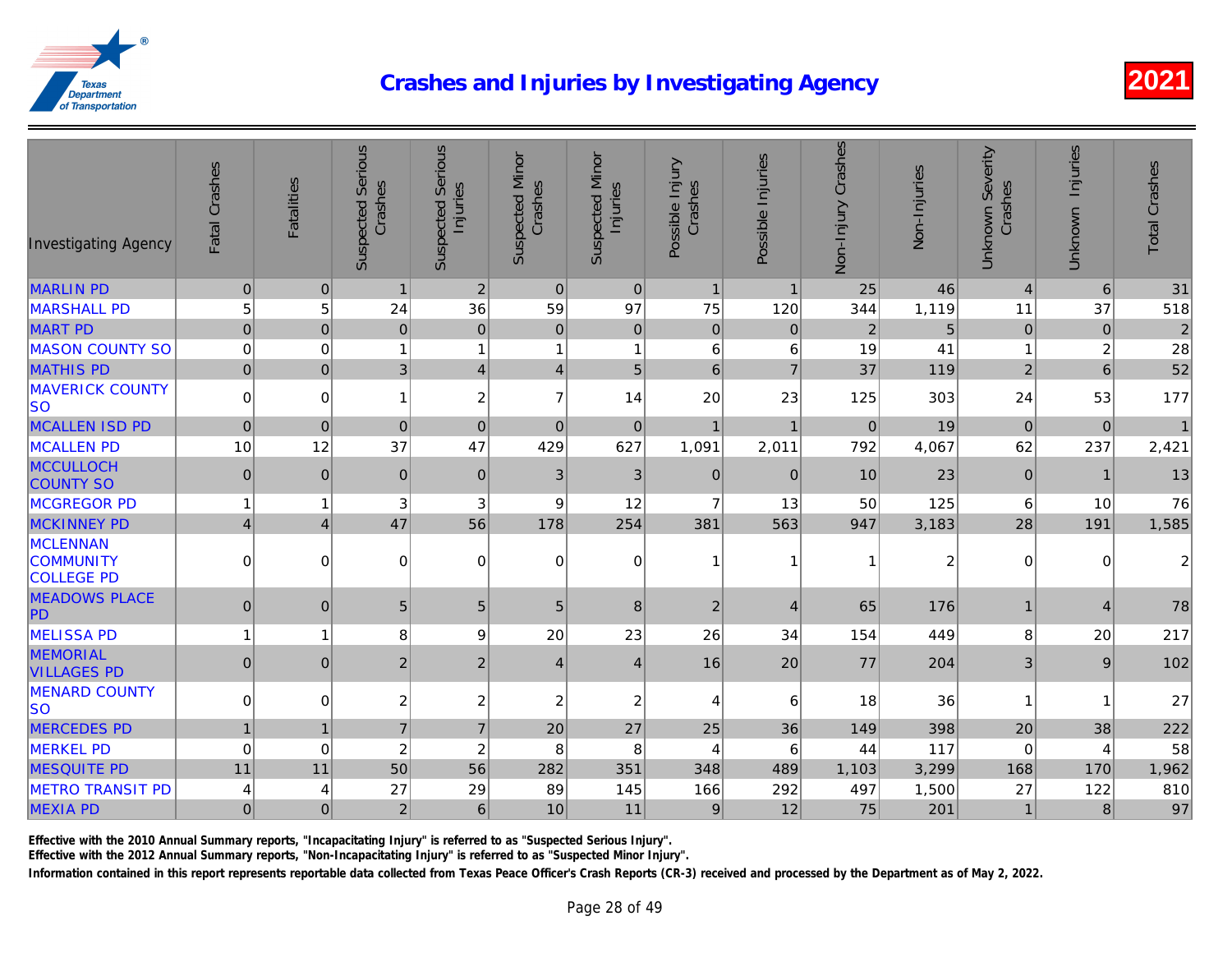| <b>Investigating Agency</b>                                    | Fatal Crashes  | Fatalities     | <b>Suspected Serious</b><br>Crashes | <b>Suspected Serious</b><br>Injuries | <b>Suspected Minor</b><br>Crashes | <b>Suspected Minor</b><br>Injuries | Possible Injury<br>Crashes | Possible Injuries | Non-Injury Crashes | Non-Injuries |
|----------------------------------------------------------------|----------------|----------------|-------------------------------------|--------------------------------------|-----------------------------------|------------------------------------|----------------------------|-------------------|--------------------|--------------|
| <b>MIDLAND COLLEGE</b><br><b>PD</b>                            | $\mathbf 0$    | $\overline{0}$ | 0                                   | $\overline{0}$                       | $\overline{0}$                    | 0                                  | $\overline{0}$             | $\mathbf 0$       | $\overline{4}$     | 10           |
| <b>MIDLAND COUNTY</b><br><b>HOSPITAL</b><br><b>DISTRICT PD</b> | $\mathbf 0$    | $\overline{0}$ | $\overline{0}$                      | $\mathbf{0}$                         | $\mathbf{0}$                      | $\overline{0}$                     | $\mathbf{0}$               | $\mathbf{0}$      | 1                  |              |
| <b>MIDLAND PD</b>                                              | 21             | 21             | 55                                  | 67                                   | 315                               | 423                                | 427                        | 717               | 1,614              | 5,019        |
| <b>MIDLOTHIAN PD</b>                                           | $\mathbf{3}$   | $\mathbf{3}$   | 30                                  | 39                                   | 92                                | 121                                | 51                         | 74                | 282                | 812          |
| <b>MILAM COUNTY SO</b>                                         | $\mathbf 0$    | $\Omega$       | $\mathbf 0$                         | $\Omega$                             | $\mathbf 0$                       | $\Omega$                           | $\mathbf 0$                | $\mathbf 0$       | $\overline{7}$     | 12           |
| <b>MILFORD PD</b>                                              | $\mathfrak{B}$ | 3              | $\overline{1}$                      | 3                                    | $\overline{4}$                    | 5                                  | $\overline{2}$             | $\overline{2}$    | 27                 | 64           |
| <b>MILLS COUNTY SO</b>                                         | $\mathbf 0$    | $\mathbf 0$    | $\overline{1}$                      | 1                                    | 6                                 | $\overline{7}$                     | 1                          | $\overline{1}$    | 25                 | 64           |
| <b>MINEOLA PD</b>                                              | $\pmb{0}$      | 0              | $\overline{4}$                      | $\overline{4}$                       | 12                                | 15                                 | 10                         | 19                | 81                 | 238          |
| <b>MINERAL WELLS PD</b>                                        | $\overline{1}$ | 1              | $\overline{7}$                      | $\overline{7}$                       | 39                                | 44                                 | 35                         | 45                | 229                | 729          |
| <b>MISSION PD</b>                                              | $\overline{2}$ | 3 <sup>1</sup> | 17                                  | 19                                   | 25                                | 38                                 | 313                        | 515               | 954                | 3,219        |
| <b>MISSOURI CITY PD</b>                                        | $\overline{c}$ | $\overline{c}$ | 25                                  | 31                                   | 151                               | 228                                | 167                        | 240               | 631                | 2,060        |
| <b>MONT BELVIEU PD</b>                                         | $\overline{1}$ | $\overline{1}$ | 3                                   | 3                                    | 10                                | 12                                 | 12                         | 14                | 164                | 438          |
| <b>MONTGOMERY</b><br>COUNTY CP 1                               | $\mathbf 0$    | $\Omega$       | $\Omega$                            | $\Omega$                             | $\overline{1}$                    | 1                                  | $\overline{1}$             | $\mathbf{1}$      | 4                  | 49           |
| <b>MONTGOMERY</b><br><b>COUNTY CP 2</b>                        | $\mathbf{0}$   | $\mathbf{0}$   | $\mathbf{1}$                        | 1                                    | $5\phantom{.0}$                   | 5 <sub>5</sub>                     | 3                          | 5                 | 26                 | 72           |
| <b>MONTGOMERY</b><br>COUNTY CP 3                               | $\mathbf 0$    | $\overline{0}$ | $\overline{c}$                      | 2                                    | 19                                | 21                                 | 27                         | 42                | 220                | 616          |
| <b>MONTGOMERY</b><br><b>COUNTY CP 4</b>                        | $\mathbf{0}$   | $\mathbf{0}$   | $\overline{2}$                      | 2 <sup>1</sup>                       | 18                                | 20                                 | 18                         | 23                | 167                | 511          |
| <b>MONTGOMERY</b><br>COUNTY CP 5                               | $\mathbf 0$    | $\Omega$       | $\overline{1}$                      | 1                                    | 5                                 | $\overline{7}$                     | $\overline{ }$             | 2                 | 28                 | 132          |
| <b>MONTGOMERY</b><br><b>COUNTY SO</b>                          | $\mathbf{1}$   | 1              | 77                                  | 86                                   | 385                               | 494                                | 395                        | 558               | 2,941              | 8,380        |
| <b>MONTGOMERY ISD</b><br>PD                                    | $\mathbf 0$    | 0              | 0                                   | $\Omega$                             | 0                                 | $\Omega$                           | $\mathbf 0$                | 0                 | 4                  | 33           |

Effective with the 2010 Annual Summary reports, "Incapacitating Injury" is referred to as "Suspected Serious Injury".

Effective with the 2012 Annual Summary reports, "Non-Incapacitating Injury" is referred to as "Suspected Minor Injury".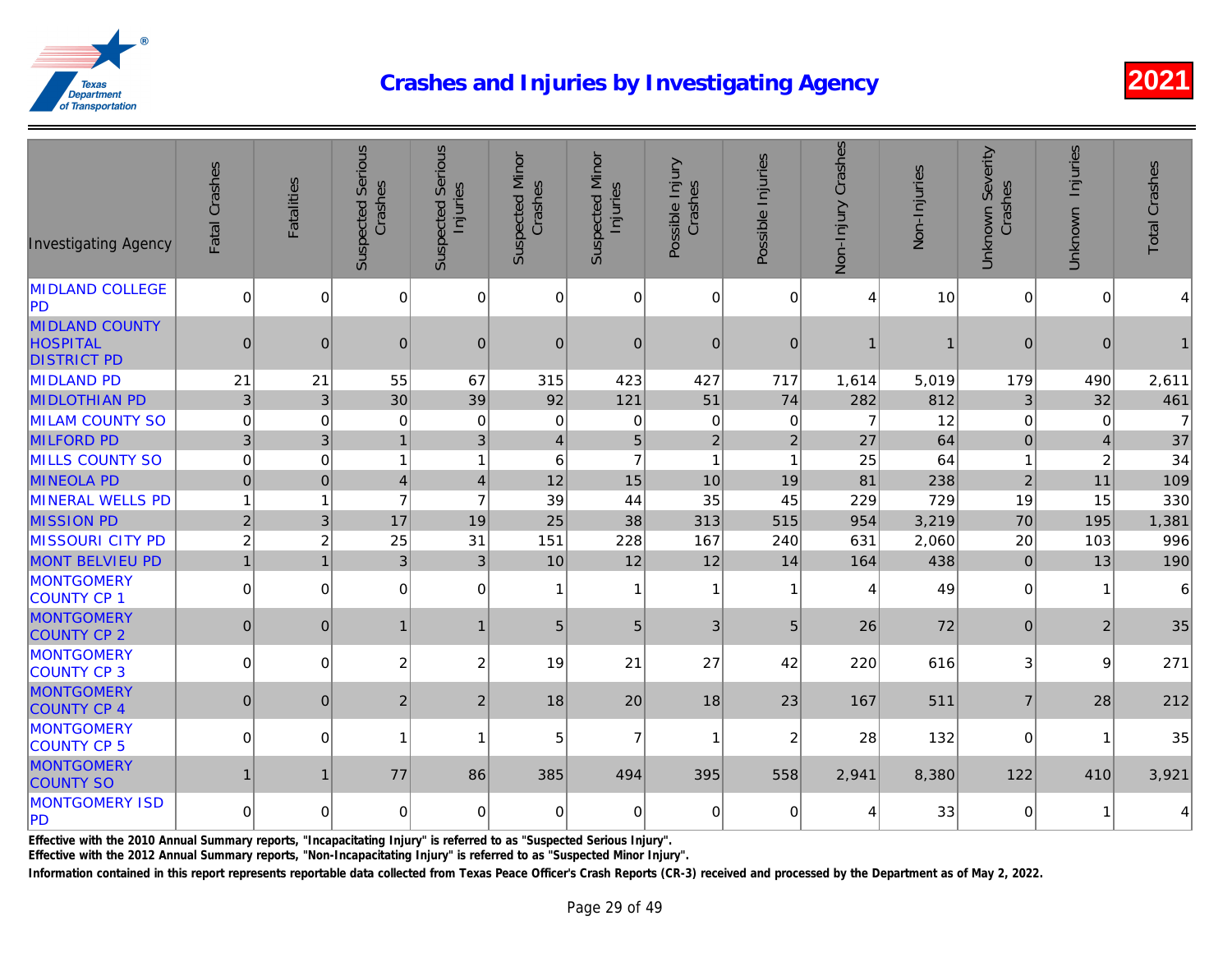| <b>Investigating Agency</b>                                       | Fatal Crashes  | <b>Fatalities</b> | <b>Suspected Serious</b><br>Crashes | <b>Suspected Serious</b><br>Injuries | <b>Suspected Minor</b><br>Crashes | <b>Suspected Minor</b><br>Injuries | Possible Injury<br>Crashes | Possible Injuries | Non-Injury Crashes | Non-Injuries |
|-------------------------------------------------------------------|----------------|-------------------|-------------------------------------|--------------------------------------|-----------------------------------|------------------------------------|----------------------------|-------------------|--------------------|--------------|
| <b>MONTGOMERY PD</b>                                              | $\pmb{0}$      | $\mathbf 0$       | $\pmb{0}$                           | 0                                    | 12                                | 13                                 | 14                         | 18                | 71                 | 220          |
| <b>MOODY PD</b>                                                   | $\mathbf 0$    | $\mathbf 0$       | $\mathbf 0$                         | 0                                    | 1                                 | 1                                  | $\mathbf 0$                | $\Omega$          | $\overline{c}$     |              |
| <b>MORGAN'S POINT</b><br>PD                                       | $\mathbf 0$    | $\mathbf{0}$      | $\mathbf{0}$                        | $\mathbf{0}$                         | $\overline{0}$                    | 0                                  | $\mathbf 1$                | 1                 | 5 <sub>5</sub>     | 10           |
| <b>MORGAN'S POINT</b><br><b>RESORT PD</b>                         | $\mathbf 0$    | $\mathbf 0$       | 0                                   | 0                                    | 4                                 | 4                                  | -1                         | $\overline{c}$    | 8                  | 20           |
| <b>MOTLEY COUNTY</b><br><b>SO</b>                                 | $\mathbf 0$    | $\mathbf 0$       | $\overline{4}$                      | $\overline{4}$                       | $\boldsymbol{2}$                  | $\overline{4}$                     | $\mathbf 1$                | $\mathbf{1}$      | 18                 | 28           |
| <b>MOULTON PD</b>                                                 | $\mathbf 0$    | 0                 | $\mathbf 0$                         | 0                                    | $\mathbf 0$                       | $\Omega$                           | $\mathbf 0$                | $\mathbf 0$       | $\overline{7}$     | 19           |
| <b>MOUNT</b><br><b>ENTERPRISE CITY</b><br><b>MARSHAL'S OFFICE</b> | $\mathbf{0}$   | $\mathbf{0}$      | $\mathbf{0}$                        | $\mathbf{0}$                         | 1                                 | 1                                  | $\overline{4}$             | 6                 | 6                  | 22           |
| <b>MOUNT PLEASANT</b><br>PD                                       | 3              | 3                 | 13                                  | 17                                   | 78                                | 108                                | 85                         | 145               | 401                | 1,261        |
| <b>MOUNT VERNON PD</b>                                            | $\pmb{0}$      | $\pmb{0}$         | $\pmb{0}$                           | $\mathbf 0$                          | $\overline{5}$                    | 5                                  | $\overline{4}$             | 5                 | 37                 | 92           |
| <b>MUENSTER PD</b>                                                | $\mathbf 0$    | $\mathbf 0$       | 0                                   | 0                                    | 3                                 | 4                                  | $\mathbf{1}$               | $\overline{c}$    | 15                 | 36           |
| <b>MULESHOE PD</b>                                                | $\pmb{0}$      | $\pmb{0}$         | 3                                   | 3                                    | $6\phantom{a}$                    | 8                                  | $\overline{5}$             | 9                 | 56                 | 163          |
| <b>MUNDAY PD</b>                                                  | $\pmb{0}$      | $\mathbf 0$       | $\pmb{0}$                           | 0                                    | $\mathbf 0$                       | $\Omega$                           | $\mathbf 0$                | $\mathbf 0$       | $\overline{7}$     | 10           |
| <b>MURPHY PD</b>                                                  | $\pmb{0}$      | $\overline{0}$    | $\mathbf{1}$                        | $\mathbf{1}$                         | 11                                | 11                                 | 20                         | 25                | 147                | 499          |
| <b>MUSTANG RIDGE</b><br><b>PD</b>                                 | 3              | $\sqrt{3}$        | $\overline{7}$                      | 10                                   | $\overline{7}$                    | 13                                 | 16                         | 31                | 64                 | 175          |
| NACOGDOCHES PD                                                    | 11             | 12                | 23                                  | 28                                   | 76                                | 117                                | 117                        | 189               | 417                | 1,453        |
| <b>NAPLES PD</b>                                                  | $\mathbf 1$    | $\mathbf{1}$      | $\overline{1}$                      | 1                                    | $\boldsymbol{2}$                  | $\overline{c}$                     |                            | $\mathbf{1}$      | 3                  | 11           |
| <b>NASH PD</b>                                                    | $\mathbf 0$    | $\mathbf 0$       | $\overline{\mathbf{4}}$             | $\overline{4}$                       | $6\phantom{1}$                    | $\overline{7}$                     | $\bf{8}$                   | 13                | 49                 | 143          |
| <b>NASSAU BAY PD</b>                                              | $\mathbf 0$    | $\mathbf 0$       | $\mathbf 0$                         | $\Omega$                             | 10                                | 10                                 | $\mathbf 0$                | $\mathbf 0$       | 31                 | 82           |
| <b>NATALIA PD</b>                                                 | $\mathbf 0$    | $\pmb{0}$         | $\pmb{0}$                           | $\pmb{0}$                            | $\mathbf 0$                       | 0                                  | $\mathfrak{B}$             | $\overline{4}$    | $\mathbf 2$        | 11           |
| <b>NAVASOTA PD</b>                                                | $\overline{1}$ | 1                 | $\overline{7}$                      | 8                                    | 25                                | 32                                 | 13                         | 19                | 114                | 320          |
| NEDERLAND PD                                                      | $\mathbf{1}$   | $\mathbf{1}$      | 1                                   | 1                                    | 24                                | 37                                 | 19                         | 26                | 155                | 502          |

Effective with the 2010 Annual Summary reports, "Incapacitating Injury" is referred to as "Suspected Serious Injury".

Effective with the 2012 Annual Summary reports, "Non-Incapacitating Injury" is referred to as "Suspected Minor Injury".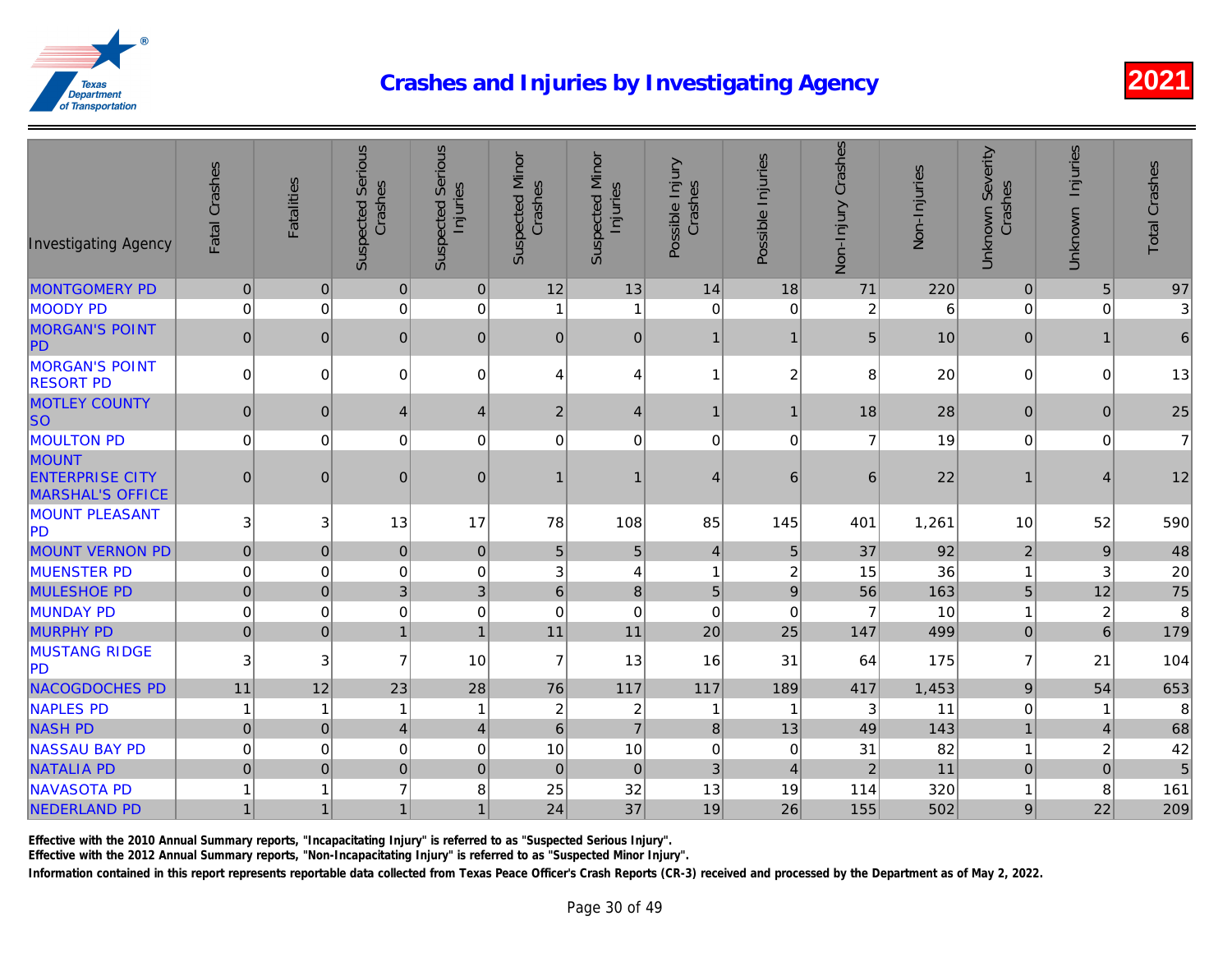| <b>Investigating Agency</b>              | Fatal Crashes  | <b>Fatalities</b> | <b>Suspected Serious</b><br>Crashes | <b>Suspected Serious</b><br>Injuries | <b>Suspected Minor</b><br>Crashes | Suspected Minor<br>Injuries | Possible Injury<br>Crashes | Possible Injuries | Non-Injury Crashes | Non-Injuries |
|------------------------------------------|----------------|-------------------|-------------------------------------|--------------------------------------|-----------------------------------|-----------------------------|----------------------------|-------------------|--------------------|--------------|
| <b>NEEDVILLE PD</b>                      | $\mathbf 0$    | $\overline{0}$    | $\mathbf 0$                         | $\overline{0}$                       | $\mathbf 0$                       | 0                           | $\mathbf{2}$               | $\overline{c}$    | 23                 | 66           |
| <b>NEW BOSTON PD</b>                     | $\mathbf{0}$   | 0                 | $\overline{2}$                      | $\overline{2}$                       | $\overline{4}$                    | 8 <sup>1</sup>              | $\overline{4}$             | 10                | 41                 | 99           |
| <b>NEW BRAUNFELS</b><br>PD               | 13             | 13                | 47                                  | 59                                   | 273                               | 346                         | 182                        | 289               | 844                | 3,057        |
| <b>NEW CANEY ISD PD</b>                  | $\pmb{0}$      | $\pmb{0}$         | $\pmb{0}$                           | 0                                    | 3 <sup>1</sup>                    | 3 <sup>1</sup>              | $\overline{4}$             | $\overline{7}$    | 9                  | 220          |
| <b>NEW LONDON PD</b>                     | $\mathbf 0$    | $\mathbf 0$       | $\mathbf{1}$                        | 1                                    | $\mathbf 0$                       | $\overline{0}$              | $\mathbf 0$                | $\mathbf 0$       | $\overline{c}$     |              |
| <b>NEW SUMMERFIELD</b><br>PD             | $\pmb{0}$      | 0                 | $\mathbf 2$                         | $\overline{c}$                       | $\overline{2}$                    | 3 <sup>1</sup>              | 3 <sup>1</sup>             | $\mathfrak{B}$    | 14                 | 35           |
| <b>NEWTON PD</b>                         | $\pmb{0}$      | $\pmb{0}$         | $\pmb{0}$                           | 0                                    | 3                                 | 5                           | $\overline{c}$             | 4                 | 12                 | 29           |
| <b>NIXON PD</b>                          | $\pmb{0}$      | $\pmb{0}$         | $\pmb{0}$                           | $\pmb{0}$                            | 3                                 | 3                           | $\mathbf{1}$               | $\overline{1}$    | 11                 | 34           |
| <b>NOLANVILLE PD</b>                     | $\overline{1}$ | 1                 | 6                                   | 6                                    | 11                                | 14                          | 27                         | 39                | 118                | 274          |
| <b>NORTH EAST ISD</b><br>PD              | $\pmb{0}$      | $\mathbf 0$       | $\pmb{0}$                           | $\pmb{0}$                            | $\overline{2}$                    | 3 <sup>1</sup>              | $\overline{2}$             | $\overline{2}$    | 15                 | 109          |
| <b>NORTH RICHLAND</b><br><b>HILLS PD</b> | $\overline{7}$ | $\overline{7}$    | 24                                  | 28                                   | 112                               | 141                         | 149                        | 217               | 321                | 1,209        |
| <b>NORTHEAST PD</b>                      | $\pmb{0}$      | $\overline{0}$    | 5                                   | $6\phantom{1}$                       | 10                                | 12                          | 13                         | 17                | 40                 | 151          |
| <b>NORTHLAKE PD</b>                      | $\overline{1}$ | $\overline{c}$    | $\boldsymbol{9}$                    | 10                                   | 29                                | 41                          | 20                         | 30                | 142                | 427          |
| NORTHSIDE ISD PD                         | $\pmb{0}$      | $\overline{0}$    | $\mathbf 0$                         | $\pmb{0}$                            | $\overline{0}$                    | 0                           | $\overline{0}$             | $\mathbf 0$       | 10                 | 52           |
| <b>NUECES COUNTY</b><br>CP <sub>1</sub>  | $\mathbf 0$    | $\overline{0}$    | $\mathbf 0$                         | 0                                    | $\mathbf{1}$                      | 1                           | $\overline{\mathbf{4}}$    | $\overline{4}$    | 16                 | 50           |
| <b>NUECES COUNTY</b><br>CP <sub>2</sub>  | $\pmb{0}$      | 0                 | $\mathbf{0}$                        | $\mathbf{0}$                         | $\overline{0}$                    | 0                           | $\overline{0}$             | $\pmb{0}$         | $\mathbf{1}$       |              |
| <b>NUECES COUNTY</b><br>CP <sub>3</sub>  | $\mathbf 0$    | $\Omega$          | $\Omega$                            | $\Omega$                             | $\Omega$                          | $\Omega$                    | $\overline{1}$             | 1                 | 6                  | 15           |
| <b>NUECES COUNTY</b><br>CP <sub>5</sub>  | $\mathbf 0$    | $\mathbf{0}$      | $\mathbf{0}$                        | $\mathbf{0}$                         | $\overline{0}$                    | $\overline{0}$              | $\mathbf{1}$               | $\mathbf{1}$      | 5                  |              |
| <b>NUECES COUNTY</b><br><b>SO</b>        | 0              | $\Omega$          | 0                                   | 0                                    | 0                                 | $\overline{0}$              | $\mathbf 1$                | 1                 | $\overline{c}$     |              |

Effective with the 2010 Annual Summary reports, "Incapacitating Injury" is referred to as "Suspected Serious Injury".

Effective with the 2012 Annual Summary reports, "Non-Incapacitating Injury" is referred to as "Suspected Minor Injury".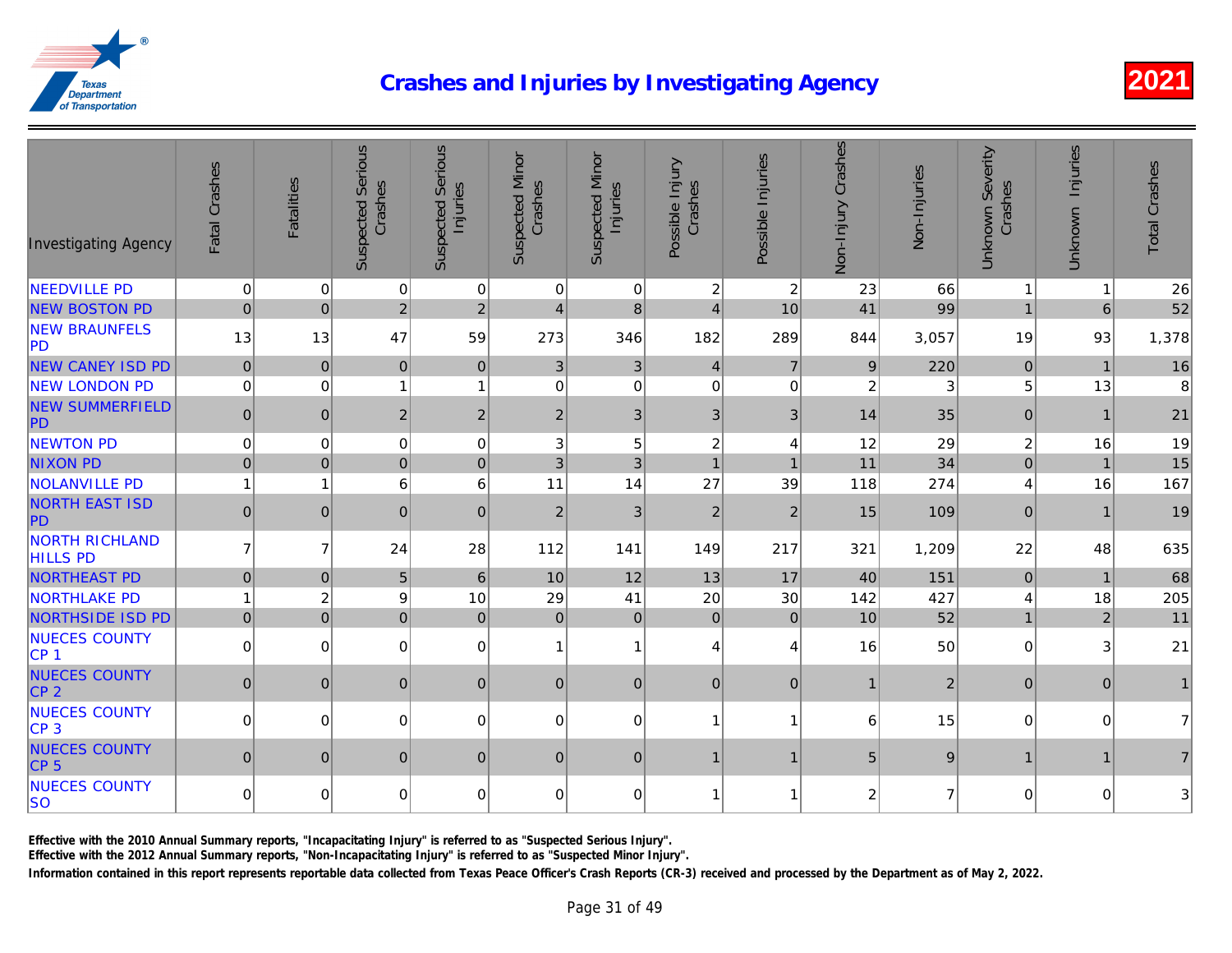| <b>Investigating Agency</b>   | Fatal Crashes  | <b>Fatalities</b> | <b>Suspected Serious</b><br>Crashes | <b>Suspected Serious</b><br>Injuries | <b>Suspected Minor</b><br>Crashes | <b>Suspected Minor</b><br>Injuries | Possible Injury<br>Crashes | Possible Injuries | Non-Injury Crashes | Non-Injuries |
|-------------------------------|----------------|-------------------|-------------------------------------|--------------------------------------|-----------------------------------|------------------------------------|----------------------------|-------------------|--------------------|--------------|
| <b>O'DONNELL PD</b>           | $\mathbf 0$    | $\mathbf 0$       | $\mathbf{1}$                        | $\mathbf{1}$                         | $\mathsf{O}\xspace$               | $\overline{0}$                     | 0                          | $\overline{0}$    | $\mathbf 0$        | $\Omega$     |
| <b>OAK POINT PD</b>           | $\overline{1}$ | 1                 | 3                                   | 3                                    | 4                                 | 4                                  | 3                          | $\overline{7}$    | 53                 | 127          |
| <b>OAK RIDGE NORTH</b><br>PD  | $\pmb{0}$      | $\mathbf 0$       | 6 <sup>1</sup>                      | 6                                    | 10                                | 16                                 | 17                         | 20                | 156                | 540          |
| <b>OAK RIDGE PD</b>           | $\mathbf{1}$   | $\overline{1}$    | 0                                   | $\mathbf 0$                          | 0                                 | 0                                  | $\pmb{0}$                  | 0                 | $\mathbf 1$        |              |
| <b>OAKWOOD PD</b>             | $\mathbf 0$    | $\mathbf 0$       | $\pmb{0}$                           | $\mathbf 0$                          | $\overline{2}$                    | $\overline{2}$                     | $\pmb{0}$                  | $\overline{2}$    | 3                  | 15           |
| <b>ODEM PD</b>                | $\overline{c}$ | $\overline{2}$    | $\overline{1}$                      | $\overline{c}$                       | 1                                 | 3                                  | $\,6$                      | 8                 | 27                 | 73           |
| <b>ODESSA PD</b>              | 16             | 20                | 49                                  | 58                                   | 270                               | 363                                | 350                        | 513               | 2,011              | 6,214        |
| <b>OLMOS PARK PD</b>          | $\mathbf 0$    | $\mathbf 0$       | $\overline{1}$                      | $\overline{\mathbf{1}}$              | $\overline{c}$                    | $\overline{c}$                     | 3                          | 3                 | 44                 | 83           |
| <b>OLNEY PD</b>               | $\mathbf 0$    | $\mathbf 0$       | $\pmb{0}$                           | $\pmb{0}$                            | $\sqrt{2}$                        | $\sqrt{2}$                         | $\pmb{0}$                  | $\pmb{0}$         | $\,6\,$            | 14           |
| <b>OLTON PD</b>               | $\mathbf 0$    | $\overline{0}$    | 0                                   | 0                                    | 0                                 | $\mathbf 0$                        | $\pmb{0}$                  | $\mathbf 0$       | 4                  |              |
| <b>ONALASKA PD</b>            | $\overline{1}$ | $\overline{1}$    | $\overline{1}$                      | $\overline{2}$                       | $\overline{7}$                    | $\bf 8$                            | $\,6\,$                    | 8                 | 28                 | 93           |
| <b>ORANGE GROVE PD</b>        | $\mathbf 0$    | $\overline{0}$    | $\mathbf 0$                         | $\mathbf 0$                          | 0                                 | $\mathbf 0$                        | $\overline{1}$             | 1                 | 9                  | 31           |
| <b>ORANGE PD</b>              | $\,8\,$        | $\bf 8$           | 13                                  | 16                                   | 23                                | 34                                 | 83                         | 123               | 267                | 838          |
| <b>OVERTON PD</b>             | $\overline{1}$ | $\overline{1}$    | $\mathbf 0$                         | $\mathbf 0$                          | 1                                 | 1                                  | $\mathbf 0$                | $\mathbf 0$       | 7                  | 18           |
| <b>OVILLA PD</b>              | $\mathbf 0$    | $\pmb{0}$         | 3 <sup>1</sup>                      | 3                                    | 3                                 | 5                                  | $\mathfrak{B}$             | $\overline{4}$    | $\mathsf g$        | 44           |
| <b>OYSTER CREEK PD</b>        | $\mathbf 0$    | $\mathbf 0$       | $\pmb{0}$                           | $\mathbf 0$                          | $\pmb{0}$                         | $\mathbf 0$                        | $\overline{1}$             | 1                 | $\mathbf 0$        |              |
| <b>PALACIOS PD</b>            | $\mathbf{1}$   | $\overline{1}$    | $\overline{1}$                      | $\overline{1}$                       | 8                                 | 12                                 | $\overline{2}$             | $\overline{2}$    | 27                 | 75           |
| <b>PALESTINE PD</b>           | $\overline{c}$ | $\overline{c}$    | 12                                  | 12                                   | 46                                | 57                                 | 74                         | 111               | 291                | 1,020        |
| <b>PALMER PD</b>              | $\overline{4}$ | $\overline{4}$    | $\vert 4 \vert$                     | $\overline{4}$                       | $\mathbf{1}$                      | $\overline{2}$                     | $9\,$                      | 13                | 60                 | 135          |
| <b>PALMHURST PD</b>           | $\mathbf{1}$   | 1                 | $\mathbf{1}$                        | $\overline{c}$                       | $\overline{7}$                    | 9                                  | 45                         | 82                | 104                | 396          |
| <b>PALMVIEW PD</b>            | $\overline{1}$ | $\overline{1}$    | $\bf 8$                             | 10                                   | 11                                | 16                                 | 37                         | 56                | 194                | 589          |
| <b>PAMPA PD</b>               | $\mathbf{1}$   | $\overline{c}$    | $\overline{4}$                      | 8                                    | 13                                | 17                                 | 8                          | 12                | 175                | 467          |
| <b>PANHANDLE PD</b>           | $\overline{0}$ | $\mathbf 0$       | $\overline{0}$                      | $\mathbf 0$                          | $\mathbf{1}$                      | $\mathbf{1}$                       | $\mathbf{1}$               | $\mathbf{1}$      | 3 <sup>2</sup>     |              |
| PANORAMA<br><b>VILLAGE PD</b> | $\pmb{0}$      | $\mathbf 0$       | $\overline{0}$                      | $\mathbf 0$                          | 0                                 | $\overline{0}$                     | $\mathbf 0$                | $\mathbf 0$       | 4                  |              |
| <b>PANTEGO PD</b>             | $\mathbf 0$    | $\mathbf 0$       | 1                                   | 1                                    | $\mathsf g$                       | 9                                  | 8 <sup>1</sup>             | 13                | 43                 | 136          |

Effective with the 2010 Annual Summary reports, "Incapacitating Injury" is referred to as "Suspected Serious Injury".

Effective with the 2012 Annual Summary reports, "Non-Incapacitating Injury" is referred to as "Suspected Minor Injury".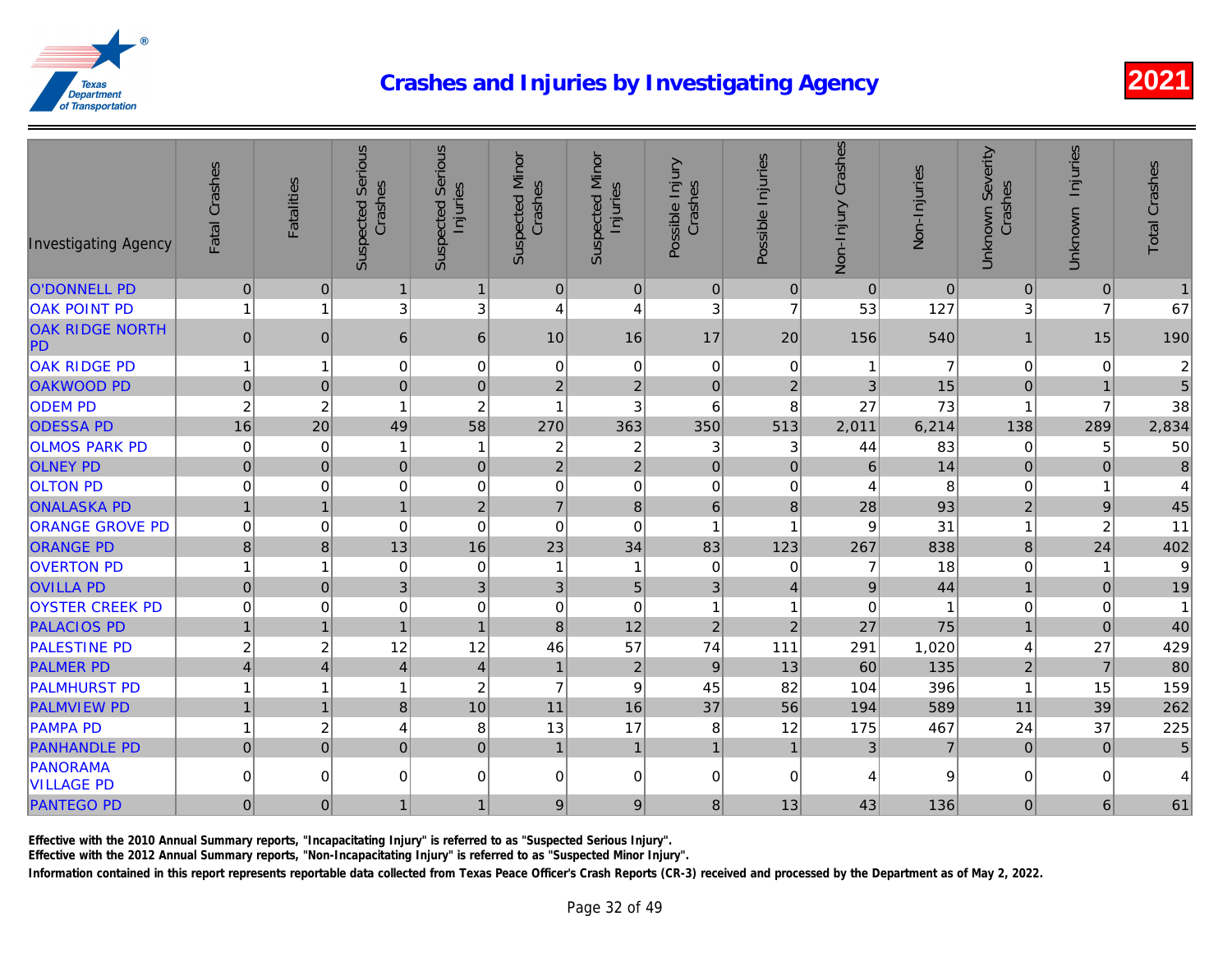| <b>Investigating Agency</b>                   | Fatal Crashes   | <b>Fatalities</b> | <b>Suspected Serious</b><br>Crashes | <b>Suspected Serious</b><br>Injuries | Suspected Minor<br>Crashes | <b>Suspected Minor</b><br>Injuries | Possible Injury<br>Crashes | Possible Injuries       | Non-Injury Crashes | Non-Injuries |
|-----------------------------------------------|-----------------|-------------------|-------------------------------------|--------------------------------------|----------------------------|------------------------------------|----------------------------|-------------------------|--------------------|--------------|
| <b>PARIS PD</b>                               | 4               | 4                 | 14                                  | 20                                   | 68                         | 93                                 | 109                        | 152                     | 483                | 1,580        |
| <b>PARKER PD</b>                              | 0               | $\mathbf 0$       | $\overline{4}$                      | $\overline{4}$                       | $\overline{7}$             | 10                                 | $9\,$                      | 10                      | 45                 | 132          |
| <b>PARMER COUNTY</b><br> SO                   | $\overline{0}$  | $\Omega$          | 0                                   | $\Omega$                             | 0                          | $\Omega$                           | $\overline{c}$             | 2                       | 10                 | 16           |
| <b>PASADENA ISD PD</b>                        | $\mathbf 0$     | $\mathbf 0$       | $\mathbf{1}$                        | $\overline{1}$                       | $\overline{2}$             | $\overline{2}$                     | $\mathbf{3}$               | 3                       | 36                 | 173          |
| <b>PASADENA PD</b>                            | 12              | 12                | 69                                  | 78                                   | 263                        | 355                                | 455                        | 693                     | 2,431              | 7,911        |
| <b>PATTON VILLAGE</b><br>PD                   | $\mathbf 0$     | $\mathbf{0}$      | $\mathbf{3}$                        | 3                                    | $6 \mid$                   | 9                                  | 3                          | $\overline{7}$          | 39                 | 104          |
| <b>PAYNE SPRINGS PD</b>                       | $\Omega$        | $\Omega$          | $\mathbf 0$                         | $\mathbf 0$                          | $\overline{c}$             | $\overline{2}$                     | 8                          | 18                      | 20                 | 46           |
| <b>PEARLAND PD</b>                            | $\overline{2}$  | $\overline{c}$    | 37                                  | 38                                   | 207                        | 269                                | 218                        | 368                     | 1,133              | 3,614        |
| <b>PEARSALL PD</b>                            | $\overline{1}$  | 1                 | $\overline{c}$                      | $\overline{c}$                       | 9                          | 9                                  | 10                         | 16                      | 62                 | 140          |
| <b>PECOS COUNTY SO</b>                        | $\pmb{0}$       | $\overline{0}$    | $\pmb{0}$                           | $\mathbf{0}$                         | $\overline{0}$             | $\mathbf{0}$                       | $\mathbf{1}$               | $\mathbf{1}$            | $\mathbf{1}$       |              |
| <b>PECOS PD</b>                               | $\sqrt{3}$      | 3                 | 6                                   | 8                                    | 8                          | 13                                 | 18                         | 26                      | 111                | 297          |
| <b>PELICAN BAY PD</b>                         | $\pmb{0}$       | $\boldsymbol{0}$  | $\mathbf 0$                         | $\mathbf 0$                          | $\boldsymbol{0}$           | $\pmb{0}$                          | $\sqrt{2}$                 | $\sqrt{2}$              | $\mathbf 2$        |              |
| <b>PENITAS PD</b>                             | $\mathbf{1}$    | 1                 | $\overline{c}$                      | $\boldsymbol{2}$                     | 8                          | 12                                 | 36                         | 53                      | 96                 | 371          |
| <b>PERRYTON PD</b>                            | $\mathbf{1}$    | $\overline{1}$    | $\sqrt{3}$                          | 3                                    | $\sqrt{5}$                 | 10                                 | $\sqrt{3}$                 | $\overline{5}$          | 51                 | 145          |
| <b>PFLUGERVILLE PD</b>                        | 3               | 3                 | 13                                  | 19                                   | 83                         | 131                                | 74                         | 111                     | 453                | 1,299        |
| <b>PHARR PD</b>                               | $\vert 4 \vert$ | $\overline{4}$    | 17                                  | 19                                   | 110                        | 160                                | 415                        | 663                     | 1,805              | 5,951        |
| <b>PHARR-SAN JUAN-</b><br><b>ALAMO ISD PD</b> | $\overline{0}$  | $\Omega$          | 0                                   | $\Omega$                             | $\overline{0}$             | $\Omega$                           | 0                          | 0                       | 3                  |              |
| <b>PILOT POINT PD</b>                         | 0               | $\boldsymbol{0}$  | $\mathbf{1}$                        | $\boldsymbol{2}$                     | 8 <sup>1</sup>             | 10                                 | $\bf 8$                    | 12                      | 36                 | 106          |
| <b>PINEHURST PD</b>                           | $\mathbf 0$     | $\pmb{0}$         | $\mathbf{1}$                        | 1                                    | 3                          | 6                                  | $\mathbf{1}$               | $\overline{\mathbf{c}}$ | 18                 | 46           |
| <b>PINELAND PD</b>                            | $\overline{0}$  | $\pmb{0}$         | $\sqrt{2}$                          | $\overline{2}$                       | $\overline{c}$             | $\overline{5}$                     | $\pmb{0}$                  | $\pmb{0}$               | $\overline{4}$     | 12           |
| <b>PITTSBURG PD</b>                           | 0               | 0                 | 4                                   | 4                                    | $\overline{7}$             | 8                                  | 19                         | 25                      | 75                 | 248          |
| <b>PLAINVIEW PD</b>                           | $\overline{1}$  | $\mathbf{1}$      | $9\,$                               | 10                                   | 26                         | 35                                 | 30                         | 45                      | 227                | 608          |
| <b>PLANO PD</b>                               | $\overline{7}$  | $\overline{7}$    | 69                                  | 76                                   | 566                        | 721                                | 614                        | 931                     | 2,463              | 8,349        |
| <b>PLEASANTON PD</b>                          | $\overline{0}$  | $\mathbf 0$       | $\overline{c}$                      | $\overline{2}$                       | $9\,$                      | $9\,$                              | 16                         | 19                      | 172                | 508          |

Effective with the 2010 Annual Summary reports, "Incapacitating Injury" is referred to as "Suspected Serious Injury".

Effective with the 2012 Annual Summary reports, "Non-Incapacitating Injury" is referred to as "Suspected Minor Injury".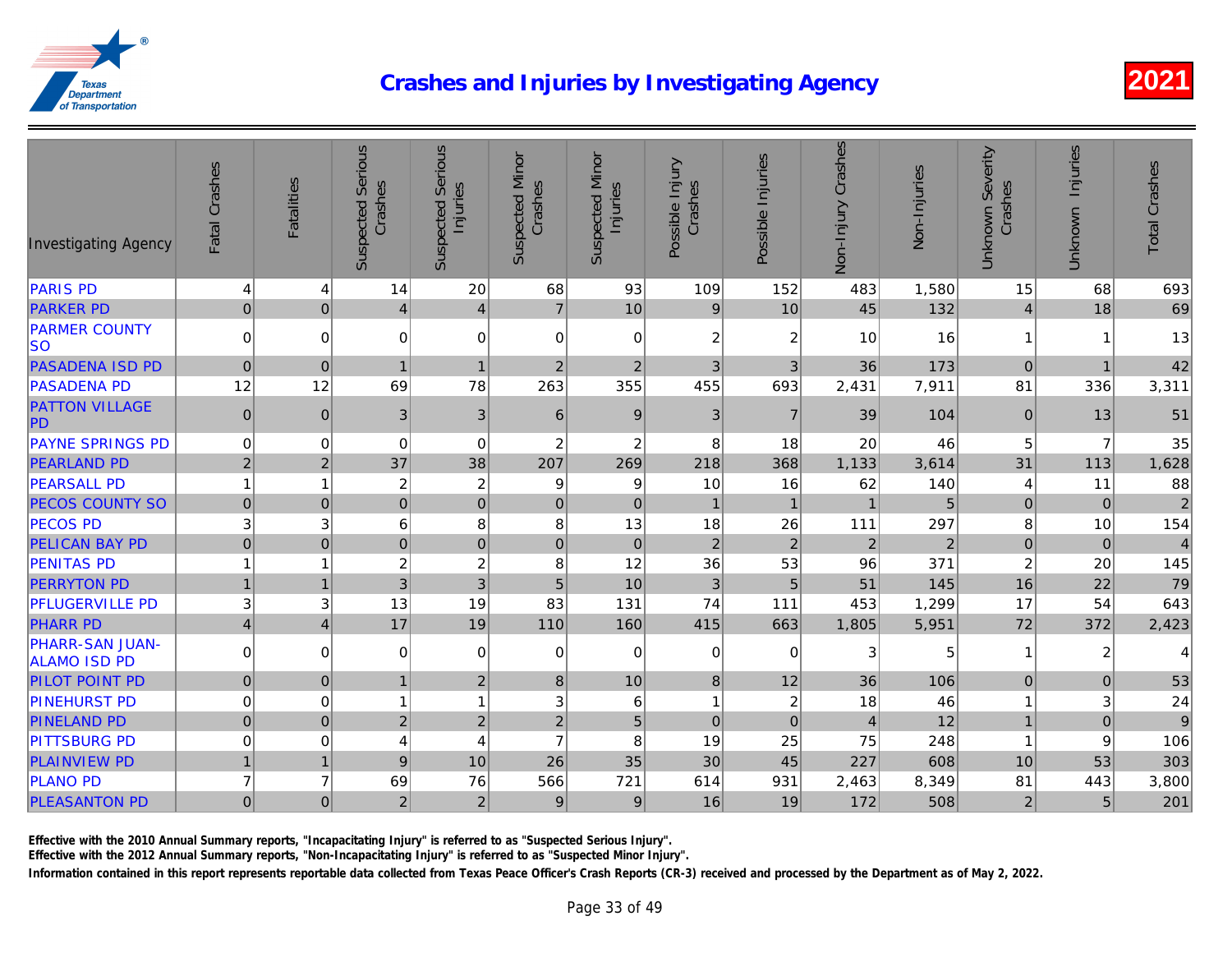| <b>Investigating Agency</b>                                    | Fatal Crashes   | Fatalities   | <b>Suspected Serious</b><br>Crashes | <b>Suspected Serious</b><br>Injuries | <b>Suspected Minor</b><br>Crashes | <b>Suspected Minor</b><br>Injuries | Possible Injury<br>Crashes | Possible Injuries | Non-Injury Crashes | Non-Injuries   |
|----------------------------------------------------------------|-----------------|--------------|-------------------------------------|--------------------------------------|-----------------------------------|------------------------------------|----------------------------|-------------------|--------------------|----------------|
| <b>POINT COMFORT</b><br> PD                                    | $\overline{0}$  | $\mathbf 0$  | $\mathbf 0$                         | $\mathbf 0$                          | 0                                 | 0                                  | 4                          | $\boldsymbol{9}$  | 16                 | 31             |
| <b>POINT PD</b>                                                | 0               | $\mathbf 0$  | $\pmb{0}$                           | $\mathbf{0}$                         | $\overline{0}$                    | $\mathbf 0$                        | $\pmb{0}$                  | $\pmb{0}$         | $\sqrt{2}$         | $\overline{c}$ |
| <b>PONDER PD</b>                                               | $\pmb{0}$       | $\mathbf 0$  | $\overline{1}$                      | $\overline{c}$                       | $\overline{0}$                    | $\overline{1}$                     | $\overline{1}$             | $\overline{c}$    | 13                 | 37             |
| <b>PORT ARANSAS PD</b>                                         | $\pmb{0}$       | $\mathbf 0$  | 10                                  | 10                                   | 23                                | 33                                 | 18                         | 29                | 60                 | 300            |
| <b>PORT ARTHUR PD</b>                                          | 12              | 15           | 49                                  | 55                                   | 254                               | 371                                | 229                        | 398               | 921                | 2,981          |
| <b>PORT ISABEL PD</b>                                          | $\mathbf 0$     | $\mathbf 0$  | $\mathbf{3}$                        | $\overline{4}$                       | $9\,$                             | 16                                 | 8                          | 12                | 92                 | 371            |
| <b>PORT LAVACA PD</b>                                          | $\pmb{0}$       | $\mathbf 0$  | 5                                   | 5                                    | $\overline{7}$                    | 12                                 | 13                         | 16                | 129                | 360            |
| <b>PORT NECHES PD</b>                                          | $\pmb{0}$       | $\mathbf 0$  | $\overline{1}$                      | 1                                    | $\bf 8$                           | 10                                 | 14                         | 16                | 77                 | 212            |
| <b>PORT OF</b><br><b>BROWNSVILLE PD</b>                        | $\overline{0}$  | $\Omega$     | $\Omega$                            | $\Omega$                             | $\mathbf{1}$                      |                                    | $\overline{c}$             | 3                 | 8                  | 14             |
| <b>PORT OF CORPUS</b><br><b>CHRISTI</b><br><b>AUTHORITY PD</b> | $\mathbf 0$     | 0            | $\overline{c}$                      | $\overline{2}$                       | $\mathbf 1$                       |                                    | $\sqrt{2}$                 | $\overline{c}$    | 11                 | 24             |
| <b>PORT OF</b><br><b>GALVESTON PD</b>                          | $\overline{0}$  | $\mathbf 0$  | 1                                   | 1                                    | $\boldsymbol{2}$                  | 4                                  | $\mathbf 0$                | $\mathbf 0$       | 13                 | 35             |
| <b>POTEET PD</b>                                               | 0               | $\mathbf 0$  | $\overline{1}$                      | $\overline{2}$                       | $\vert 4 \vert$                   | $\overline{4}$                     | $\mathbf{1}$               | $\overline{c}$    | 26                 | 62             |
| <b>POTH PD</b>                                                 | $\pmb{0}$       | $\mathbf 0$  | $\mathbf 0$                         | $\Omega$                             | $\mathbf{1}$                      | -1                                 | $\boldsymbol{0}$           |                   | 5                  | 10             |
| <b>POTTSBORO PD</b>                                            | $\overline{0}$  | $\pmb{0}$    | 3                                   | 3                                    | 6 <sup>1</sup>                    | $\boldsymbol{9}$                   | $\mathbf{1}$               | $6\phantom{a}$    | 17                 | 62             |
| <b>PRAIRIE VIEW A&amp;M</b><br>UNIVERSITY PD                   | $\vert 0 \vert$ | 0            | $\mathbf{1}$                        | 1                                    | $\overline{c}$                    | $\boldsymbol{2}$                   | $\mathbf{1}$               | 1                 | 20                 | 51             |
| <b>PRAIRIE VIEW PD</b>                                         | $\mathbf{1}$    | $\mathbf{1}$ | 5                                   | 6                                    | 10                                | 17                                 | 6 <sup>1</sup>             | 13                | 37                 | 106            |
| <b>PREMONT PD</b>                                              | $\overline{c}$  | 3            | $\overline{1}$                      | $\boldsymbol{2}$                     | $\mathbf{1}$                      | $\boldsymbol{2}$                   | $\mathbf 0$                | $\mathbf 0$       | $\overline{7}$     | 15             |
| <b>PRESIDIO PD</b>                                             | $\overline{0}$  | $\mathbf 0$  | $\pmb{0}$                           | $\mathbf 0$                          | $\overline{0}$                    | $\mathbf 0$                        | $\pmb{0}$                  | $\pmb{0}$         | $\boldsymbol{9}$   | 20             |
| <b>PRIMERA PD</b>                                              | $\mathbf 0$     | $\mathbf 0$  | $\mathbf 0$                         | $\mathbf 0$                          | $\boldsymbol{2}$                  | 3                                  | $\mathbf{1}$               | $\overline{c}$    | 6                  | 11             |
| <b>PRINCETON PD</b>                                            | $\overline{0}$  | $\mathbf 0$  | 11                                  | 17                                   | 21                                | 36                                 | 30                         | 45                | 127                | 439            |
| <b>PROSPER PD</b>                                              | $\mathbf{1}$    | 1            | 5                                   | 5                                    | 47                                | 65                                 | 84                         | 119               | 323                | 1,083          |
| <b>QUEEN CITY PD</b>                                           | 3               | 3            | $\pmb{0}$                           | 1                                    | $\overline{2}$                    | $\overline{2}$                     | $\overline{4}$             | 8                 | 30                 | 87             |

Effective with the 2010 Annual Summary reports, "Incapacitating Injury" is referred to as "Suspected Serious Injury".

Effective with the 2012 Annual Summary reports, "Non-Incapacitating Injury" is referred to as "Suspected Minor Injury".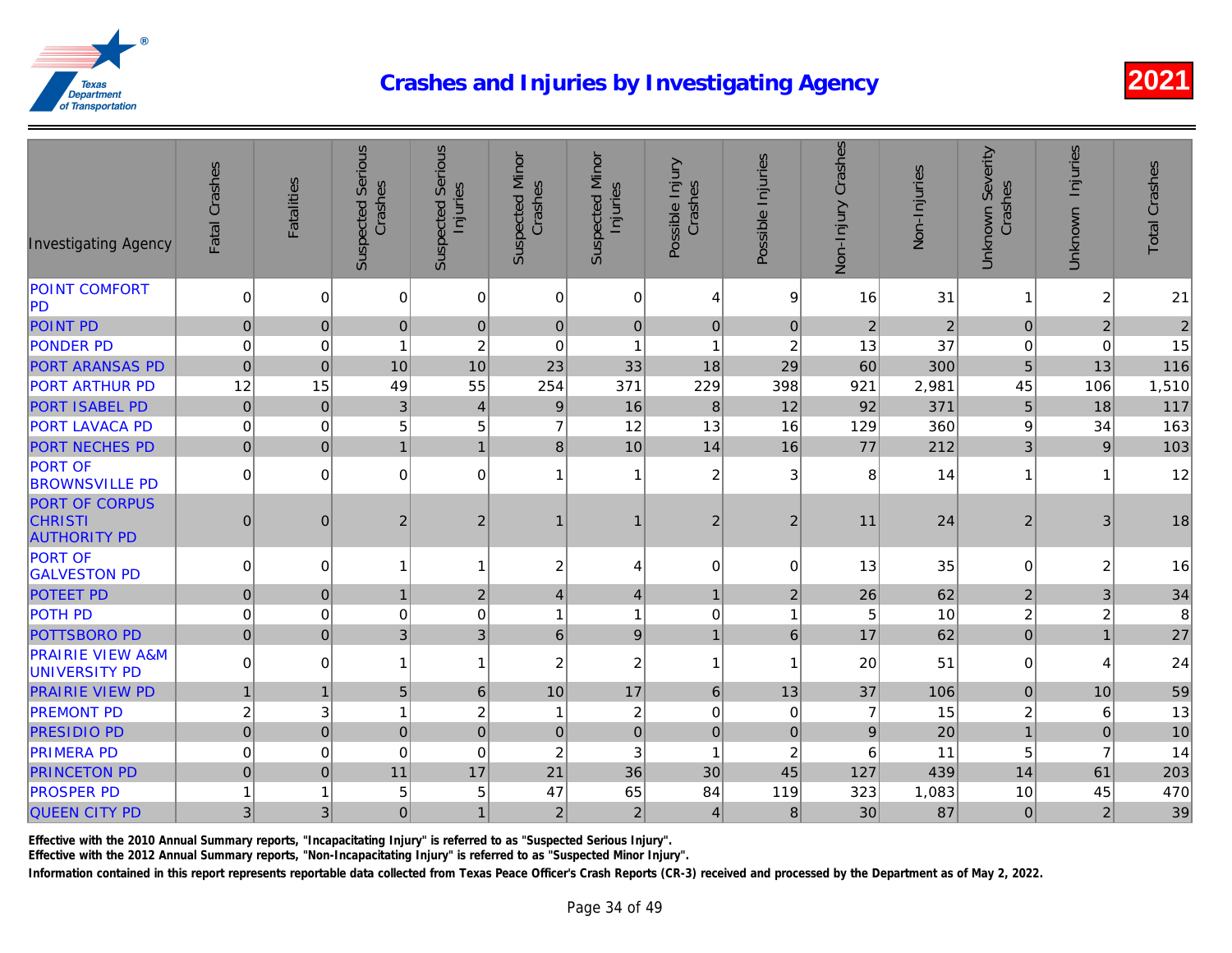| <b>Investigating Agency</b>         | Fatal Crashes  | Fatalities     | <b>Suspected Serious</b><br>Crashes | <b>Suspected Serious</b><br>Injuries | <b>Suspected Minor</b><br>Crashes | <b>Suspected Minor</b><br>Injuries | Possible Injury<br>Crashes | Possible Injuries | Non-Injury Crashes | Non-Injuries    |
|-------------------------------------|----------------|----------------|-------------------------------------|--------------------------------------|-----------------------------------|------------------------------------|----------------------------|-------------------|--------------------|-----------------|
| <b>QUINLAN ISD PD</b>               | $\mathbf 0$    | 0              | 0                                   | 0                                    | $\overline{0}$                    | 0                                  | $\mathbf 0$                | 0                 | $\overline{c}$     |                 |
| <b>QUINLAN PD</b>                   | $\pmb{0}$      | $\mathbf 0$    | $6\phantom{1}$                      | $6\phantom{1}$                       | 17                                | 24                                 | 23                         | 38                | 95                 | 367             |
| <b>QUITMAN PD</b>                   | $\mathbf 0$    | $\mathbf 0$    | $\overline{c}$                      | $\boldsymbol{2}$                     | $\overline{c}$                    | 3                                  | 3                          | $\overline{4}$    | 18                 | 76              |
| <b>RAINS COUNTY SO</b>              | $\mathbf{1}$   | $\mathbf{1}$   | $\mathbf{1}$                        | $\overline{4}$                       | 6 <sup>1</sup>                    | $\overline{7}$                     | $\overline{4}$             | 5                 | 16                 | $\overline{47}$ |
| <b>RANCHO VIEJO PD</b>              | $\pmb{0}$      | $\mathbf 0$    | $\mathbf 0$                         | $\Omega$                             | $\mathbf 0$                       | $\mathbf 0$                        | $\mathbf 0$                | $\mathbf 0$       | 5                  |                 |
| <b>RANGER PD</b>                    | $\pmb{0}$      | $\mathbf 0$    | 3                                   | $\mathfrak{B}$                       | $\mathbf{1}$                      | $\mathbf 2$                        | 3 <sup>1</sup>             | 3                 | $\boldsymbol{9}$   | 29              |
| <b>RAYMONDVILLE PD</b>              | $\mathbf 0$    | 0              | $\mathbf{1}$                        | 1                                    | 10                                | 14                                 | $\boldsymbol{9}$           | 12                | 55                 | 128             |
| <b>REAGAN COUNTY</b><br><b>SO</b>   | $\overline{0}$ | $\mathbf{0}$   | $\mathbf 0$                         | $\mathbf{0}$                         | $\overline{4}$                    | $\overline{4}$                     | $\overline{4}$             | $\overline{4}$    | 31                 | 71              |
| <b>REAL COUNTY SO</b>               | $\mathbf{1}$   | $\mathbf 1$    | $\overline{1}$                      | 1                                    | $\boldsymbol{2}$                  | $\overline{c}$                     | $\boldsymbol{2}$           | $\sqrt{2}$        | 21                 | 36              |
| <b>RED OAK PD</b>                   | $\sqrt{3}$     | $\mathfrak{B}$ | 10                                  | 12                                   | 39                                | 55                                 | 45                         | 73                | 254                | 752             |
| <b>REFUGIO COUNTY</b><br><b>SO</b>  | $\pmb{0}$      | $\mathbf 0$    | 1                                   | 1                                    | $\overline{c}$                    | $\boldsymbol{2}$                   | $\overline{c}$             | $\overline{c}$    | 40                 | 81              |
| <b>REFUGIO PD</b>                   | $\mathbf{1}$   | $\mathbf{1}$   | $\mathbf 0$                         | $\mathbf{0}$                         | $\overline{2}$                    | $\overline{2}$                     | $\overline{4}$             | 11                | 34                 | 92              |
| <b>RENO PD (LAMAR)</b>              | $\mathbf 0$    | $\mathbf 0$    | $\overline{c}$                      | 4                                    | 3                                 | $\overline{7}$                     | $\overline{c}$             | $\overline{c}$    | 11                 | 27              |
| <b>RENO PD</b><br>(PARKER, TARRANT) | 0              | $\mathbf{0}$   | 3                                   | 3                                    | 5 <sup>1</sup>                    | $\overline{7}$                     | $\sqrt{3}$                 | 3                 | 11                 | 38              |
| <b>RHOME PD</b>                     | 1              | $\mathbf 1$    | $\overline{c}$                      | 4                                    | $\mathbf{1}$                      | $\overline{c}$                     | 5                          | 12                | 10                 | 26              |
| <b>RICE PD</b>                      | $\mathbf 0$    | $\overline{0}$ | $\overline{2}$                      | $\overline{4}$                       | 1                                 | $\overline{2}$                     | $\mathbf{1}$               | $\mathbf{1}$      | 51                 | 132             |
| <b>RICE UNIVERSITY</b><br>PD        | $\Omega$       | $\mathbf 0$    | 0                                   | $\mathbf 0$                          | 5                                 | 5                                  | $\mathbf 0$                | 1                 | 8                  | 27              |
| <b>RICHARDSON PD</b>                | $\overline{7}$ | $\overline{7}$ | 58                                  | 67                                   | 332                               | 426                                | 521                        | 862               | 601                | 2,891           |
| <b>RICHLAND HILLS</b><br>PD         | $\Omega$       | $\mathbf 0$    | 3                                   | 3                                    | 26                                | 32                                 | $\overline{7}$             | 8                 | 80                 | 186             |
| <b>RICHLAND PD</b>                  | 0              | $\overline{0}$ | $\overline{2}$                      | $\overline{2}$                       | $\mathbf{3}$                      | $\overline{4}$                     | $\overline{5}$             | $\overline{7}$    | 14                 | 40              |
| <b>RICHMOND PD</b>                  | $\pmb{0}$      | $\pmb{0}$      | 6                                   | $\overline{7}$                       | 20                                | 28                                 | 22                         | 39                | 146                | 455             |
| <b>RICHWOOD PD</b>                  | $\mathbf{1}$   | $\mathbf{1}$   | $\pmb{0}$                           | $\mathbf 0$                          | $\boldsymbol{9}$                  | 16                                 | $\overline{7}$             | 11                | 33                 | 108             |
| <b>RIESEL PD</b>                    | $\pmb{0}$      | $\mathbf 0$    | $\mathsf 0$                         | $\mathbf 0$                          | $\mathbf{1}$                      | -1                                 | 3 <sub>l</sub>             | 4                 | 12                 | 36              |

Effective with the 2010 Annual Summary reports, "Incapacitating Injury" is referred to as "Suspected Serious Injury".

Effective with the 2012 Annual Summary reports, "Non-Incapacitating Injury" is referred to as "Suspected Minor Injury".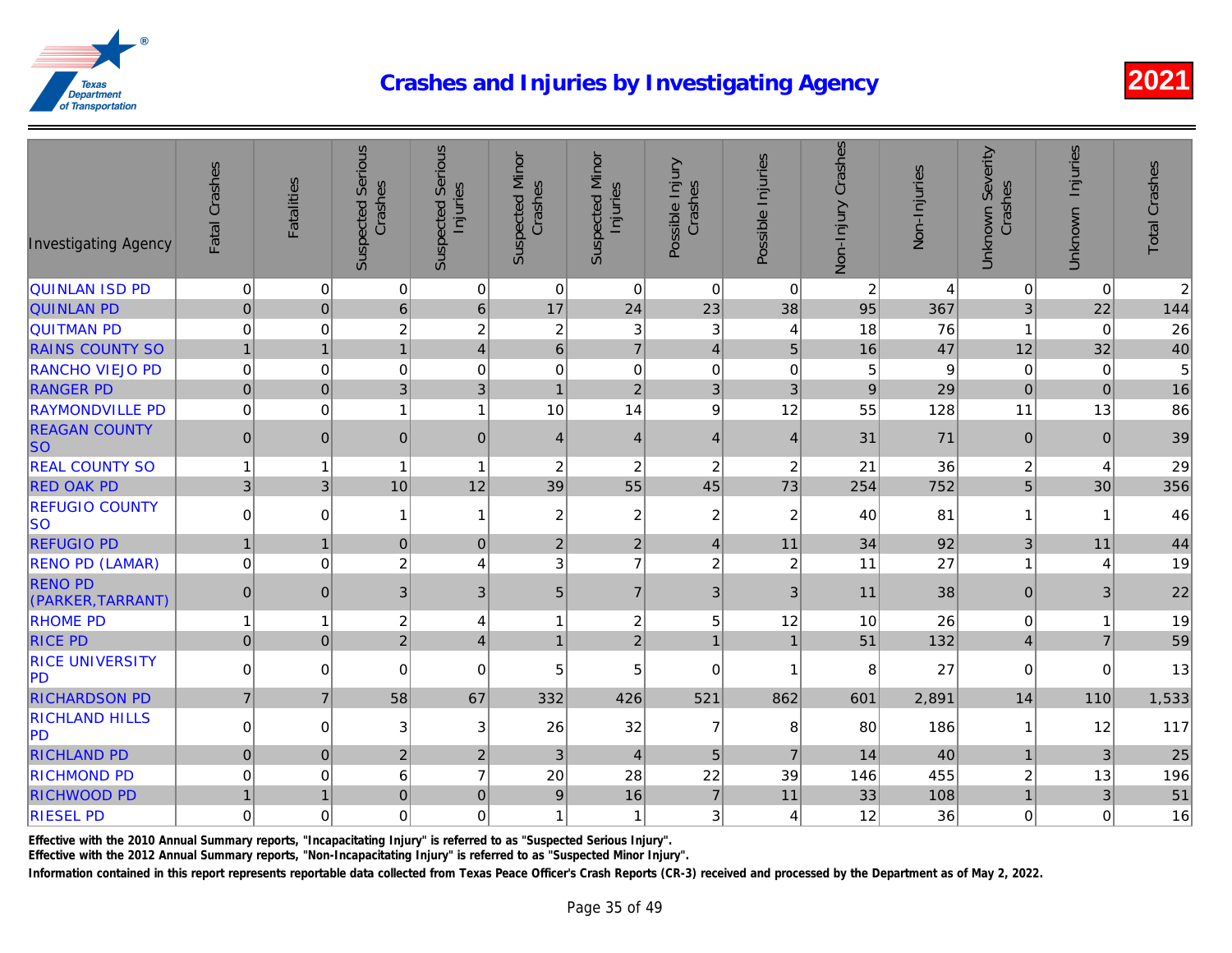| <b>Investigating Agency</b>                 | Fatal Crashes    | <b>Fatalities</b> | <b>Suspected Serious</b><br>Crashes | <b>Suspected Serious</b><br>Injuries | Suspected Minor<br>Crashes | <b>Suspected Minor</b><br>Injuries | Possible Injury<br>Crashes | Possible Injuries | Non-Injury Crashes | Non-Injuries |
|---------------------------------------------|------------------|-------------------|-------------------------------------|--------------------------------------|----------------------------|------------------------------------|----------------------------|-------------------|--------------------|--------------|
| <b>RIO GRANDE CITY</b><br>PD                | 1                | 1                 | 5                                   | 6                                    | 15                         | 18                                 | 44                         | 77                | 310                | 1,037        |
| <b>RIO HONDO PD</b>                         | $\Omega$         | 0                 | $\mathbf{1}$                        | $\boldsymbol{2}$                     | $\mathbf{1}$               | -1                                 | 3                          | 8                 | 4                  |              |
| <b>RISING STAR PD</b>                       | $\overline{0}$   | $\mathbf 0$       | $\pmb{0}$                           | $\mathbf 0$                          | $\overline{0}$             | $\mathbf{0}$                       | $\pmb{0}$                  | $\pmb{0}$         | $\sqrt{3}$         | 10           |
| <b>RIVER OAKS PD</b>                        | $\pmb{0}$        | $\mathbf 0$       | 4                                   | 5                                    | 4                          | 5                                  | 20                         | 28                | 57                 | 180          |
| <b>ROANOKE PD</b>                           | 0                | $\mathbf 0$       | $\overline{4}$                      | 5                                    | 21                         | 33                                 | 41                         | 60                | 88                 | 339          |
| <b>ROBINSON PD</b>                          | $\mathbf{1}$     | 1                 | $\overline{7}$                      | 9                                    | 28                         | 35                                 | 21                         | 30                | 117                | 295          |
| <b>ROBSTOWN PD</b>                          | $\mathbf{1}$     | $\mathbf{1}$      | $\overline{7}$                      | $9\,$                                | 23                         | 30                                 | 13                         | 26                | 115                | 351          |
| <b>ROCKDALE PD</b>                          | $\pmb{0}$        | 0                 | 3                                   | 3                                    | 9                          | 12                                 | 13                         | 19                | 65                 | 208          |
| <b>ROCKPORT PD</b>                          | $\overline{2}$   | $\overline{2}$    | $\boldsymbol{9}$                    | $\boldsymbol{9}$                     | 43                         | 68                                 | 38                         | 59                | 137                | 451          |
| <b>ROCKWALL COUNTY</b><br><b>SO</b>         | $\vert$          | 4                 | 6                                   | 8                                    | 27                         | 39                                 | 33                         | 49                | 123                | 355          |
| <b>ROCKWALL PD</b>                          | $\mathbf{1}$     | $\mathbf{1}$      | 13                                  | 14                                   | 67                         | 86                                 | 129                        | 193               | 682                | 2,286        |
| <b>ROGERS PD</b>                            | $\mathbf 0$      | $\mathbf 0$       | 1                                   | 1                                    | $\mathbf{1}$               |                                    | $\overline{c}$             | 3                 | 4                  | 12           |
| <b>ROLLINGWOOD PD</b>                       | $\overline{0}$   | $\overline{0}$    | $\overline{c}$                      | $\boldsymbol{2}$                     | 3 <sup>1</sup>             | $\,6$                              | $\mathbf{1}$               | $\overline{2}$    | 18                 | 36           |
| <b>ROMA PD</b>                              | $\mathbf{1}$     | $\overline{1}$    | 3                                   | 5                                    | 0                          | $\overline{1}$                     | 16                         | 24                | 69                 | 227          |
| <b>ROMAN FOREST PD</b>                      | 0                | $\mathbf 0$       | $\overline{2}$                      | $\overline{3}$                       | $\overline{7}$             | 10                                 | $\overline{2}$             | $\overline{3}$    | 24                 | 62           |
| <b>ROSE CITY</b><br><b>MARSHAL'S OFFICE</b> | $\Omega$         | $\mathbf 0$       | 0                                   | 0                                    | 0                          | $\mathbf 0$                        | $\mathbf{2}$               | 3                 | 8                  | 25           |
| <b>ROSEBUD PD</b>                           | $\overline{0}$   | $\pmb{0}$         | $\pmb{0}$                           | $\mathbf 0$                          | $\overline{0}$             | $\mathbf 0$                        | $\pmb{0}$                  | $\pmb{0}$         | 3                  |              |
| <b>ROSENBERG PD</b>                         | 3 <sup>1</sup>   | 3                 | 19                                  | 25                                   | 75                         | 97                                 | 135                        | 209               | 644                | 2,018        |
| <b>ROUND ROCK PD</b>                        | $\boldsymbol{9}$ | $9\,$             | 43                                  | 47                                   | 242                        | 296                                | 401                        | 587               | 1,852              | 5,827        |
| <b>ROWLETT PD</b>                           | 5                | 5                 | 11                                  | 15                                   | 37                         | 41                                 | 116                        | 155               | 360                | 1,208        |
| <b>ROYSE CITY PD</b>                        | $\mathbf{3}$     | 3                 | $\overline{7}$                      | $\overline{7}$                       | 17                         | 27                                 | 28                         | 39                | 206                | 720          |
| <b>RUNAWAY BAY PD</b>                       | $\pmb{0}$        | $\mathbf 0$       | 3                                   | 4                                    | 0                          | $\pmb{0}$                          | 1                          |                   | 4                  | 12           |
| <b>RUSK PD</b>                              | $\pmb{0}$        | $\pmb{0}$         | 3                                   | 3                                    | 3                          | $\overline{4}$                     | 5                          | $\overline{7}$    | 62                 | 154          |
| <b>SACHSE PD</b>                            | $\mathbf 0$      | $\mathbf 0$       | 8                                   | 10                                   | 19                         | 22                                 | 42                         | 53                | 206                | 645          |

Effective with the 2010 Annual Summary reports, "Incapacitating Injury" is referred to as "Suspected Serious Injury".

Effective with the 2012 Annual Summary reports, "Non-Incapacitating Injury" is referred to as "Suspected Minor Injury".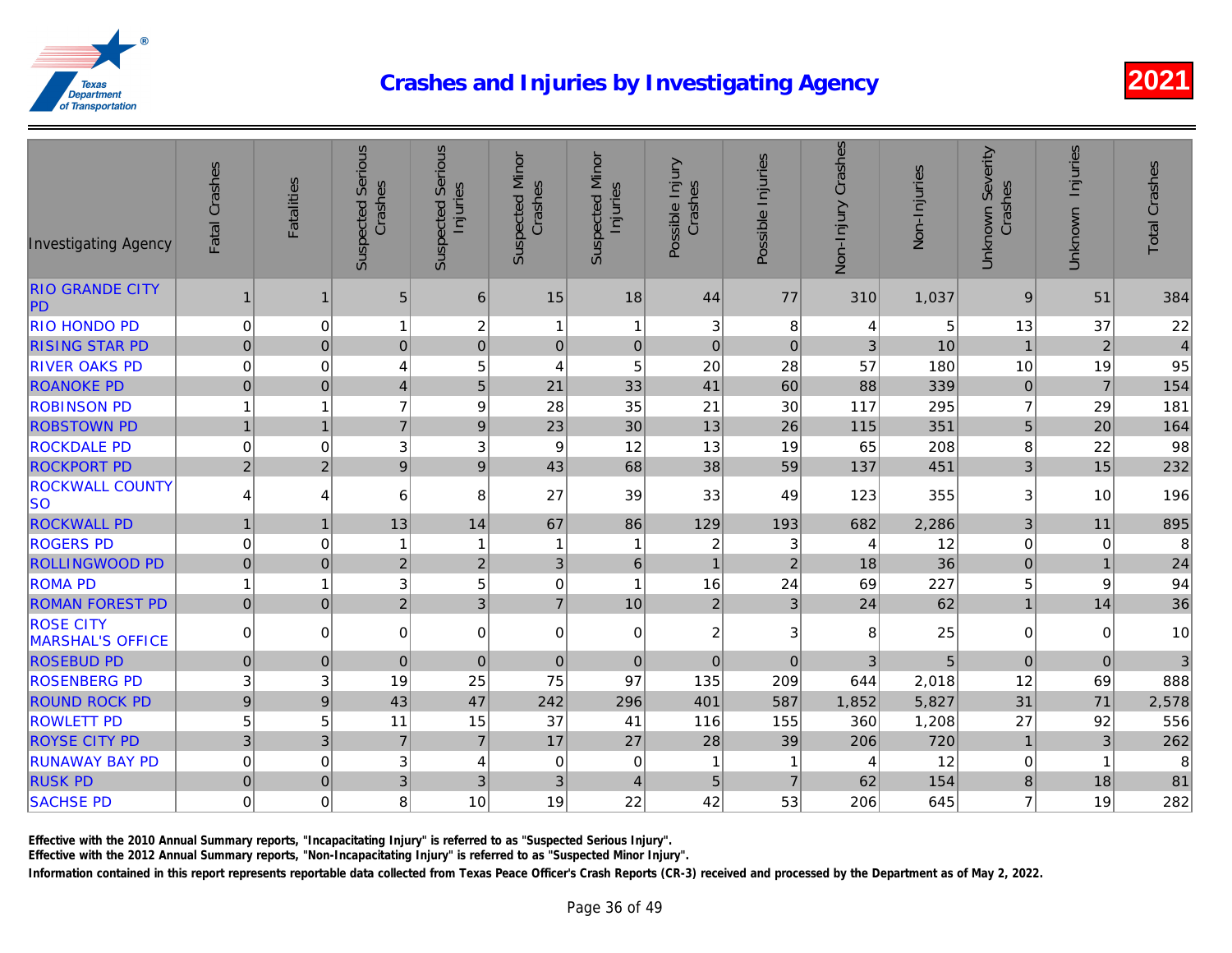| <b>Investigating Agency</b>                                | Fatal Crashes    | <b>Fatalities</b> | <b>Suspected Serious</b><br>Crashes | <b>Suspected Serious</b><br>Injuries | <b>Suspected Minor</b><br>Crashes | <b>Suspected Minor</b><br>Injuries | Possible Injury<br>Crashes | Possible Injuries | Non-Injury Crashes | Non-Injuries |
|------------------------------------------------------------|------------------|-------------------|-------------------------------------|--------------------------------------|-----------------------------------|------------------------------------|----------------------------|-------------------|--------------------|--------------|
| <b>SAGINAW PD</b>                                          | $\mathbf 0$      | $\pmb{0}$         | 6                                   | 8                                    | 25                                | 32                                 | 42                         | 53                | 326                | 925          |
| <b>SALADO PD</b>                                           | $\pmb{0}$        | $\mathbf 0$       | 0                                   | 0                                    | $\overline{7}$                    | 11                                 | 3                          | $\sqrt{3}$        | 32                 | 70           |
| <b>SAM HOUSTON</b><br><b>STATE UNIVERSITY</b><br><b>PD</b> | $\mathbf 0$      | $\mathbf 0$       | $\mathbf 0$                         | $\pmb{0}$                            | $\mathbf 0$                       | 0                                  | 1                          |                   | 14                 | 33           |
| <b>SAN ANGELO PD</b>                                       | 10               | 13                | 18                                  | 25                                   | 234                               | 297                                | 155                        | 215               | 1,783              | 5,093        |
| <b>SAN ANTONIO ISD</b><br>PD                               | $\mathbf 0$      | $\mathbf 0$       | $\mathbf 0$                         | $\mathbf 0$                          |                                   | $\overline{c}$                     | $\overline{2}$             | 3                 | 17                 | 103          |
| <b>SAN ANTONIO PD</b>                                      | 175              | 189               | 539                                 | 628                                  | 4,334                             | 5,603                              | 6,352                      | 10,483            | 24,555             | 67,043       |
| <b>SAN AUGUSTINE PD</b>                                    | $\overline{1}$   | 1                 | $\pmb{0}$                           | $\mathbf 0$                          |                                   | $\mathbf{1}$                       | $\mathbf 1$                | $\overline{2}$    | 18                 | 37           |
| <b>SAN BENITO PD</b>                                       | $\overline{c}$   | $\overline{c}$    | 13                                  | 15                                   | 47                                | 71                                 | 57                         | 94                | 353                | 1,026        |
| <b>SAN DIEGO PD</b>                                        | $\mathbf 0$      | $\mathbf 0$       | $\pmb{0}$                           | $\mathbf 0$                          | $\mathbf{1}$                      | $\mathbf{1}$                       | 5 <sup>1</sup>             | $\,6\,$           | 32                 | 113          |
| <b>SAN ELIZARIO CITY</b><br><b>MARSHAL'S OFFICE</b>        | $\pmb{0}$        | $\mathbf 0$       | $\overline{c}$                      | 4                                    | 4                                 | 4                                  | 5 <sup>5</sup>             | 10                | 18                 | 67           |
| <b>SAN FELIPE PD</b>                                       | $\mathbf{1}$     | $\mathbf{1}$      | $\mathbf{1}$                        | $\overline{2}$                       | $\mathbf 2$                       | 3 <sup>1</sup>                     | $\overline{2}$             | 11                | 21                 | 77           |
| <b>SAN JACINTO</b><br><b>COLLEGE DISTRICT</b><br><b>PD</b> | $\mathbf 0$      | $\Omega$          | $\mathbf 0$                         | $\Omega$                             | $\mathbf 0$                       | $\Omega$                           | $\overline{0}$             | $\Omega$          | $\overline{c}$     |              |
| <b>SAN JACINTO</b><br><b>COUNTY CP 2</b>                   | $\mathbf 0$      | $\mathbf 0$       | $\overline{0}$                      | $\mathbf{0}$                         | $\mathbf{0}$                      | $\overline{0}$                     | $\mathbf{0}$               | $\mathbf{0}$      | 3                  | 11           |
| <b>SAN JUAN PD</b>                                         | 3                | 3                 | 15                                  | 21                                   | 72                                | 121                                | 170                        | 283               | 597                | 2,138        |
| <b>SAN MARCOS</b><br><b>MARSHAL'S OFFICE</b>               | $\pmb{0}$        | 0                 | $\mathbf 0$                         | $\mathbf{0}$                         | $\mathbf 0$                       | 0                                  | $\mathbf 0$                | $\mathbf{0}$      | $\mathbf{1}$       |              |
| <b>SAN MARCOS PD</b>                                       | $\,6\,$          | 8                 | 53                                  | 65                                   | 263                               | 361                                | 178                        | 280               | 752                | 2,909        |
| <b>SAN SABA PD</b>                                         | $\pmb{0}$        | $\mathbf 0$       | $\mathbf{3}$                        | $\mathfrak{3}$                       |                                   | $\mathfrak{3}$                     | $\mathbf 2$                | $\overline{2}$    | 19                 | 58           |
| <b>SANGER PD</b>                                           | $\mathbf 3$      | $\sqrt{5}$        | $\,6$                               | 13                                   | 17                                | 27                                 | 23                         | 33                | 152                | 384          |
| <b>SANSOM PARK PD</b>                                      | $\mathbf 0$      | $\mathbf 0$       | 5                                   | 5                                    | $\overline{5}$                    | 6 <sup>1</sup>                     | $\overline{7}$             | 10                | 16                 | 62           |
| <b>SANTA ANNA PD</b>                                       | $\boldsymbol{0}$ | $\mathbf 0$       | $\overline{1}$                      | 1                                    | $\boldsymbol{2}$                  | 3                                  | $\mathsf 0$                | $\mathbf 0$       | 8                  | 24           |

Effective with the 2010 Annual Summary reports, "Incapacitating Injury" is referred to as "Suspected Serious Injury".

Effective with the 2012 Annual Summary reports, "Non-Incapacitating Injury" is referred to as "Suspected Minor Injury".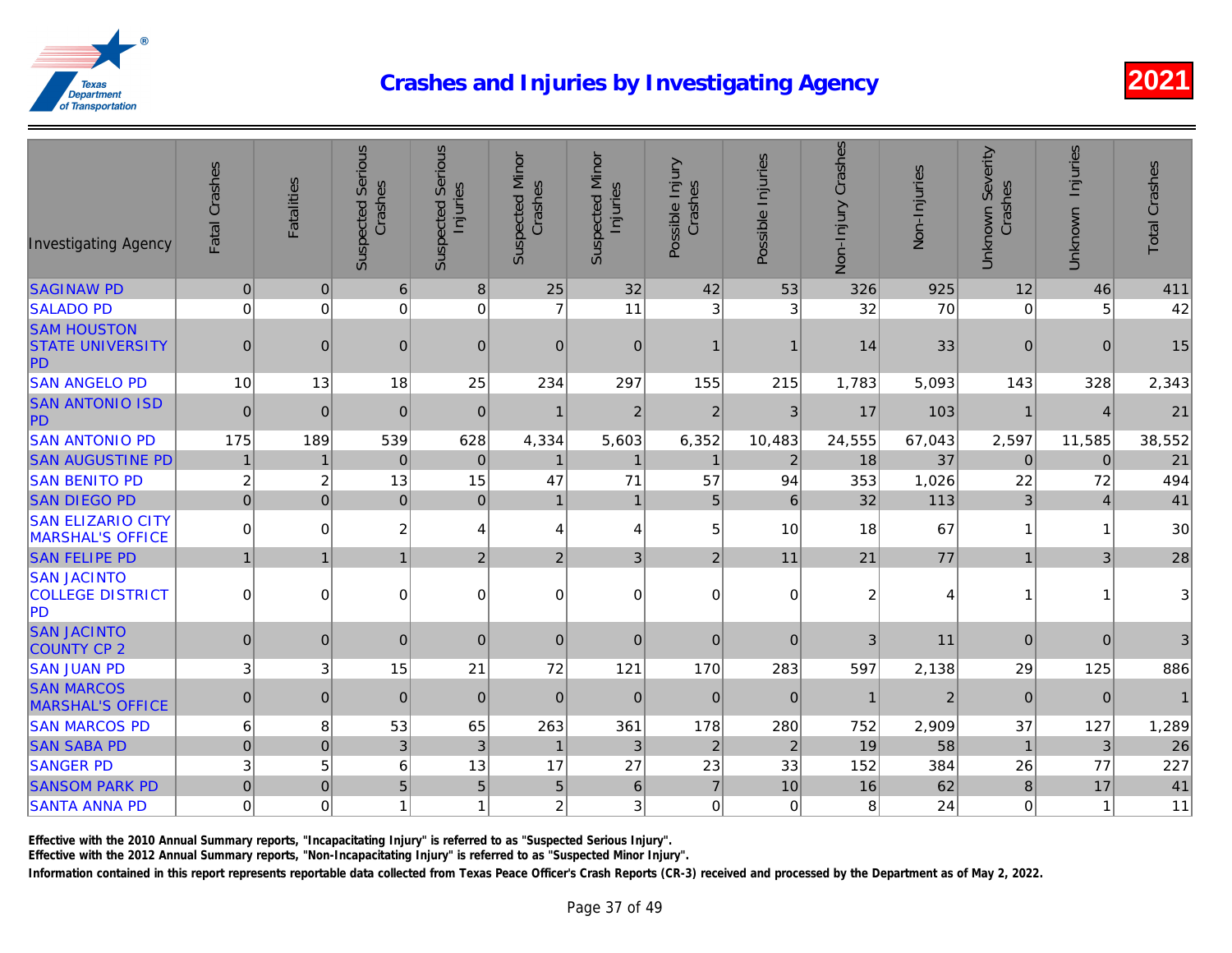| <b>Investigating Agency</b>           | Fatal Crashes    | <b>Fatalities</b> | <b>Suspected Serious</b><br>Crashes | <b>Suspected Serious</b><br>Injuries | <b>Suspected Minor</b><br>Crashes | <b>Suspected Minor</b><br>Injuries | Possible Injury<br>Crashes | Possible Injuries | Non-Injury Crashes | Non-Injuries |
|---------------------------------------|------------------|-------------------|-------------------------------------|--------------------------------------|-----------------------------------|------------------------------------|----------------------------|-------------------|--------------------|--------------|
| <b>SANTA FE ISD PD</b>                | $\mathbf 0$      | $\mathbf 0$       | $\mathbf 0$                         | 0                                    | $\mathbf{1}$                      | $\mathbf{1}$                       | 0                          | $\mathbf 0$       | $\mathbf{1}$       |              |
| <b>SANTA FE PD</b>                    | $\mathbf 0$      | $\mathbf 0$       | 5                                   | $\overline{7}$                       | 23                                | 32                                 | 18                         | 24                | 147                | 384          |
| <b>SCHERTZ PD</b>                     | $\mathbf 2$      | $\sqrt{2}$        | 29                                  | 30                                   | 68                                | 84                                 | 125                        | 190               | 644                | 2,198        |
| <b>SCHLEICHER</b><br><b>COUNTY SO</b> | $\boldsymbol{0}$ | $\mathbf 0$       | 1                                   | 1                                    | 1                                 | 1                                  | 0                          | $\mathbf 0$       | 18                 | 33           |
| <b>SCHULENBURG PD</b>                 | $\pmb{0}$        | $\pmb{0}$         | $\mathbf{1}$                        | $\mathbf{1}$                         | $\overline{2}$                    | $\overline{2}$                     | $\mathbf 0$                | $\overline{2}$    | 38                 | 112          |
| <b>SEABROOK PD</b>                    | $\overline{1}$   | 1                 | 8                                   | 11                                   | 27                                | 44                                 | 16                         | 25                | 165                | 534          |
| <b>SEAGOVILLE PD</b>                  | $\overline{4}$   | $\overline{5}$    | $\boldsymbol{9}$                    | 9                                    | 12                                | 16                                 | 16                         | 25                | 66                 | 167          |
| <b>SEALY PD</b>                       | $\mathbf 0$      | $\mathbf 0$       | 5                                   | 9                                    | 18                                | 30                                 | 46                         | 68                | 141                | 498          |
| <b>SEGUIN PD</b>                      | $\,6$            | 9                 | 38                                  | 46                                   | 44                                | 52                                 | 69                         | 93                | 698                | 2,074        |
| <b>SELMA PD</b>                       | $\pmb{0}$        | 0                 | $\boldsymbol{2}$                    | 3                                    | 22                                | 24                                 | 51                         | 66                | 239                | 780          |
| <b>SEMINOLE PD</b>                    | $\overline{1}$   | $\mathbf{1}$      | $\,$ 6 $\,$                         | 8                                    | 11                                | 20                                 | 12                         | 15                | 45                 | 167          |
| <b>SEVEN POINTS PD</b>                | $\mathbf 0$      | $\mathbf 0$       | $\overline{7}$                      | 9                                    | $\overline{7}$                    | 15                                 | 13                         | 23                | 38                 | 123          |
| <b>SEYMOUR PD</b>                     | $\mathbf 0$      | $\mathbf{0}$      | $\mathbf 0$                         | $\mathbf{0}$                         | 5                                 | 6                                  | $\mathbf{1}$               | $\mathbf{1}$      | $\boldsymbol{9}$   | 30           |
| <b>SHALLOWATER PD</b>                 | $\mathbf 0$      | $\mathbf 0$       | $\overline{1}$                      | 1                                    | 1                                 | 1                                  | $\overline{\mathbf{c}}$    | 4                 | 12                 | 35           |
| <b>SHAVANO PARK PD</b>                | $\pmb{0}$        | 0                 | $\mathfrak{B}$                      | 3                                    | $\overline{2}$                    | 3                                  | $\overline{2}$             | $\overline{2}$    | 45                 | 106          |
| <b>SHELBY COUNTY</b><br>lso           | 0                | $\overline{0}$    | 0                                   | 0                                    | 0                                 | $\Omega$                           | 4                          | $\overline{4}$    | 4                  | 12           |
| <b>SHENANDOAH PD</b>                  | $\pmb{0}$        | $\mathbf{0}$      | $\mathbf{1}$                        | $\overline{1}$                       | 37                                | 45                                 | 26                         | 36                | 289                | 985          |
| <b>SHERMAN PD</b>                     | $\overline{4}$   | 4                 | 23                                  | 26                                   | 140                               | 200                                | 143                        | 221               | 366                | 1,284        |
| <b>SHOREACRES PD</b>                  | $\mathbf 0$      | $\pmb{0}$         | $\mathbf{1}$                        | $\overline{1}$                       | $\mathbf 0$                       | 0                                  | $\mathbf 1$                | $\mathbf{1}$      | 14                 | 33           |
| <b>SILSBEE PD</b>                     | $\overline{1}$   | $\mathbf{1}$      | $\boldsymbol{2}$                    | $\overline{c}$                       | 12                                | 14                                 | 13                         | 19                | 93                 | 262          |
| <b>SINTON PD</b>                      | $\pmb{0}$        | $\pmb{0}$         | $\mathbf{1}$                        | $\mathbf{1}$                         | $\overline{7}$                    | 8                                  | $\mathbf 2$                | $\overline{2}$    | 42                 | 115          |
| <b>SLATON PD</b>                      | $\overline{1}$   | $\mathbf{1}$      | $\boldsymbol{2}$                    | 4                                    | $\overline{7}$                    | 11                                 | 5                          | 7                 | 45                 | 106          |
| <b>SMITHVILLE PD</b>                  | $\overline{1}$   | $\overline{2}$    | 3                                   | $\overline{4}$                       | 10                                | 12                                 | $\overline{4}$             | $\overline{7}$    | 27                 | 80           |
| <b>SNYDER PD</b>                      | $\mathbf 0$      | $\mathbf 0$       | 5                                   | 6                                    | 24                                | 36                                 | $\boldsymbol{9}$           | 16                | 114                | 329          |
| <b>SOCORRO ISD PD</b>                 | 0                | 0                 | $\mathbf{1}$                        | $\mathbf{1}$                         | $\vert 4 \vert$                   | $\overline{4}$                     | 10                         | 15                | 65                 | 182          |

Effective with the 2010 Annual Summary reports, "Incapacitating Injury" is referred to as "Suspected Serious Injury".

Effective with the 2012 Annual Summary reports, "Non-Incapacitating Injury" is referred to as "Suspected Minor Injury".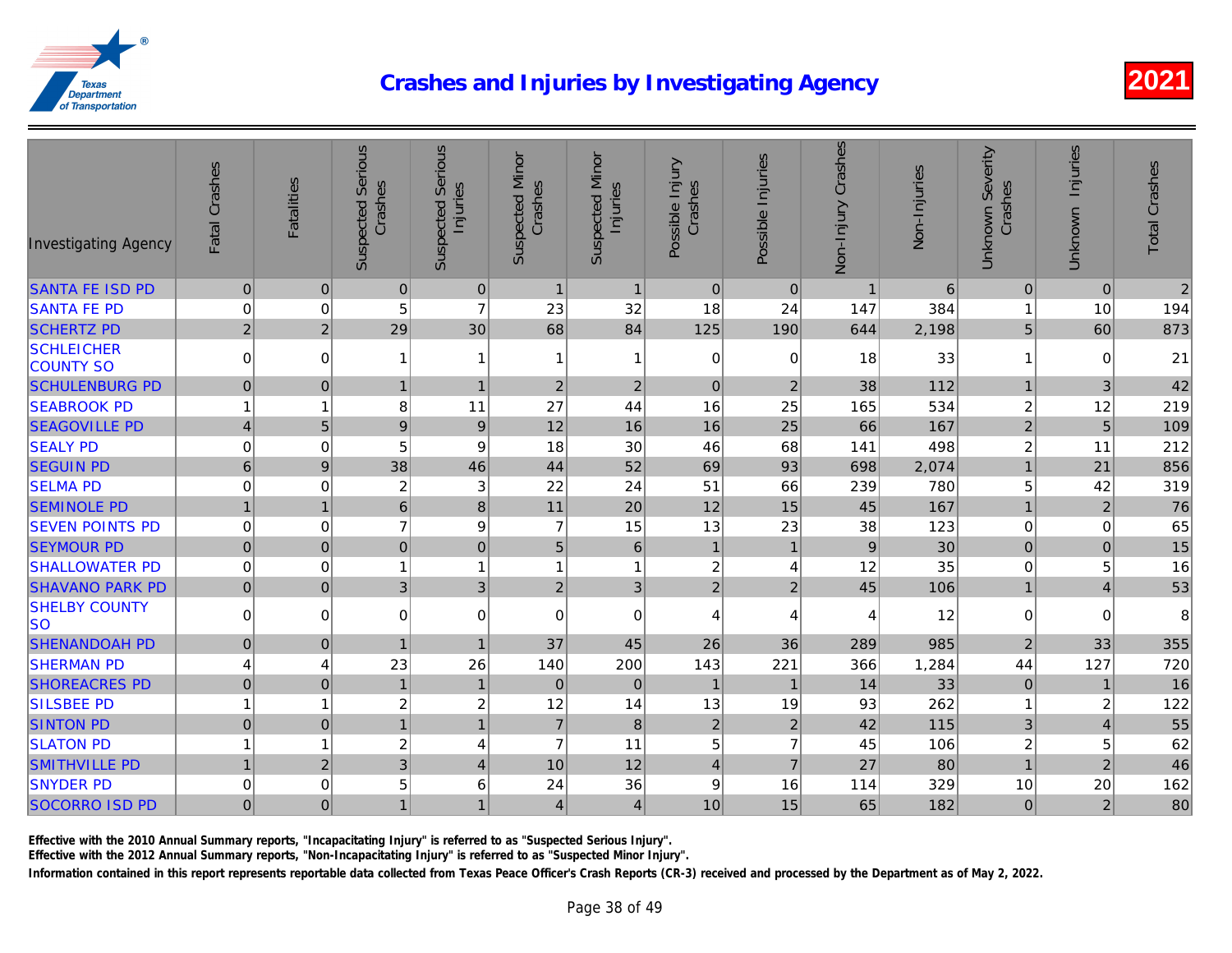| <b>Suspected Serious</b><br><b>Suspected Serious</b><br>Non-Injury Crashes<br><b>Suspected Minor</b><br>Suspected Minor<br>Possible Injuries<br>Fatal Crashes<br>Possible Injury<br>Non-Injuries<br><b>Fatalities</b><br>Crashes<br>Crashes<br>Crashes<br>Injuries<br>Injuries<br><b>Investigating Agency</b> |
|---------------------------------------------------------------------------------------------------------------------------------------------------------------------------------------------------------------------------------------------------------------------------------------------------------------|
| $\overline{2}$<br>$\overline{c}$<br>75<br>1,117<br><b>SOCORRO PD</b><br>11<br>56<br>74<br>14<br>61<br>368                                                                                                                                                                                                     |
| <b>SOMERVELL</b><br>$\pmb{0}$<br>$\overline{7}$<br>202<br>$\mathbf{0}$<br> 0 <br>$\mathbf{0}$<br>11<br>13<br>12<br>80<br><b>COUNTY SO</b>                                                                                                                                                                     |
| <b>SOMERVILLE PD</b><br>$\mathbf{1}$<br>$\pmb{0}$<br>$\pmb{0}$<br>$\,6$<br>15<br>$\overline{1}$<br>0<br>1<br>$\mathbf{1}$<br>$\mathbf{1}$                                                                                                                                                                     |
| 32<br>$\mathbf 0$<br>$\overline{0}$<br>$\pmb{0}$<br>10<br><b>SONORA PD</b><br>$\pmb{0}$<br>$\pmb{0}$<br>$\mathbf 0$<br>$\mathbf 0$<br>$\overline{0}$                                                                                                                                                          |
| 58<br>$\overline{c}$<br><b>SOURLAKE PD</b><br>$\mathbf 0$<br>$\mathbf 0$<br>$\mathbf 0$<br>5<br>17<br>$\mathbf 0$<br>1<br>$\overline{1}$                                                                                                                                                                      |
| <b>SOUTH HOUSTON</b><br>$\mathbf{1}$<br>8 <sup>1</sup><br>9<br>11<br>28<br>39<br>262<br>764<br>$\overline{1}$<br>14<br>PD                                                                                                                                                                                     |
| <b>SOUTH PADRE</b><br>892<br>$\mathbf 0$<br>21<br>33<br>8<br>208<br>0<br>5 <sup>1</sup><br>5<br>20<br><b>ISLAND PD</b>                                                                                                                                                                                        |
| <b>SOUTH PLAINS</b><br>$\mathbf{0}$<br> 0 <br>$\mathbf{0}$<br>$\overline{2}$<br>$\overline{0}$<br> 0 <br>$\mathbf{0}$<br>$\mathbf{0}$<br>$\overline{0}$<br><b>COLLEGE PD</b>                                                                                                                                  |
| <b>SOUTH TEXAS</b><br>$\mathbf 0$<br>$\mathbf 0$<br>$\mathbf 0$<br>$\mathbf 0$<br>$\overline{0}$<br>$\mathbf 0$<br>0<br>$\overline{0}$<br>$\mathbf{1}$<br><b>COLLEGE PD</b>                                                                                                                                   |
| <b>SOUTHERN</b><br><b>METHODIST</b><br>$\boldsymbol{0}$<br>$\mathbf 0$<br>$\mathbf 2$<br>$\mathbf 0$<br> 0 <br>$\overline{0}$<br>$\mathbf 0$<br>1<br>$\mathbf{1}$<br>UNIVERSITY PD                                                                                                                            |
| 39<br>703<br><b>SOUTHLAKE PD</b><br>$\mathbf 0$<br>$\mathbf 0$<br>6<br>$\overline{7}$<br>24<br>30<br>56<br>228                                                                                                                                                                                                |
| 12<br>$\mathbf 0$<br>$\overline{0}$<br>$\pmb{0}$<br>$\mathbf{3}$<br><b>SOUTHMAYD PD</b><br>$\mathbf 0$<br>$\overline{1}$<br>$\overline{4}$<br>$\overline{4}$<br>$\mathbf{1}$                                                                                                                                  |
| <b>SOUTHSIDE ISD PD</b><br>$\pmb{0}$<br>$\mathbf 0$<br>$\mathbf 0$<br>$\mathbf 0$<br>$\mathbf 0$<br>$\mathbf 0$<br>$\mathbf 0$<br>1<br>1                                                                                                                                                                      |
| <b>SOUTHSIDE PLACE</b><br>$\mathbf 0$<br>$\mathfrak{B}$<br>61<br>$\mathbf 0$<br>$\mathbf{1}$<br>3 <sup>1</sup><br>3<br>21<br>$\mathbf 1$<br>$\mathbf 1$<br>PD                                                                                                                                                 |
| <b>SOUTHWESTERN</b><br><b>BAPTIST</b><br>13<br>$\Omega$<br>$\Omega$<br>0<br>$\Omega$<br>3<br>1<br>1<br>1<br><b>THEOLOGICAL</b><br><b>SEMINARY PD</b>                                                                                                                                                          |
| <b>SPLENDORA ISD PD</b><br>$\boldsymbol{0}$<br>$\overline{c}$<br>$\mathbf 0$<br>$\mathbf 0$<br>$\mathbf 0$<br>$\mathbf 0$<br>$\mathbf{0}$<br>$\mathbf{0}$<br>$\mathbf 0$                                                                                                                                      |
| 5 <sup>1</sup><br>11<br>18<br>37<br><b>SPLENDORA PD</b><br>$\mathbf{1}$<br>5<br>12<br>106<br>329<br>$\overline{1}$                                                                                                                                                                                            |

Effective with the 2010 Annual Summary reports, "Incapacitating Injury" is referred to as "Suspected Serious Injury".

Effective with the 2012 Annual Summary reports, "Non-Incapacitating Injury" is referred to as "Suspected Minor Injury".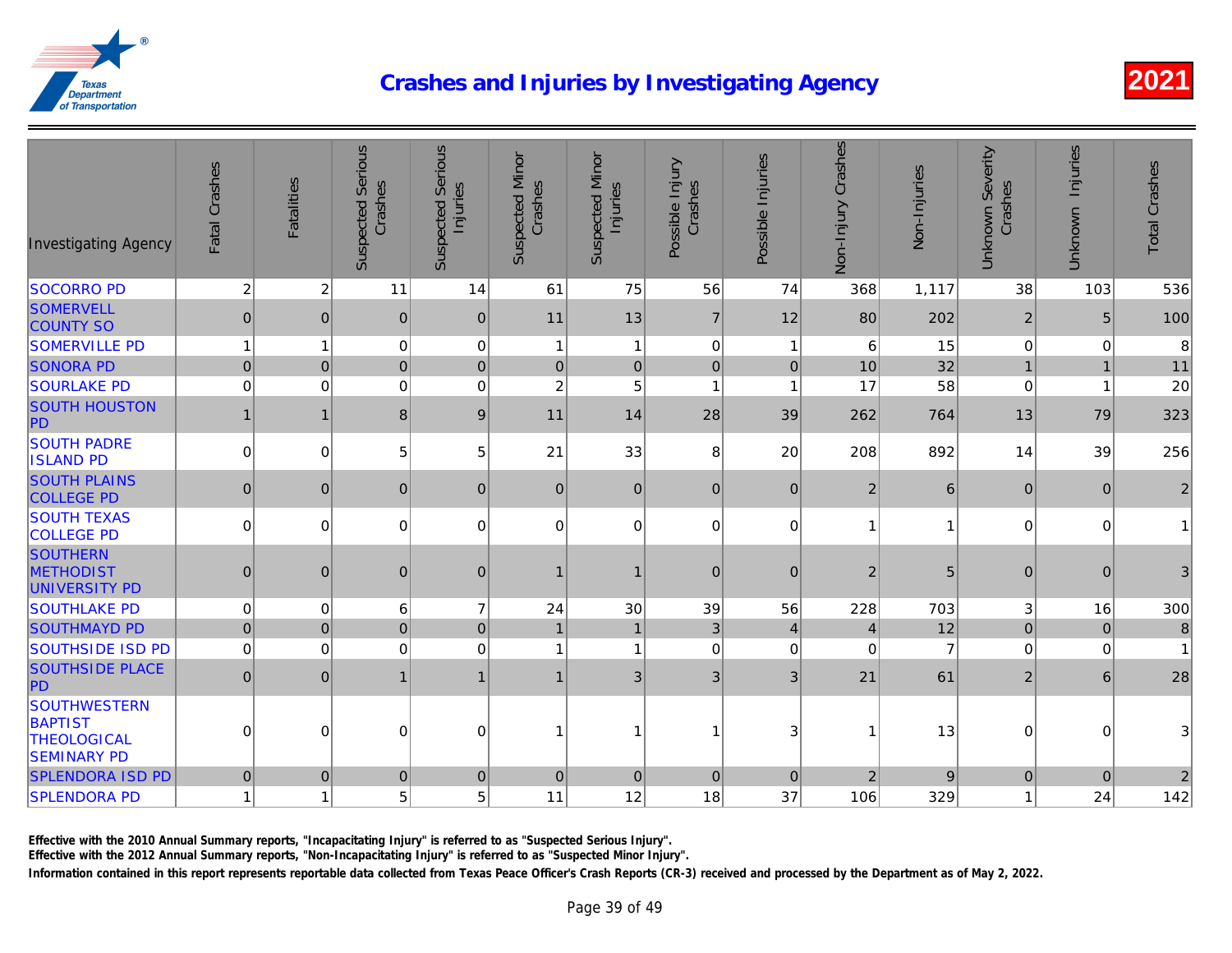| <b>Investigating Agency</b>                                     | Fatal Crashes  | <b>Fatalities</b> | <b>Suspected Serious</b><br>Crashes | <b>Suspected Serious</b><br>Injuries | Suspected Minor<br>Crashes | <b>Suspected Minor</b><br>Injuries | Possible Injury<br>Crashes | Possible Injuries | Non-Injury Crashes | Non-Injuries   |
|-----------------------------------------------------------------|----------------|-------------------|-------------------------------------|--------------------------------------|----------------------------|------------------------------------|----------------------------|-------------------|--------------------|----------------|
| <b>SPRING BRANCH</b><br><b>ISD PD</b>                           | 0              | $\mathbf{0}$      | $\mathbf 1$                         | 1                                    | $6 \mid$                   | 6                                  | 8                          | 12                | 55                 | 435            |
| <b>SPRING ISD PD</b>                                            | $\overline{0}$ | $\mathbf 0$       | 0                                   | $\mathbf 0$                          | 8                          | 9                                  | $\boldsymbol{2}$           | 6                 | 24                 | 214            |
| <b>SPRING VALLEY</b><br><b>VILLAGE PD</b>                       | $\pmb{0}$      | $\boldsymbol{0}$  | $\overline{4}$                      | $\sqrt{5}$                           | $\overline{7}$             | 8                                  | 13                         | 15                | 90                 | 305            |
| <b>SPRINGTOWN PD</b>                                            | 3 <sup>1</sup> | 6                 | 3                                   | $\overline{4}$                       | 23                         | 29                                 | 10                         | 22                | 142                | 405            |
| <b>ST EDWARD'S</b><br>UNIVERSITY PD                             | $\mathbf{0}$   | $\mathbf{0}$      | $\mathbf{0}$                        | $\Omega$                             | $\overline{0}$             | $\Omega$                           | $\mathbf{0}$               | $\mathbf{0}$      | $\mathbf{1}$       | $\overline{c}$ |
| <b>STAFFORD PD</b>                                              | 1              | 1                 | 19                                  | 31                                   | 64                         | 76                                 | 92                         | 131               | 495                | 1,471          |
| <b>STAGECOACH PD</b>                                            | 0              | $\overline{0}$    | $\pmb{0}$                           | $\mathbf{0}$                         | $\overline{0}$             | $\mathbf{0}$                       | $\mathbf{1}$               | $\mathbf{1}$      | $\overline{2}$     | 6              |
| <b>STAMFORD PD</b>                                              | $\mathbf{1}$   | $\overline{c}$    | $\mathbf 0$                         | $\mathbf 0$                          | 8                          | 11                                 | $\mathbf{1}$               | $\mathbf{1}$      | 17                 | 29             |
| <b>STANTON PD</b>                                               | $\overline{0}$ | $\mathbf 0$       | $\mathbf 0$                         | $\mathbf{0}$                         | $\overline{2}$             | $\overline{2}$                     | $\pmb{0}$                  | $\mathbf 0$       | 22                 | 57             |
| <b>STEPHEN F AUSTIN</b><br><b>STATE UNIVERSITY</b><br><b>PD</b> | $\mathbf 0$    | $\Omega$          | 0                                   | $\Omega$                             | $\mathbf{1}$               |                                    | $\mathbf 0$                | $\mathbf 0$       | $\overline{7}$     | 20             |
| <b>STEPHENVILLE PD</b>                                          | $\mathbf{1}$   | $\mathbf{1}$      | 12                                  | 14                                   | 77                         | 108                                | 44                         | 82                | 230                | 886            |
| <b>STERLING COUNTY</b><br><b>SO</b>                             | $\pmb{0}$      | $\mathbf 0$       | 0                                   | $\Omega$                             | $\Omega$                   | $\Omega$                           | $\pmb{0}$                  | $\mathbf 0$       | 4                  | 6              |
| <b>STINNETT PD</b>                                              | $\pmb{0}$      | $\mathbf 0$       | $\mathbf{1}$                        |                                      | 3 <sup>1</sup>             | $\overline{4}$                     | $\pmb{0}$                  | 3                 | $\overline{7}$     | 12             |
| <b>STRATFORD PD</b>                                             | $\pmb{0}$      | $\pmb{0}$         | $\mathbf 0$                         | 0                                    | $\mathbf{1}$               | $\overline{1}$                     | $\mathbf 0$                | $\mathbf 0$       | 8                  | 20             |
| <b>SUDAN PD</b>                                                 | $\mathbf 0$    | $\mathbf 0$       | $\pmb{0}$                           | $\mathbf 0$                          | $\pmb{0}$                  | $\mathbf 0$                        | $\mathbf 0$                | $\overline{0}$    | $\overline{4}$     | 6              |
| <b>SUGAR LAND PD</b>                                            | 8              | 8                 | 26                                  | 30                                   | 119                        | 157                                | 205                        | 284               | 1,154              | 3,395          |
| <b>SULLIVAN CITY PD</b>                                         | $\overline{0}$ | $\mathbf 0$       | $\overline{2}$                      | $\overline{2}$                       | $\overline{7}$             | $\overline{7}$                     | 10                         | 29                | 20                 | 78             |
| <b>SULPHUR SPRINGS</b><br>PD                                    | 3              | 3                 | $\overline{7}$                      | 11                                   | 27                         | 30                                 | 41                         | 64                | 308                | 909            |
| <b>SUNDOWN PD</b>                                               | $\pmb{0}$      | $\boldsymbol{0}$  | $\pmb{0}$                           | $\mathbf{0}$                         | $\overline{0}$             | $\mathbf 0$                        | $\pmb{0}$                  | $\mathbf{0}$      | $\sqrt{2}$         | 6              |
| <b>SUNNYVALE PD</b>                                             | $\mathsf 3$    | 3                 | 11                                  | 13                                   | 38                         | 49                                 | 36                         | 64                | 200                | 671            |
| <b>SUNRAY PD</b>                                                | $\overline{0}$ | $\overline{0}$    | $\pmb{0}$                           | $\mathbf{0}$                         | $\mathbf{1}$               | $\mathbf{1}$                       | $\pmb{0}$                  | $\mathbf 0$       | 3 <sup>1</sup>     |                |

Effective with the 2010 Annual Summary reports, "Incapacitating Injury" is referred to as "Suspected Serious Injury".

Effective with the 2012 Annual Summary reports, "Non-Incapacitating Injury" is referred to as "Suspected Minor Injury".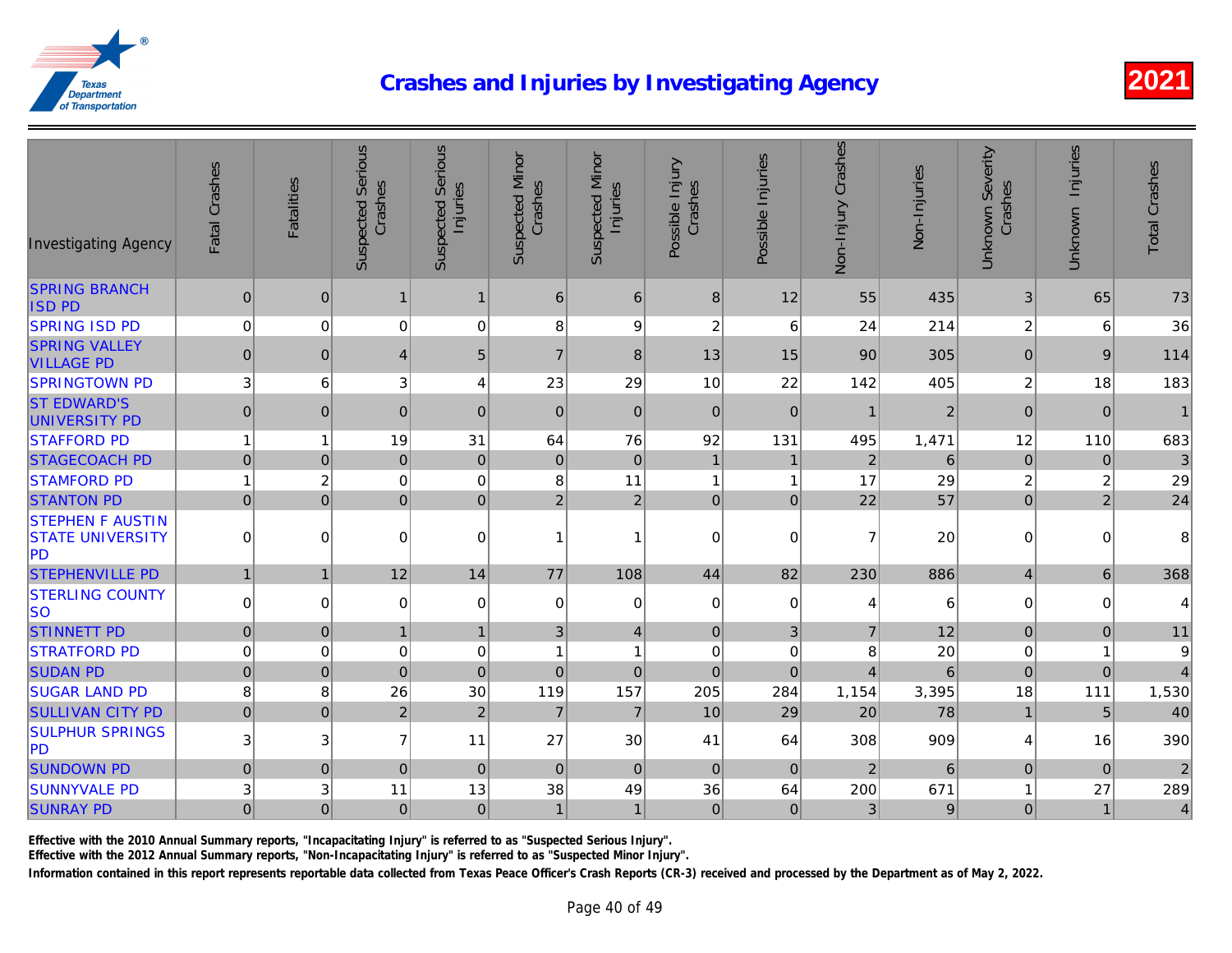| <b>Investigating Agency</b>                | Fatal Crashes    | <b>Fatalities</b> | <b>Suspected Serious</b><br>Crashes | <b>Suspected Serious</b><br>Injuries | <b>Suspected Minor</b><br>Crashes | <b>Suspected Minor</b><br>Injuries | Possible Injury<br>Crashes | Possible Injuries | Non-Injury Crashes | Non-Injuries |
|--------------------------------------------|------------------|-------------------|-------------------------------------|--------------------------------------|-----------------------------------|------------------------------------|----------------------------|-------------------|--------------------|--------------|
| <b>SUNRISE BEACH</b><br><b>VILLAGE PD</b>  | $\mathbf 0$      | $\overline{0}$    | 1                                   | 1                                    | 0                                 | $\Omega$                           | $\mathbf 0$                | $\mathbf 0$       | $\overline{1}$     |              |
| <b>SUNSET VALLEY PD</b>                    | 2                | $\overline{2}$    | 1                                   | $\overline{2}$                       | 5                                 | 10                                 | 2                          | $\vert 4 \vert$   | 31                 | 90           |
| <b>SURFSIDE BEACH</b><br>PD                | $\mathbf 0$      | 0                 | $\mathbf{1}$                        | 1                                    | 1                                 | $\overline{c}$                     | 0                          | $\mathbf 0$       | 12                 | 51           |
| <b>SUTTON COUNTY</b><br><b>SO</b>          | $\mathbf 0$      | $\mathbf 0$       | $\overline{0}$                      | $\mathbf{0}$                         | 4                                 | $\overline{7}$                     | $\boldsymbol{2}$           | 5                 | 13                 | 26           |
| <b>SWEENY PD</b>                           | $\mathbf{1}$     |                   | $\overline{1}$                      | 1                                    | 8                                 | 12                                 | 3                          | 4                 | 20                 | 74           |
| <b>SWEETWATER PD</b>                       | $\mathbf{1}$     | $\overline{1}$    | 14                                  | 16                                   | 24                                | 32                                 | 21                         | 34                | 162                | 538          |
| <b>TAHOKA PD</b>                           | $\mathbf 0$      | $\mathbf 0$       | $\mathbf{1}$                        | -1                                   | 3                                 | 6                                  | $\pmb{0}$                  | -1                | 8                  | 17           |
| <b>TALTY PD</b>                            | $\overline{0}$   | $\mathbf 0$       | $\overline{4}$                      | $\overline{4}$                       | $\overline{2}$                    | $\overline{4}$                     | $\overline{5}$             | $\boldsymbol{9}$  | $\overline{7}$     | 24           |
| <b>TARLETON STATE</b><br>UNIVERSITY PD     | $\mathbf 0$      | $\mathbf 0$       | $\overline{0}$                      | $\Omega$                             | 0                                 | $\overline{0}$                     | $\mathbf 0$                | $\mathbf 0$       | 3                  |              |
| <b>TARRANT COUNTY</b><br><b>COLLEGE PD</b> | $\overline{0}$   | $\mathbf{0}$      | $\mathbf{0}$                        | $\mathbf{0}$                         | $\mathbf{0}$                      | $\overline{0}$                     | $\mathbf{1}$               |                   | $\mathbf 0$        |              |
| <b>TARRANT COUNTY</b><br><b>SO</b>         | 10               | 10                | 41                                  | 57                                   | 128                               | 177                                | 74                         | 111               | 410                | 1,117        |
| <b>TATUM PD</b>                            | $\boldsymbol{0}$ | $\mathbf 0$       | $\mathbf{1}$                        | $\overline{2}$                       | $\pmb{0}$                         | $\overline{0}$                     | $\sqrt{3}$                 | 5                 | 16                 | 49           |
| <b>TAYLOR PD</b>                           | $\overline{4}$   | 5                 | $\bf 8$                             | 8                                    | 23                                | 31                                 | 22                         | 26                | 155                | 401          |
| <b>TEAGUE PD</b>                           | $\mathbf{1}$     | $\overline{1}$    | $\overline{2}$                      | $\overline{2}$                       | 3                                 | $\mathbf{3}$                       | $\overline{5}$             | 10                | 19                 | 52           |
| <b>TEMPLE PD</b>                           | 3                | 3                 | 39                                  | 48                                   | 236                               | 323                                | 254                        | 359               | 854                | 2,805        |
| <b>TENAHA CITY PD</b>                      | $\mathbf 0$      | $\mathbf 0$       | $\overline{0}$                      | $\mathbf 0$                          | 3                                 | 3 <sup>1</sup>                     | $\mathbf 2$                | 3 <sup>1</sup>    | 4                  | 15           |
| <b>TERRELL COUNTY</b><br><b>SO</b>         | $\pmb{0}$        | 0                 | $\Omega$                            | 0                                    | 0                                 | $\overline{0}$                     | $\pmb{0}$                  | 0                 | $\mathbf{1}$       |              |
| <b>TERRELL HILLS PD</b>                    | $\pmb{0}$        | $\mathbf{0}$      | 0                                   | $\mathbf 0$                          | $\mathbf 0$                       | $\overline{0}$                     | $\mathbf 0$                | $\mathbf 0$       | 23                 | 63           |
| <b>TERRELL PD</b>                          | 3                | 3                 | 11                                  | 13                                   | 37                                | 54                                 | 93                         | 141               | 212                | 722          |
| <b>TEXARKANA PD</b>                        | $\overline{7}$   | $\overline{7}$    | 23                                  | 29                                   | 190                               | 297                                | 263                        | 392               | 776                | 2,724        |

Effective with the 2010 Annual Summary reports, "Incapacitating Injury" is referred to as "Suspected Serious Injury".

Effective with the 2012 Annual Summary reports, "Non-Incapacitating Injury" is referred to as "Suspected Minor Injury".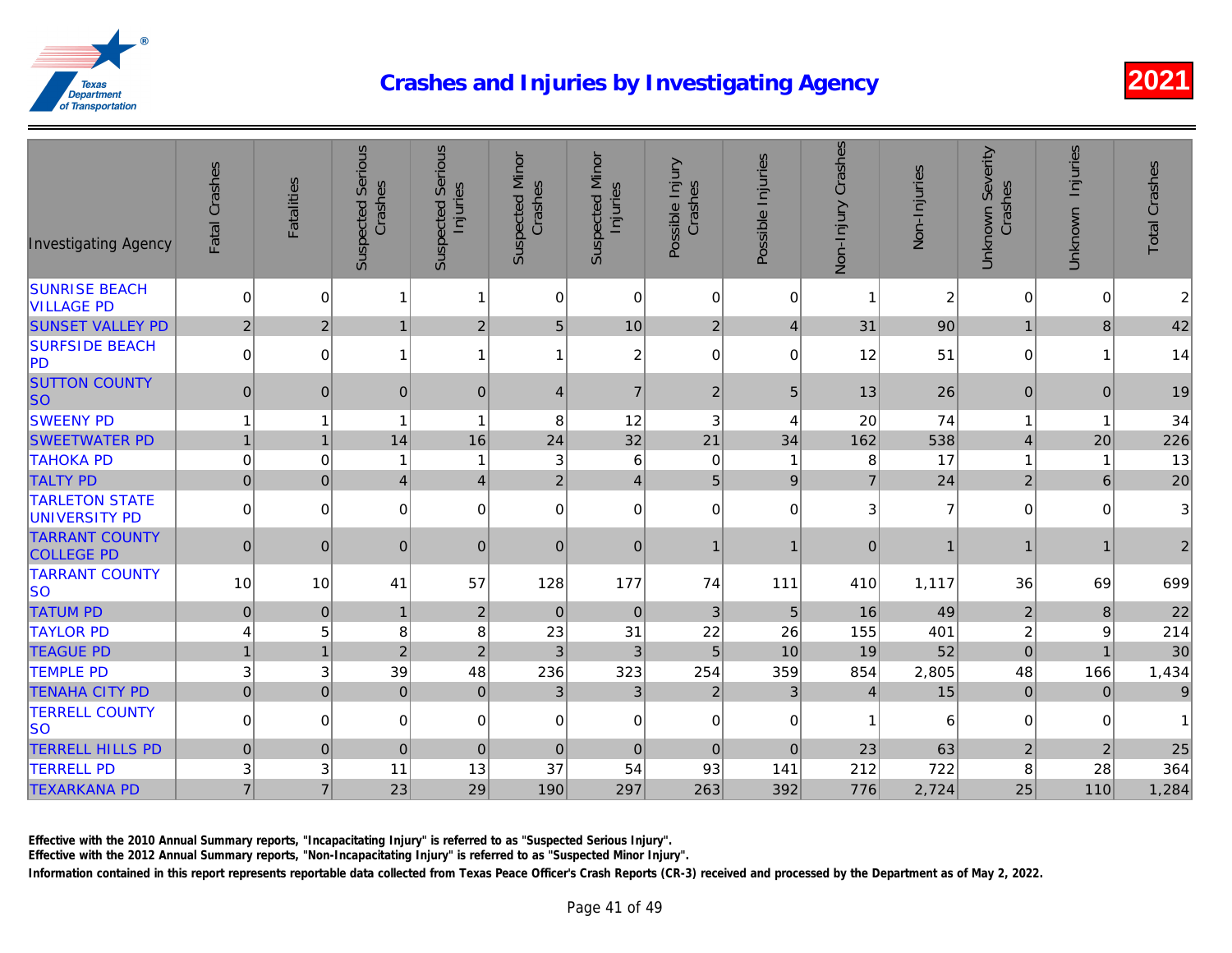| <b>Investigating Agency</b>                                           | Fatal Crashes | Fatalities  | <b>Suspected Serious</b><br>Crashes | <b>Suspected Serious</b><br>Injuries | <b>Suspected Minor</b><br>Crashes | <b>Suspected Minor</b><br>Injuries | Possible Injury<br>Crashes | Possible Injuries | Non-Injury Crashes | Non-Injuries |
|-----------------------------------------------------------------------|---------------|-------------|-------------------------------------|--------------------------------------|-----------------------------------|------------------------------------|----------------------------|-------------------|--------------------|--------------|
| <b>TEXAS A&amp;M</b><br>UNIVERSITY AT<br><b>CENTRAL TEXAS PD</b>      | $\mathbf 0$   | $\mathbf 0$ | $\overline{0}$                      | $\mathbf 0$                          | 0                                 | 0                                  | $\overline{0}$             | $\mathbf 0$       | $\mathbf{1}$       |              |
| <b>TEXAS A&amp;M</b><br><b>UNIVERSITY AT</b><br><b>COMMERCE PD</b>    | $\mathbf 0$   | $\mathbf 0$ | $\mathbf 0$                         | $\pmb{0}$                            | 1                                 |                                    | 0                          | $\boldsymbol{0}$  | 5                  | 12           |
| <b>TEXAS A&amp;M</b><br>UNIVERSITY AT<br><b>CORPUS CHRISTI</b><br>PD  | $\Omega$      | $\mathbf 0$ | $\mathbf 0$                         | $\Omega$                             | $\Omega$                          | $\Omega$                           | $\Omega$                   | $\Omega$          | $\overline{7}$     | 15           |
| <b>TEXAS A&amp;M</b><br><b>UNIVERSITY AT</b><br><b>KINGSVILLE PD</b>  | $\mathbf 0$   | $\mathbf 0$ | $\mathbf 0$                         | $\mathbf{0}$                         | $\pmb{0}$                         | $\overline{0}$                     |                            |                   | $\overline{2}$     |              |
| <b>TEXAS A&amp;M</b><br><b>UNIVERSITY AT</b><br><b>SAN ANTONIO PD</b> | $\mathbf 0$   | $\mathbf 0$ | $\mathbf 0$                         | $\Omega$                             | 0                                 | $\Omega$                           | $\Omega$                   | $\Omega$          | 1                  |              |
| <b>TEXAS A&amp;M</b><br>UNIVERSITY PD                                 | $\mathbf 0$   | $\mathbf 0$ | $\overline{2}$                      | $\overline{2}$                       | 15                                | 17                                 | 9                          | 11                | 50                 | 154          |
| <b>TEXAS CITY PD</b>                                                  | 3             | $\mathsf 3$ | 18                                  | 23                                   | 104                               | 131                                | 108                        | 165               | 928                | 2,546        |
| <b>TEXAS LUTHERAN</b><br>UNIVERSITY PD                                | $\pmb{0}$     | $\mathbf 0$ | $\mathbf{0}$                        | $\mathbf{0}$                         | $\mathbf{0}$                      | $\mathbf{0}$                       | 0                          | $\overline{0}$    | $\mathbf{1}$       |              |
| <b>TEXAS MEDICAL</b><br><b>CENTER PD</b>                              | $\mathbf 0$   | $\mathbf 0$ | $\overline{1}$                      | 1                                    | 8                                 | 10                                 | 10                         | 12                | 45                 | 123          |
| <b>TEXAS PARKS &amp;</b><br><b>WILDLIFE - STATE</b><br><b>PARKS</b>   | $\pmb{0}$     | $\mathbf 0$ | $\mathbf 0$                         | $\pmb{0}$                            | $\overline{4}$                    | 4                                  | $\mathbf{1}$               | $\overline{2}$    | 13                 | 40           |
| <b>TEXAS SOUTHERN</b><br>UNIVERSITY PD                                | $\mathbf 0$   | $\mathbf 0$ | $\mathbf 0$                         | 0                                    | 3                                 | 4                                  | 8                          | 9                 | 25                 | 69           |

Effective with the 2010 Annual Summary reports, "Incapacitating Injury" is referred to as "Suspected Serious Injury".

Effective with the 2012 Annual Summary reports, "Non-Incapacitating Injury" is referred to as "Suspected Minor Injury".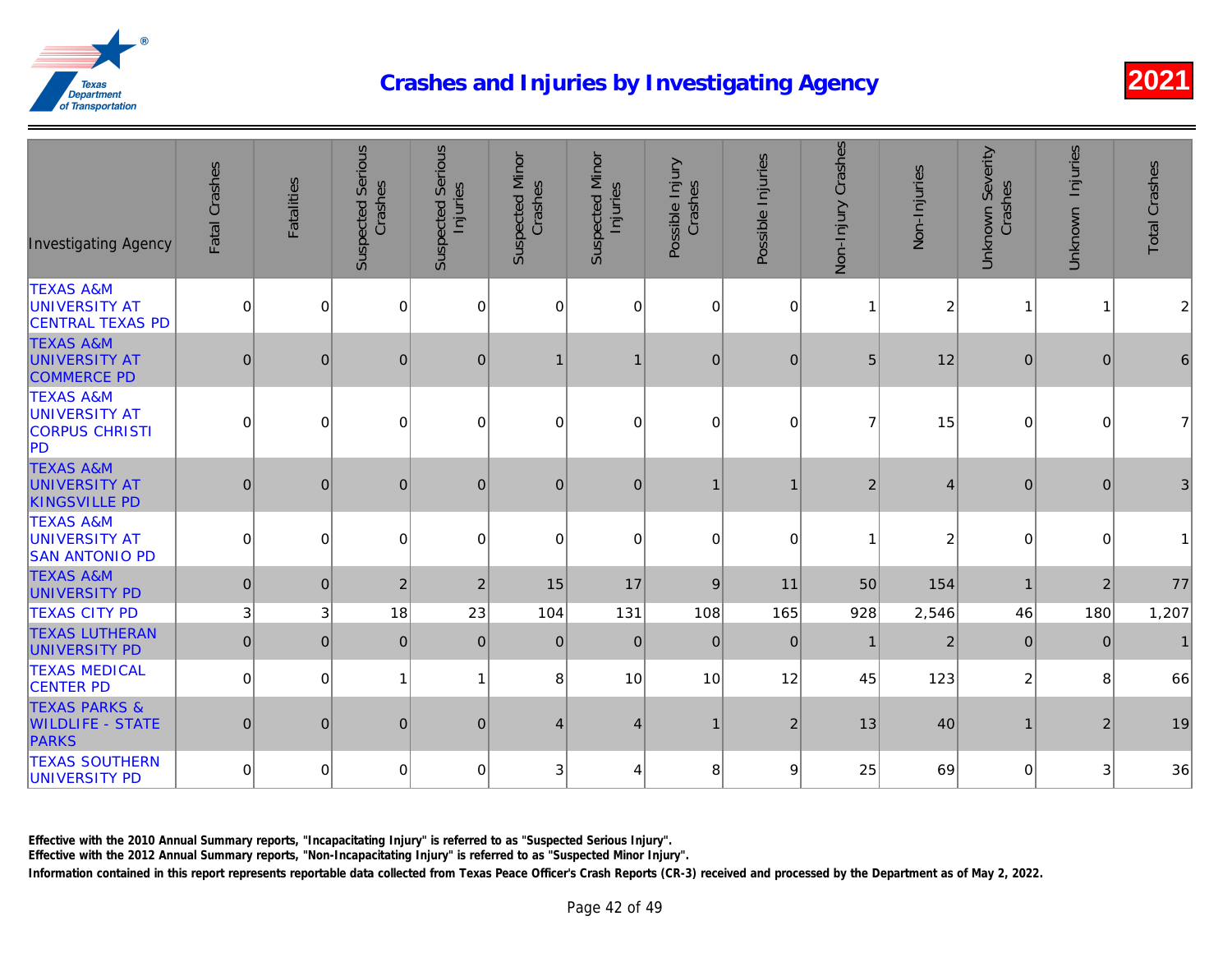| <b>Investigating Agency</b>                                                  | Fatal Crashes  | Fatalities     | <b>Suspected Serious</b><br>Crashes | <b>Suspected Serious</b><br>Injuries | <b>Suspected Minor</b><br>Crashes | Suspected Minor<br>Injuries | Possible Injury<br>Crashes | Possible Injuries | Non-Injury Crashes | Non-Injuries |
|------------------------------------------------------------------------------|----------------|----------------|-------------------------------------|--------------------------------------|-----------------------------------|-----------------------------|----------------------------|-------------------|--------------------|--------------|
| <b>TEXAS STATE</b><br><b>TECHNICAL</b><br><b>COLLEGE PD -</b><br><b>WACO</b> | $\overline{0}$ | $\overline{0}$ | $\boldsymbol{0}$                    | $\mathbf{0}$                         | $\mathbf{0}$                      | $\mathbf{0}$                | $\mathbf{1}$               | $\mathbf 1$       | 5                  | 10           |
| <b>TEXAS STATE</b><br>UNIVERSITY PD                                          | $\Omega$       | $\mathbf 0$    | $\Omega$                            | $\mathbf 0$                          | 1                                 | 1                           | 1                          |                   | 19                 | 32           |
| <b>TEXAS TECH</b><br><b>UNIVERSITY PD</b>                                    | $\mathbf{0}$   | $\mathbf 0$    | $\mathbf{0}$                        | $\mathbf{0}$                         | 11                                | 12                          | 10                         | 13                | 51                 | 160          |
| <b>TEXAS WOMAN'S</b><br>UNIVERSITY DPS                                       | $\mathbf 0$    | $\mathbf 0$    | $\mathbf 0$                         | $\Omega$                             | $\mathbf 0$                       | $\Omega$                    | $\overline{0}$             | $\Omega$          | 3                  |              |
| THE COLONY PD                                                                | $\mathbf 0$    | $\mathbf 0$    | 12                                  | 15                                   | 46                                | 58                          | 88                         | 116               | 391                | 1,176        |
| <b>THORNDALE PD</b>                                                          | $\mathbf 0$    | $\mathbf 0$    | $\mathbf 0$                         | $\mathbf 0$                          | $\overline{\mathbf{1}}$           | 1                           | $\overline{c}$             | 3                 | 9                  | 28           |
| <b>THRALL PD</b>                                                             | $\mathbf 0$    | $\mathbf 0$    | $\overline{1}$                      | $\mathbf{1}$                         | $\overline{0}$                    | 0                           | 0                          | $\mathbf 0$       | $\overline{2}$     |              |
| <b>THROCKMORTON</b><br><b>COUNTY SO</b>                                      | 0              | $\pmb{0}$      | $\overline{0}$                      | $\mathbf 0$                          | 0                                 | $\mathbf 0$                 | 0                          | $\mathbf 0$       | $\overline{c}$     |              |
| <b>TIMPSON PD</b>                                                            | $\pmb{0}$      | $\pmb{0}$      | $\mathbf 0$                         | $\mathbf 0$                          | $\pmb{0}$                         | $\mathbf{0}$                | 0                          | $\mathbf 0$       | $\mathbf{1}$       |              |
| <b>TIOGA PD</b>                                                              | 1              | $\mathbf{1}$   | $\overline{c}$                      | 10                                   | 5                                 | 6                           | $\sqrt{2}$                 | 3                 | $\bf 8$            | 33           |
| <b>TODD MISSION PD</b>                                                       | $\overline{0}$ | $\mathbf 0$    | $\overline{0}$                      | $\mathbf 0$                          | $\overline{0}$                    | $\Omega$                    | 0                          | $\mathbf 0$       | $\mathbf{1}$       |              |
| <b>TOM BEAN PD</b>                                                           | $\mathbf 0$    | $\mathbf 0$    | $\mathbf 0$                         | $\Omega$                             | $\mathbf 0$                       | $\Omega$                    | $\overline{c}$             | $\overline{c}$    | 5                  | 11           |
| <b>TOM GREEN</b><br><b>COUNTY SO</b>                                         | $\pmb{0}$      | $\pmb{0}$      | $\mathbf{0}$                        | $\mathbf{0}$                         | $\mathbf{0}$                      | $\mathbf{0}$                | 0                          | $\mathbf{0}$      | 18                 | 39           |
| <b>TOMBALL PD</b>                                                            | $\mathbf 0$    | $\mathbf 0$    | 17                                  | 21                                   | 26                                | 36                          | 32                         | 47                | 305                | 911          |
| <b>TOOL PD</b>                                                               | $\mathbf 0$    | $\mathbf 0$    | $\vert$ 2                           | $\mathfrak{S}$                       | $\mathbf{1}$                      | $\overline{2}$              | $\overline{2}$             | $\vert$           | 11                 | 28           |
| <b>TRAVIS COUNTY CP</b><br>$ 2\rangle$                                       | 0              | $\mathbf 0$    | $\overline{0}$                      | $\mathbf 0$                          | 5                                 | 6                           | 5 <sup>5</sup>             | 5 <sup>5</sup>    | 33                 | 106          |
| <b>TRAVIS COUNTY CP</b><br> 3                                                | $\mathbf{0}$   | $\mathbf{0}$   | $\mathbf 0$                         | $\overline{0}$                       | $\mathbf{1}$                      | $\mathbf 1$                 | 0                          | $\mathbf{0}$      | $\overline{4}$     | 11           |
| <b>TRAVIS COUNTY CP</b><br>$\vert$ 4                                         | 0              | $\mathbf 0$    | 0                                   | $\mathbf 0$                          | 8                                 | 8                           | 4                          | 8                 | 19                 | 61           |

Effective with the 2010 Annual Summary reports, "Incapacitating Injury" is referred to as "Suspected Serious Injury".

Effective with the 2012 Annual Summary reports, "Non-Incapacitating Injury" is referred to as "Suspected Minor Injury".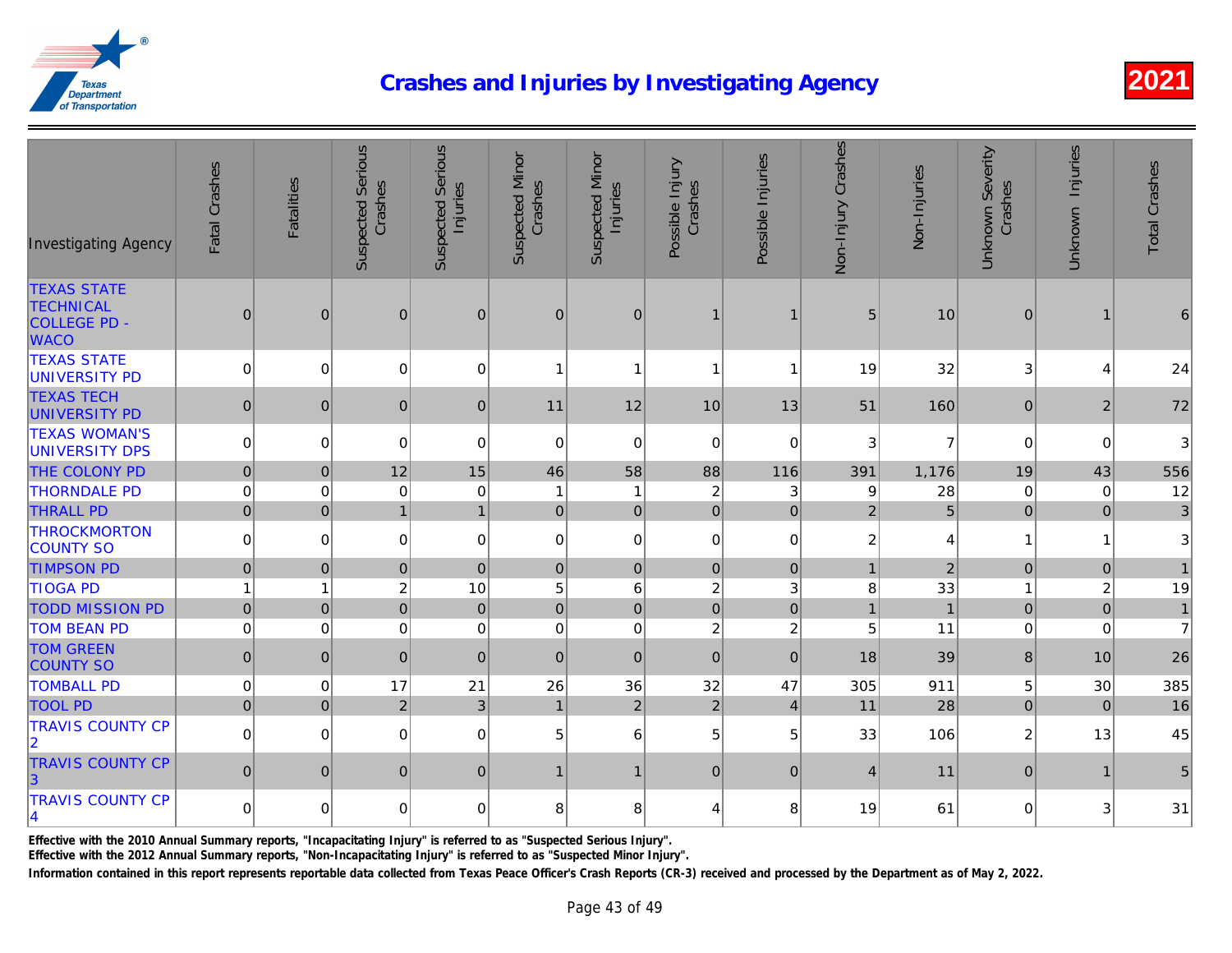| <b>Investigating Agency</b>                                      | Fatal Crashes  | <b>Fatalities</b> | <b>Suspected Serious</b><br>Crashes | <b>Suspected Serious</b><br>Injuries | <b>Suspected Minor</b><br>Crashes | <b>Suspected Minor</b><br>Injuries | Possible Injury<br>Crashes | Possible Injuries | Non-Injury Crashes | Non-Injuries   |
|------------------------------------------------------------------|----------------|-------------------|-------------------------------------|--------------------------------------|-----------------------------------|------------------------------------|----------------------------|-------------------|--------------------|----------------|
| <b>TRAVIS COUNTY SO</b>                                          | $\mathbf 0$    | $\overline{0}$    | 69                                  | 81                                   | 461                               | 641                                | 465                        | 727               | 1,652              | 4,922          |
| <b>TRENTON PD</b>                                                | 3              | 3                 | $\overline{4}$                      | 12                                   | 4                                 | 6                                  | 5                          | 19                | 27                 | 81             |
| <b>TRINIDAD PD</b>                                               | $\pmb{0}$      | $\mathbf{0}$      | 0                                   | $\mathbf{0}$                         | $\mathbf{1}$                      | $\overline{2}$                     | $\,6\,$                    | 6                 | $\mathfrak{B}$     | 18             |
| <b>TRINITY PD</b>                                                | $\mathbf 0$    | $\Omega$          | $\overline{2}$                      | $\overline{2}$                       | 8                                 | 11                                 | $\overline{c}$             | $\overline{2}$    | 18                 | 48             |
| <b>TRINITY VALLEY</b><br><b>COMMUNITY</b><br><b>COLLEGE PD</b>   | $\mathbf 0$    | $\boldsymbol{0}$  | 0                                   | $\overline{0}$                       | $\pmb{0}$                         | $\overline{0}$                     | $\mathbf 0$                | $\overline{0}$    | $\mathbf{1}$       | $\overline{a}$ |
| <b>TROPHY CLUB PD</b>                                            | $\mathbf 0$    | $\mathbf 0$       | $\overline{c}$                      | 3                                    | 3                                 | 5                                  | 3                          | 4                 | 29                 | 62             |
| <b>TROUP PD</b>                                                  | $\mathbf 0$    | $\mathbf 0$       | $\overline{0}$                      | $\mathbf 0$                          | 5                                 | $6\phantom{1}$                     | $\overline{3}$             | 5                 | 23                 | 63             |
| <b>TROY PD</b>                                                   | $\mathbf 0$    | $\mathbf 0$       | $\overline{c}$                      | $\overline{c}$                       | 6                                 | 12                                 | 10                         | 20                | 43                 | 123            |
| <b>TULIA PD</b>                                                  | $\mathbf 0$    | $\mathbf 0$       | $\overline{2}$                      | $\overline{2}$                       | 5                                 | $6\phantom{1}$                     | $\mathbf{1}$               | 3                 | 24                 | 50             |
| <b>TYE PD</b>                                                    | $\mathbf 0$    | $\Omega$          | 1                                   | $\overline{1}$                       | 3                                 | 3                                  |                            | 1                 | 26                 | 50             |
| <b>TYLER PD</b>                                                  | 14             | 14                | 111                                 | 139                                  | 289                               | 418                                | 699                        | 1,107             | 2,201              | 7,475          |
| UNIVERSAL CITY<br><b>PD</b>                                      | $\overline{c}$ | $\overline{c}$    | 22                                  | 28                                   | 52                                | 71                                 | 46                         | 75                | 329                | 987            |
| <b>UNIVERSITY OF</b><br><b>HOUSTON - CLEAR</b><br><b>LAKE PD</b> | $\mathbf{0}$   | $\boldsymbol{0}$  | $\overline{c}$                      | 4                                    | $\overline{1}$                    | $\mathbf 1$                        | $\overline{2}$             | 3                 | $\mathbf 2$        | 13             |
| UNIVERSITY OF<br><b>HOUSTON-</b><br><b>DOWNTOWN PD</b>           | $\mathbf 0$    | $\mathbf 0$       | 0                                   | 0                                    | 0                                 | $\Omega$                           | $\mathbf 0$                | $\Omega$          | $\boldsymbol{2}$   |                |
| <b>UNIVERSITY OF</b><br><b>HOUSTON DPS</b>                       | $\overline{0}$ | $\overline{0}$    | $\overline{1}$                      | 1                                    | $\overline{4}$                    | 6                                  | $\overline{2}$             | $\overline{2}$    | 36                 | 77             |
| UNIVERSITY OF<br><b>NORTH TEXAS PD</b>                           | 0              | $\mathbf 0$       | 0                                   | 0                                    | 11                                | 13                                 | $\overline{c}$             | 5                 | 39                 | 114            |
| UNIVERSITY OF ST<br><b>THOMAS PD</b>                             | $\pmb{0}$      | $\overline{0}$    | $\overline{0}$                      | $\overline{0}$                       | $\pmb{0}$                         | $\overline{0}$                     | $\mathbf{0}$               | $\mathbf 0$       | $\mathfrak{B}$     |                |

Effective with the 2010 Annual Summary reports, "Incapacitating Injury" is referred to as "Suspected Serious Injury".

Effective with the 2012 Annual Summary reports, "Non-Incapacitating Injury" is referred to as "Suspected Minor Injury".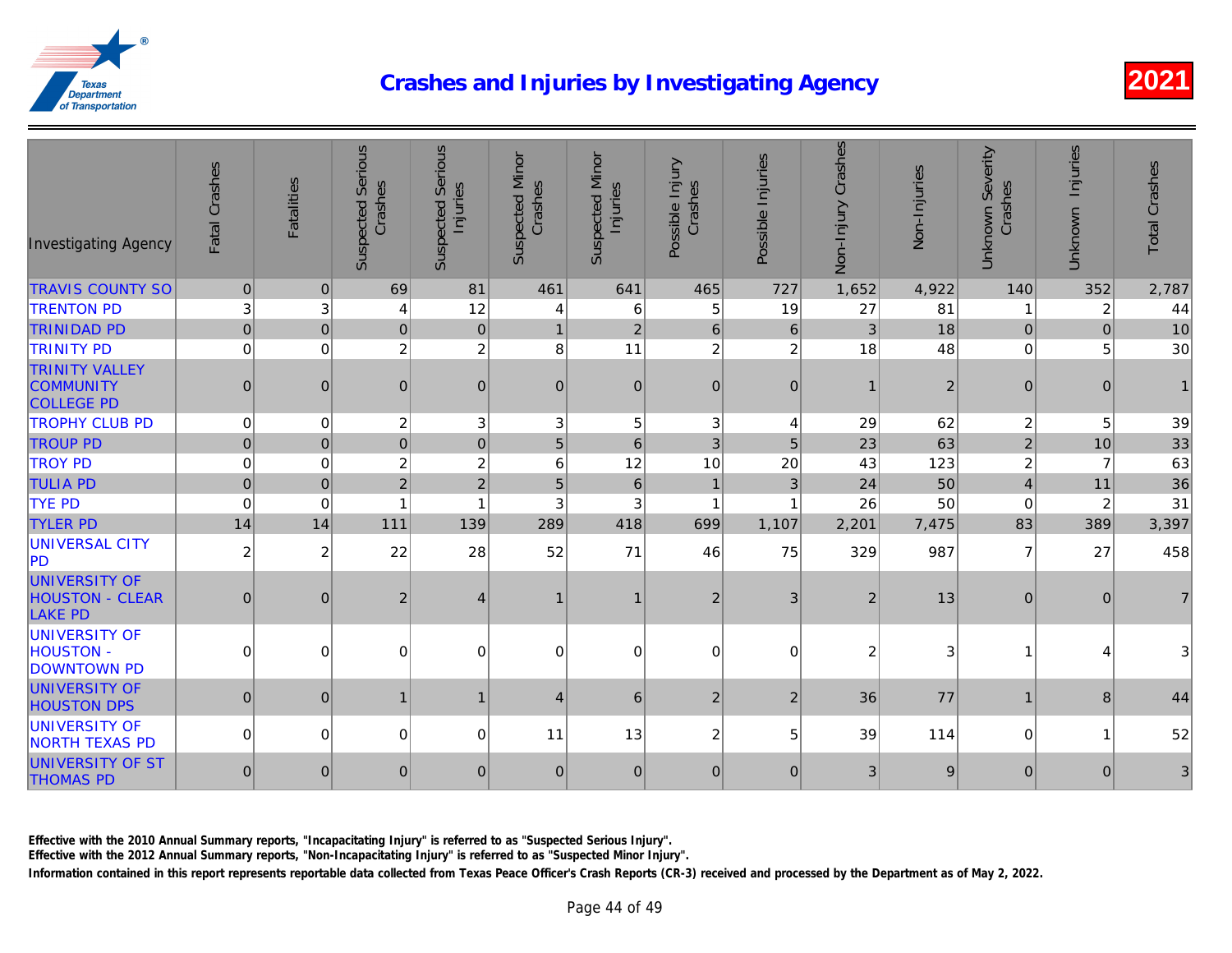| <b>Investigating Agency</b>                                                                         | Fatal Crashes  | <b>Fatalities</b> | <b>Suspected Serious</b><br>Crashes | <b>Suspected Serious</b><br>Injuries | <b>Suspected Minor</b><br>Crashes | Suspected Minor<br>Injuries | Possible Injury<br>Crashes | Possible Injuries | Non-Injury Crashes | Non-Injuries |
|-----------------------------------------------------------------------------------------------------|----------------|-------------------|-------------------------------------|--------------------------------------|-----------------------------------|-----------------------------|----------------------------|-------------------|--------------------|--------------|
| UNIVERSITY OF<br><b>TEXAS AT AUSTIN</b><br><b>PD</b>                                                | $\mathbf 0$    | $\mathbf 0$       | $\overline{1}$                      | 4                                    | 6                                 | 6                           | 4                          | 4                 | 21                 | 62           |
| <b>UNIVERSITY OF</b><br><b>TEXAS AT DALLAS</b><br>PD                                                | $\overline{0}$ | $\mathbf{0}$      | $\mathbf{0}$                        | $\overline{0}$                       | 1                                 | -1                          | $\mathbf{0}$               | $\overline{0}$    | $\mathbf 0$        |              |
| UNIVERSITY OF<br><b>TEXAS AT EL PASO</b><br>PD                                                      | $\mathbf 0$    | $\overline{0}$    | 0                                   | $\Omega$                             | 3                                 | 3                           | 3                          | 3                 | 24                 | 45           |
| <b>UNIVERSITY OF</b><br><b>TEXAS AT</b><br><b>HOUSTON PD</b>                                        | $\mathbf 0$    | $\mathbf{0}$      |                                     |                                      | $\overline{4}$                    | $\overline{4}$              | $\overline{7}$             | $\overline{7}$    | 18                 | 52           |
| UNIVERSITY OF<br><b>TEXAS AT SAN</b><br><b>ANTONIO PD</b>                                           | $\Omega$       | $\mathbf 0$       | 1                                   | 1                                    | 3                                 | 4                           | 3                          | 3                 | 45                 | 111          |
| <b>UNIVERSITY OF</b><br><b>TEXAS HEALTH</b><br><b>SCIENCE CENTER</b><br><b>AT SAN ANTONIO</b><br>PD | $\overline{0}$ | $\overline{0}$    | $\mathbf{0}$                        | $\overline{0}$                       | $\mathbf{0}$                      | $\overline{0}$              | $\mathbf{0}$               | $\overline{0}$    | 5                  | 10           |
| UNIVERSITY OF<br><b>TEXAS HEALTH</b><br><b>SCIENCE CENTER</b><br><b>AT TYLER PD</b>                 | $\mathbf 0$    | $\mathbf 0$       | 0                                   | $\Omega$                             | 0                                 | $\Omega$                    | $\Omega$                   | $\Omega$          | $\overline{c}$     |              |
| <b>UNIVERSITY OF</b><br><b>TEXAS MEDICAL</b><br><b>BRANCH AT</b><br><b>GALVESTON PD</b>             | $\overline{0}$ | $\mathbf 0$       | $\pmb{0}$                           | $\overline{0}$                       | $\pmb{0}$                         | $\overline{0}$              | $\mathbf{1}$               | $\mathbf{1}$      | $\overline{7}$     | 20           |

Effective with the 2010 Annual Summary reports, "Incapacitating Injury" is referred to as "Suspected Serious Injury".

Effective with the 2012 Annual Summary reports, "Non-Incapacitating Injury" is referred to as "Suspected Minor Injury".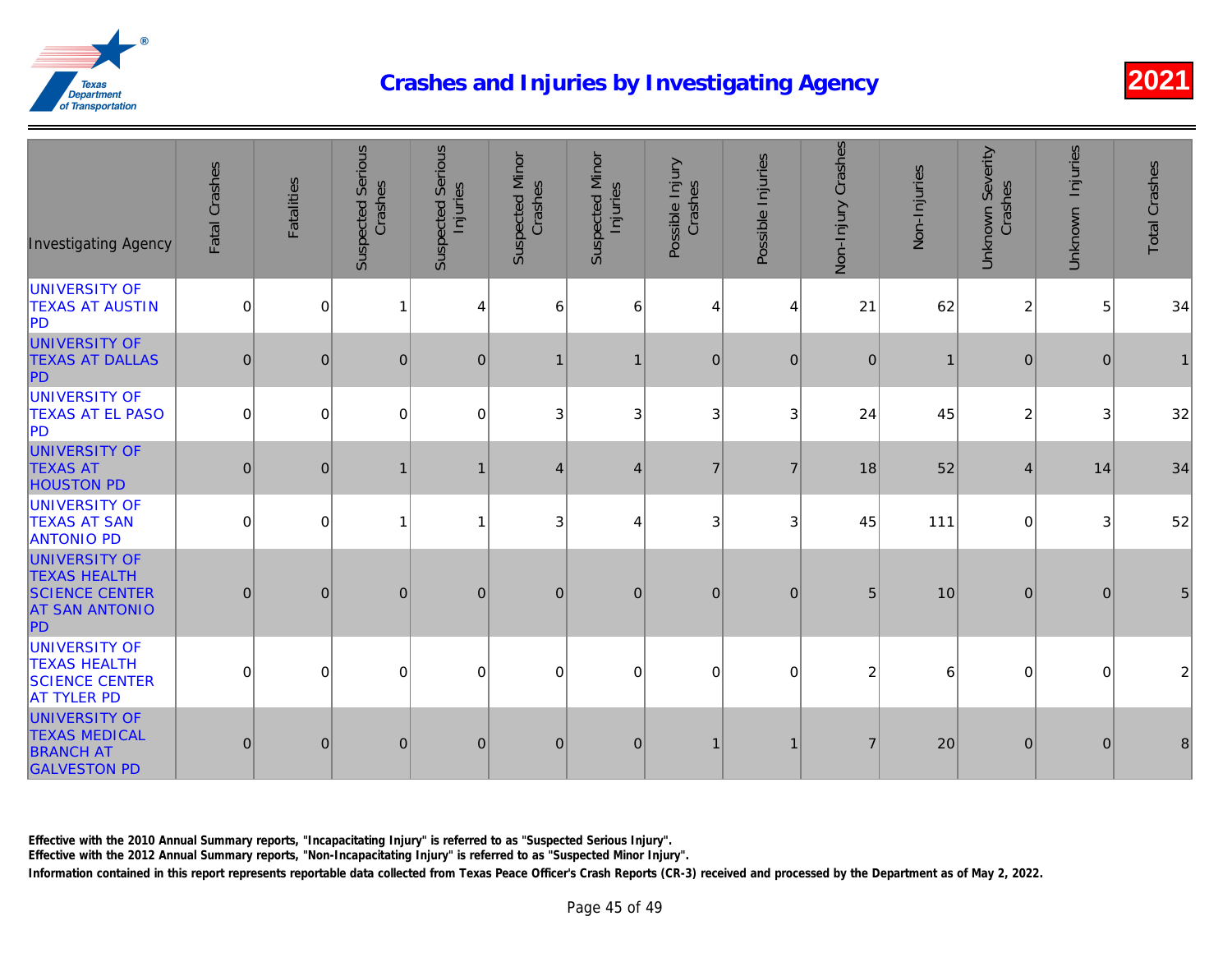| <b>Investigating Agency</b>                                                                       | Fatal Crashes  | Fatalities           | <b>Suspected Serious</b><br>Crashes | <b>Suspected Serious</b><br>Injuries | <b>Suspected Minor</b><br>Crashes | <b>Suspected Minor</b><br>Injuries | Possible Injury<br>Crashes | Possible Injuries | Non-Injury Crashes | Non-Injuries |
|---------------------------------------------------------------------------------------------------|----------------|----------------------|-------------------------------------|--------------------------------------|-----------------------------------|------------------------------------|----------------------------|-------------------|--------------------|--------------|
| <b>UNIVERSITY OF</b><br><b>TEXAS OF THE</b><br><b>PERMIAN BASIN PD</b>                            | $\mathbf 0$    | 0                    | $\mathbf 0$                         | 0                                    | $\mathbf 0$                       | $\overline{0}$                     | $\overline{1}$             | 1                 | $\overline{7}$     | 18           |
| <b>UNIVERSITY OF</b><br><b>TEXAS RIO GRANDE</b><br><b>VALLEY PD</b>                               | $\mathbf 0$    | $\mathbf{0}$         | $\mathbf{0}$                        | $\mathbf{0}$                         | $\mathbf{0}$                      | 0                                  |                            | 1                 | 6                  | 27           |
| <b>UNIVERSITY OF</b><br><b>TEXAS</b><br><b>SOUTHWESTERN</b><br><b>MEDICAL CENTER</b><br><b>PD</b> | $\mathbf 0$    | 0                    | 1                                   | 1                                    | 3                                 | 3                                  |                            | 3                 | 9                  | 30           |
| <b>UNIVERSITY PARK</b><br>PD                                                                      | $\mathbf 0$    | $\mathbf 0$          | $\mathbf{1}$                        | $\mathbf{1}$                         | 17                                | 18                                 | 19                         | 23                | 52                 | 151          |
| <b>UPTON COUNTY SO</b>                                                                            | $\pmb{0}$      | $\mathbf 0$          | 0                                   | 0                                    | 0                                 | 0                                  | $\mathbf 0$                | 0                 | 3                  |              |
| <b>UVALDE PD</b>                                                                                  | $\overline{2}$ | $\overline{2}$       | $\overline{7}$                      | 13                                   | $\overline{5}$                    | 5                                  | 29                         | 42                | 205                | 629          |
| <b>VAL VERDE COUNTY</b><br><b>SO</b>                                                              | $\pmb{0}$      | $\Omega$             | $\overline{c}$                      | 3                                    | 12                                | 18                                 | $\mathbf{3}$               | $\,$ 5 $\,$       | 78                 | 152          |
| <b>VALLEY MILLS PD</b>                                                                            | $\pmb{0}$      | $\mathbf 0$          | $\mathbf 0$                         | $\mathbf{0}$                         | $\mathbf{1}$                      | $\mathbf{1}$                       | $\mathbf 0$                | $\mathbf{0}$      | 6                  | 24           |
| <b>VAN ALSTYNE PD</b>                                                                             | 3              | $\sqrt{3}$           | $\ensuremath{\mathsf{3}}$           | 4                                    | 10                                | 12                                 | 17                         | 28                | 84                 | 237          |
| <b>VAN PD</b>                                                                                     |                | 0 <br>$\overline{0}$ | $\mathbf{1}$                        | $\overline{1}$                       | $\vert 4 \vert$                   | 5 <sup>1</sup>                     | 10                         | 15                | 47                 | 145          |
| <b>VAN ZANDT</b><br><b>COUNTY CP 4</b>                                                            | $\pmb{0}$      | $\overline{0}$       | $\mathbf 0$                         | 0                                    | $\mathbf{1}$                      | 2 <sup>1</sup>                     | $\mathsf 0$                | $\mathbf{1}$      | 4                  | 10           |
| <b>VENUS ISD PD</b>                                                                               | $\pmb{0}$      | $\pmb{0}$            | $\pmb{0}$                           | $\pmb{0}$                            | $\pmb{0}$                         | $\overline{0}$                     | $\vert 0 \vert$            | $\mathbf{0}$      | $\mathbf{1}$       | 28           |
| <b>VENUS PD</b>                                                                                   | $\overline{1}$ | $\mathbf{1}$         | 8                                   | 8                                    | 12                                | 20                                 | 20                         | 35                | 50                 | 148          |
| <b>VERNON PD</b>                                                                                  | $\mathbf 0$    | $\overline{0}$       | $\mathfrak{S}$                      | 3                                    | 10                                | 11                                 | 13                         | 18                | 64                 | 196          |
| <b>VICTORIA COUNTY</b><br><b>SO</b>                                                               | $\pmb{0}$      | $\mathbf 0$          | 1                                   | 1                                    | 14                                | 18                                 | 6                          | 6                 | 162                | 286          |
| <b>VICTORIA PD</b>                                                                                | $\sqrt{5}$     | $\sqrt{5}$           | 25                                  | 35                                   | 106                               | 160                                | 131                        | 206               | 511                | 1,578        |
| <b>VIDOR PD</b>                                                                                   | $\pmb{0}$      | $\overline{0}$       | $\,$ 5 $\,$                         | 5                                    | 21                                | 28                                 | 35                         | 47                | 222                | 612          |

Effective with the 2010 Annual Summary reports, "Incapacitating Injury" is referred to as "Suspected Serious Injury".

Effective with the 2012 Annual Summary reports, "Non-Incapacitating Injury" is referred to as "Suspected Minor Injury".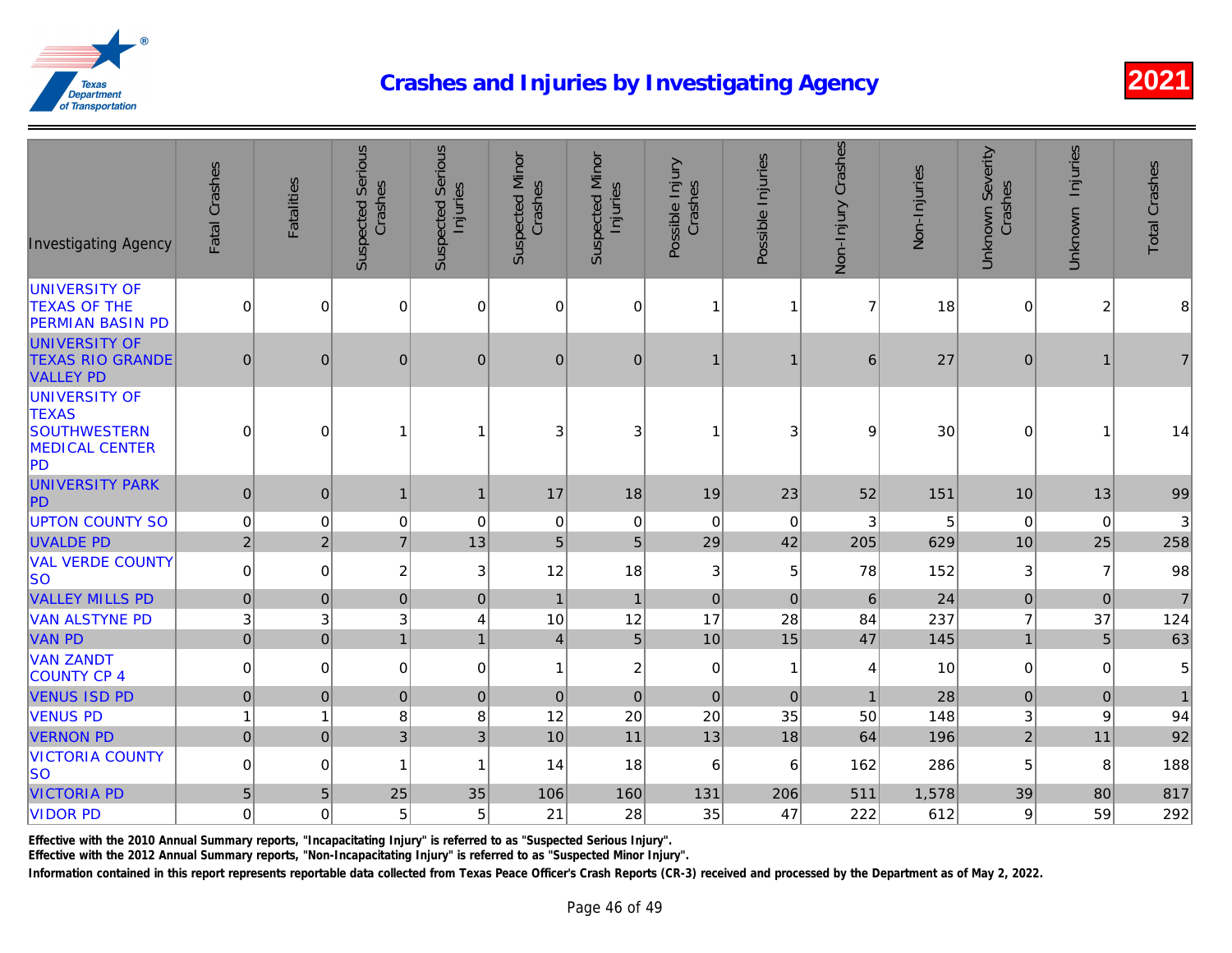| <b>Investigating Agency</b>                | Fatal Crashes   | <b>Fatalities</b> | <b>Suspected Serious</b><br>Crashes | <b>Suspected Serious</b><br>Injuries | <b>Suspected Minor</b><br>Crashes | <b>Suspected Minor</b><br>Injuries | Possible Injury<br>Crashes | Possible Injuries | Non-Injury Crashes | Non-Injuries |
|--------------------------------------------|-----------------|-------------------|-------------------------------------|--------------------------------------|-----------------------------------|------------------------------------|----------------------------|-------------------|--------------------|--------------|
| <b>VON ORMY PD</b>                         | $\overline{0}$  | $\mathbf 0$       | $\mathfrak{3}$                      | $\mathbf{3}$                         | $\overline{2}$                    | $\overline{4}$                     | $\mathbf{1}$               | $\mathbf{1}$      | 28                 | 65           |
| <b>WACO ISD PD</b>                         | $\mathbf 0$     | $\mathbf 0$       | $\mathbf 0$                         | $\mathbf 0$                          | $\overline{c}$                    | $\boldsymbol{2}$                   | $\mathbf 0$                | $\mathbf 0$       | 5                  | 126          |
| <b>WACO PD</b>                             | 16              | 16                | 104                                 | 117                                  | 529                               | 770                                | 758                        | 1,340             | 2,303              | 7,960        |
| <b>WAELDER PD</b>                          | $\mathbf 0$     | $\mathbf 0$       | $\mathbf 0$                         | $\mathbf 0$                          | 0                                 | $\mathbf 0$                        |                            | 1                 | $\overline{c}$     |              |
| <b>WAKE VILLAGE PD</b>                     | $\mathbf 0$     | $\pmb{0}$         | $\overline{0}$                      | $\mathbf 0$                          | $\overline{2}$                    | $\overline{2}$                     | $\mathbf{1}$               | $\mathbf{1}$      | 34                 | 77           |
| <b>WALKER COUNTY</b><br>CP 4               | $\pmb{0}$       | $\mathbf 0$       | $\overline{0}$                      | $\mathbf 0$                          | $\mathbf{1}$                      | $\mathbf{1}$                       | $\overline{c}$             | $\overline{c}$    | 8                  | 20           |
| <b>WALLER COUNTY</b><br><b>SO</b>          | $\mathbf{1}$    | $\overline{1}$    | 11                                  | 14                                   | 31                                | 35                                 | 22                         | 33                | 229                | 591          |
| <b>WALLER PD</b>                           | $\mathbf 0$     | $\mathbf 0$       | 5                                   | 11                                   | 10                                | 14                                 | 9                          | 20                | 109                | 299          |
| <b>WALLIS PD</b>                           | $\overline{1}$  | $\overline{1}$    | $\mathbf 0$                         | $\mathbf 0$                          | $\overline{1}$                    | $\overline{1}$                     | $\Omega$                   | $\mathbf 0$       | 11                 | 31           |
| <b>WASKOM PD</b>                           | $\mathbf{1}$    |                   | $\mathbf{1}$                        | $\overline{1}$                       | 3                                 | 6                                  | $\overline{1}$             | 5                 | 22                 | 53           |
| <b>WATAUGA PD</b>                          | $\overline{0}$  | $\mathbf 0$       | 5                                   | 8                                    | 13                                | 23                                 | 38                         | 62                | 34                 | 163          |
| <b>WAXAHACHIE PD</b>                       | $\overline{4}$  | $\overline{4}$    | 51                                  | 61                                   | 146                               | 194                                | 193                        | 347               | 670                | 2,157        |
| <b>WEATHERFORD PD</b>                      | $6\phantom{1}6$ | $6\phantom{1}6$   | 21                                  | 32                                   | 105                               | 150                                | 121                        | 174               | 791                | 2,468        |
| <b>WEBB COUNTY CP 2</b>                    | $\mathbf 0$     | $\mathbf 0$       | $\mathbf 0$                         | 0                                    | 4                                 | $\overline{7}$                     | 0                          | 6                 | $\boldsymbol{2}$   | 17           |
| <b>WEBB COUNTY SO</b>                      | $\mathbf 0$     | $\mathbf 0$       | $\mathbf{1}$                        | $\mathbf{1}$                         | 6                                 | 10                                 | $\overline{1}$             | $\overline{2}$    | 18                 | 59           |
| <b>WEBSTER PD</b>                          | $\overline{2}$  | $\overline{2}$    | 25                                  | 28                                   | 81                                | 113                                | 125                        | 210               | 778                | 2,618        |
| <b>WEIMAR PD</b>                           | $\overline{0}$  | $\overline{0}$    | $\mathbf{1}$                        | $\overline{1}$                       | $\overline{2}$                    | 5                                  | 5                          | 8                 | 13                 | 33           |
| <b>WESLACO PD</b>                          | 6               | 6                 | 16                                  | 19                                   | 77                                | 101                                | 242                        | 400               | 782                | 2,661        |
| <b>WEST COLUMBIA</b><br>PD                 | $\mathbf 0$     | $\overline{0}$    | 0                                   | $\Omega$                             | 10                                | 11                                 | 3                          | 5                 | 36                 | 91           |
| <b>WEST LAKE HILLS</b><br><b>PD</b>        | $\mathbf{1}$    | 1                 | $\mathbf{1}$                        | 1                                    | 4                                 | $\overline{7}$                     | $\mathbf 0$                | $\mathbf 0$       | 31                 | 86           |
| <b>WEST ORANGE PD</b>                      | $\overline{0}$  | $\mathbf 0$       | $\mathbf 0$                         | $\mathbf{0}$                         | 6                                 | 9                                  | $\overline{2}$             | $9\,$             | 18                 | 40           |
| <b>WEST PD</b>                             | $\mathbf 0$     | $\overline{0}$    | 0                                   | $\mathbf 0$                          | $\overline{c}$                    | $\overline{c}$                     | $\overline{c}$             | 3                 | 12                 | 21           |
| <b>WEST TEXAS A&amp;M</b><br>UNIVERSITY PD | $\mathbf 0$     | $\mathbf 0$       | $\mathbf 0$                         | $\overline{0}$                       | $\mathbf 1$                       | $\mathbf{1}$                       | 0                          | $\mathbf{0}$      | 3                  | 6            |

Effective with the 2010 Annual Summary reports, "Incapacitating Injury" is referred to as "Suspected Serious Injury".

Effective with the 2012 Annual Summary reports, "Non-Incapacitating Injury" is referred to as "Suspected Minor Injury".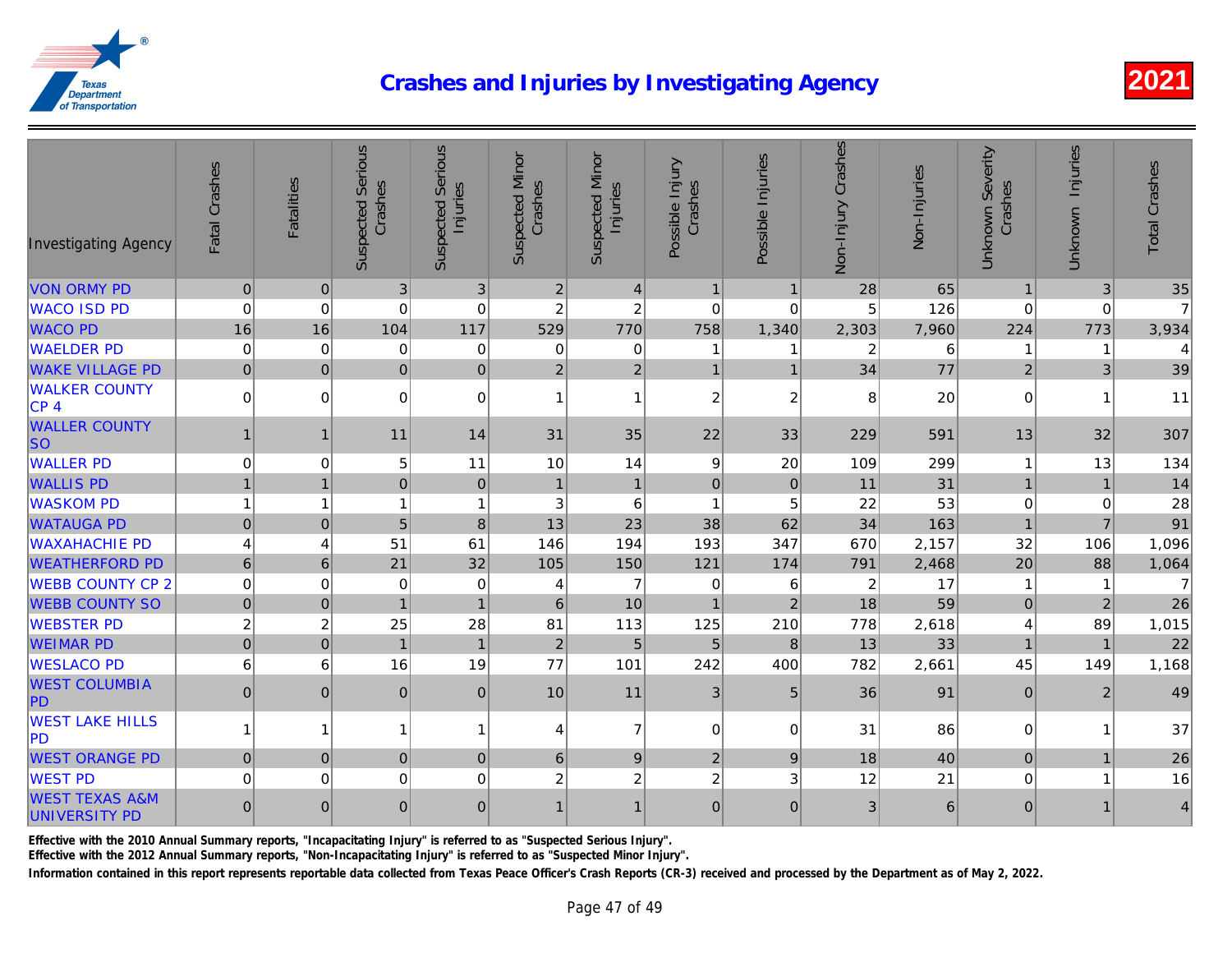| <b>Investigating Agency</b>               | Fatal Crashes    | <b>Fatalities</b> | <b>Suspected Serious</b><br>Crashes | <b>Suspected Serious</b><br>Injuries | <b>Suspected Minor</b><br>Crashes | <b>Suspected Minor</b><br>Injuries | Possible Injury<br>Crashes | Possible Injuries | Non-Injury Crashes | Non-Injuries   |
|-------------------------------------------|------------------|-------------------|-------------------------------------|--------------------------------------|-----------------------------------|------------------------------------|----------------------------|-------------------|--------------------|----------------|
| <b>WEST UNIVERSITY</b><br><b>PLACE PD</b> | $\mathbf 0$      | $\overline{0}$    | $\mathbf 0$                         | 0                                    | 4                                 | 4                                  | $\boldsymbol{2}$           | $\overline{c}$    | 77                 | 167            |
| <b>WESTOVER HILLS</b><br>PD               | $\mathbf 0$      | $\mathbf 0$       | $\mathbf 0$                         | $\mathbf 0$                          | $\mathbf 1$                       | $\mathbf 1$                        | $\mathbf 0$                | $\pmb{0}$         | $\sqrt{3}$         |                |
| <b>WESTWORTH</b><br><b>VILLAGE PD</b>     | $\mathbf 0$      | 0                 | 3                                   | 5                                    | 5                                 | $\overline{7}$                     | 5                          | 8                 | 51                 | 141            |
| <b>WHARTON COUNTY</b><br>lso              | $\pmb{0}$        | $\mathbf 0$       | 6                                   | 6                                    | 35                                | 49                                 | 26                         | 34                | 156                | 369            |
| <b>WHARTON PD</b>                         | $\boldsymbol{2}$ | $\sqrt{3}$        | 6                                   | 9                                    | 38                                | 53                                 | 30                         | 42                | 169                | 519            |
| <b>WHEELER COUNTY</b><br><b>SO</b>        | $\pmb{0}$        | $\mathbf 0$       | $\pmb{0}$                           | $\pmb{0}$                            | $\vert 4 \vert$                   | 4                                  | $\mathbf{2}$               | $\overline{4}$    | 21                 | 39             |
| <b>WHITE OAK PD</b>                       | $\mathbf 0$      | 0                 | 0                                   | 0                                    | 6                                 | 6                                  | 15                         | 31                | 69                 | 178            |
| <b>WHITE</b><br><b>SETTLEMENT PD</b>      | $\pmb{0}$        | $\mathbf 0$       | $\mathbf 0$                         | $\mathbf{0}$                         | $\vert 4 \vert$                   | 5 <sub>5</sub>                     | $\overline{2}$             | $\mathbf{3}$      | 3                  | $\overline{a}$ |
| <b>WHITEHOUSE PD</b>                      | $\pmb{0}$        | $\mathbf 0$       | $\overline{c}$                      | $\overline{c}$                       | 9                                 | 11                                 | 11                         | 12                | 55                 | 156            |
| <b>WHITESBORO ISD</b><br>PD               | $\mathbf 0$      | 0                 | $\mathbf 0$                         | $\pmb{0}$                            | $\Omega$                          | 0                                  | $\mathbf{0}$               | $\mathbf 0$       | $\mathbf{1}$       |                |
| <b>WHITESBORO PD</b>                      | $\pmb{0}$        | $\mathbf 0$       | 6                                   | $\overline{7}$                       | $\overline{1}$                    | $\overline{c}$                     | 12                         | 25                | 23                 | 66             |
| <b>WHITEWRIGHT PD</b>                     | $\pmb{0}$        | $\mathbf 0$       | $\pmb{0}$                           | $\pmb{0}$                            | $\mathbf{0}$                      | $\overline{0}$                     | $\mathbf 0$                | $\mathbf 0$       | $\overline{1}$     |                |
| <b>WHITNEY PD</b>                         | $\overline{1}$   | 1                 | $\boldsymbol{2}$                    | $\overline{c}$                       | ŕ                                 | 1                                  | 4                          | 6                 | 23                 | 65             |
| <b>WICHITA FALLS PD</b>                   | $\overline{7}$   | $\bf{8}$          | 23                                  | 25                                   | 238                               | 314                                | 176                        | 250               | 1,530              | 4,155          |
| <b>WILLIAMSON</b><br>COUNTY CP 1          | $\pmb{0}$        | $\Omega$          | 0                                   | 0                                    | 0                                 | $\overline{0}$                     | 0                          | $\mathbf 0$       | 4                  |                |
| <b>WILLIAMSON</b><br><b>COUNTY SO</b>     | $\mathbf 0$      | $\mathbf 0$       | 23                                  | 26                                   | 174                               | 215                                | 147                        | 216               | 894                | 2,292          |
| <b>WILLIS PD</b>                          | $\overline{c}$   | $\sqrt{3}$        | 4                                   | 5                                    | 42                                | 48                                 | 25                         | 35                | 237                | 665            |
| <b>WILLOW PARK PD</b>                     | $\mathbf 0$      | $\pmb{0}$         | $\mathbf 2$                         | $\overline{2}$                       | 13                                | 13                                 | 22                         | 32                | 81                 | 206            |
| <b>WILMER PD</b>                          | 3                | $\sqrt{3}$        | 6                                   | 6                                    | 3                                 | 9                                  | 10                         | 16                | 91                 | 188            |

Effective with the 2010 Annual Summary reports, "Incapacitating Injury" is referred to as "Suspected Serious Injury".

Effective with the 2012 Annual Summary reports, "Non-Incapacitating Injury" is referred to as "Suspected Minor Injury".